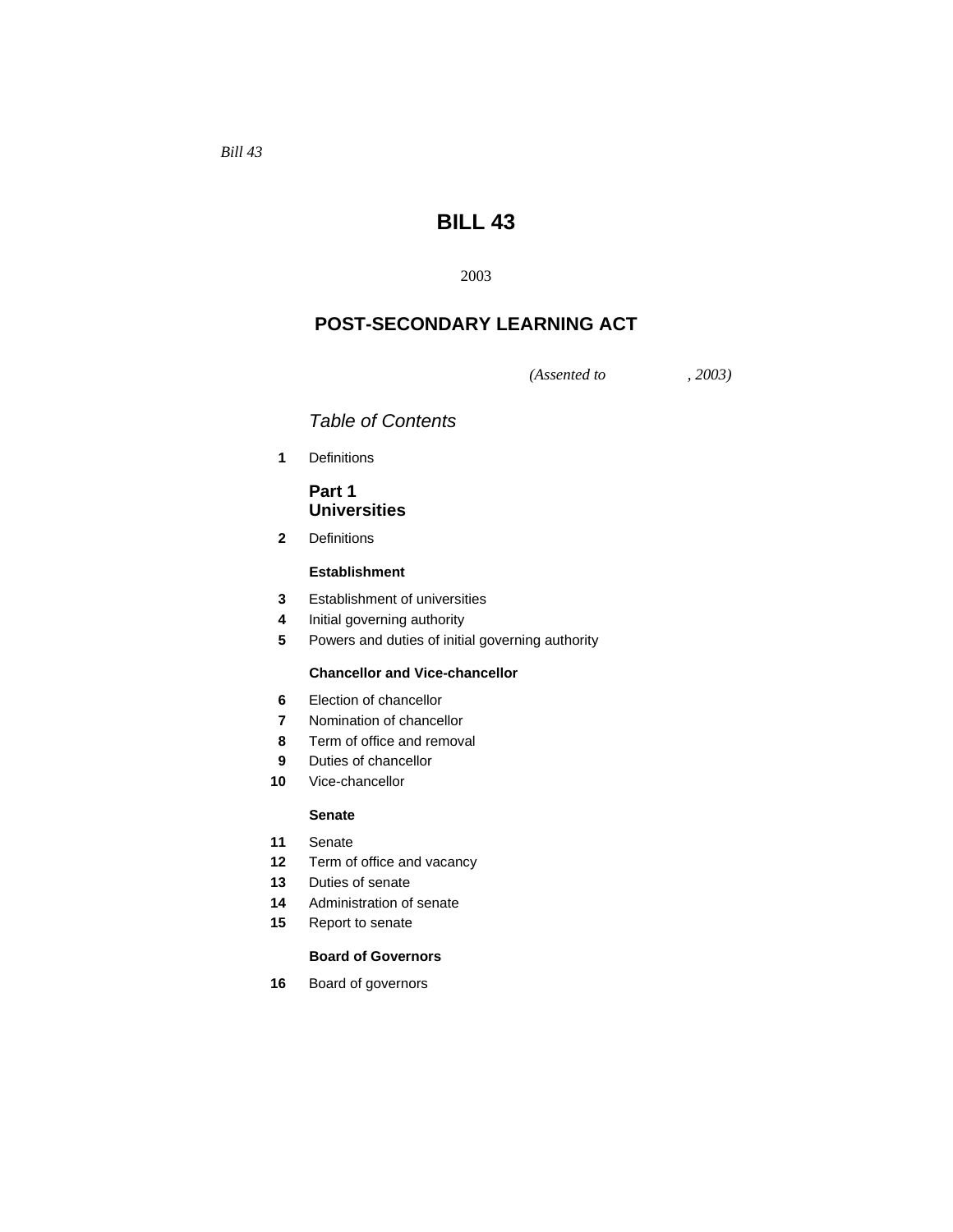- Powers of board
- Bylaws of board
- Board to consider recommendations

### **Officers and Employees**

- Registrar
- Deans
- Appointment, suspension and dismissal of staff

# **General Faculties Council**

- Composition of general faculties council
- Elected members
- Appointed members
- Powers of general faculties council

## **Deans' Council**

Deans' council

# **Faculty and School Councils**

- Faculty councils
- Powers of faculty councils
- School councils

### **Student Affairs**

- Student discipline
- Council on student affairs

# **Universities Exempted from Provisions of this Act**

- Regulations establishing governing authority
- Regulations establishing 2 separate bodies

# **Miscellaneous**

- Use of word "university", coat of arms or crest
- Bodies of deceased persons
- Religious freedom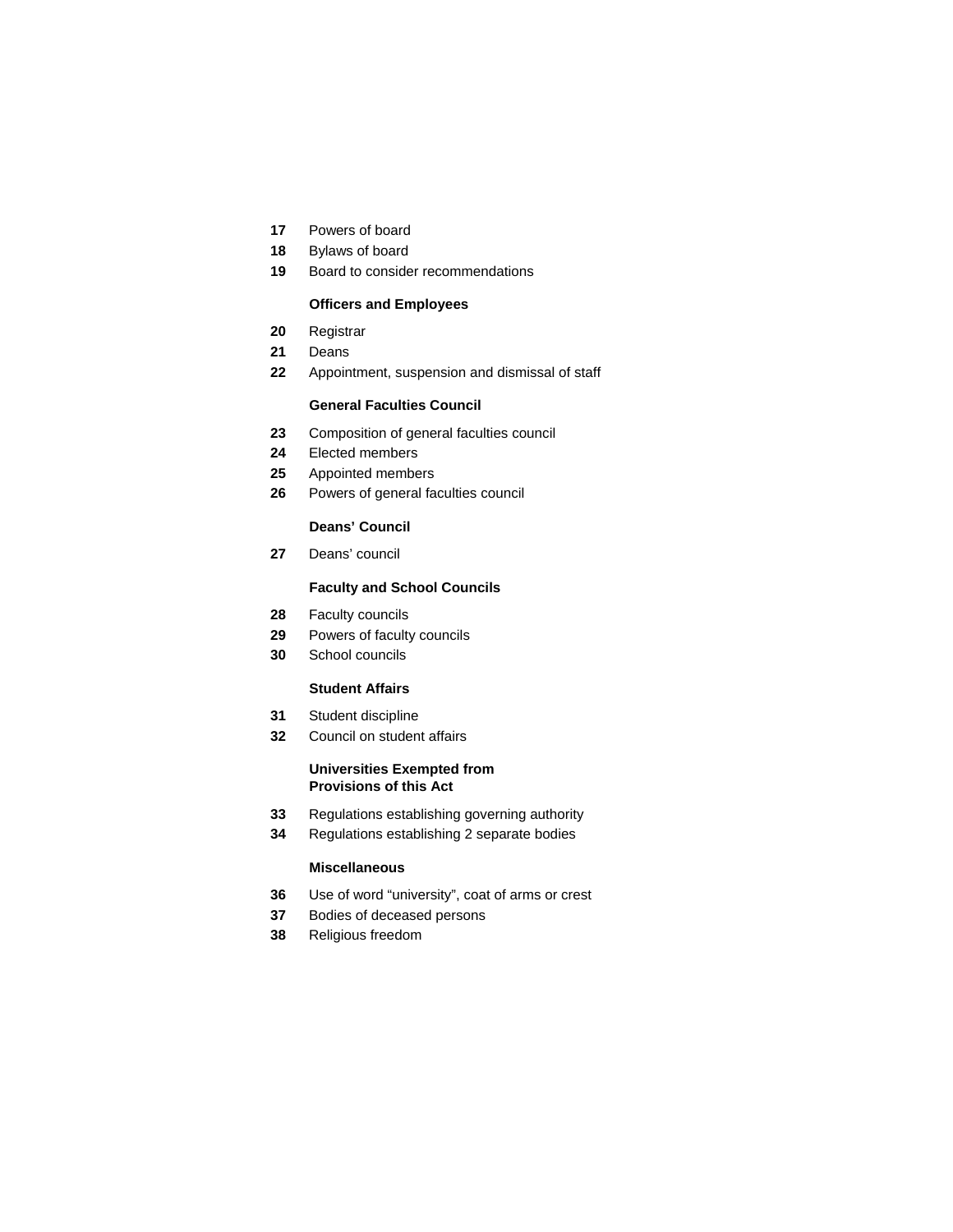# **Part 2 Colleges and Technical Institutes**

**39** Definitions

# **Establishment**

**40** Establishment of public colleges and technical institutes

# **Initial Governing Authority**

- **41** Initial governing authority
- **42** Powers and duties of initial governing authority

# **Board of Governors**

- **43** Board of governors
- **44** Composition of board
- **45** Programs boards must provide

# **Academic Council**

- **46** Academic council
- **47** Powers and duties

# **Miscellaneous**

- **48** Use of "college" or "technical institute"
- **49** Assistance to non-profit private colleges

# **Part 3**

# **The Banff Centre for Continuing Education**

- **50** Definition
- **51** Continuation
- **52** Board of governors
- **53** Tuition

# **Part 4 Public Post-secondary Institutions**

**54** Definitions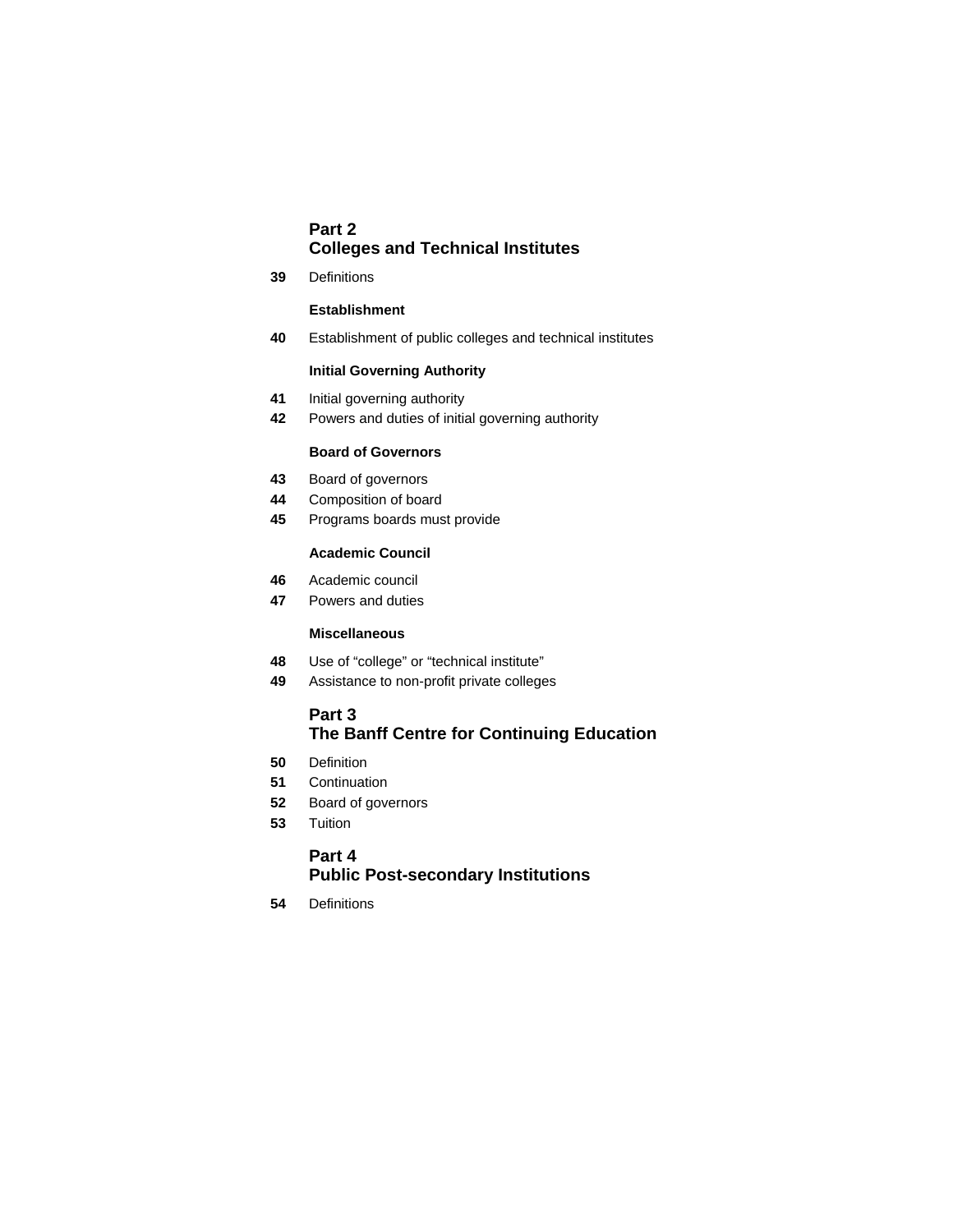# **Division 1 Administration**

# **Membership of Board**

- Eligibility
- Remuneration
- Term of office and vacancy
- Termination
- Majority and quorum

# **Board Powers and Duties**

- Natural person powers
- General powers and duties
- Tuition and other fees
- Delegation of powers
- Settlement of questions
- Student discipline
- Collection of personal information
- Acquisition of land
- Disposition of land
- Ownership of intellectual property
- Pensions and annuities

# **Financial Matters**

- Fiscal year
- Auditor
- Borrowing
- Guarantees
- Banking and investment
- Pooled trust fund
- Approval respecting Financial Administration Act

# **Accountability of Board**

- Business plans
- Annual report
- Other reports and information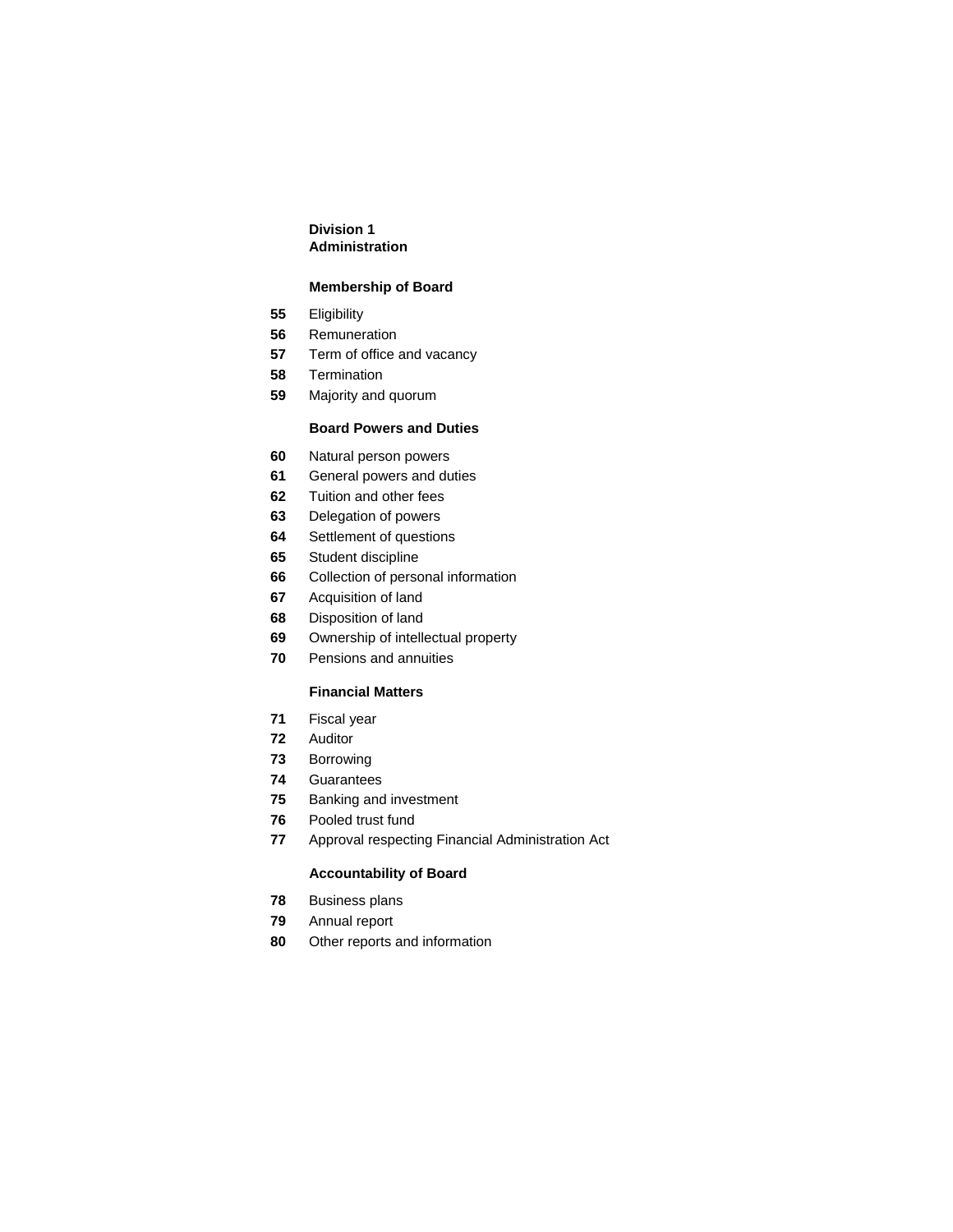# **Officers and Staff**

- President
- Vice-presidents
- Officers and employees
- Academic staff
- Academic staff associations
- Academic staff association executive
- Academic staff agreements
- Strikes and lockouts prohibited
- Execution of agreements
- Application of labour law
- Continuation of dispute settlement provisions
- Model dispute settlement provisions

# **Student Affairs**

- Students association
- Graduate students association
- Management of student organizations
- Graduate student employment agreements
- Audit of student organizations
- Student petitions

### **Investigator, Administrator and Dissolution**

- Investigation
- Administrator of public post-secondary institution
- Effect of appointment of administrator
- Dissolution of public post-secondary institution

# **Division 2 Campus Alberta**

#### **Public Post-secondary System**

- Mandate
- Research
- Programs of study
- Degrees
- Honorary degrees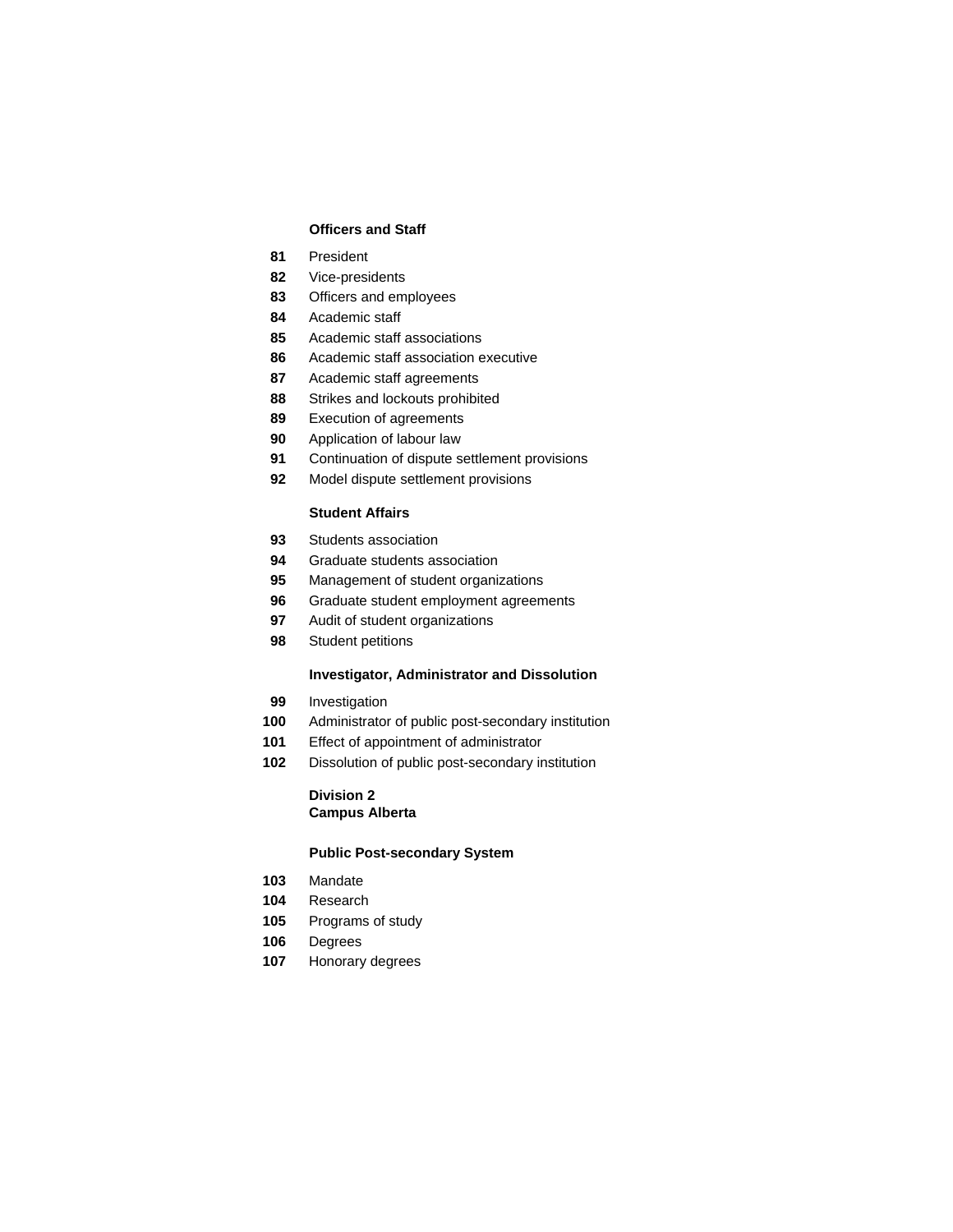# **Campus Alberta Board of Accreditation and Co-ordination**

- Composition of board
- Powers and duties

# **Private Colleges Accreditation Board**

- Composition of Accreditation Board
- Term of office and remuneration
- Budget, records and reports
- Approval of programs of study
- Periodic evaluation of approved programs
- Powers of Accreditation Board

# **Universities Co-ordinating Council**

- Composition of Universities Co-ordinating Council
- Powers re academic qualifications in professions

#### **Division 3 Miscellaneous**

- Information and reports
- Protection from liability
- Exemption from expropriation
- Development of land
- Change of corporate name

# **Division 4 Regulations**

- Application of Regulations Act
- Lieutenant Governor in Council regulations
- Ministerial regulations

# **Part 5**

# **Transitional Provisions, Consequential Amendments, Repeals and Coming into Force**

# **Division 1**

# **Transition from Former Acts to this Act**

- Continuation of Universities Act corporations
- Continuation of Colleges Act corporations
- Continuation of Technical Institutes Act corporations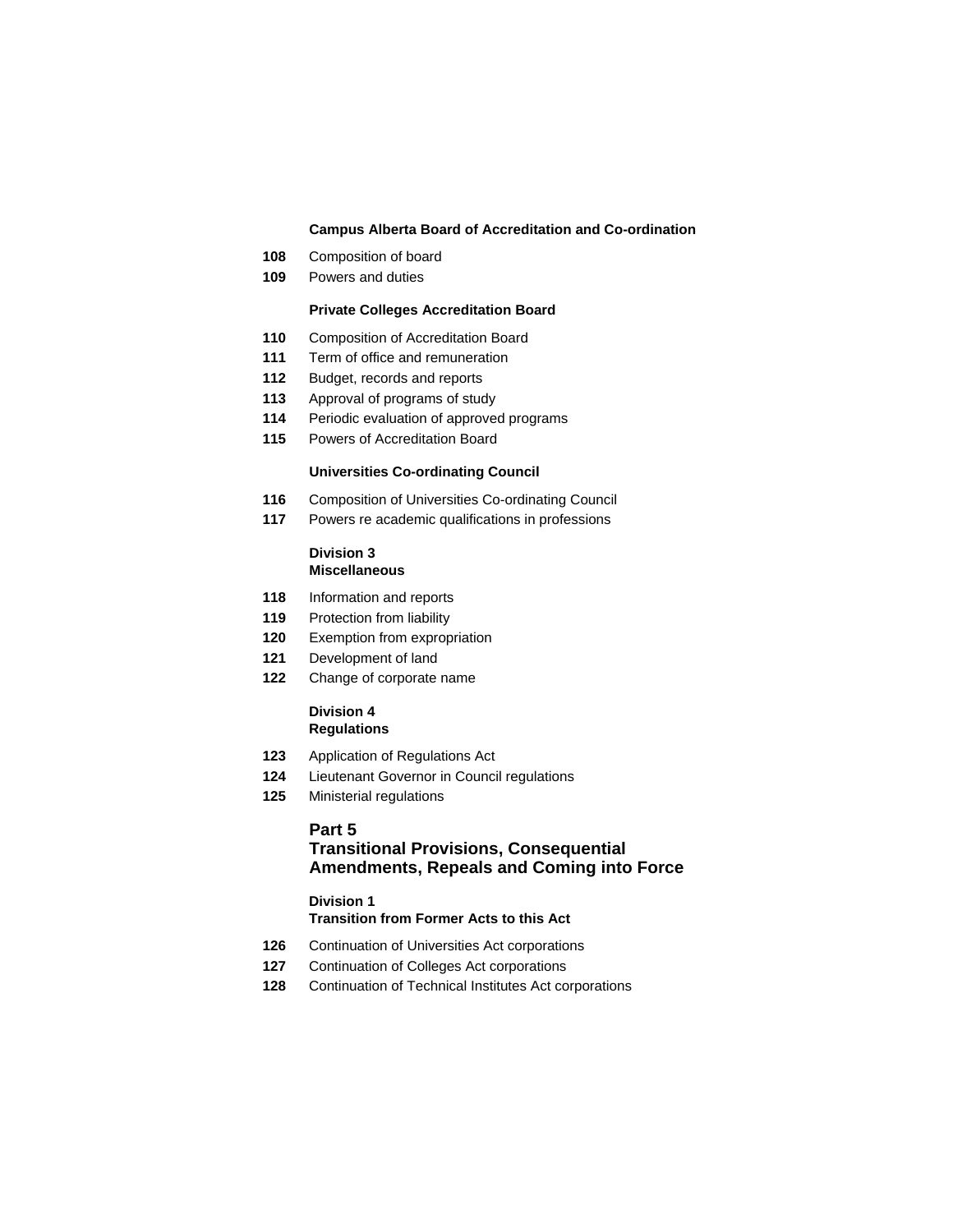**129** Continuation of other bodies

# **Division 2 Consequential Amendments**

**130-154** Consequential amendments

# **Division 3 Repeals and Coming into Force**

- **155** Repeals
- **156** Repeal of Private Colleges Accreditation Board provisions
- **157** Coming into force

WHEREAS the Government of Alberta recognizes that the creation and transfer of knowledge contributes to Alberta's competitive advantage in a global economy; and

WHEREAS the Government of Alberta is committed to ensuring that Albertans have the opportunity to enhance their social, cultural and economic well-being through participation in an accessible, responsive and flexible post-secondary system; and

WHEREAS the Government of Alberta is committed to ensuring Albertans have the opportunity to participate in learning opportunities through a co-ordinated and integrated system approach, known as Campus Alberta, wherein post-secondary institutions collaborate to develop and deliver high quality learning opportunities;

THEREFORE HER MAJESTY, by and with the advice and consent of the Legislative Assembly of Alberta, enacts as follows:

# **Definitions**

**1** In this Act,

- (a) "academic council" means the academic council of a public college or technical institute established under section 46 or continued under Part 5;
- (b) "academic staff association" means an academic staff association of a public college, technical institute or university established under section 85 or continued under Part 5: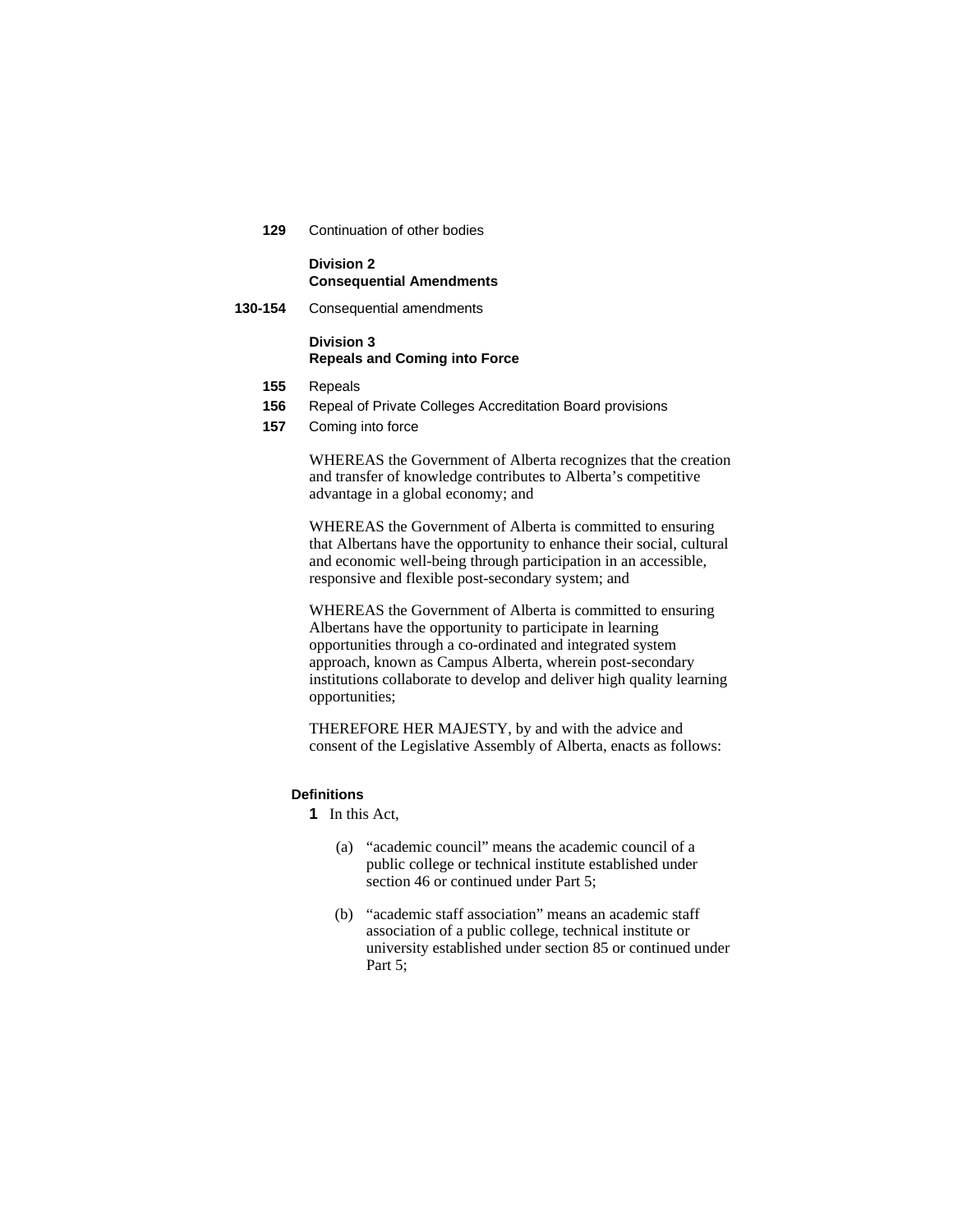- (c) "academic staff member", "academic staff" and "member of the academic staff" mean an employee of the board of a public college, technical institute or university who, as a member of a category of employees or individually, is designated as an academic staff member under this Act;
- (d) "applied degree" means a degree that may be granted on the completion of a program of study that is
	- (i) based on a combination of 6 semesters of formal instruction and a work experience component of at least 2 semesters of evaluated work experience in an employment situation, and
	- (ii) designed with the object of preparing students for careers;
- (e) "Banff Centre" means The Banff Centre for Continuing Education continued under Part 3;
- (f) "board" means the board of governors of a public post-secondary institution;
- (g) "graduate student" means a person enrolled in a program of graduate studies at a university;
- (h) "graduate students association" means a graduate students association of a university established under section 94 or continued under Part 5;
- (i) "Minister" means the Minister determined under section 16 of the *Government Organization Act* as the Minister responsible for this Act;
- (j) "non-academic staff", "non-academic staff member" and "member of the non-academic staff" mean an employee of the board of a public college, technical institute or university other than an academic staff member;
- (k) "non-academic staff association" means a bargaining agent, as defined in the *Public Service Employee Relations Act*, representing non-academic staff;
- (l) "president" means the president of a public post-secondary institution appointed under section 81;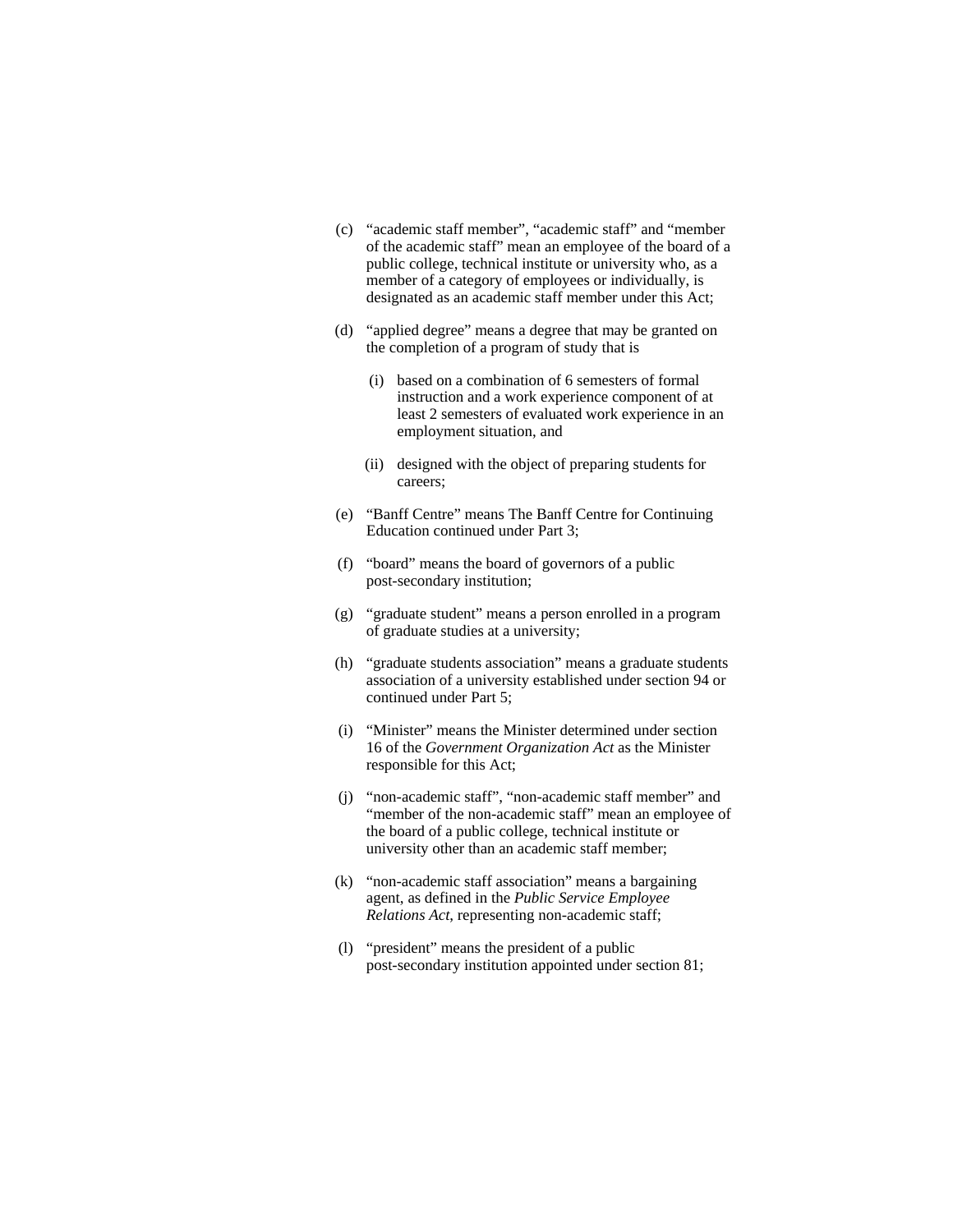- (m) "private college" means any college other than a public college;
- (n) "program of study" means a group of credit courses that, on completion, leads to the granting of a degree, diploma, certificate or applied degree;
- (o) "public college" means a public college established under section 40 or continued under Part 5;
- (p) "public post-secondary institution" means Banff Centre, a university, a public college or a technical institute;
- (q) "student" means a person enrolled at a public post-secondary institution, and includes a graduate student;
- (r) "students association" means a students association of a public college, technical institute or university established under section 93 or continued under Part 5;
- (s) "student organization" means a students association or graduate students association;
- (t) "technical institute" means a technical institute established under section 40 or continued under Part 5;
- (u) "university" means a university established under section 3 or continued under Part 5.

# **Part 1 Universities**

# **Definitions**

**2** In this Part,

- (a) "alumni association" means an association recognized by the board of a university as being representative of the graduates of the university;
- (b) "board" means the board of governors of a university.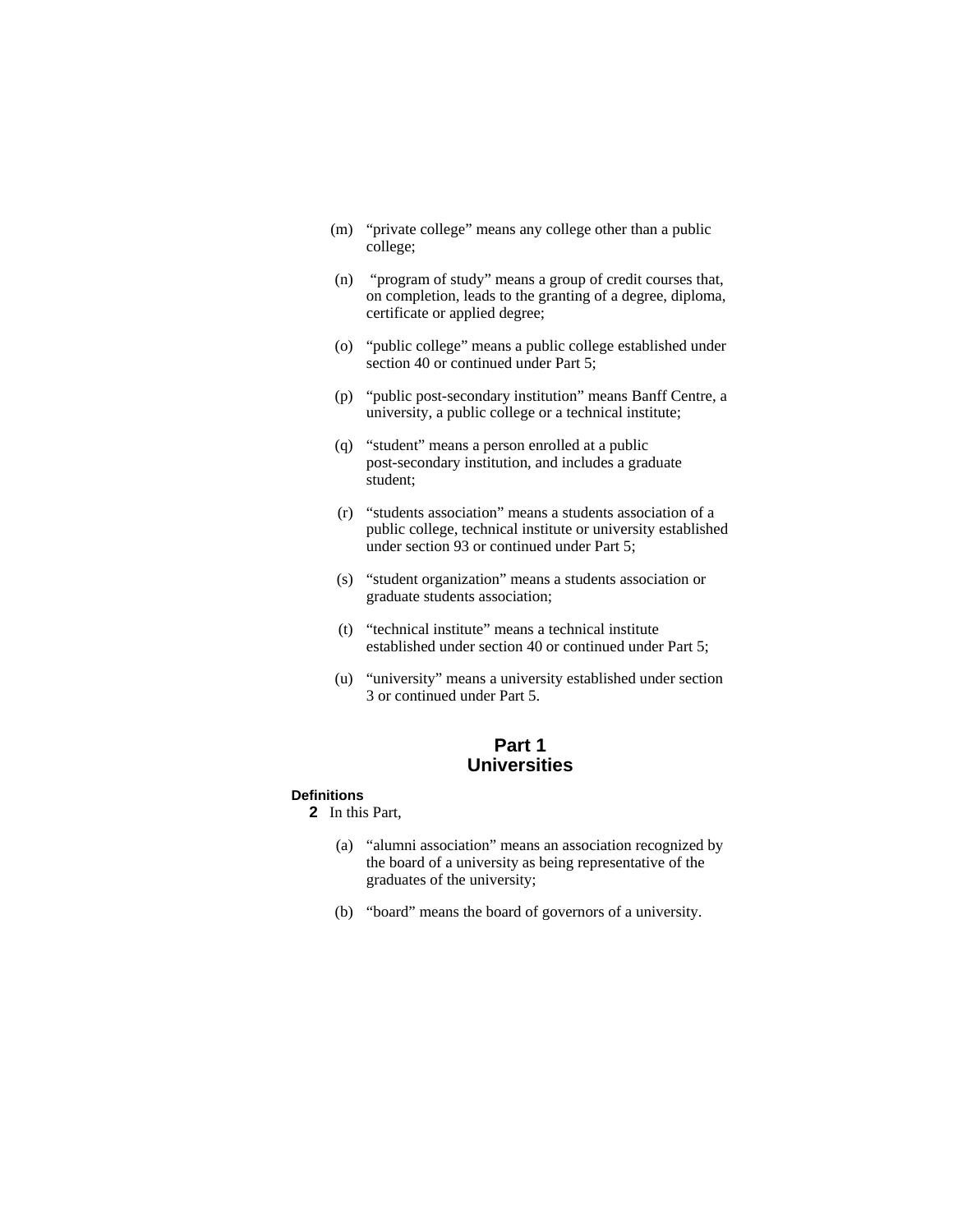# **Establishment**

#### **Establishment of universities**

**3** The Lieutenant Governor in Council may by order establish a university and shall designate the name of a university so established.

### **Initial governing authority**

**4(1)** When the Lieutenant Governor in Council establishes a university under section 3, the Lieutenant Governor in Council may

- (a) establish an initial governing authority for the university consisting of one or more members;
- (b) appoint the member or members of the initial governing authority and, if the Lieutenant Governor in Council appoints more than one member, shall designate one of them as its chair;
- (c) specify the name of the initial governing authority;
- (d) confer or impose on the initial governing authority any powers or duties the Lieutenant Governor in Council considers necessary in connection with the carrying out of its responsibilities.

**(2)** An initial governing authority is a corporation with the name given to it by the Lieutenant Governor in Council and consists of the persons appointed as its member or members.

- **(3)** The members of the initial governing authority
	- (a) may be paid remuneration for the performance of their duties as members of the initial governing authority, and
	- (b) shall be paid travelling and living expenses while away from their ordinary places of residence in the course of their duties as members of the initial governing authority,

at the rates prescribed by the Lieutenant Governor in Council.

**(4)** An initial governing authority shall exercise its powers and perform its duties until it is dissolved by an order of the Lieutenant Governor in Council.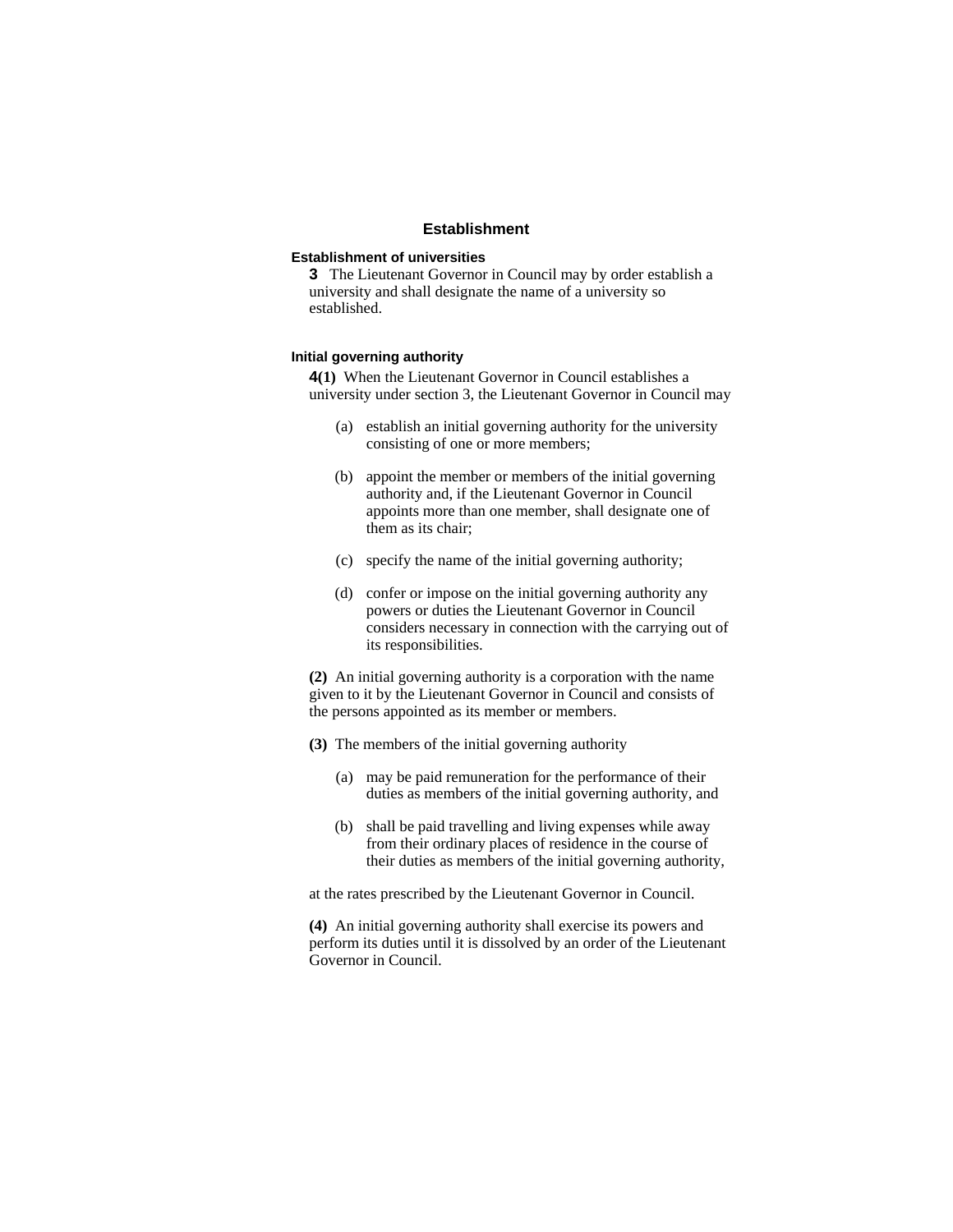**(5)** The Lieutenant Governor in Council may make any order the Lieutenant Governor in Council considers necessary in respect of the disposition of the rights, property, debts and obligations of the initial governing authority on its dissolution.

#### **Powers and duties of initial governing authority**

**5(1)** Notwithstanding anything in this Act and in addition to the powers and duties conferred or imposed on the initial governing authority under section  $4(1)(d)$ , the initial governing authority of a university

- (a) may exercise the powers and perform the duties of
	- (i) the chancellor, until the election of the first chancellor,
	- (ii) the president, until the appointment of the first president,
	- (iii) the senate, until the commencement of the senate's first meeting,
	- (iv) the board, until the commencement of the board's first meeting, and
	- (v) the general faculties council, until the commencement of the general faculties council's first meeting,
	- and
- (b) may exercise the powers and perform the duties referred to in clause (a) either in its own name or in the name of the chancellor, the president, the senate, the board or the general faculties council, as the case may be.

**(2)** Notwithstanding anything in this Act, the initial governing authority of a university

- (a) shall do one or both of the following:
	- (i) designate categories of employees as academic staff members of the university;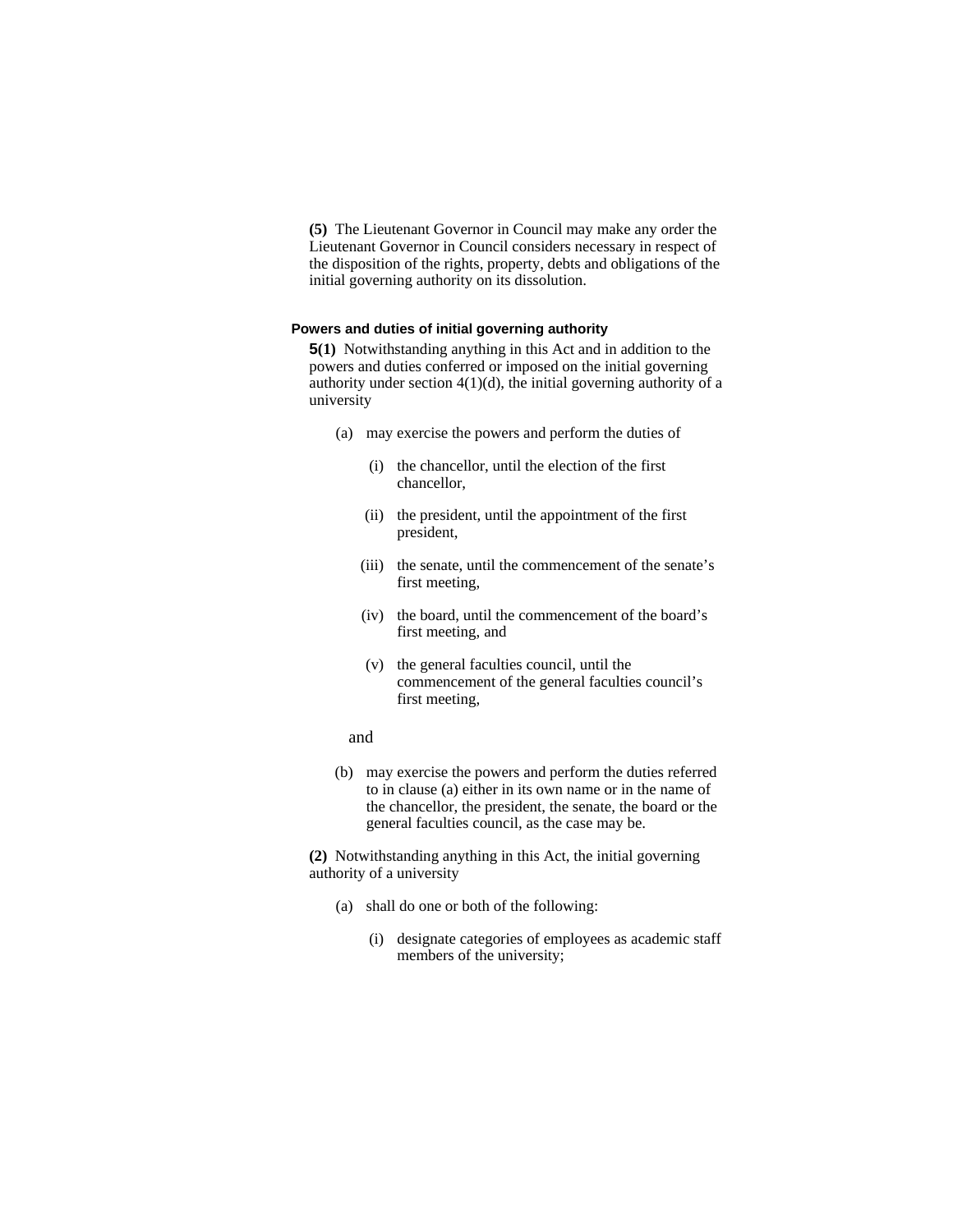- (ii) designate individual employees as academic staff members of the university,
- (b) shall prescribe procedures respecting the election of
	- (i) the first executive of the academic staff association at the university, and
	- (ii) the first councils of the student organizations at the university,

and

(c) may, after consultation with the academic staff association, change a designation made by it under this subsection.

## **Chancellor and Vice-chancellor**

#### **Election of chancellor**

**6(1)** The senate of a university shall elect a chancellor for the university from among

- (a) the persons nominated by the joint committee under section 7(3), and
- (b) any other persons who are nominated by members of the senate at the meeting of the senate at which the joint committee presents its nominations to the senate.

**(2)** A person is not eligible for election as chancellor unless the person is a Canadian citizen or has been lawfully admitted to Canada for permanent residence.

### **Nomination of chancellor**

**7(1)** The senate shall establish a joint committee when

- (a) a university is established under section 3,
- (b) a vacancy occurs during the term of office of the chancellor, or
- (c) the expiry of the term of office of the chancellor is imminent.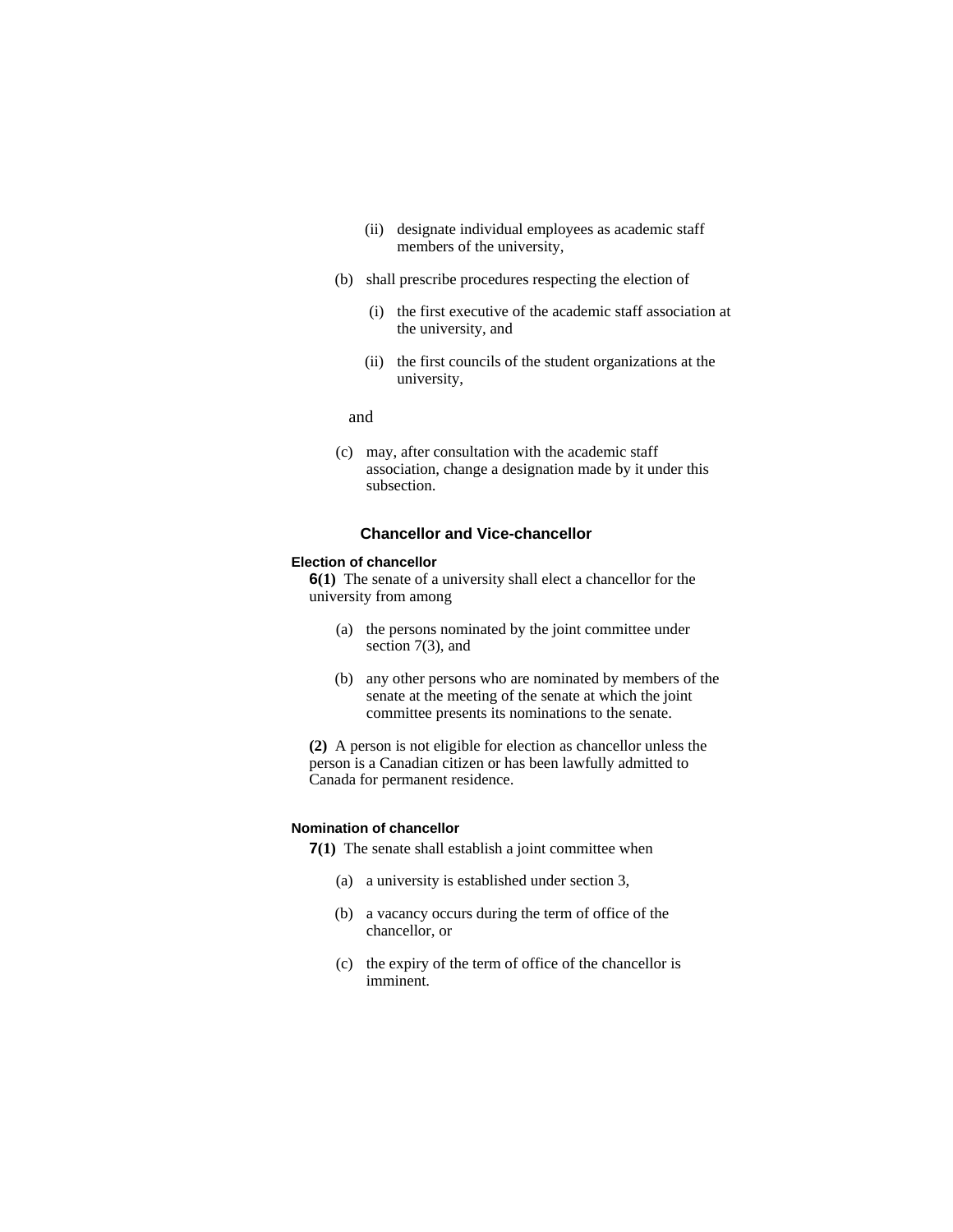- **(2)** A joint committee must consist of
	- (a) 3 members of the general faculties council appointed by the general faculties council,
	- (b) 3 members of the alumni association appointed by the alumni association,
	- (c) 3 members of the senate appointed by the senate,
	- (d) one member of the students association appointed by the students association, and
	- (e) one member of the graduate students association appointed by the graduate students association or, if there is no graduate students association, one graduate student appointed by the graduate students.

**(3)** A joint committee shall nominate for the office of chancellor the number of persons that the senate directs.

### **Term of office and removal**

**8(1)** A chancellor holds office for a term of 4 years and is not eligible for re-election as chancellor.

**(2)** If the senate is satisfied that a person elected as chancellor is, for any reason, no longer capable of acting as chancellor or of fulfilling the chancellor's duties, the senate may remove that person from office.

# **Duties of chancellor**

**9(1)** In addition to the chancellor's other functions under this Act, the chancellor shall represent the university at ceremonial occasions, preside over all degree-conferring ceremonies of the university and confer the degrees, and represent the public interest in the university.

**(2)** When the office of chancellor is vacant or the chancellor is absent or unable to act, the vice-chancellor may perform all the functions of the chancellor.

**(3)** When the chancellor and the vice-chancellor are absent or unable to act or when the offices are vacant, the deans' council may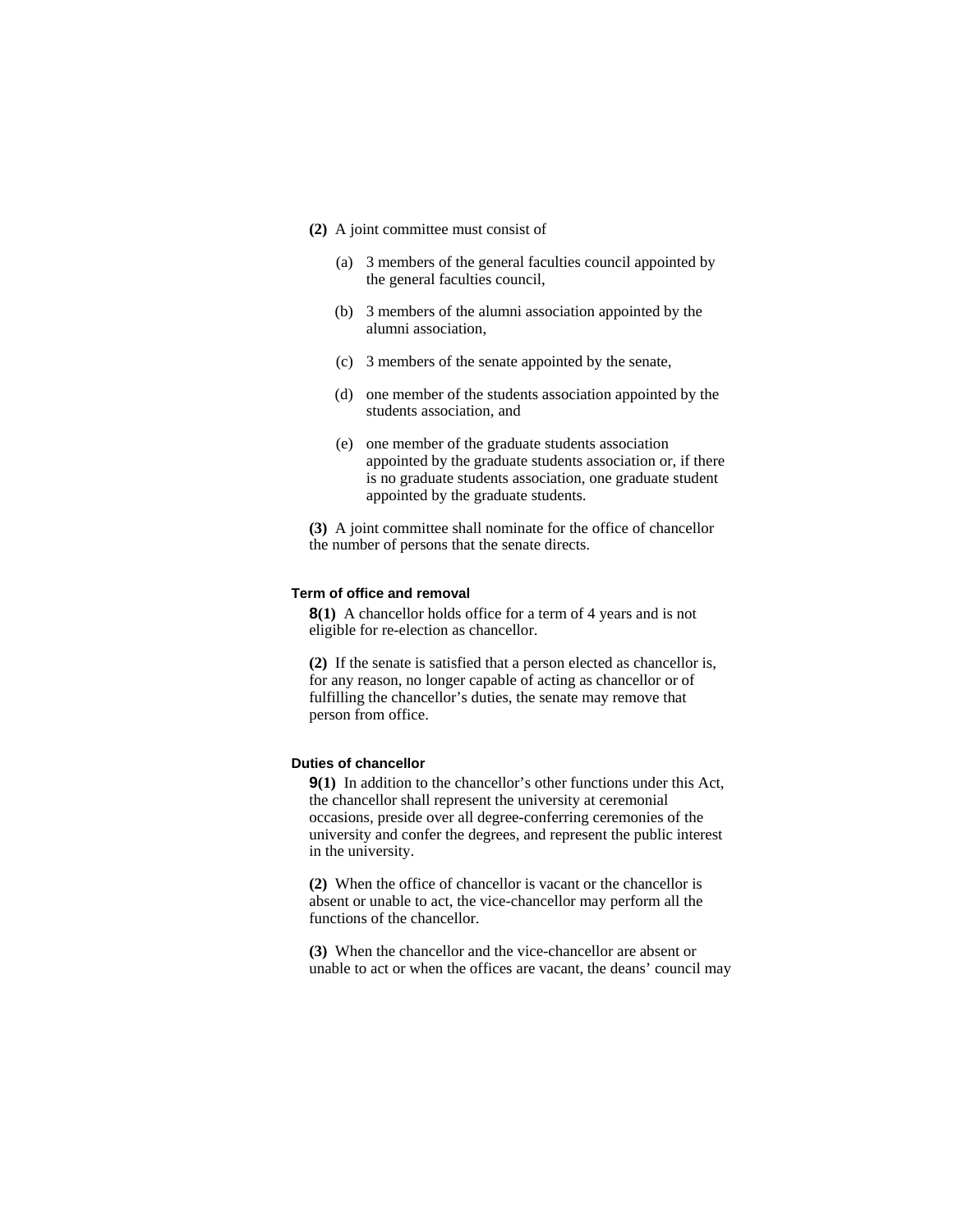designate a person to perform the chancellor's functions at degree-conferring ceremonies.

#### **Vice-chancellor**

**10** The president of a university is the vice-chancellor.

#### **Senate**

#### **Senate**

**11(1)** The Lieutenant Governor in Council shall by order establish a senate for each university.

**(2)** Each senate is a corporation with the name given to it by the Lieutenant Governor in Council and consists of its members.

- **(3)** A senate shall consist of
	- (a) the following persons who are members by virtue of their offices:
		- (i) the chancellor, who is the chair;
		- (ii) the president;
		- (iii) the vice-president designated by the board;
		- (iv) the chief academic officer for student affairs;
		- (v) the director of extension, or if none, the officer performing comparable functions;
		- (vi) the president and vice-president of the alumni association;
	- (b) the following appointed members:
		- (i) 2 deans, appointed by the deans' council;
		- (ii) 2 members of the board, appointed by the board;
		- (iii) 3 members of the general faculties council, appointed by the general faculties council;
		- (iv) 2 members of the alumni association, appointed by the alumni association;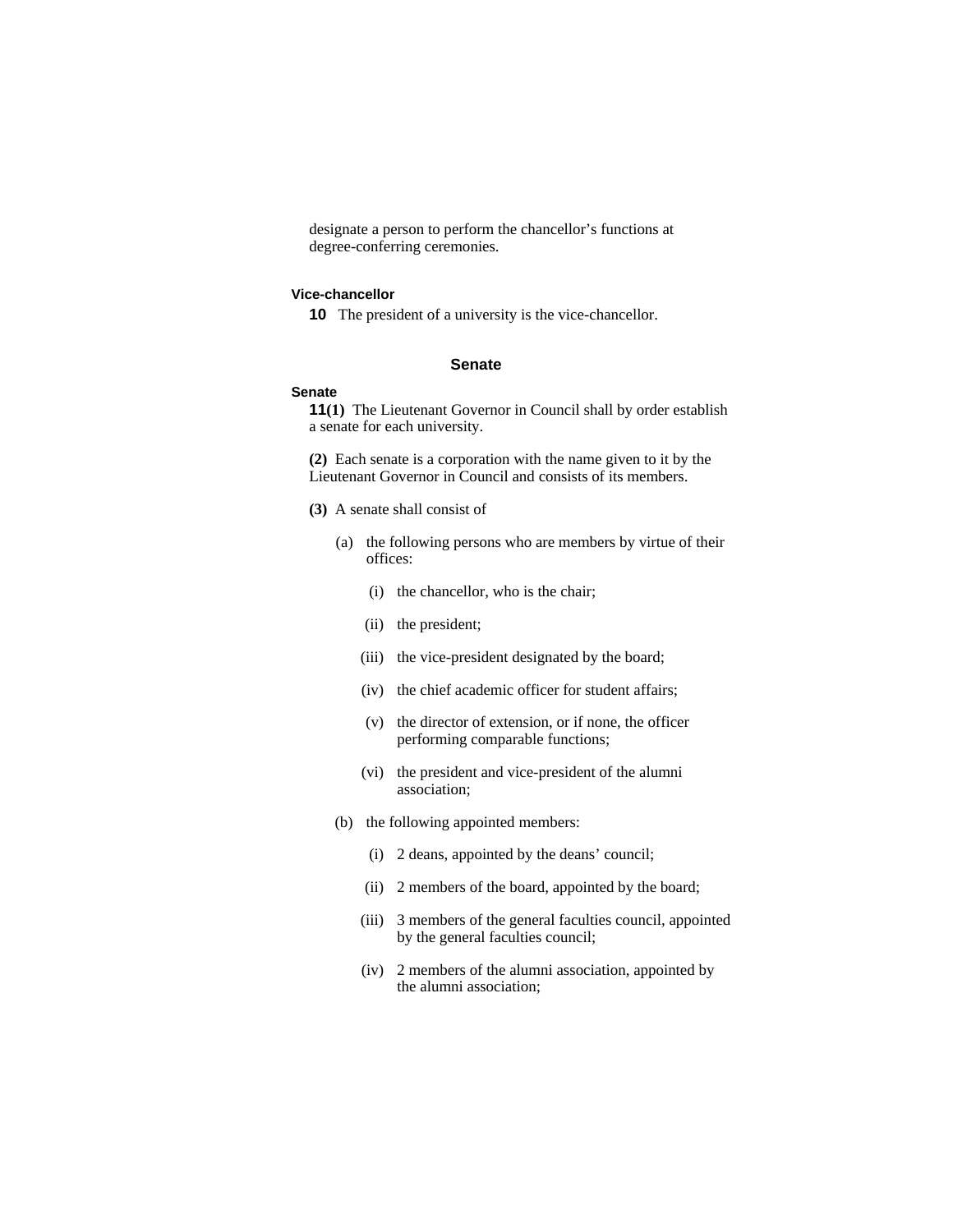- (v) 2 non-academic staff members, appointed by the non-academic staff association;
- (vi) 4 members of the students association, appointed by the council of the students association;
- (vii) if there is a graduate students association, one member of the association, appointed by the council of the association;
- (viii) 9 members of the public, appointed by the Minister;
- (c) 30 representative members, elected by the members of the senate referred to in subsection (4), to represent geographical areas and groups and organizations with an interest in the university including, at the discretion of the members of the senate, representatives of staff organizations within the university.

**(4)** The persons eligible to vote in the election of a representative member under subsection (3)(c) are all the persons who, at the time of the election, are members of the senate.

**(5)** Only persons who are Canadian citizens or have been lawfully admitted to Canada for permanent residence are eligible to be appointed as members of a senate under subsection (3)(b)(viii).

**(6)** The members of the senate may be paid travelling and living expenses while away from their ordinary places of residence in the course of their duties as members of the senate at the rates prescribed by the senate.

#### **Term of office and vacancy**

**12(1)** A person appointed under section  $11(3)(b)(i)$  to  $(v)$ 

- (a) holds office for a term that does not exceed 3 years, and
- (b) is, if otherwise qualified, eligible for reappointment.
- **(2)** A person appointed under section 11(3)(b)(vi) or (vii)
	- (a) holds office for a term of one year, and
	- (b) is, if otherwise qualified, eligible for reappointment.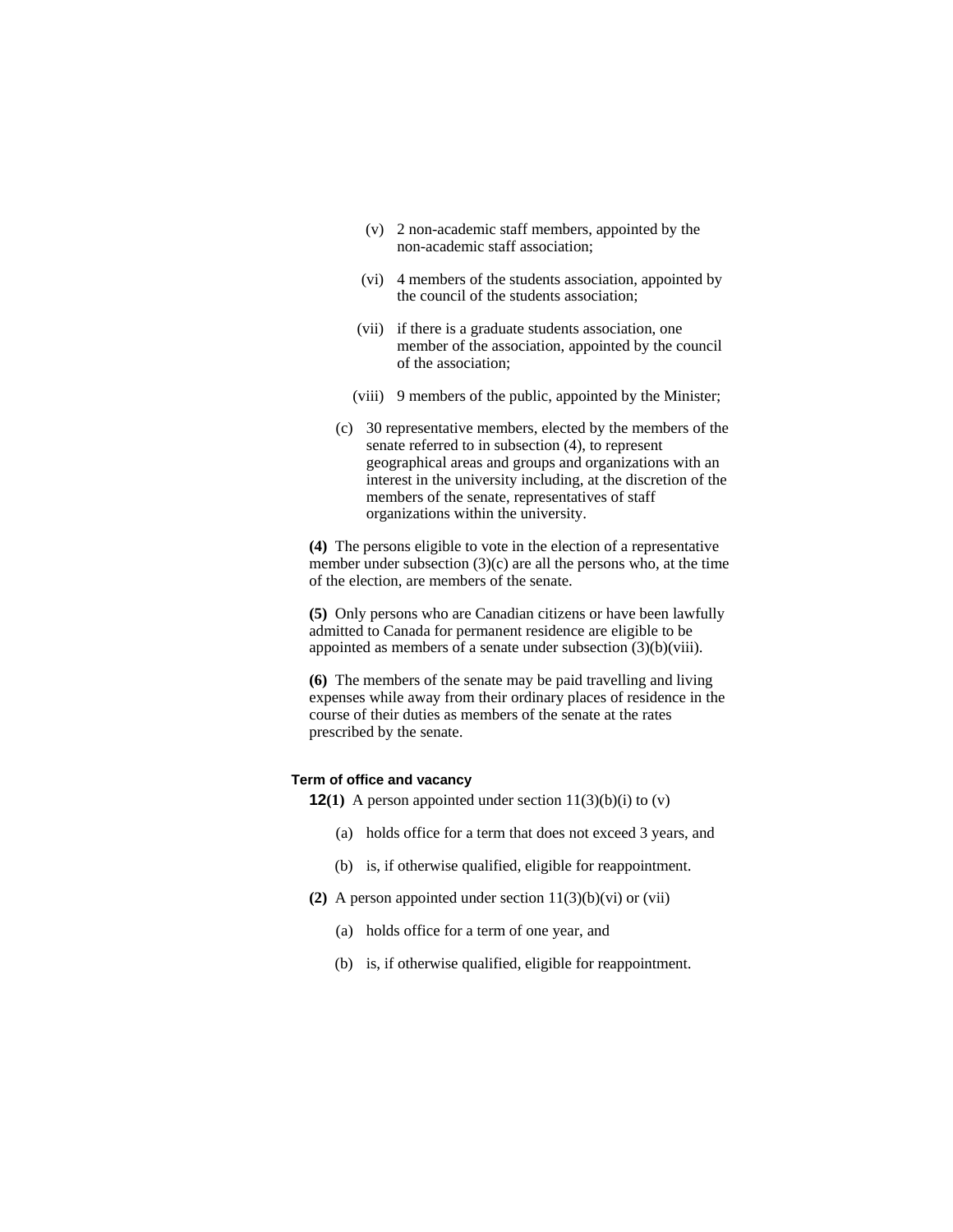- **(3)** A person appointed under section 11(3)(b)(viii)
	- (a) holds office for a term that does not exceed 3 years, and
	- (b) may not be appointed for more than two terms.
- **(4)** A person elected under section 11(3)(c)
	- (a) holds office for a term that does not exceed 3 years, and
	- (b) may not be elected for more than two terms.
- **(5)** When a vacancy exists on a senate,
	- (a) if the vacancy is in respect of an appointed member, the person or body having the power of appointment may appoint a person under section  $11(3)(b)$  to serve the balance of the unexpired term of office of the former member, and
	- (b) if the vacancy is among the representative members, the members of the senate may elect a person under section 11(3)(c) to serve the balance of the unexpired term of office of the former member.

**(6)** When a person is appointed by the Minister under section  $11(3)(b)(viii)$  to serve the balance of a former member's unexpired term of office in accordance with subsection (5)(a), that service is not considered a term for the purposes of subsection (3)(b).

**(7)** Notwithstanding subsections (1) and (2), a person appointed as a member of the senate under section  $11(3)(b)(i)$  to (vii) ceases to hold office when the member ceases to occupy the position or perform the function that qualifies the member for the appointment.

**(8)** Notwithstanding subsections (1) to (4), when a senate is satisfied that an appointed or representative member is, for any reason, no longer capable of acting as a member or of fulfilling the member's duties, the senate may, on the vote of not less than 2/3 of the members present when the vote for removal from office is taken, remove that member from office.

### **Duties of senate**

**13(1)** It is the duty of a senate to inquire into any matter that might benefit the university and enhance its position in the community.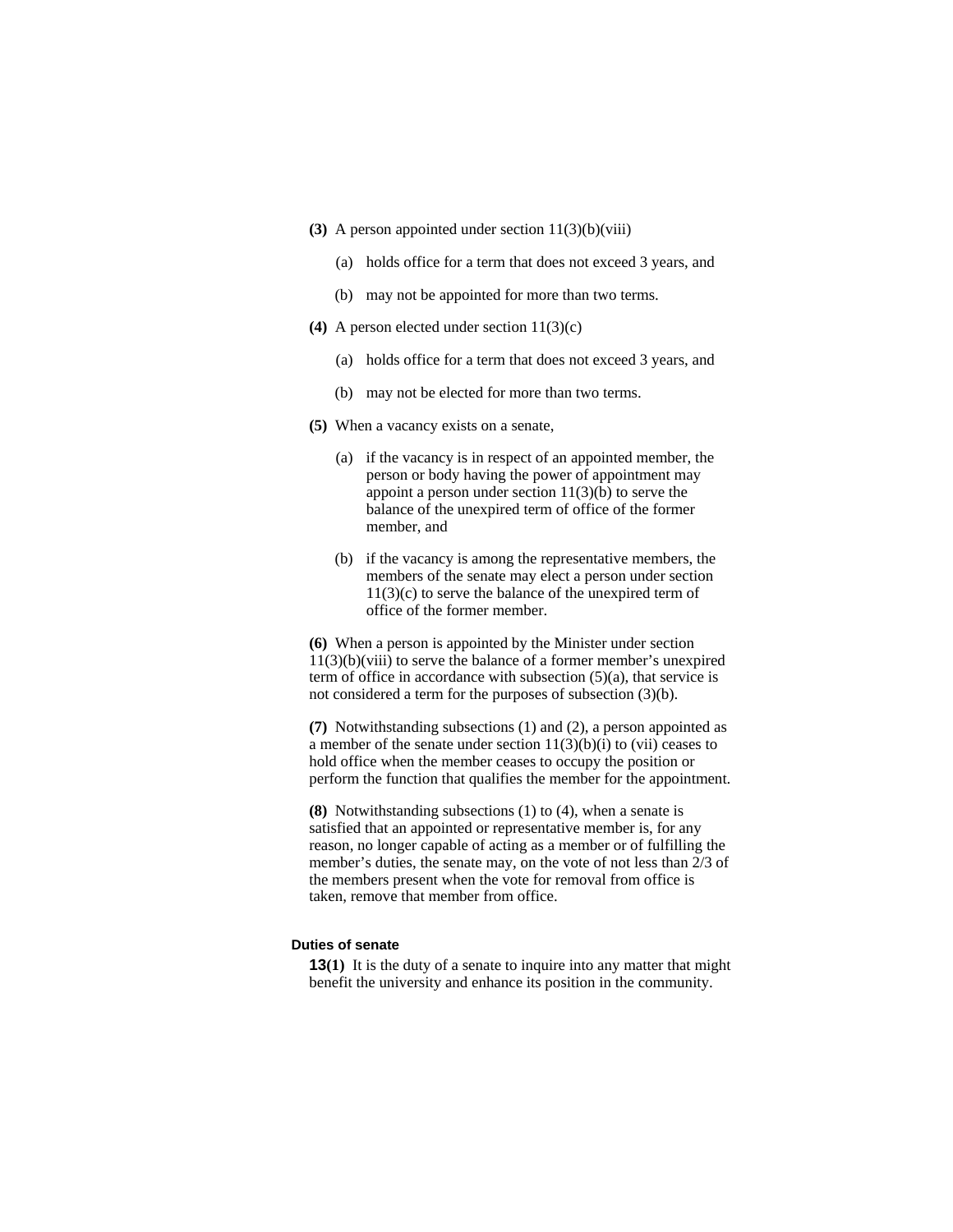**(2)** Without restricting the generality of subsection (1), a senate may

- (a) require a report on any matter from any faculty or school council, the council of the students association, the council of the graduate students association and any member of the academic staff of the university,
- (b) receive and consider submissions from anyone interested in the university,
- (c) acquire and provide information with respect to the university and its functions through public meetings, radio and television programs and any other means that it considers appropriate, and
- (d) make any report and recommendations respecting the matters referred to in clauses (a) to (c) that it considers advisable to the board, the general faculties council or the Minister.

#### **Administration of senate**

**14(1)** There is to be an executive committee of the senate consisting of the chancellor and 6 to 12 other members of the senate to be selected annually by the senate, which shall exercise the powers and perform the duties and functions that are assigned to it by the senate.

**(2)** Each year a senate may submit a budget to the board for approval and the board shall, in accordance with the approved budget, provide the senate with the funds required to meet the cost of staff and supplies and any other expenses that may be incurred by the senate in fulfilling its duties.

# **Report to senate**

**15** The president shall report annually to the senate on the academic work of the university and as to its progress and requirements and make any recommendations on them that the president considers necessary.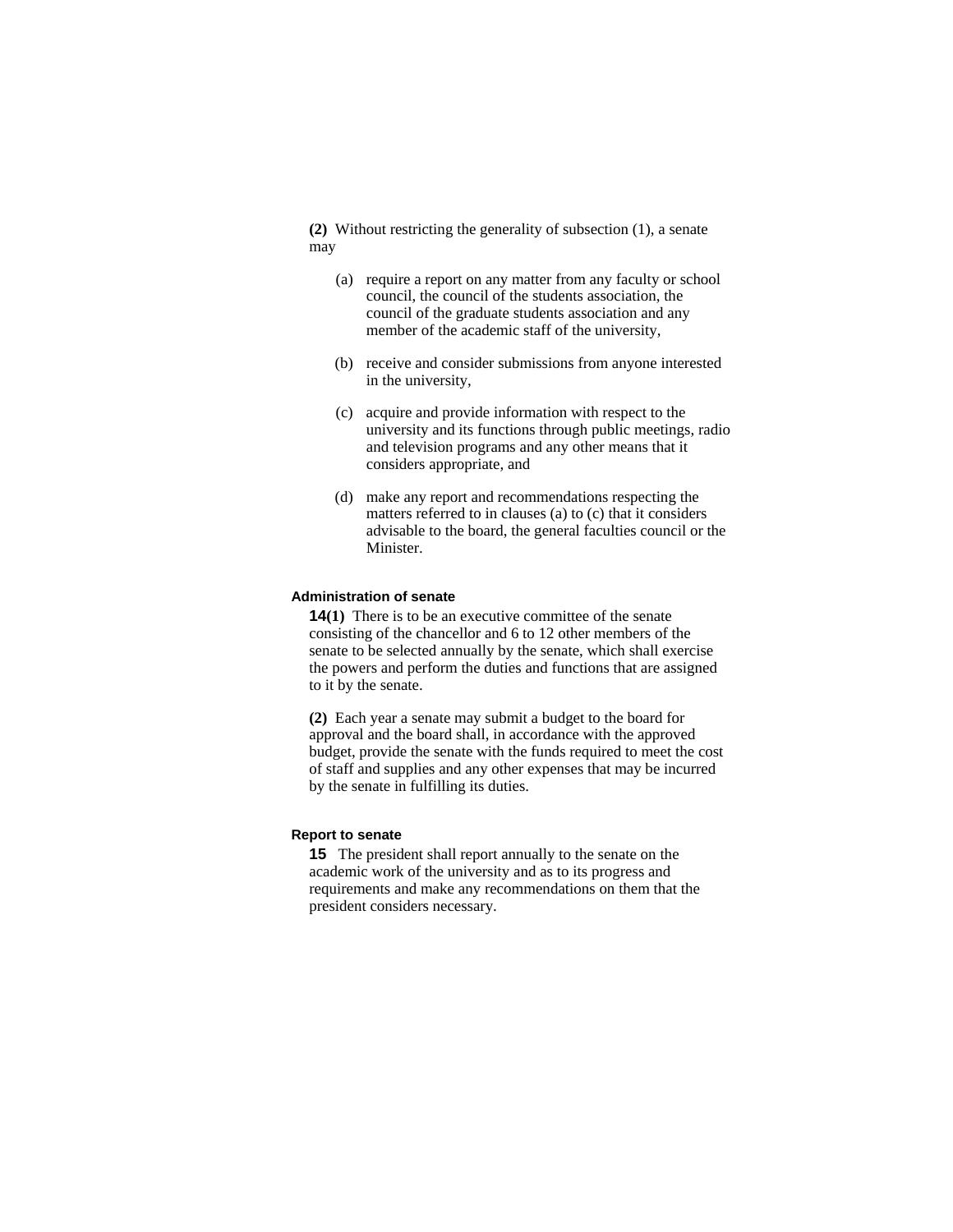# **Board of Governors**

## **Board of governors**

**16(1)** The Lieutenant Governor in Council shall by order establish a board of governors for each university.

**(2)** Each board is a corporation with the name given to it by the Lieutenant Governor in Council.

- **(3)** A board shall consist of the following members:
	- (a) a chair of the board appointed by the Lieutenant Governor in Council;
	- (b) the chancellor of the university;
	- (c) the president of the university;
	- (d) the following members appointed by the Minister:
		- (i) 2 alumni of the university nominated by the alumni association;
		- (ii) one member of the senate nominated by the other members of the senate from among the members appointed under section 11(3)(b)(viii) or elected under section  $11(3)(c)$ ;
		- (iii) 2 members of the academic staff of the university nominated by the general faculties council;
		- (iv) 2 students nominated by the council of the students association;
		- (v) if the university has a graduate students association, one graduate student nominated by the council of the association;
		- (vi) one member of the non-academic staff nominated by the non-academic staff association;
	- (e) not more than 9 members representative of the general public, in addition to the chair, appointed by the Lieutenant Governor in Council.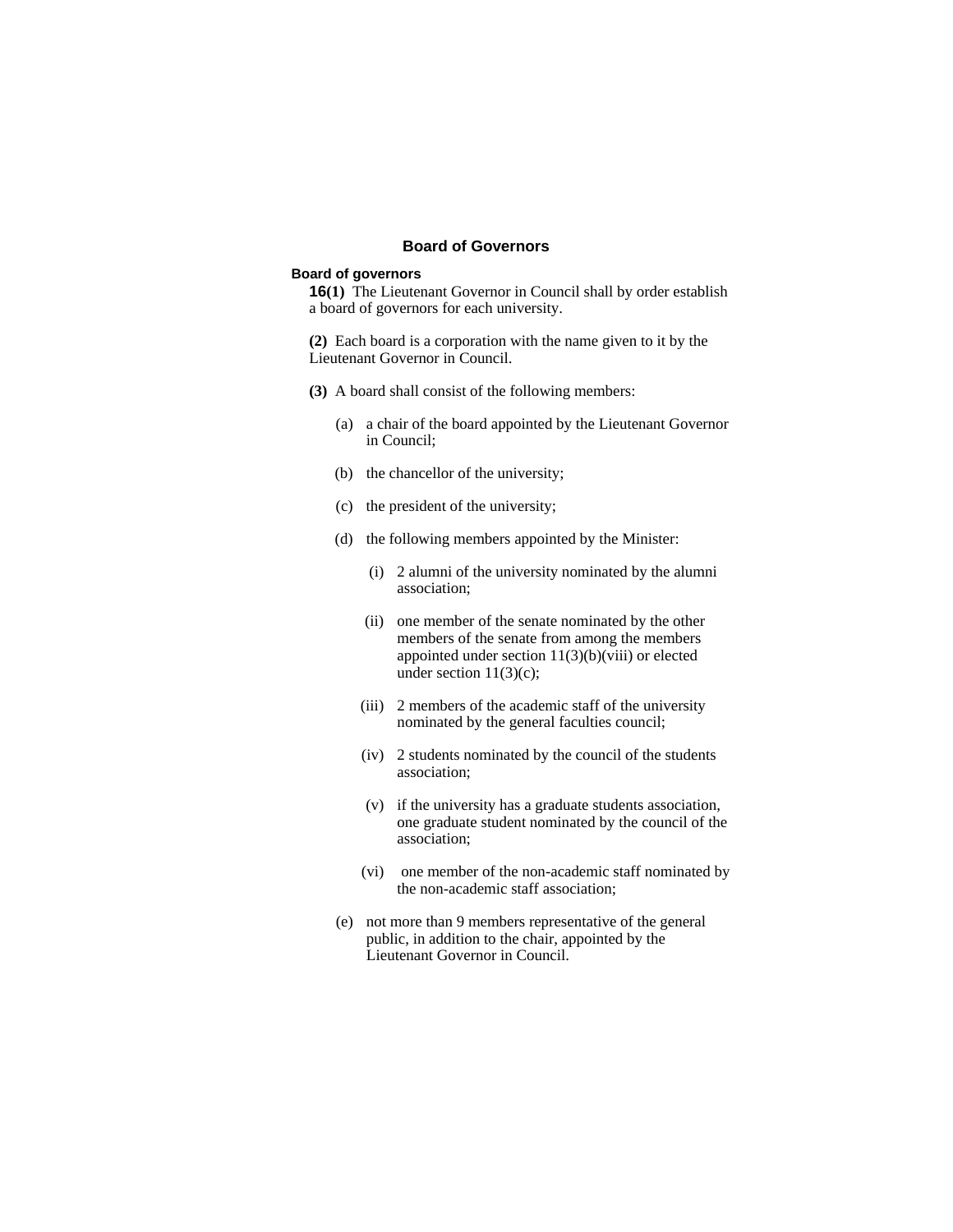**(4)** The members of a board may elect one member to act as chair in the absence of the chair or in the event of the chair's inability to act.

**(5)** The members of the board must act in the best interests of the university.

**(6)** If a board advises the Lieutenant Governor in Council that an appointed member of the board is, for any reason, no longer capable of acting as a member or of fulfilling the member's duties, the Lieutenant Governor in Council may terminate the appointment of the member.

# **Powers of board**

**17** In addition to the other powers of a board under this Part and Part 4, a board may

- (a) make bylaws respecting the physical examination of the students of the university, and
- (b) own and operate a gas utility as defined in the *Gas Utilities Act* or a public utility as defined in the *Public Utilities Board Act*.

### **Bylaws of board**

**18(1)** A board may make any bylaws the board considers appropriate for the management, government and control of the university buildings and land.

**(2)** A board may make the following bylaws to control vehicles and pedestrians on university land:

- (a) parking bylaws
	- (i) governing the places where, the times when and the conditions on which persons are authorized to park or are prohibited from parking vehicles;
	- (ii) authorizing any person to allocate reserved parking locations to persons, subject to the conditions prescribed by the bylaws;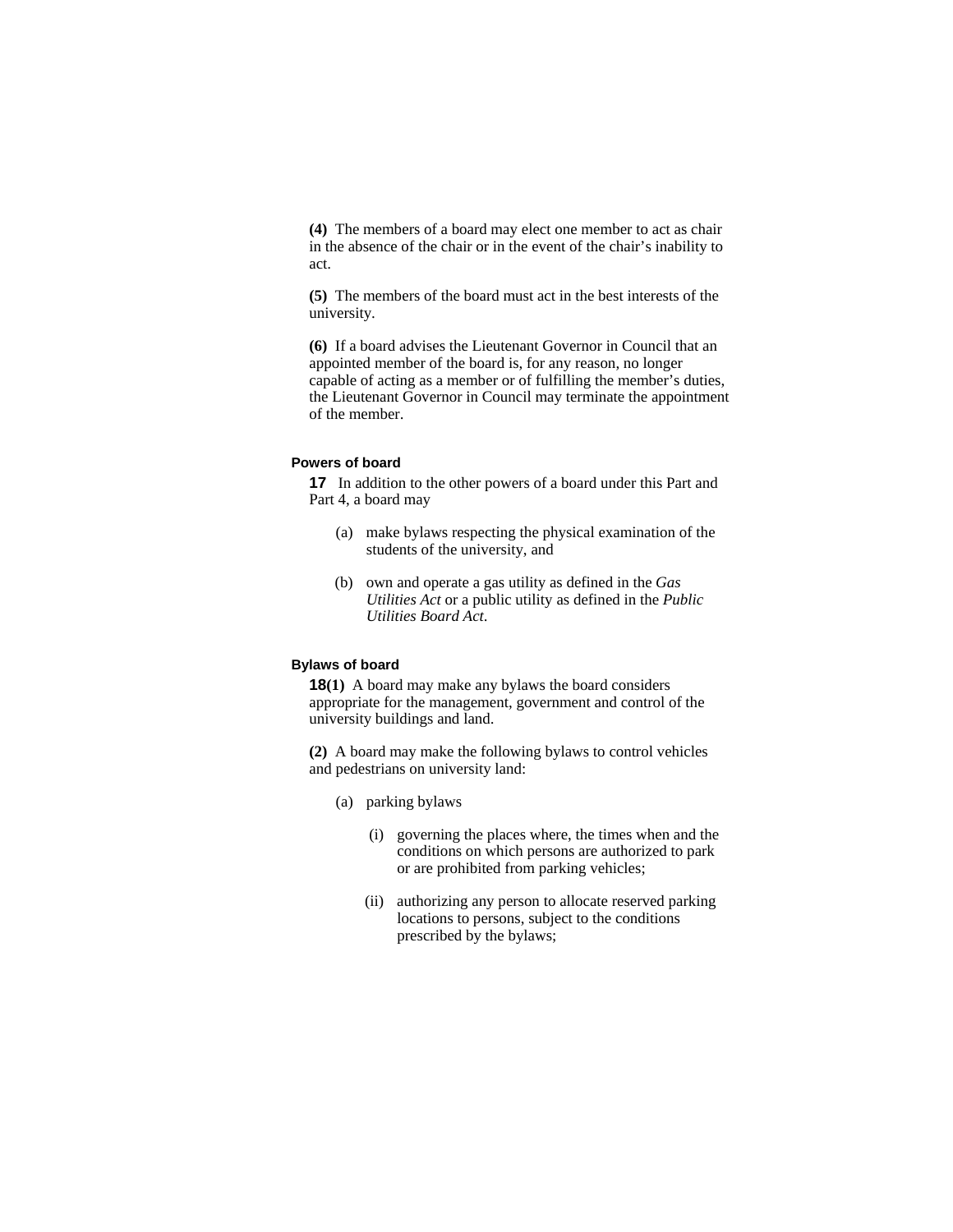- (iii) providing for the placement of parking control signs, markings and meters prohibiting or governing the parking of vehicles;
- (iv) providing for the impounding and removal of vehicles parked or left in contravention of the bylaws;
- (b) traffic bylaws
	- (i) fixing speed limits,
	- (ii) prohibiting the entry of or restricting the direction of movement of vehicles, and
	- (iii) requiring vehicles to yield or to stop and yield the right of way to other vehicles or pedestrians before proceeding,

at the places indicated by traffic control devices;

(c) pedestrian bylaws governing and prohibiting the crossing of and walking on roadways by pedestrians.

**(3)** A bylaw under subsection (2) may delegate to any person the authority to determine where parking control signs, markings and meters or traffic control devices are to be placed and the duty to see that they are so placed and that a record of the locations is kept.

# **Board to consider recommendations**

**19** A board must consider the recommendations of the general faculties council, if any, on matters of academic import prior to providing for

- (a) the support and maintenance of the university,
- (b) the betterment of existing buildings,
- (c) the construction of any new buildings the board considers necessary for the purposes of the university,
- (d) the furnishing and equipping of the existing and newly erected buildings, or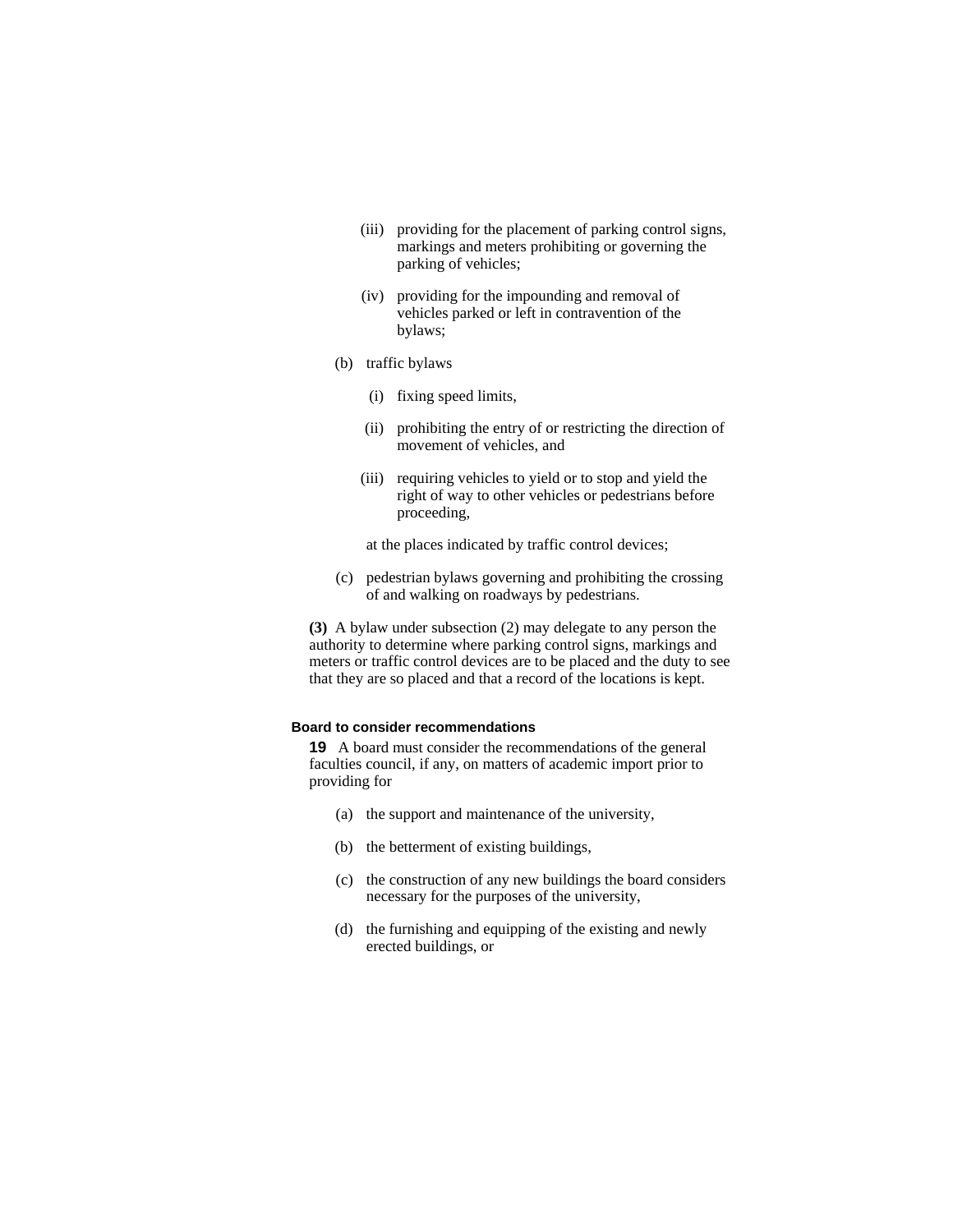(e) the establishment of faculties, schools, departments, chairs, programs of study and any other activities the board considers necessary or advantageous.

### **Officers and Employees**

### **Registrar**

**20(1)** The board of a university shall appoint a registrar for the university.

**(2)** A registrar has the powers, duties and functions that are assigned to the registrar by the board and the president.

#### **Deans**

**21(1)** The board of a university shall appoint a dean for each faculty of the university.

- **(2)** A dean of a faculty
	- (a) is the chief executive officer of that faculty,
	- (b) has general supervision over and direction of the academic work and instructional staff of the faculty and of the officers and employees employed in connection with that work, and
	- (c) has the other powers, duties and functions that are assigned to the dean by the president.

**(3)** The president may appoint a member of the instructional staff of a faculty who shall act as dean in the event of the absence or inability to act of the dean of the faculty or during any vacancy in the office of a dean.

**(4)** A dean may delegate any of the dean's powers, duties and functions as the dean considers appropriate and may prescribe conditions governing the exercise or performance of any delegated power, duty or function, including the power of subdelegation.

#### **Appointment, suspension and dismissal of staff**

**22(1)** Except as otherwise provided in subsection (3), the president of a university may, in the president's discretion, suspend from duty and privileges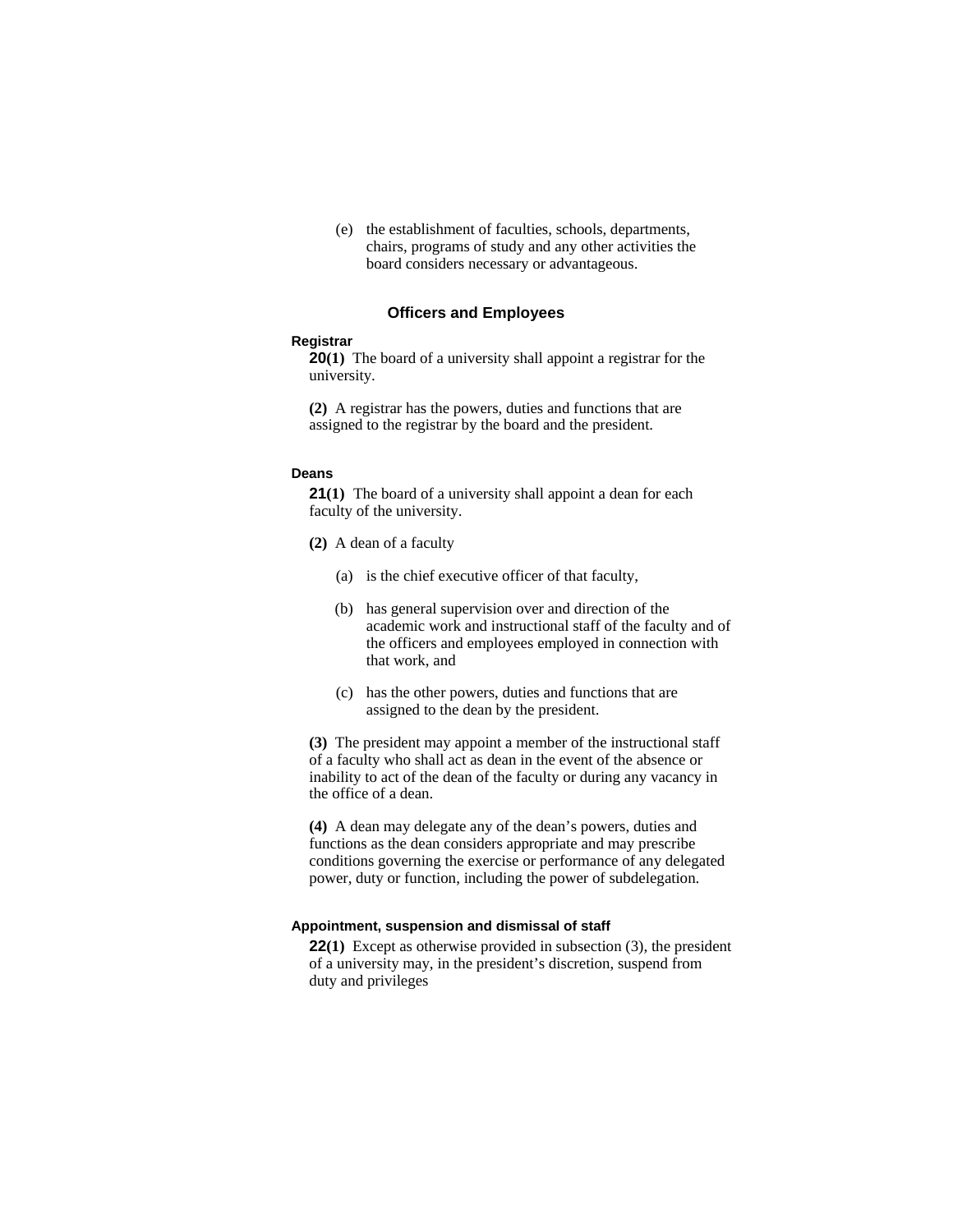- (a) any officer or employee of the university, or
- (b) any person who is paid from funds administered by the university,

for a period not exceeding 3 months, but any person suspended pursuant to this subsection is entitled to be paid his or her salary during the time the suspension is in effect.

**(2)** A person shall not be appointed to, promoted to or dismissed from any position on the academic staff at a university except on the recommendation of the president made in accordance with procedures approved by the general faculties council.

**(3)** Subject to any existing agreement, a president may, in the president's discretion, suspend from duty and privileges any member of the academic staff at the university and shall forthwith report the president's action and the reasons for it

- (a) to the board, and
- (b) to the executive committee of the general faculties council.

# **General Faculties Council**

### **Composition of general faculties council**

**23** Each university must have a general faculties council consisting of

- (a) the following persons who are members by virtue of their offices:
	- (i) the president, who is the chair;
	- (ii) the vice-presidents;
	- (iii) the dean of each faculty;
	- (iv) the director of each school;
	- (v) the chief librarian;
	- (vi) the director of extension, or if none, the officer performing comparable functions;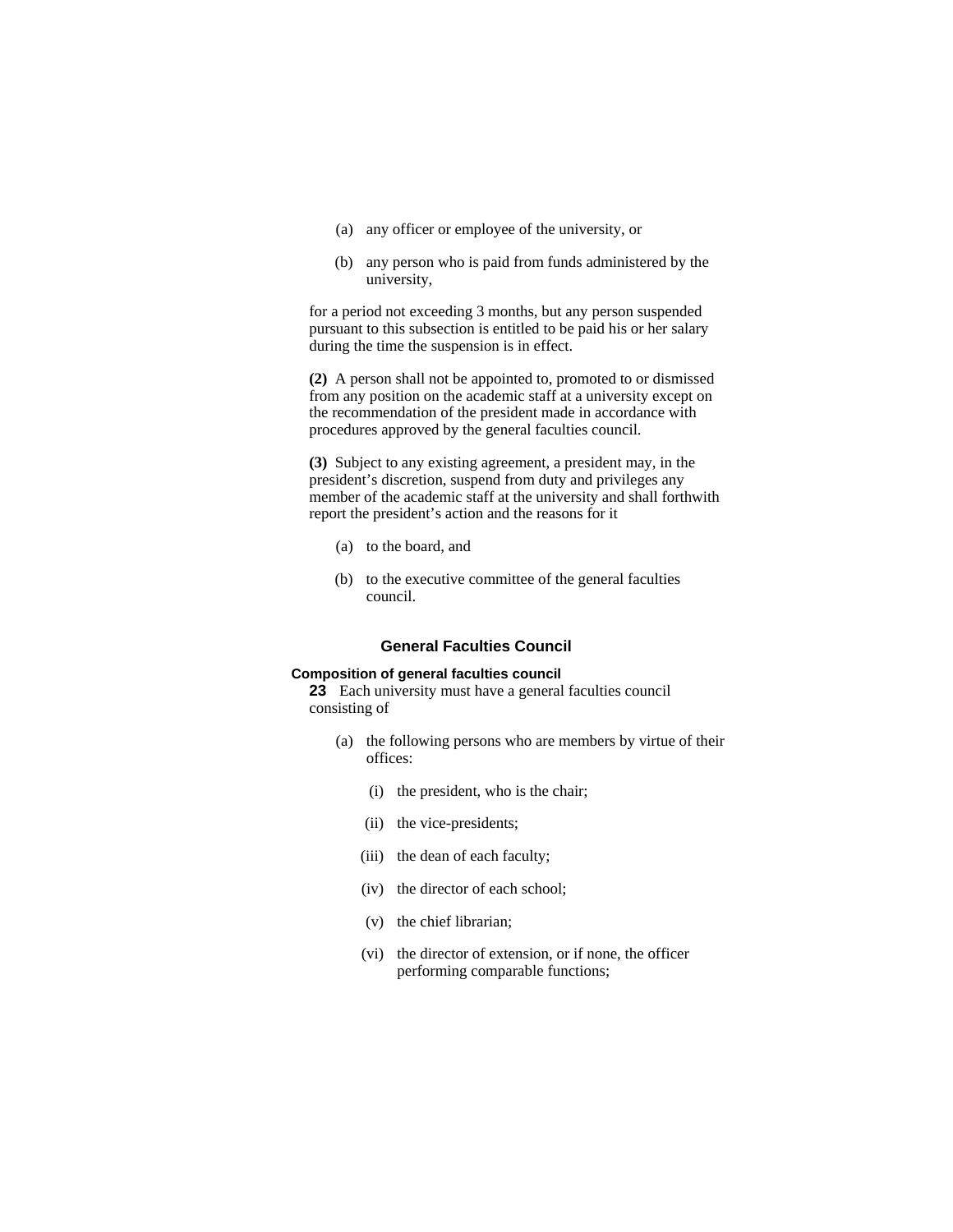- (vii) the registrar;
- (b) the members elected under section 24 to represent the faculties and the schools that have school councils;
- (c) the following student members:
	- (i) 2 students nominated by the council of the students association;
	- (ii) if there is a graduate students association, one student nominated by the council of the association;
- (d) the members appointed from the staff and students of the university under section 25.

### **Elected members**

**24(1)** The faculty council of each faculty and the school council of each school that has a school council may elect from the full-time members of the academic staff of the faculty or school the number of members to the general faculties council that may be assigned to it pursuant to subsection (2).

**(2)** On the direction of the general faculties council from time to time the registrar

- (a) shall establish the total number of elected members to be on the general faculties council, which shall be twice the number of persons who are members of the general faculties council by virtue of their offices, and
- (b) shall determine and assign to each faculty and school the number of members that may be elected by that faculty or school, which so far as is reasonably possible shall be in the same proportion to the total number of elected members as the number of full-time members of the academic staff of the faculty or school is to the total number of full-time members of the academic staff of all the faculties and schools.

**(3)** A member elected under subsection (1) holds office for a term of 3 years or until the member's successor is elected.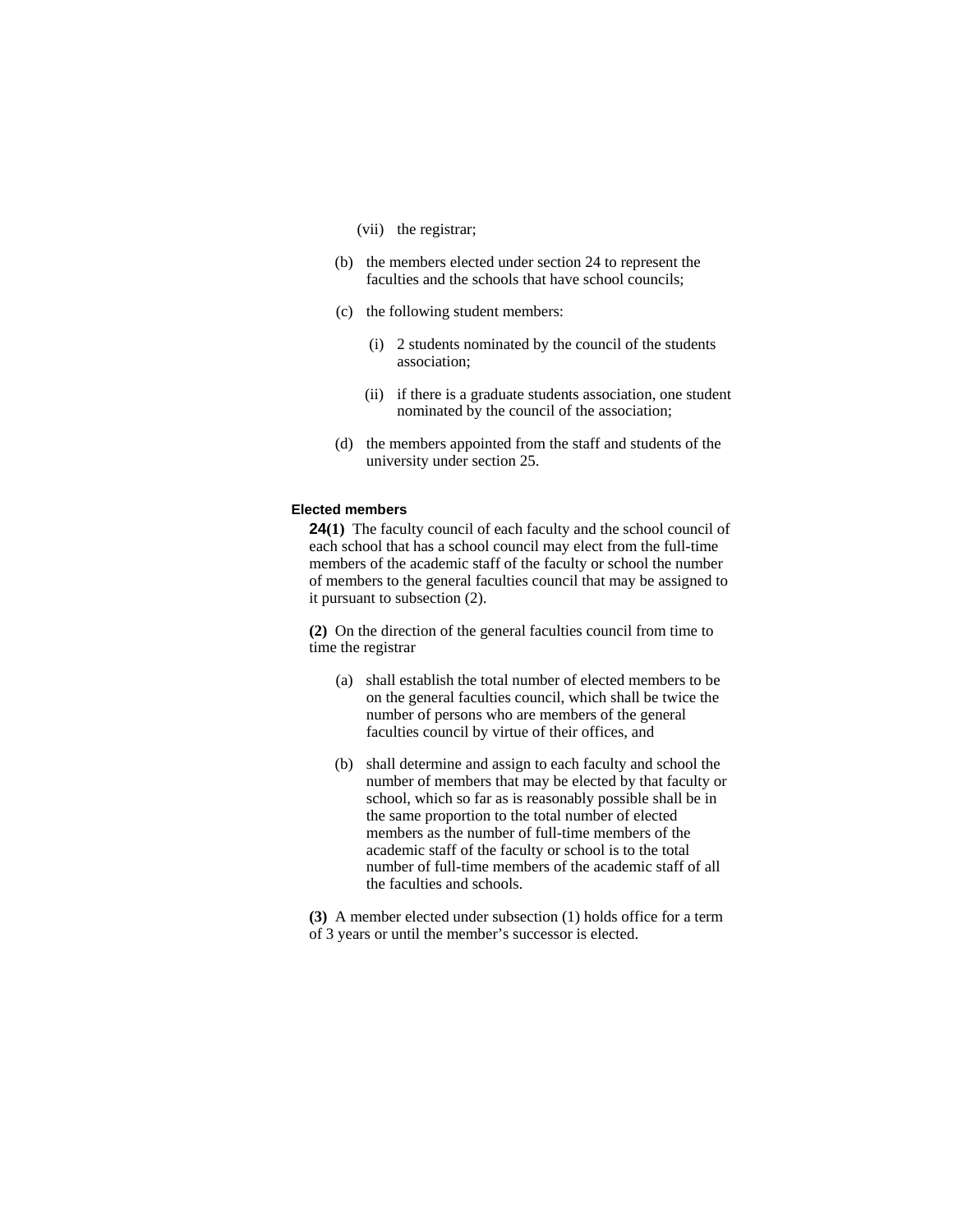**(4)** Notwithstanding subsection (3), a member elected under subsection (1) ceases to hold office if the member ceases to be a full-time member of the academic staff of the faculty or school.

**(5)** Notwithstanding subsection (3), a faculty council or school council

- (a) shall, as circumstances require, elect members to hold office for one-year or 2-year terms so as to provide overlapping terms of office for the representatives of the faculty or school, and
- (b) may, when a member ceases to hold office before the expiry of that member's term of office, elect a new member to hold office for the remainder of the unexpired term.

### **Appointed members**

**25** The members of the general faculties council referred to in section 23(a), (b) and (c) shall appoint the appointed members of the general faculties council from the staff and students of the university, in the number and for the terms of office that the elected and student members and persons who are members by virtue of their offices determine.

# **Powers of general faculties council**

**26(1)** A general faculties council has general supervision of the academic affairs of the university and may exercise the powers and perform the duties prescribed in the regulations, subject to any conditions or restrictions that are imposed by the board.

**(2)** Any recommendations from the general faculties council to the board must be transmitted to the board through the president.

### **Deans' Council**

#### **Deans' council**

**27(1)** Each university must have a deans' council that shall consist of

- (a) the president, who is the chair,
- (b) the vice-presidents,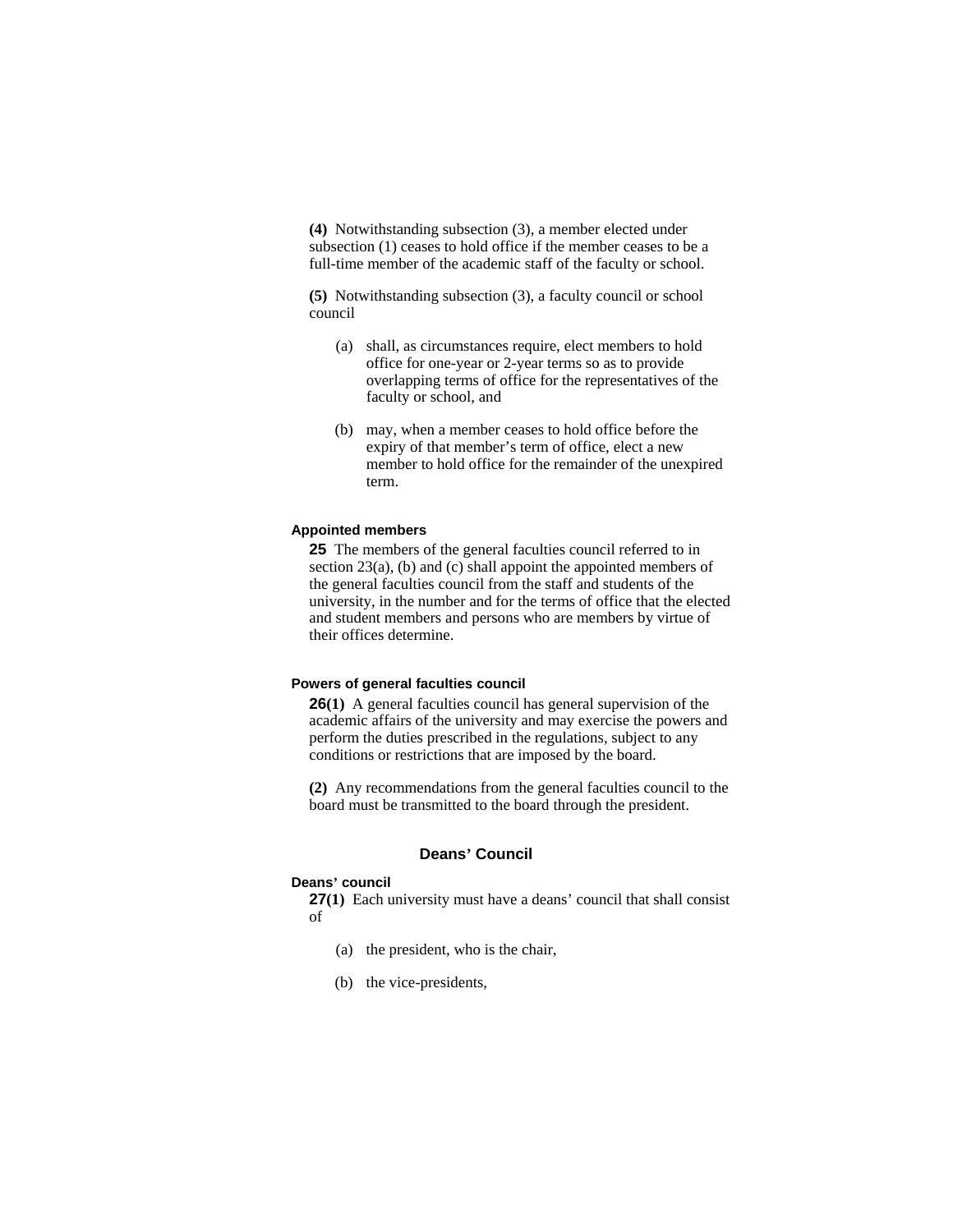- (c) the dean of each faculty, and
- (d) any other officers of the university that may be designated by the council.

**(2)** The deans' council is an advisory body to the president of the university, the board and the general faculties council and has the powers, duties and functions that are delegated to it.

# **Faculty and School Councils**

### **Faculty councils**

**28(1)** Each faculty of a university must have a faculty council.

**(2)** A faculty council, other than that of a faculty of graduate studies, shall consist of

- (a) the dean of the faculty, who is the chair,
- (b) the president,
- (c) all full-time members of the academic staff of the faculty,
- (d) any representative of a professional association appointed pursuant to subsection (4), and
- (e) any other persons who are appointed to the faculty council by the general faculties council on the recommendation of the faculty council.

**(3)** The faculty council of a faculty of graduate studies shall consist of

- (a) the dean of the faculty, who is the chair,
- (b) the president, and
- (c) any other persons who are appointed to the faculty council by the general faculties council.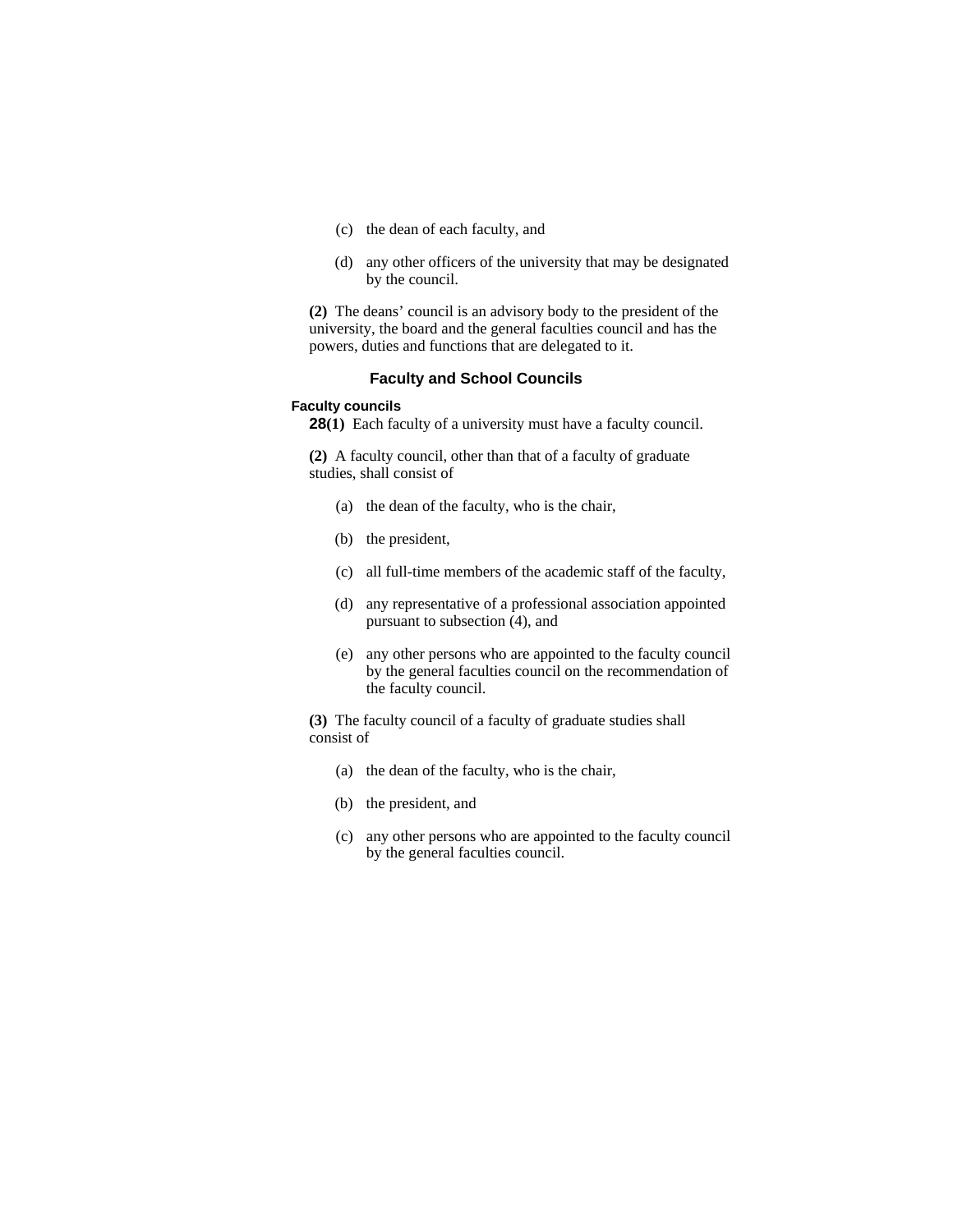**(4)** When by statute a body has regulatory powers in respect of a profession for which a faculty offers a program of study, the general faculties council shall appoint to the faculty council of that faculty a representative of that body nominated by that body.

#### **Powers of faculty councils**

**29(1)** A faculty council may

- (a) determine the programs of study for which the faculty is established,
- (b) appoint the examiners for examinations in the faculty, conduct the examinations and determine the results of them,
- (c) provide for the admission of students to the faculty,
- (d) determine the conditions under which a student must withdraw from or may continue the student's program of studies in the faculty, and
- (e) authorize the granting of degrees,

subject to any conditions or restrictions that are imposed by the general faculties council.

**(2)** A meeting of a faculty council must be held at any time on the summons of the dean of the faculty.

# **School councils**

**30** When the general faculties council authorizes a school of the university to have a school council,

- (a) the director of the school may exercise and perform all the powers, duties and functions of a dean of a faculty, and
- (b) the school council shall be of the same nature as and may exercise the powers and perform the duties and functions of a faculty council,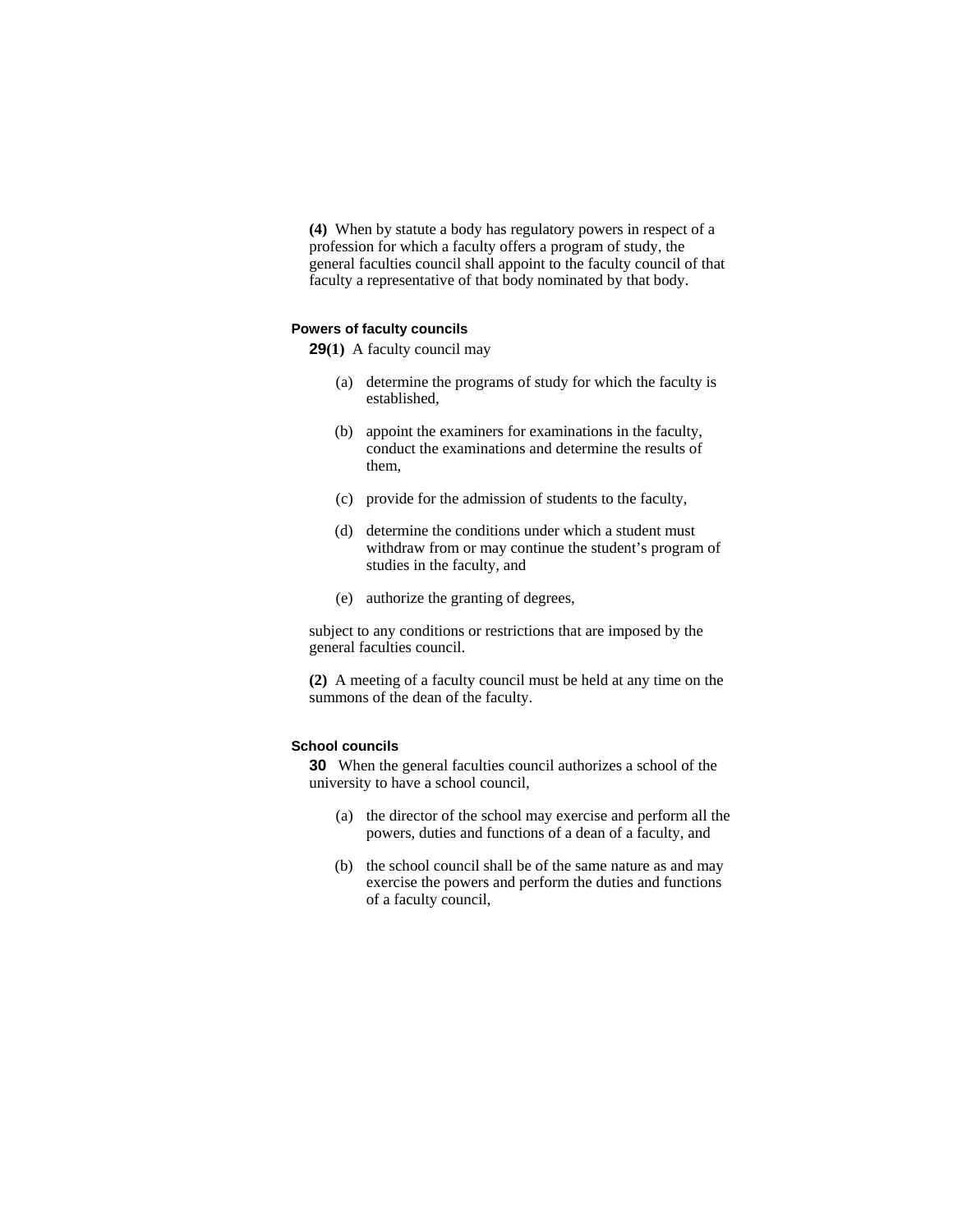subject to any conditions or restrictions that are imposed by the general faculties council.

#### **Student Affairs**

#### **Student discipline**

**31(1)** The general faculties council has general supervision of student affairs at a university and in particular, but without restricting the generality of the foregoing, the general faculties council may

- (a) subject to a right of appeal to the board, discipline students attending the university, and the power to discipline includes the power
	- (i) to fine students,
	- (ii) to suspend the right of students to attend the university or to participate in any student activities, or both, and
	- (iii) to expel students from the university;
- (b) delegate its power to discipline students in any particular case or generally to any person or body of persons, subject to any conditions with respect to the exercise of any delegated power that it considers proper;
- (c) give to a student organization of the university the powers to govern the conduct of students it represents that the general faculties council considers proper.

**(2)** Any powers to govern the conduct of students given to a student organization pursuant to subsection  $(1)(c)$  are subject to the overriding control of the board, the president and the general faculties council.

### **Council on student affairs**

**32(1)** A general faculties council may establish a council on student affairs to exercise immediate jurisdiction over student affairs with respect to any matters and in any manner the general faculties council determines and to exercise or perform any other powers, duties and functions the general faculties council determines.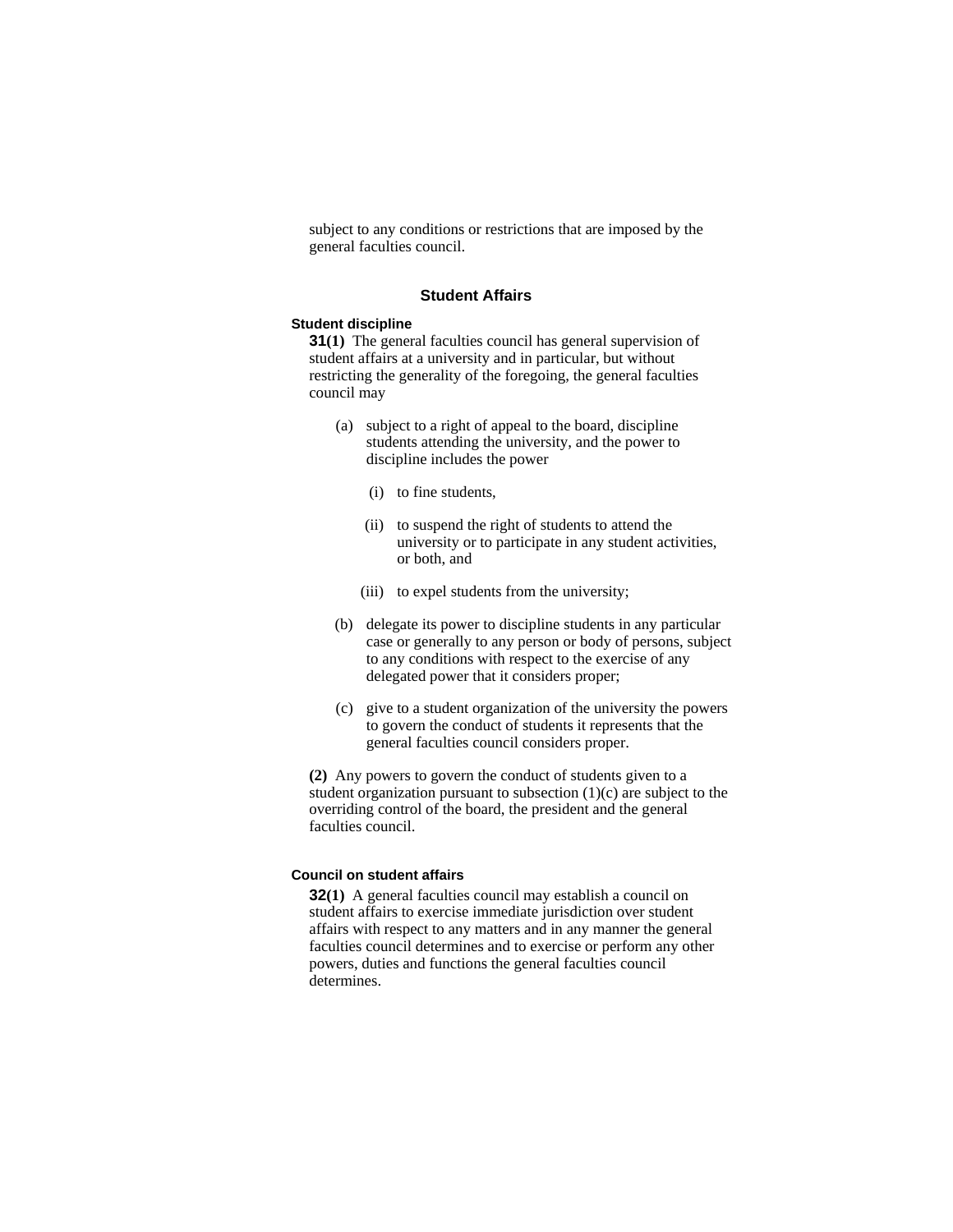- **(2)** A council on student affairs may consist of
	- (a) members of the academic staff of the university,
	- (b) students of the university, and
	- (c) officers of the university who have administrative responsibility for student affairs.

**(3)** A council on student affairs may make bylaws governing the calling of its meetings and the quorum and conduct of business at its meetings and generally as to the conduct of its affairs.

# **Universities Exempted from Provisions of this Act**

# **Regulations establishing governing authority**

**33(1)** Notwithstanding anything in this Act, with respect to a university established under section 3 of this Act after the coming into force of that section, or under the corresponding provision of a predecessor to this Act after December 1, 1972, the Lieutenant Governor in Council may by regulation

- (a) establish a governing authority for the university as a corporation and provide for its composition,
- (b) specify the name of the governing authority for the university,
- (c) provide that the governing authority may exercise the powers and perform the duties of
	- (i) a board, and
	- (ii) a general faculties council,
- (d) provide that any or all of the provisions of sections 5(2), 6 to 16, 21, 23 to 32, 55 to 58, 83 to 85 and 119 do not apply to the university,
- (e) prescribe the powers and duties that the governing authority may exercise or perform in addition to the powers and duties of a board and a general faculties council, and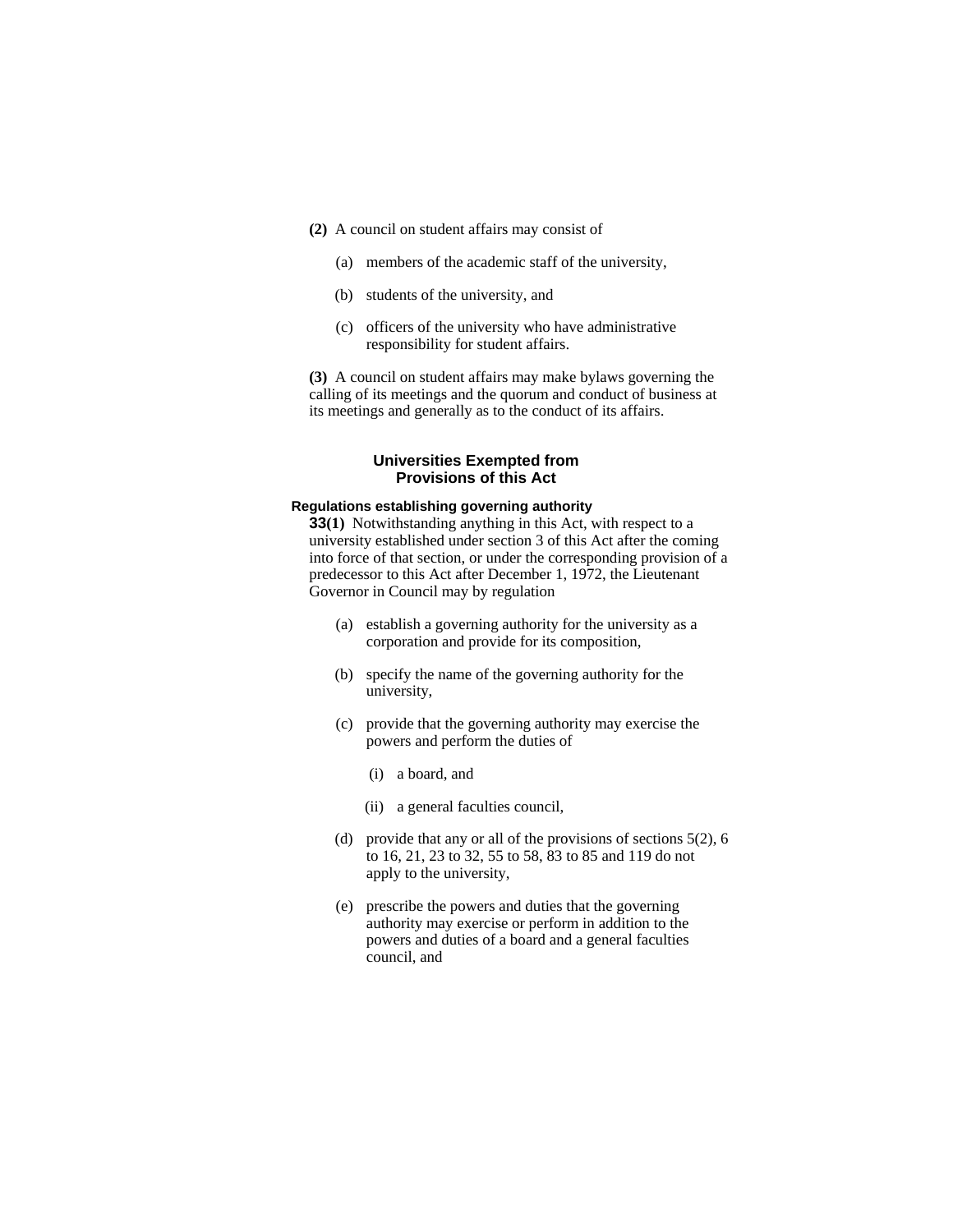(f) if an initial governing authority has been established for the university, dissolve the initial governing authority and provide for the transfer of the rights, property, debts and obligations of the initial governing authority to the governing authority.

**(2)** When a governing authority has been established for a university pursuant to subsection (1), any reference to "board of governors", "board" or "general faculties council" in this or any other Act is deemed to be, with respect to that university, a reference to the governing authority.

### **Regulations establishing 2 separate bodies**

**34(1)** If the Lieutenant Governor in Council has established a governing authority for a university under section 33, the Lieutenant Governor in Council may, with respect to that university, by regulation

- (a) establish 2 separate bodies and provide for their composition;
- (b) specify the names of the 2 bodies established under clause (a);
- (c) incorporate one of the bodies as a corporation and provide that it may exercise the powers and perform the duties of a board;
- (d) provide that the other body may exercise the powers and perform the duties of a general faculties council;
- (e) provide that any or all of the provisions of sections 5(2), 6 to 16, 21, 23 to 32, 55 to 58, 83 to 85 and 119 do not apply to the university;
- (f) prescribe the powers and duties that the 2 bodies established under clause (a) may exercise or perform in addition to those provided for under clauses  $(c)$  and  $(d)$ ;
- (g) dissolve the governing authority established under section 33 and provide for the transfer of the rights, property, debts and obligations of the governing authority to the body that has been incorporated under clause (c).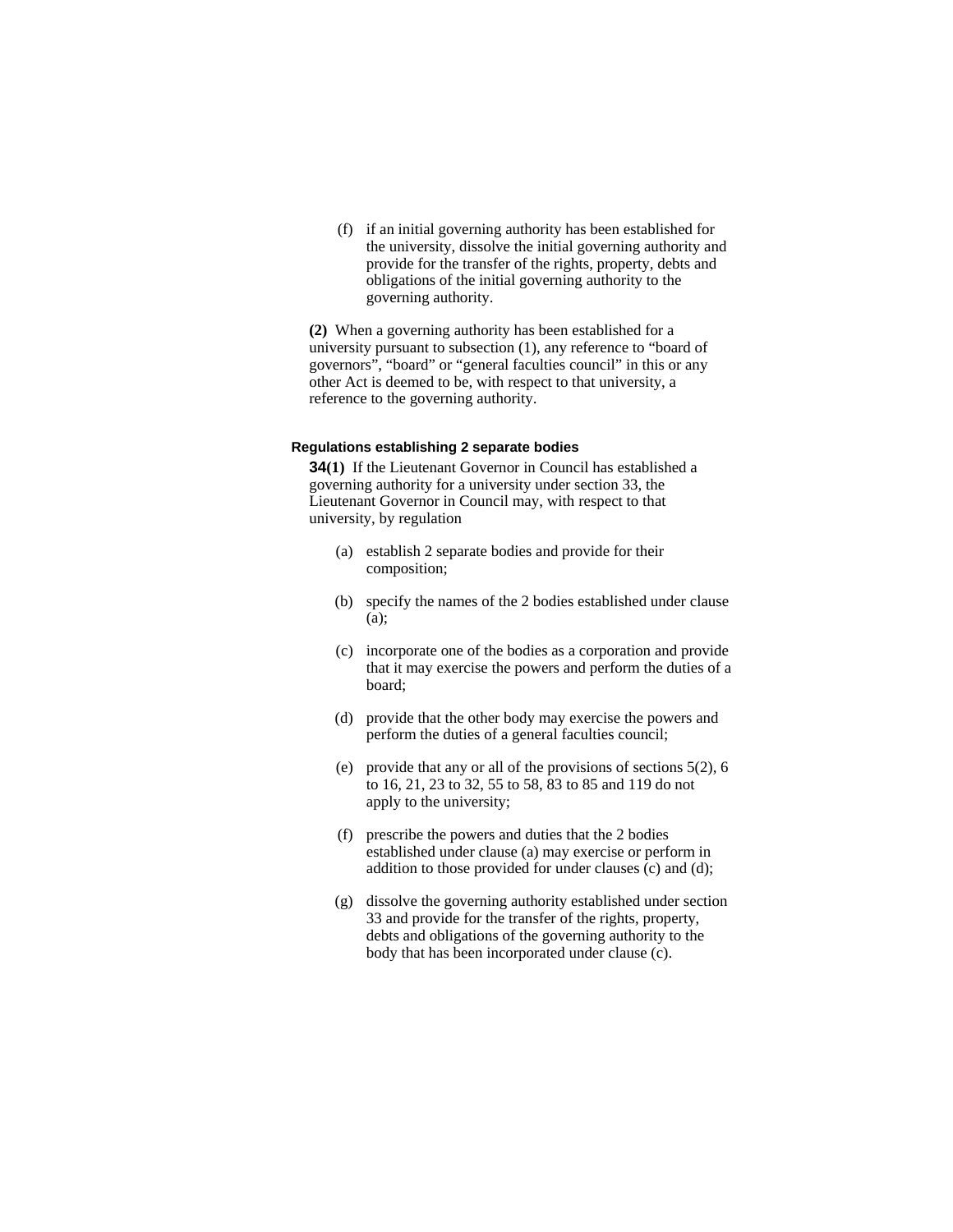**(2)** When 2 separate bodies have been established for a university pursuant to subsection (1),

- (a) any reference to "board of governors" or "board" in this or any other Act is deemed to be, with respect to that university, a reference to the body incorporated pursuant to subsection  $(1)(c)$ , and
- (b) any reference to "general faculties council" in this or any other Act is deemed to be, with respect to that university, a reference to the body that exercises and performs the powers and duties of a general faculties council pursuant to subsection (1)(d).

### **Miscellaneous**

### **Use of word "university", coat of arms or crest**

**36(1)** Except on and in accordance with an authorization of the board, no person shall assume or use

- (a) the coat of arms or crest of a university, or
- (b) any design in imitation of the coat of arms or crest of a university.

**(2)** Except on and in accordance with an authorization of the board, no person shall use the name of a university or any derivation or abbreviation of the name

- (a) in the name of any business or undertaking,
- (b) in any advertising, or
- (c) in the name of any thing, place or building.

**(3)** No organization that is or purports to be an educational institution, other than a university established under section 3, may use the word "university" or any derivation or abbreviation of it in its name or in any advertising relating to it unless that body

- (a) is acting in accordance with an authorization of the board under subsection (2),
- (b) is a non-resident institution approved under the regulations under section 124(l),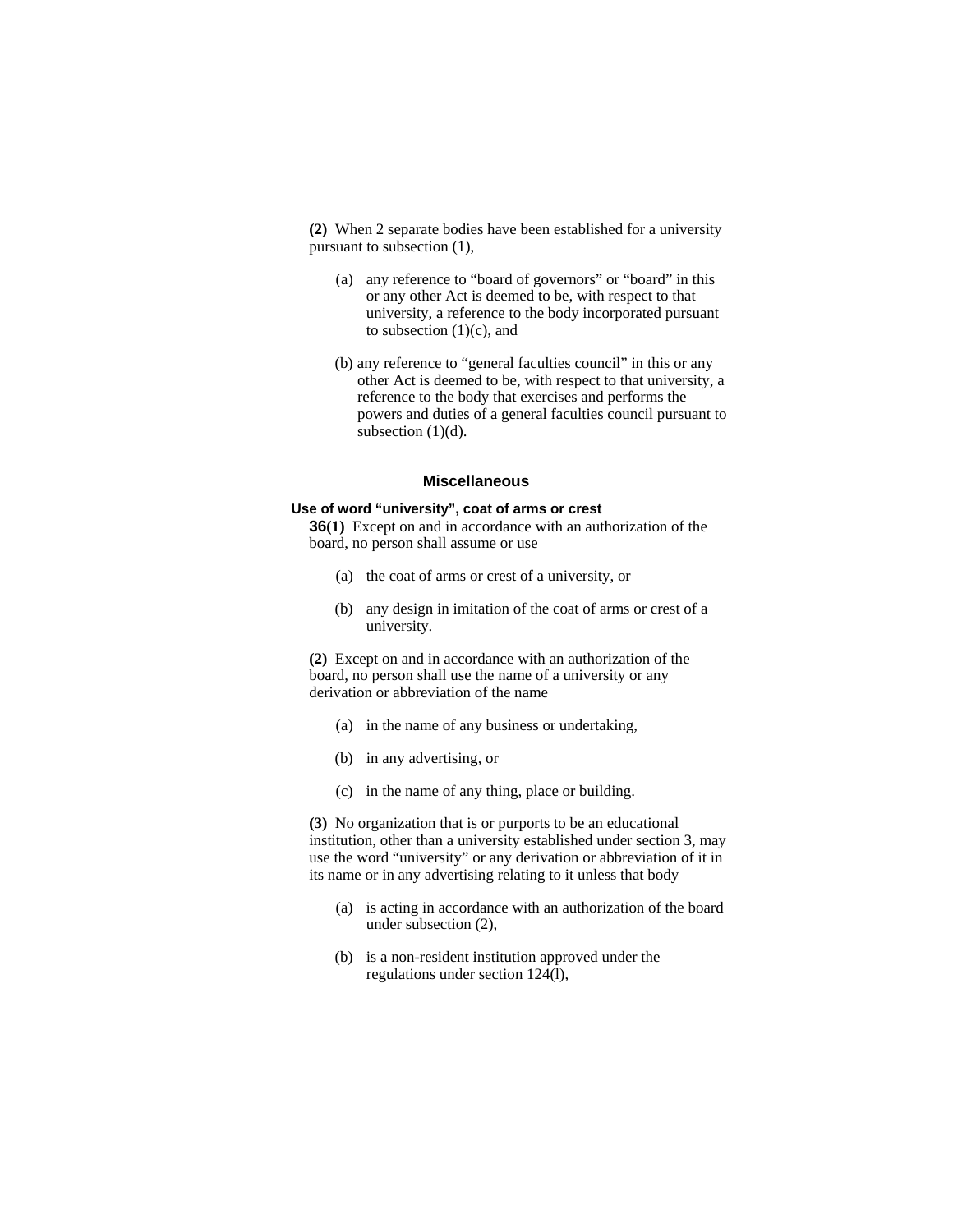- (c) is an institution specifically authorized to use the word or expression in its name by an Act of the legislature of another jurisdiction, by the public authority in another jurisdiction having overall responsibility for the body or by an authority having responsibility in another jurisdiction for the accreditation of post-secondary institutions, or
- (d) is a private college that has been designated as an institution that may grant a degree and has the Minister's written approval to use the word "university" or any derivation or abbreviation of the word.

**(4)** A person who contravenes this section is guilty of an offence and liable to a fine of not more than \$5000.

**(5)** If a person contravenes this section, the Court of Queen's Bench on application by way of originating notice

- (a) by the university in respect of a contravention of subsection (2), or
- (b) by the Minister in respect of a contravention of subsection (3),

may grant an injunction enjoining the person from continuing the contravention of this section.

### **Bodies of deceased persons**

**37(1)** The board of a university may, in accordance with the regulations, demand, obtain and use unclaimed bodies of deceased persons for anatomical or scientific study or research at the university.

**(2)** A person who fails to comply with a demand made by the board of a university in accordance with the regulations is guilty of an offence.

# **Religious freedom**

**38(1)** No religious test shall be required of any officer or employee or student of a university nor shall religious observances according to the form of any religious denomination or sect be imposed on any of them.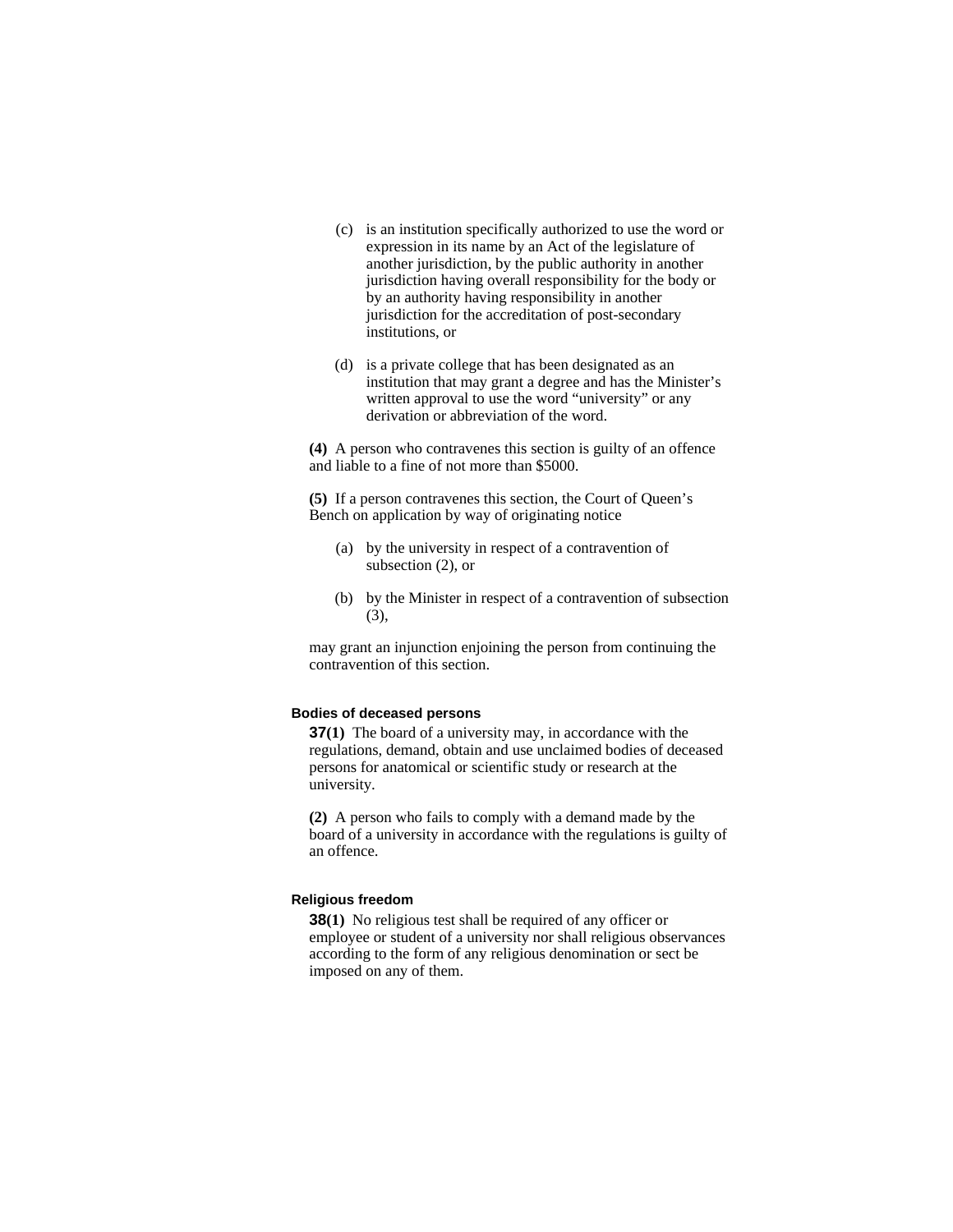**(2)** Subsection (1) does not take away or impair any right of a private college or institution affiliated with a university

- (a) to make any provision with regard to religious instruction and religious worship for its own students that it considers proper, and
- (b) to require the observance of those provisions as part of its own discipline.

# **Part 2 Colleges and Technical Institutes**

#### **Definitions**

**39** In this Part**,** 

- (a) "board" means the board of governors of a public college or a technical institute;
- (b) "vocational college" means any of the following public colleges:
	- (i) NorQuest College;
	- (ii) Northern Lakes College;
	- (iii) Portage College;
	- (iv) Bow Valley College.

# **Establishment**

### **Establishment of public colleges and technical institutes**

**40** The Lieutenant Governor in Council may by order establish a public college or technical institute and shall designate the name of each public college or technical institute so established.

## **Initial Governing Authority**

### **Initial governing authority**

**41(1)** When the Lieutenant Governor in Council establishes a public college or technical institute under section 40, the Lieutenant Governor in Council may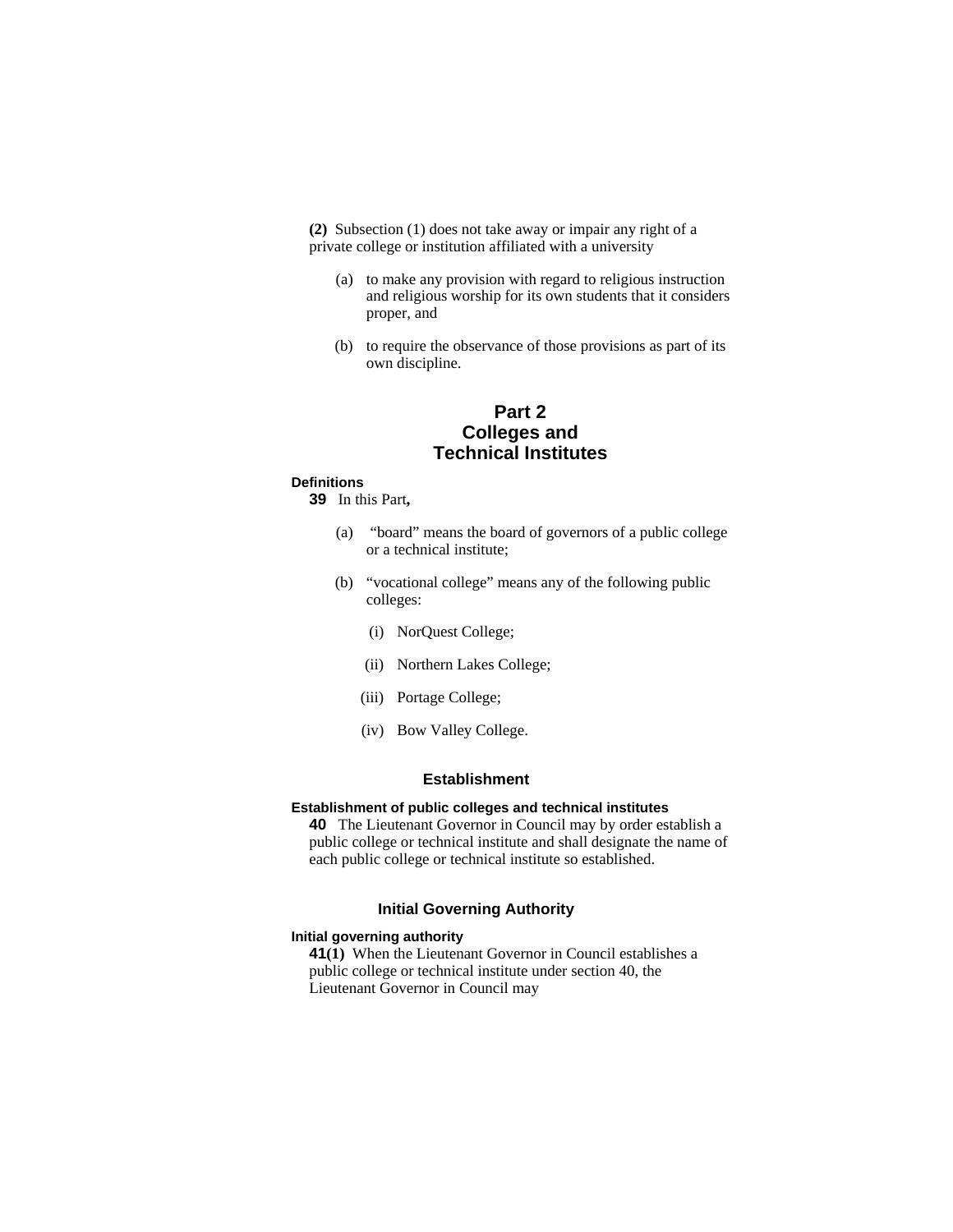- (a) establish an initial governing authority for the public college or technical institute consisting of one or more members;
- (b) appoint the member or members of the initial governing authority and, if the Lieutenant Governor in Council appoints more than one member, shall designate one of them as its chair;
- (c) specify the name of the initial governing authority;
- (d) confer or impose on the initial governing authority any powers or duties the Lieutenant Governor in Council considers necessary in connection with the carrying out of its responsibilities.

**(2)** An initial governing authority is a corporation with the name given to it by the Lieutenant Governor in Council and consists of the persons appointed as its member or members.

- **(3)** The members of the initial governing authority
	- (a) may be paid remuneration for the performance of their duties as members of the initial governing authority, and
	- (b) shall be paid travelling and living expenses while away from their ordinary places of residence in the course of their duties as members of the initial governing authority,

at the rates prescribed by the Lieutenant Governor in Council.

**(4)** An initial governing authority shall exercise its powers and perform its duties until it is dissolved by an order of the Lieutenant Governor in Council.

**(5)** The Lieutenant Governor in Council may make any order the Lieutenant Governor in Council considers necessary in respect of the disposition of the rights, property, debts and obligations of the initial governing authority on its dissolution.

### **Powers and duties of initial governing authority**

**42(1)** Notwithstanding anything in this Act and in addition to the powers and duties conferred or imposed on the initial governing authority under section  $41(1)(d)$ , an initial governing authority of a public college or technical institute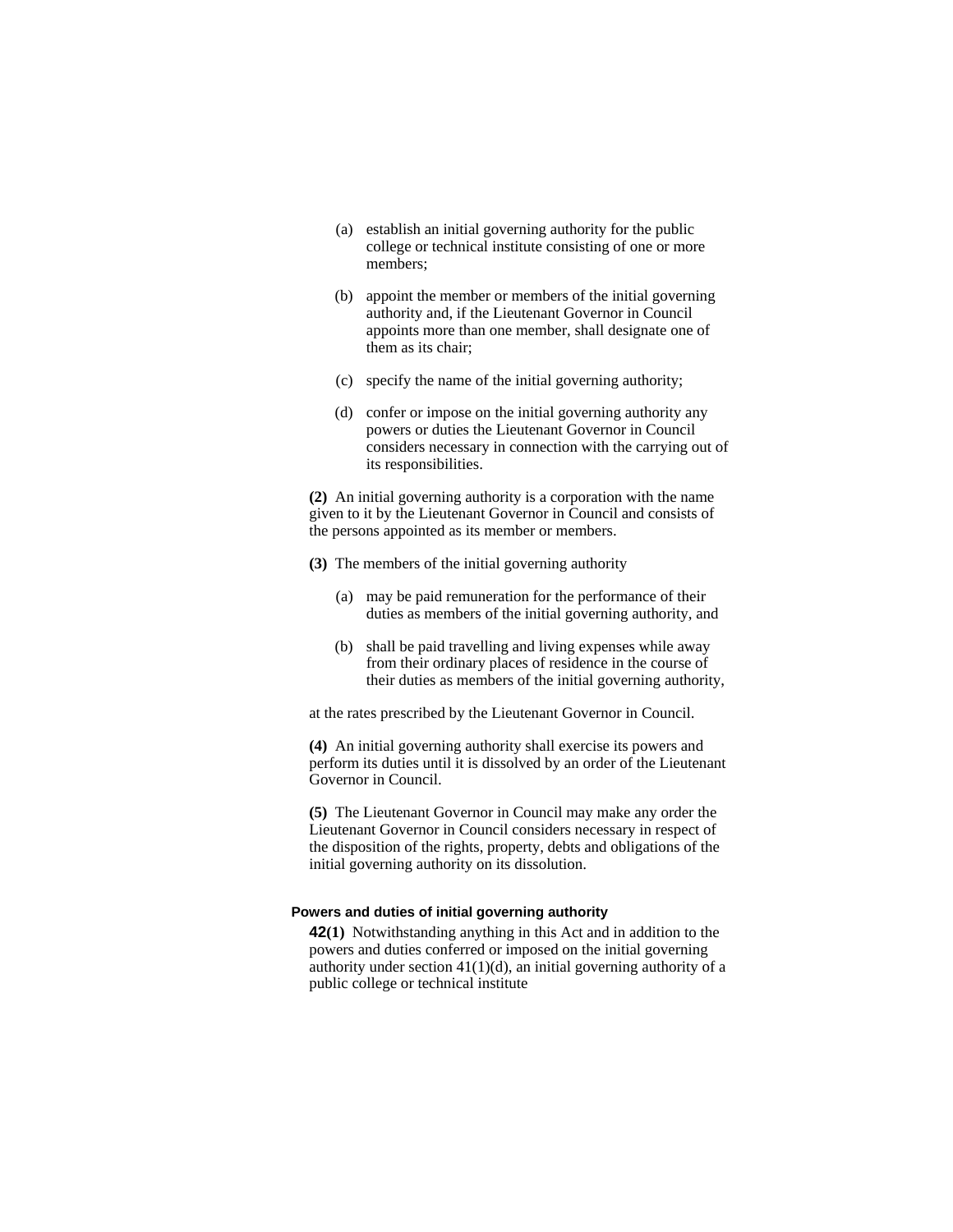- (a) may exercise the powers and perform the duties of
	- (i) the president, until the appointment of the first president,
	- (ii) the board, until the commencement of the board's first meeting, and
	- (iii) the academic council, until the commencement of the academic council's first meeting,

and

(b) may exercise the powers and perform the duties referred to in clause (a) either in its own name or in the name of the president, the board or the academic council, as the case may be.

**(2)** Notwithstanding anything in this Act, the initial governing authority of a public college or technical institute

- (a) shall do one or both of the following:
	- (i) designate categories of employees as academic staff members of the public college or technical institute;
	- (ii) designate individual employees as academic staff members of the public college or technical institute,
- (b) shall prescribe procedures respecting the election of
	- (i) the first executive of the academic staff association at the public college or technical institute, and
	- (ii) the first councils of the student organizations at the public college or technical institute,
	- and
- (c) may, after consultation with the academic staff association, change a designation made by it under this subsection.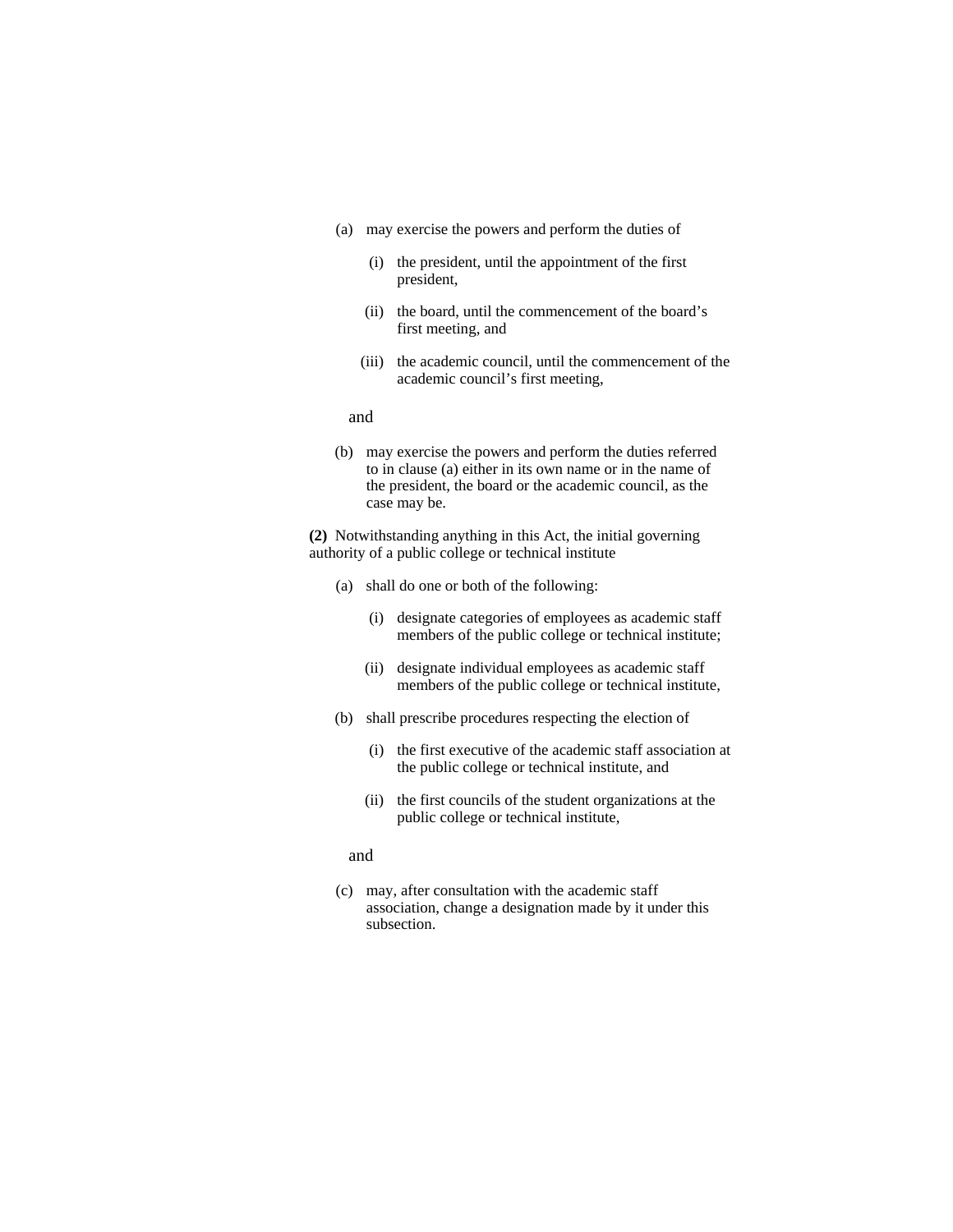# **Board of Governors**

# **Board of governors**

**43(1)** The Lieutenant Governor in Council shall by order establish a board of governors for each public college and technical institute.

**(2)** Each board is a corporation with the name given to it by the Lieutenant Governor in Council.

### **Composition of board**

**44(1)** The board of a technical institute shall consist of the following members:

- (a) the chair of the board appointed by the Lieutenant Governor in Council;
- (b) the following persons appointed by the Minister:
	- (i) 2 students nominated by the council of the students association,
	- (ii) 2 academic staff members nominated by the academic staff association, and
	- (iii) one member of the non-academic staff who is not engaged in the administration of the technical institute nominated by the non-academic staff association;
- (c) not more than 11 persons appointed by the Lieutenant Governor in Council, in addition to the chair;
- (d) the president of the technical institute.

**(2)** The board of a public college shall consist of the following members:

- (a) the chair of the board appointed by the Lieutenant Governor in Council;
- (b) the following persons appointed by the Minister:
	- (i) one academic staff member nominated by the academic staff association,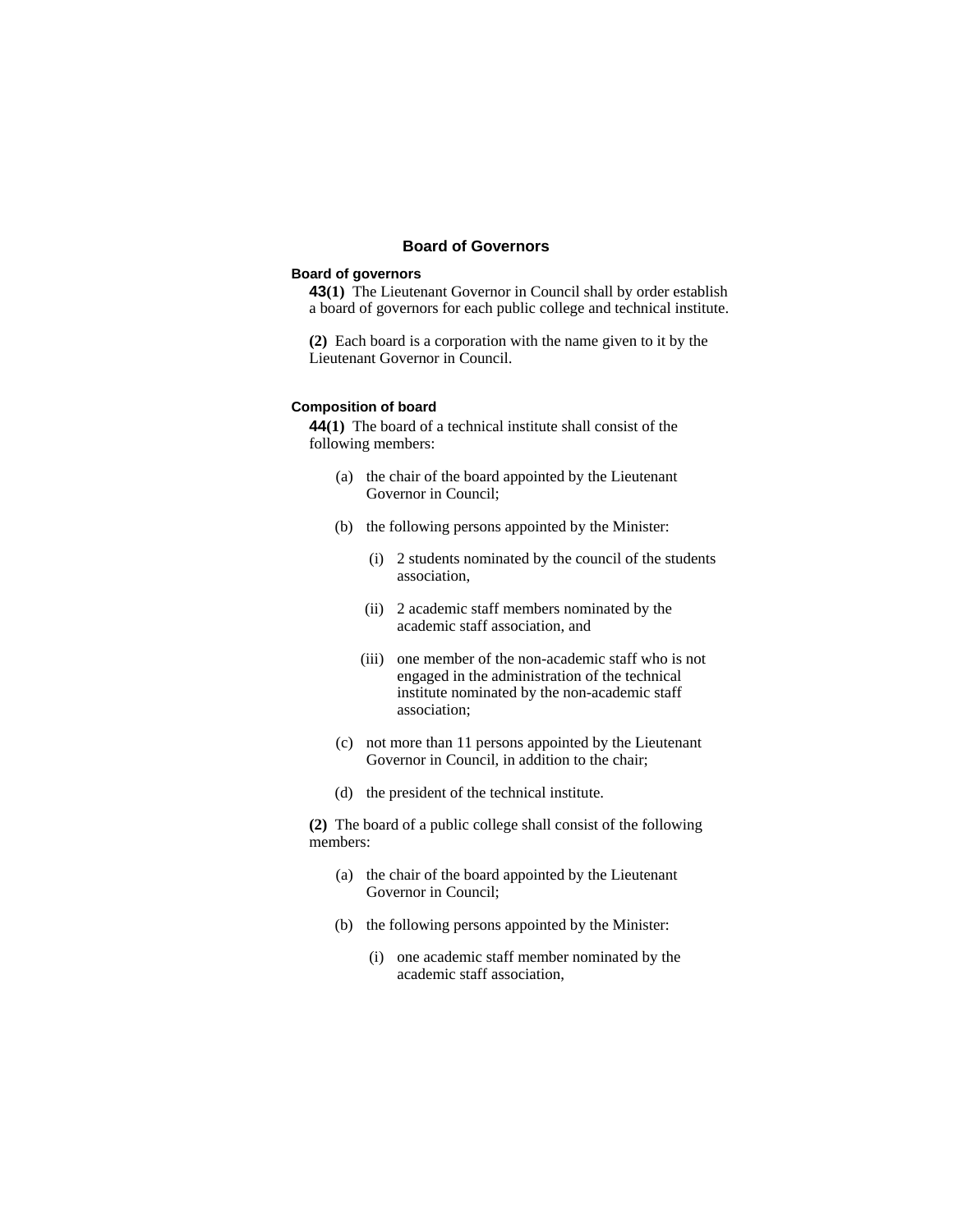- (ii) one student nominated by the council of the students association, and
- (iii) one member of the non-academic staff who is not engaged in the administration of the public college nominated by the non-academic staff association;
- (c) not more than 9 persons appointed by the Lieutenant Governor in Council, in addition to the chair;
- (d) the president of the public college.

**(3)** The members of the board may elect from among themselves a person to act as chair in the absence or inability to act of the chair.

**(4)** The members of the board must act in the best interests of the public college or technical institute.

#### **Programs boards must provide**

**45(1)** The board of a technical institute shall provide courses or programs of instruction or training that have been determined to be required with respect to a trade designated pursuant to the *Apprenticeship and Industry Training Act* by the Minister responsible for that Act.

**(2)** Subject to the regulations, the board of a vocational college must provide programs of instruction or training that assist adult learners to acquire foundations of basic skills.

### **Academic Council**

## **Academic council**

**46(1)** For each public college and technical institute there is to be an academic council consisting of

- (a) the president, who is the chair unless a chair is elected under subsection (5);
- (b) not more than 4 senior officials, appointed as members of the council by the board;
- (c) subject to subsection (2), not more than 10 academic staff members, elected by the academic staff association of the public college or technical institute;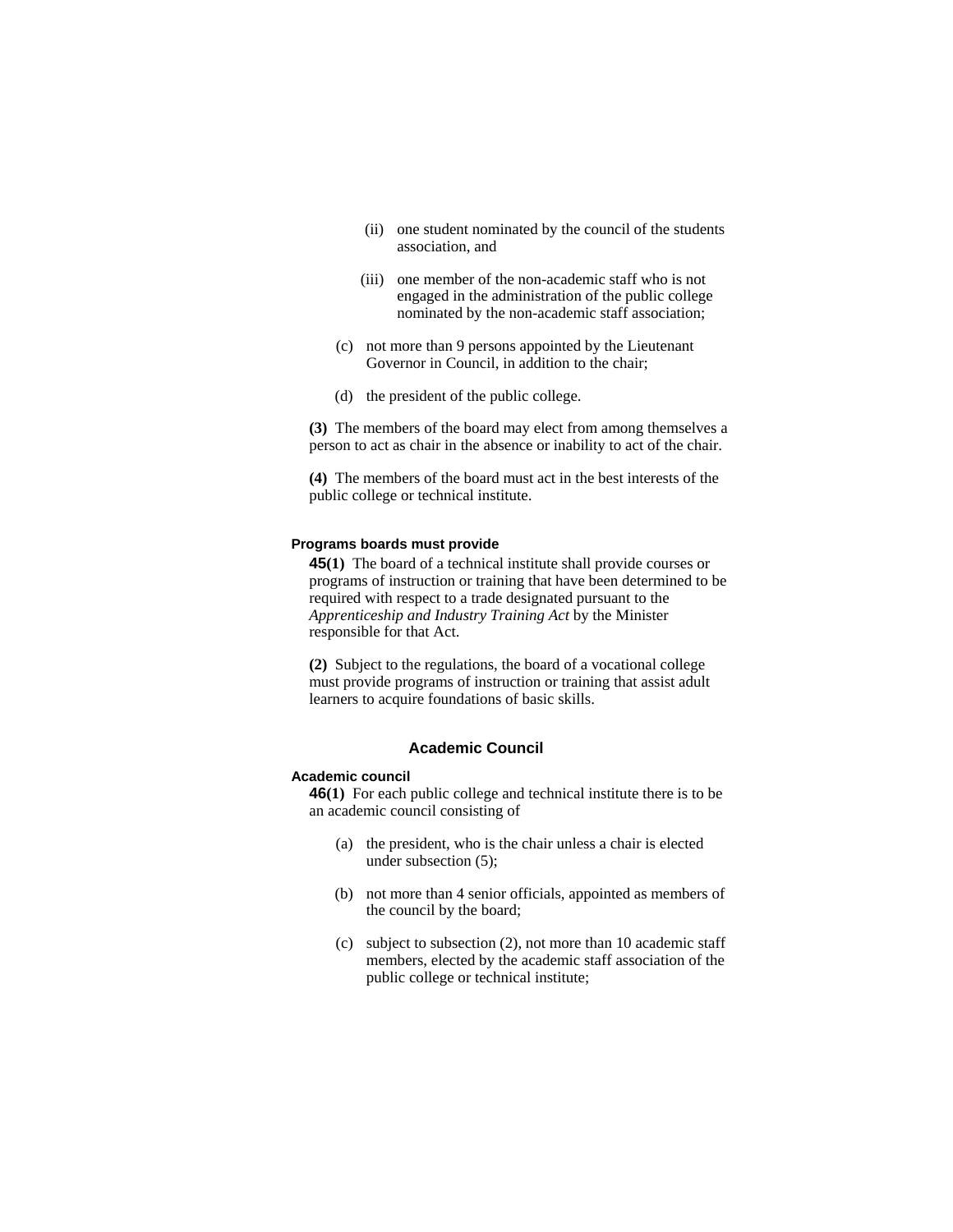- (d) not more than 10 students, elected by the students association;
- (e) not more than 5 additional members, appointed by the board.

**(2)** The number of academic staff members elected to the academic council under subsection (1)(c) shall in no case be less than 1/3 of the total number of members of the academic council.

**(3)** The term of office of members of the academic council shall be determined by the board.

**(4)** Where any question arises as to the composition of the academic council or any matter concerning the election of academic staff members or students to an academic council, the question shall be decided by the board and the board's decision is final.

**(5)** The academic council may elect a chair from among its members.

#### **Powers and duties**

**47(1)** An academic council

- (a) shall make recommendations or reports to the board with respect to any matter that the board refers to the academic council, including academic policy related to the following matters:
	- (i) standards and policy respecting the selection and admission of students;
	- (ii) courses and programs of instruction or training provided or to be provided by the board;
	- (iii) academic awards,
- (b) shall, subject to the regulations, review each proposed program of study to be offered by the public college or technical institute, and make a report respecting that review, and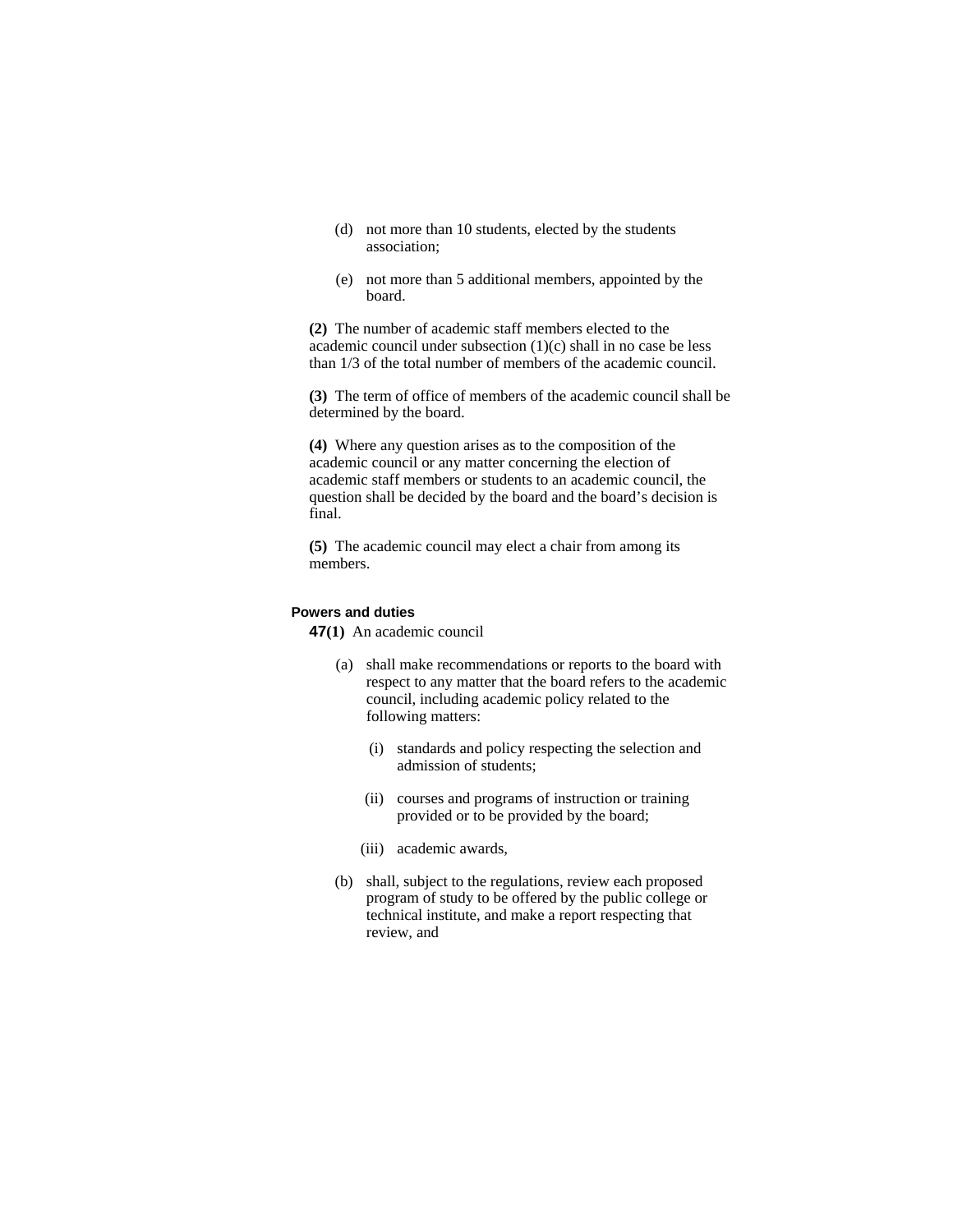(c) may make recommendations or reports to the board on any other matter the academic council considers advisable.

**(2)** A recommendation or report of an academic council under subsection (1) must be in writing and must be transmitted to the board through the president for consideration at its next meeting.

# **Miscellaneous**

## **Use of "college" or "technical institute"**

**48** No board under the *School Act* may use the term "college" or "technical institute" in connection with its educational or other activities.

### **Assistance to non-profit private colleges**

**49(1)** In this section,

- (a) "non-profit private college" means
	- (i) Augustana University College, formerly Camrose Lutheran University College, established under the *Camrose Lutheran College Corporation Act*,
	- (ii) Canadian University College continued under the *Canadian University College Act*,
	- (iii) Concordia University College of Alberta incorporated under the *Concordia University College of Alberta Act*, and
	- (iv) The King's University College incorporated under *The King's University College Act*;
- (b) "year" means a period commencing on April 1 and ending on the following March 31.

**(2)** Subject to the vote of funds for it by the Legislature, there shall be paid to each non-profit private college in each year a sum to be determined pursuant to regulations made by the Lieutenant Governor in Council.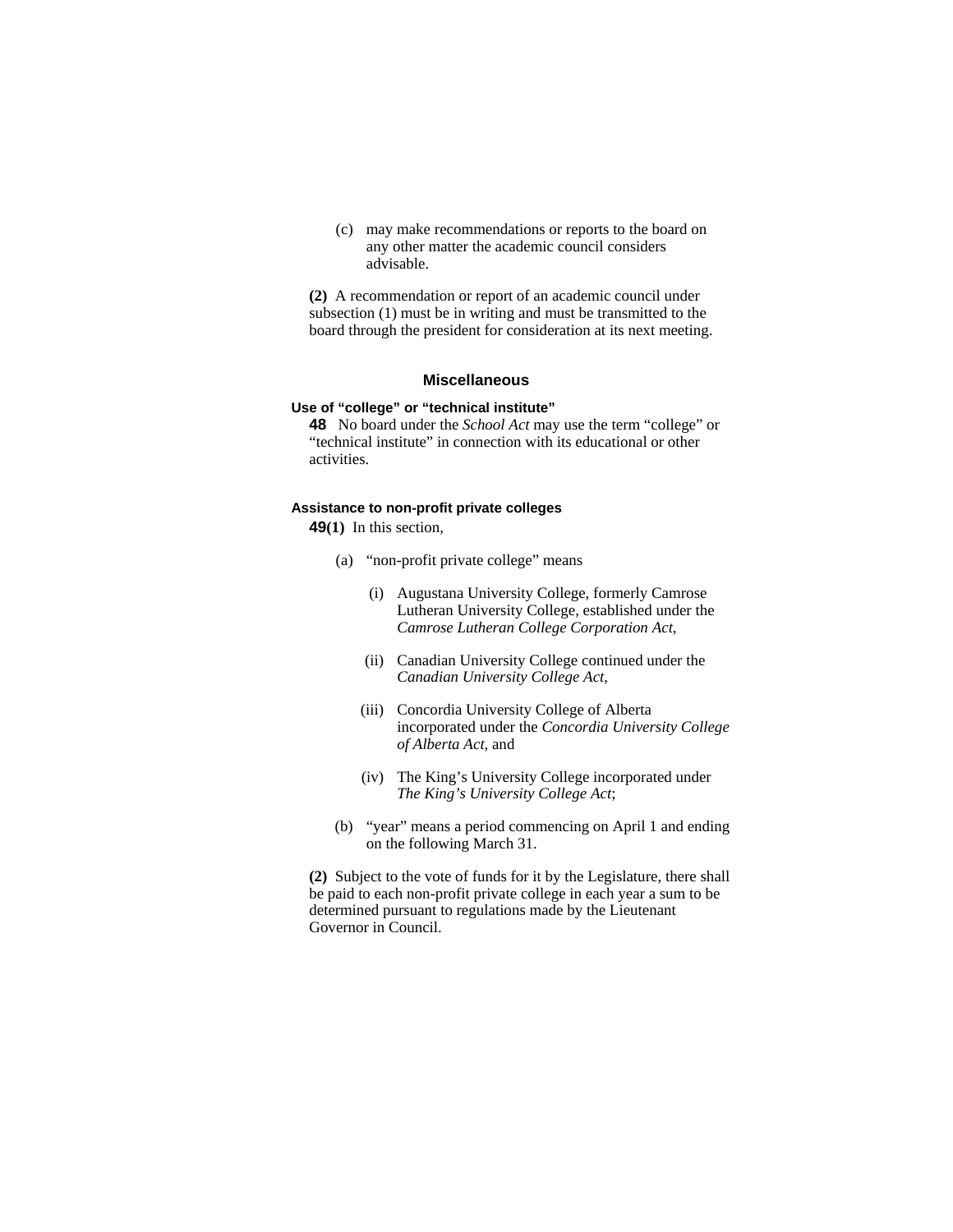# **Part 3 The Banff Centre for Continuing Education**

#### **Definition**

**50** In this Part, "board" means the board of governors of Banff Centre.

## **Continuation**

**51** The Banff Centre for Continuing Education is continued with the object of providing the public with access to a broad range of learning experience with emphasis on the fine arts, management studies, language training and environmental training.

## **Board of governors**

**52(1)** The board of governors of Banff Centre is continued as a corporation under the name "Board of Governors of the Banff Centre for Continuing Education" and consists of the following members:

- (a) the chair of the board appointed by the Lieutenant Governor in Council,
- (b) the president,
- (c) 5 persons, in addition to the chair, appointed by the Lieutenant Governor in Council, and
- (d) 9 persons appointed by the remaining members of the board, one of whom must have been nominated by the Minister of the Crown in right of Canada charged with the administration of the *National Parks Act* (Canada).

**(2)** The members of the board may elect one member to act as chair in the absence of the chair or in the event of the chair's inability to act.

**(3)** At least 5 of the 9 members appointed to the board under subsection (1)(d) must be Canadian citizens or lawfully admitted to Canada for permanent residence.

**(4)** If a member of the board, other than the president, is absent without the permission of the board from 3 consecutive meetings of the board, the member's office immediately becomes vacant.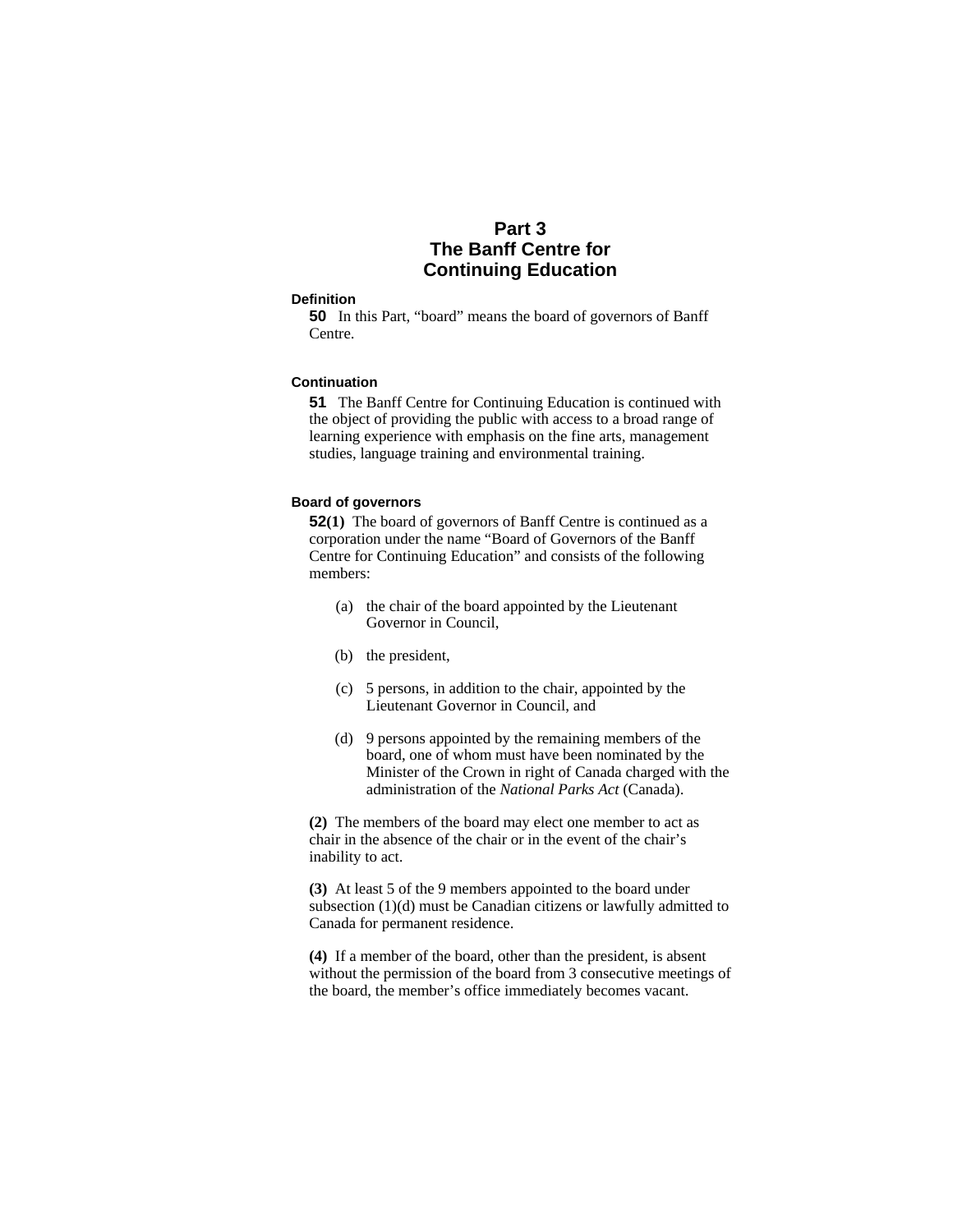**(5)** The members of the board must act in the best interests of Banff Centre.

#### **Tuition**

**53** The board may set the tuition fees to be paid by students enrolled at Banff Centre.

# **Part 4 Public Post-secondary Institutions**

## **Definitions**

**54** In this Part,

- (a) "Accreditation Board" means the Private Colleges Accreditation Board under section 110;
- (b) "Crown" means the Crown in right of Alberta.

# **Division 1 Administration**

## **Membership of Board**

## **Eligibility**

**55** A person who is an employee of the board of a public post-secondary institution may not be appointed as or remain a member of the board if the person

- (a) is a voting member of the executive body or an officer of an academic or non-academic staff association of that public post-secondary institution, or
- (b) has the responsibility, or the joint responsibility with others, of negotiating with the board, on behalf of the academic or non-academic staff association of that public post-secondary institution, the terms and conditions of service of members of the association.

# **Remuneration**

**56** The members of the board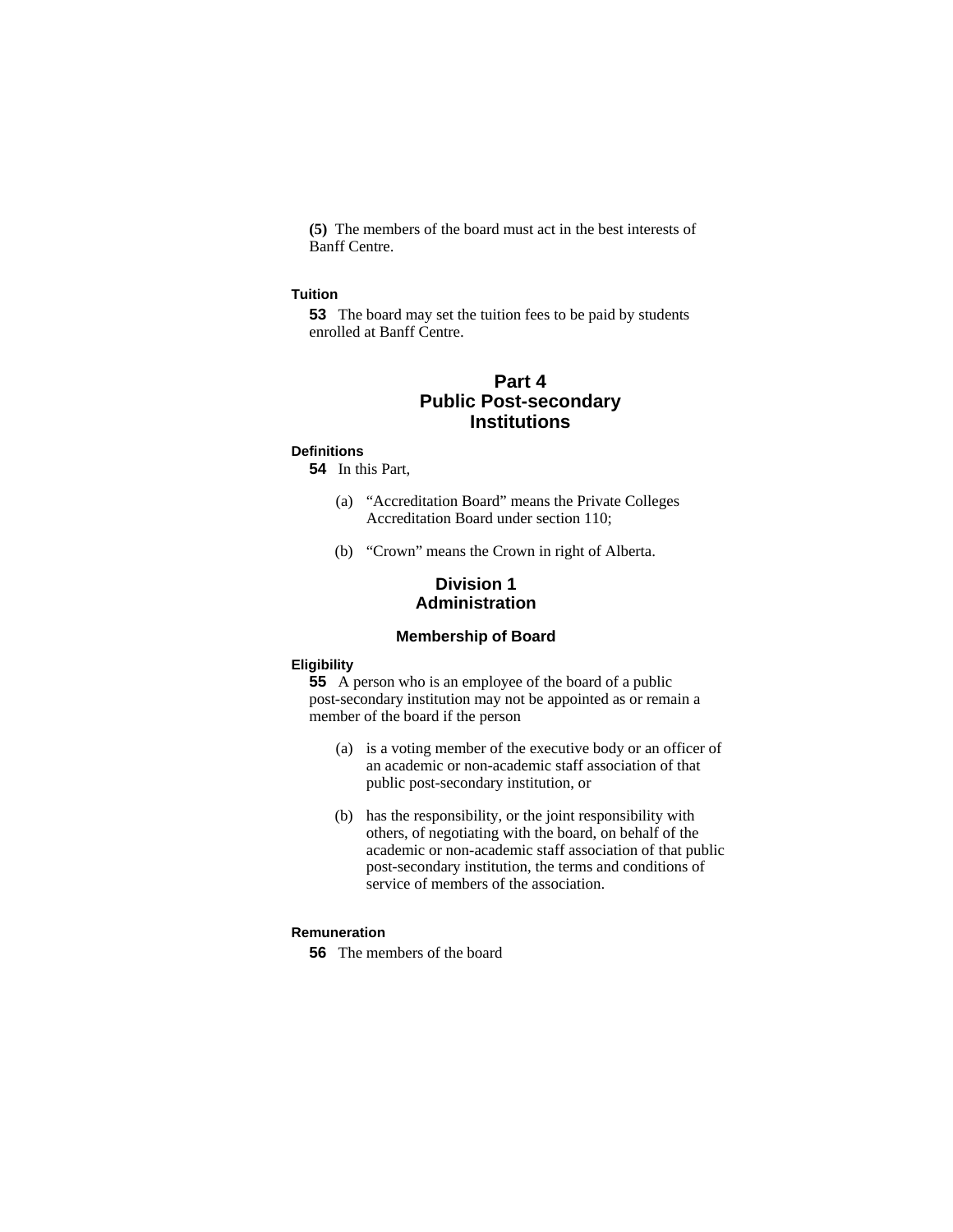- (a) may be paid remuneration for the performance of their duties as members of the board, and
- (b) shall be paid travelling and living expenses while away from their ordinary places of residence in the course of their duties as members of the board,

at the rates prescribed by the board.

#### **Term of office and vacancy**

**57(1)** Subject to sections 52(5), 58 and 101, a person appointed as a member of a board

- (a) holds office for a term not exceeding 3 years as prescribed in the appointment, and
- (b) continues to hold office after the expiry of the person's term of office until the person is reappointed, the person's successor is appointed or a period of 3 months has elapsed, whichever occurs first.

**(2)** An appointed member of a board is eligible for reappointment for a 2nd term but not for a further term until the expiration of a period of 3 years after the member's 2nd term has expired.

- **(3)** Notwithstanding subsection (2),
	- (a) the chair of the board of a university or Banff Centre is always eligible for reappointment on the conclusion of the chair's term of office, and
	- (b) an appointed member of the board of a university or Banff Centre is eligible for appointment as chair though the member has, at the time of the member's appointment, concluded 2 terms as a member of the board.

**(4)** If a vacancy occurs on a board, a person may be appointed as a member of the board to serve the balance of the unexpired term of office of the former member

(a) by the Lieutenant Governor in Council, if the former member was appointed by the Lieutenant Governor in Council,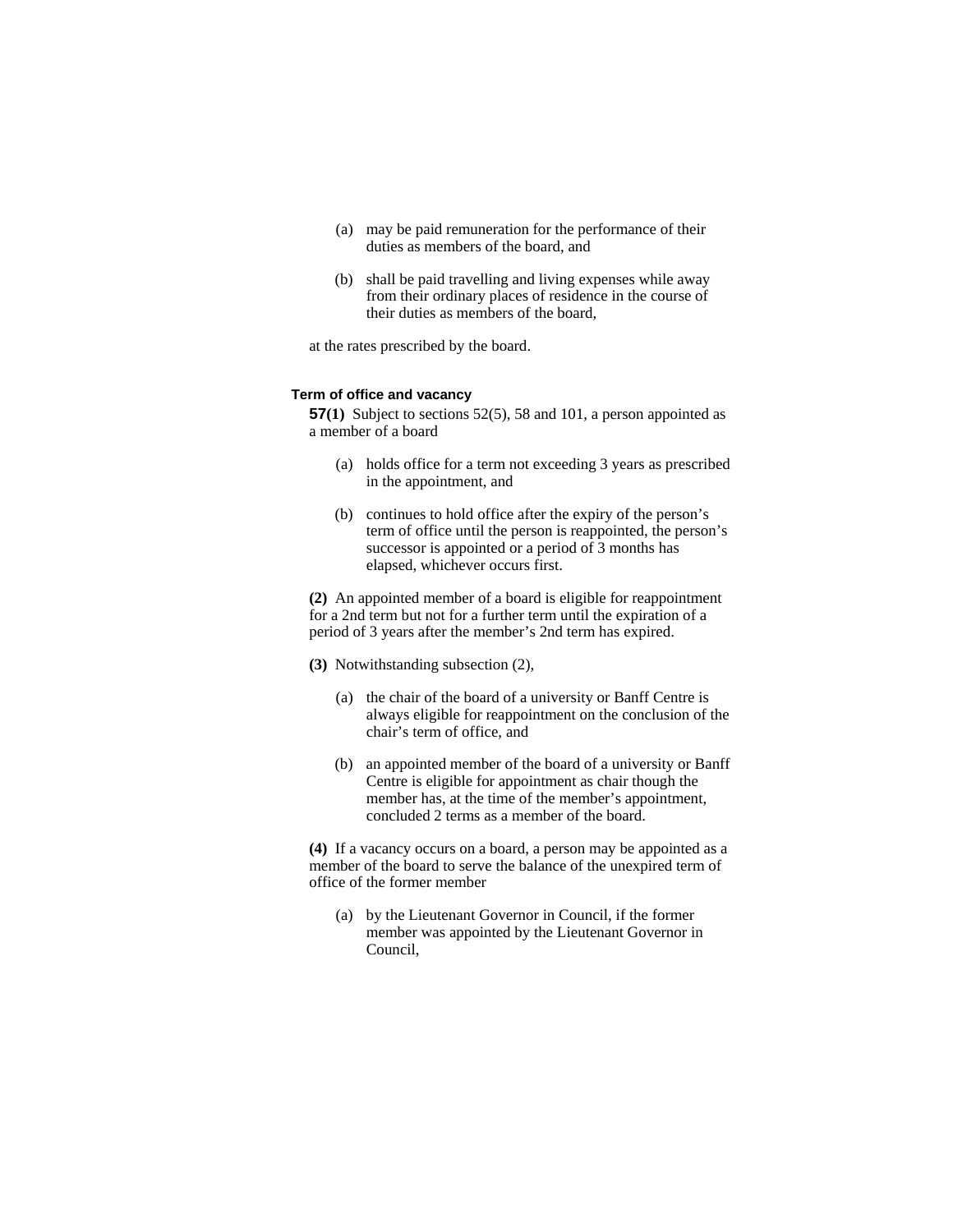- (b) by the Minister, if the former member was appointed by the Minister, or
- (c) by the remaining members of the board, if the former member was appointed under section 52(1)(d).

**(5)** When a member is appointed under subsection (4) to serve the balance of an unexpired term, that service is not considered a term for the purposes of subsection (2).

## **Termination**

**58(1)** The term of office of a member of a board terminates when

- (a) in the case of a person nominated by the general faculties council of a university, that person ceases to be an academic staff member at that university,
- (b) in the case of a person nominated by the academic staff association of a public college or technical institute, that person ceases to be an academic staff member at that public college or technical institute,
- (c) in the case of a person nominated by the non-academic staff association of a public post-secondary institution, that person ceases to be a member of the non-academic staff of that public post-secondary institution,
- (d) in the case of a person nominated by the council of a students association of a public post-secondary institution, that person ceases to be a student at that public post-secondary institution,
- (e) in the case of a person nominated by the council of a graduate students association of a university, that person ceases to be a graduate student at that university,
- (f) in the case of a person nominated by the senate of a university, that person ceases to be a member of the senate of that university, or
- (g) that person may no longer remain a member pursuant to section 55.

**(2)** If a member of a board resigns from the board, the member's appointment as a member terminates on the effective date specified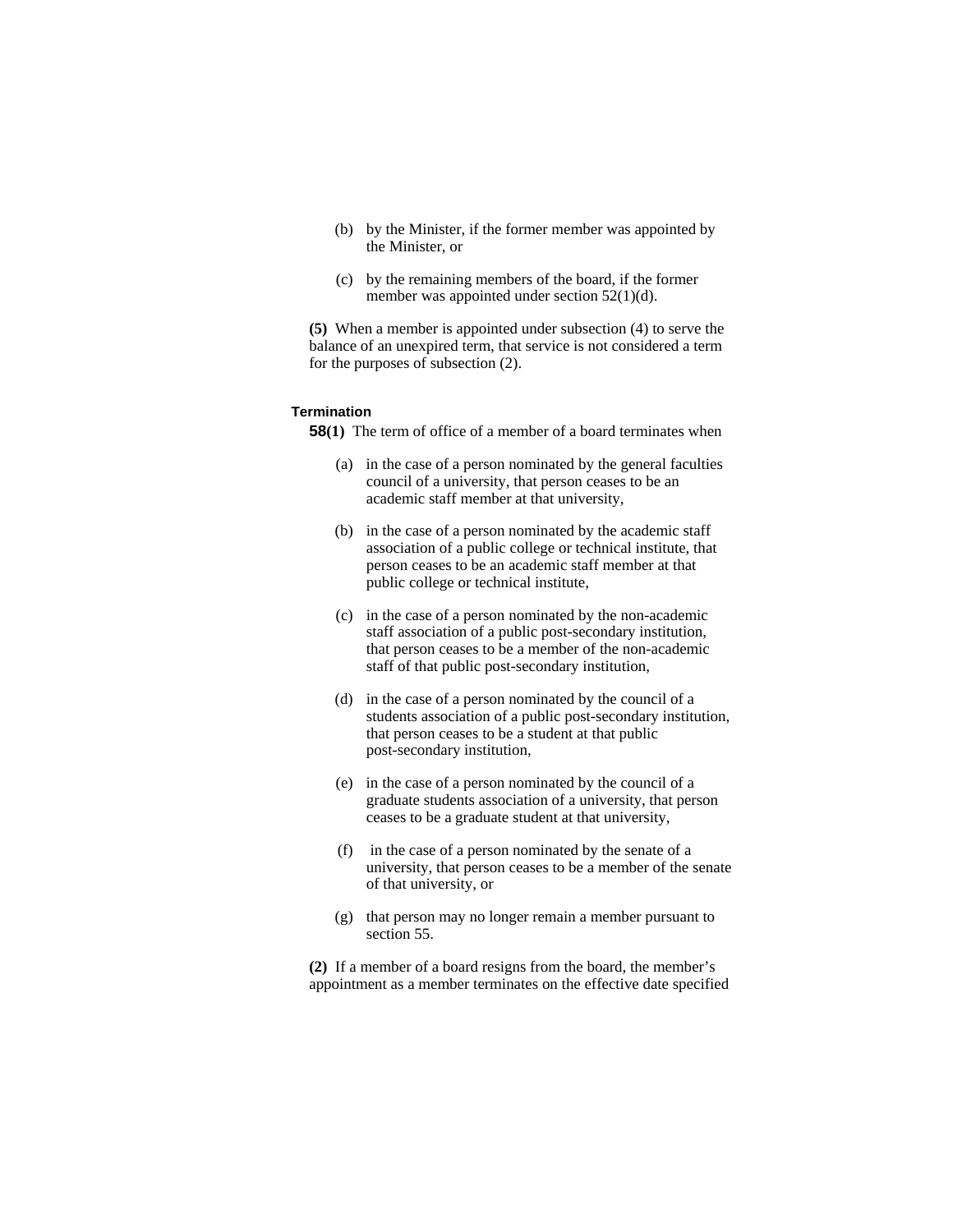in the member's resignation or, if no effective date is specified, on the date the board receives the resignation.

#### **Majority and quorum**

**59(1)** A majority of the persons holding office from time to time as members of a board constitutes a quorum of the board.

- **(2)** As long as there is a quorum of the board,
	- (a) the board is deemed to be properly constituted notwithstanding that there are any vacancies on the board, and
	- (b) any resolution or bylaw passed by a majority of the members present at a meeting of the board at which a quorum is present binds all the members of the board.

## **Board Powers and Duties**

#### **Natural person powers**

**60(1)** A board has the capacity and, subject to this Act, the rights, powers and privileges of a natural person.

**(2)** With respect to any right, power or privilege exercisable by the board, the Lieutenant Governor in Council may, by regulation,

- (a) prohibit the use of the right, power or privilege;
- (b) restrict the use of the right, power or privilege;
- (c) provide that the right, power or privilege be exercised subject to any terms or conditions prescribed in the regulations.

**(3)** Notwithstanding subsection (1), the board of a public post-secondary institution is not to engage in or carry on any activity that does not pertain to the mandate of the public post-secondary institution.

## **General powers and duties**

**61(1)** The board of a public post-secondary institution shall

 (a) manage and operate the public post-secondary institution in accordance with its mandate,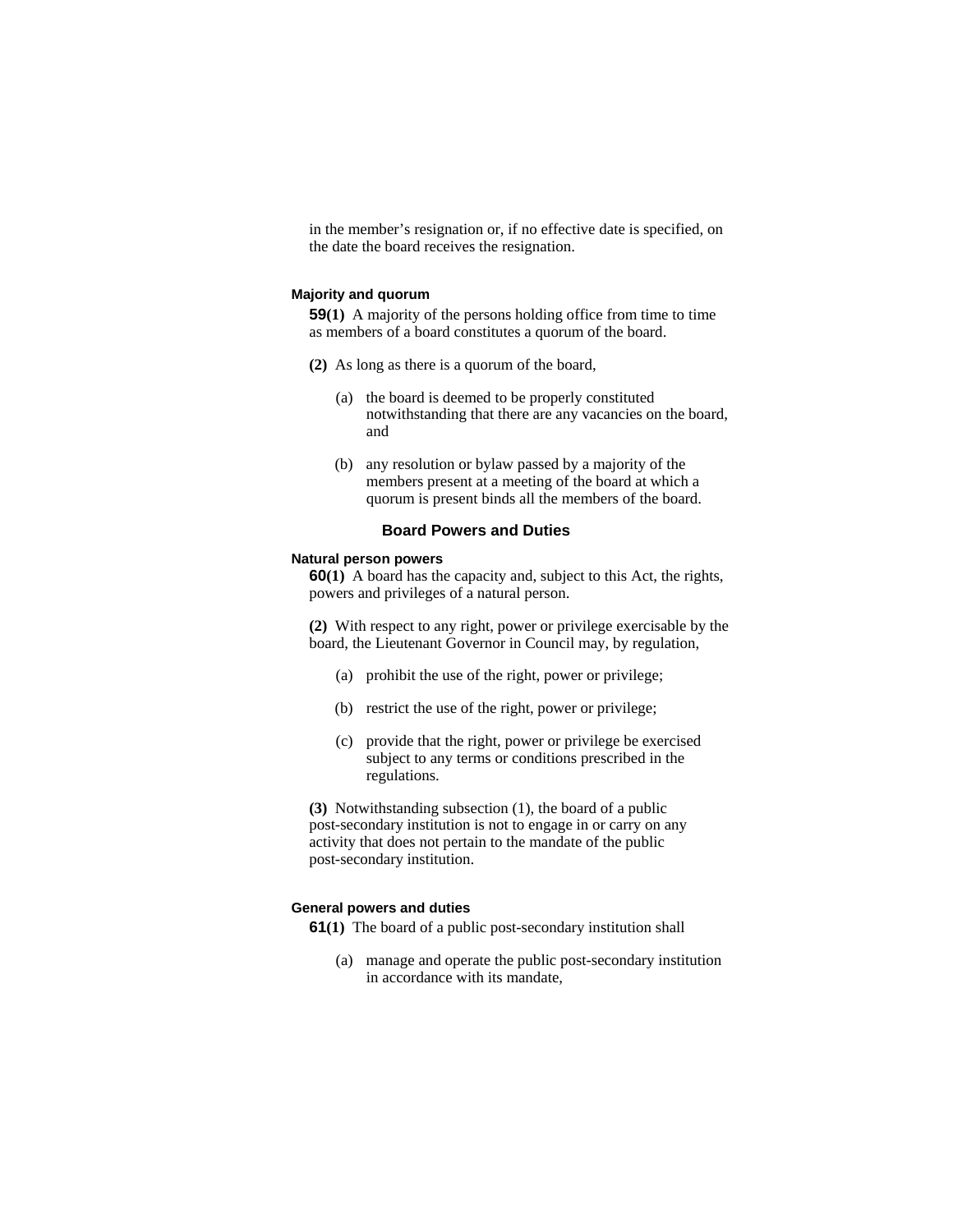- (b) establish, alone or in co-operation with any person or organization, programs, services and facilities for the educational or cultural advancement of the people of Alberta,
- (c) establish admission requirements for students of the public post-secondary institution, and
- (d) make and publish rules
	- (i) respecting the enrolment of students to take courses, programs of study or training provided by the board, and
	- (ii) governing the taking of courses, programs of study or training provided by the board.

**(2)** The board of a public post-secondary institution other than Banff Centre may, after consultation with the academic staff association of the public post-secondary institution, do one or more of the following:

- (a) designate categories of employees as academic staff members of the public post-secondary institution;
- (b) designate individual employees as academic staff members of the public post-secondary institution;
- (c) change a designation made under clause (a) or (b) or under section  $5(2)$  or  $42(2)$ .

## **Tuition and other fees**

**62** The board of a public post-secondary institution other than Banff Centre shall set the tuition fees and other fees to be paid by students of the public post-secondary institution governed by the board in accordance with the regulations.

#### **Delegation of powers**

**63** A board may delegate in writing to any person any power, duty or function conferred or imposed on it by this Act, except the power to make bylaws.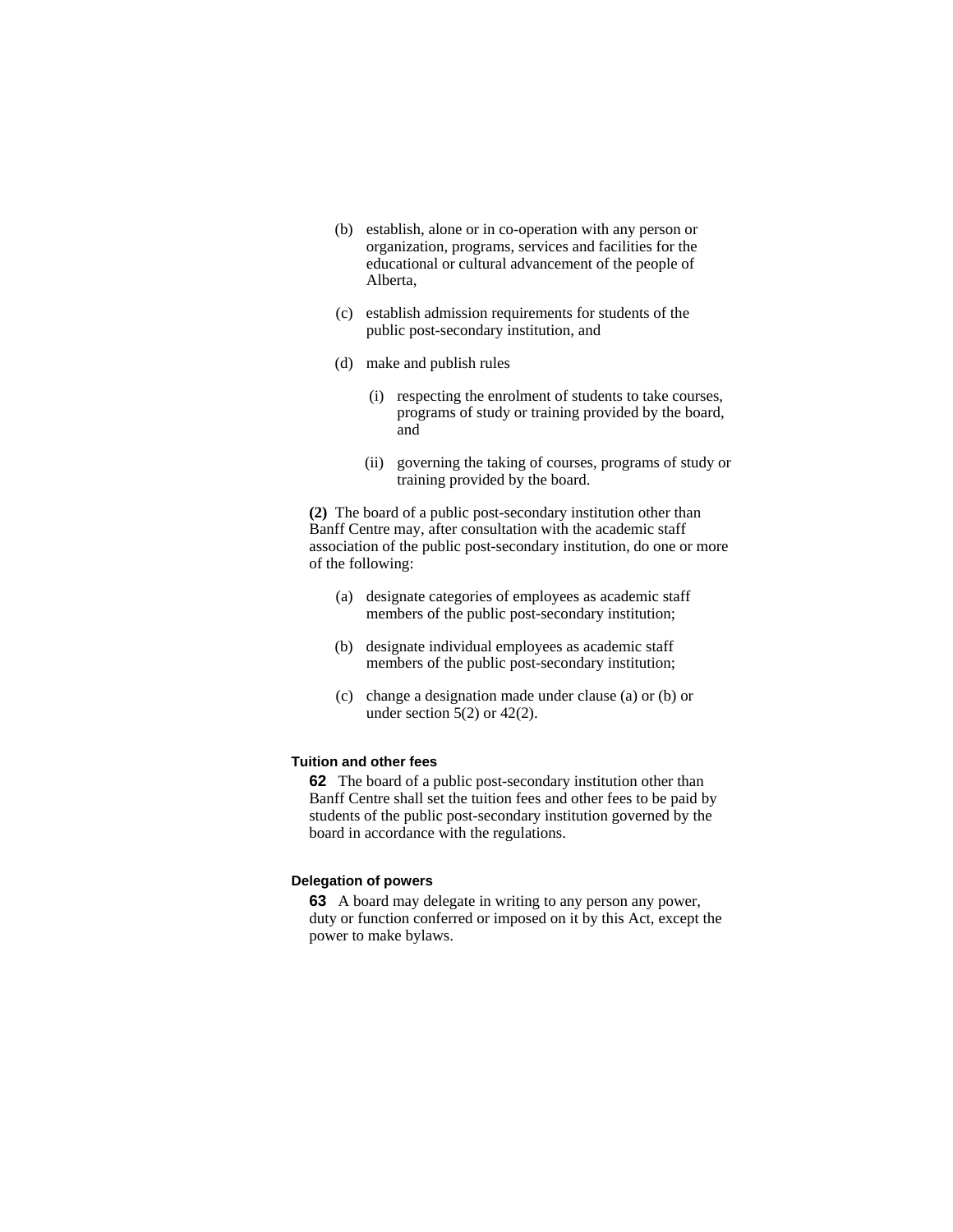## **Settlement of questions**

**64(1)** In this section, "body"

- (a) in respect of a university means a senate, a general faculties council, an academic staff association, a non-academic staff association, a deans' council, a faculty council, a faculty, a school council, a school, a student organization and a council of a student organization of the university, and
- (b) in respect of a public college or technical institute means an academic council, a students association and a council of the students association of the college or technical institute.

**(2)** Where the powers or duties of any officer, employee or body of a public post-secondary institution are not definitely provided for in this Act, the board of the public post-secondary institution shall decide any question that arises regarding those powers and duties.

**(3)** The decision of the board under subsection (2) is final.

# **Student discipline**

**65** The board of a public college, technical institute or Banff Centre may

- (a) discipline students attending the public post-secondary institution, and the power to discipline students includes the power
	- (i) to fine students,
	- (ii) to suspend the right of students to attend the public post-secondary institution or to participate in any student activities, or both, and
	- (iii) to expel students from the public post-secondary institution,
	- and
- (b) delegate its power to discipline students in any particular case or generally to any person or body of persons, subject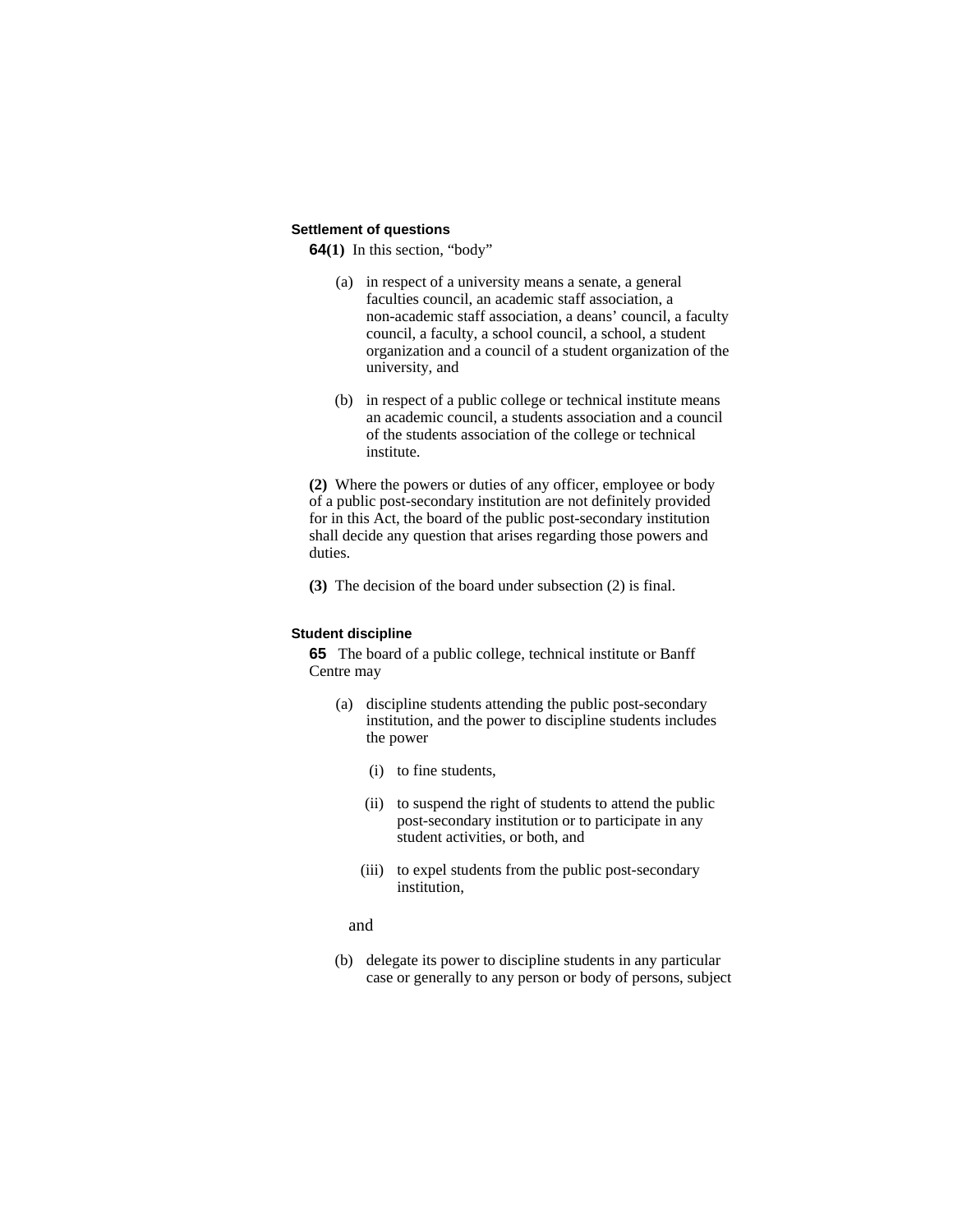to any conditions with respect to the exercise of any delegated power that it considers proper.

#### **Collection of personal information**

**66** The board of a public post-secondary institution may require a student of the public post-secondary institution to provide personal information to the board if

- (a) the personal information relates directly to and is necessary for an operating program or activity of the public post-secondary institution,
- (b) the Minister requires the board to collect the personal information under section 118, or
- (c) the Minister requires the board to collect the personal information under the regulations.

#### **Acquisition of land**

**67(1)** A board may acquire any interest in land for the purposes of the public post-secondary institution.

**(2)** If the Lieutenant Governor in Council considers it appropriate the Minister may, on a request by the board, expropriate land for the purposes of the public post-secondary institution.

**(3)** If the Minister expropriates land on behalf of the board, the board shall pay to the Minister the costs associated with the expropriation and the compensation payable to the owner of the land by the Minister.

## **Disposition of land**

**68(1)** A board shall not, without the prior approval of the Lieutenant Governor in Council,

- (a) sell or exchange any interest in land held by the board that is being used for the purposes of the board, or
- (b) lease for a term that exceeds 5 years any land held by the board.

**(2)** Notwithstanding subsection (1), a board may dispose of minerals held by it in any manner it considers proper.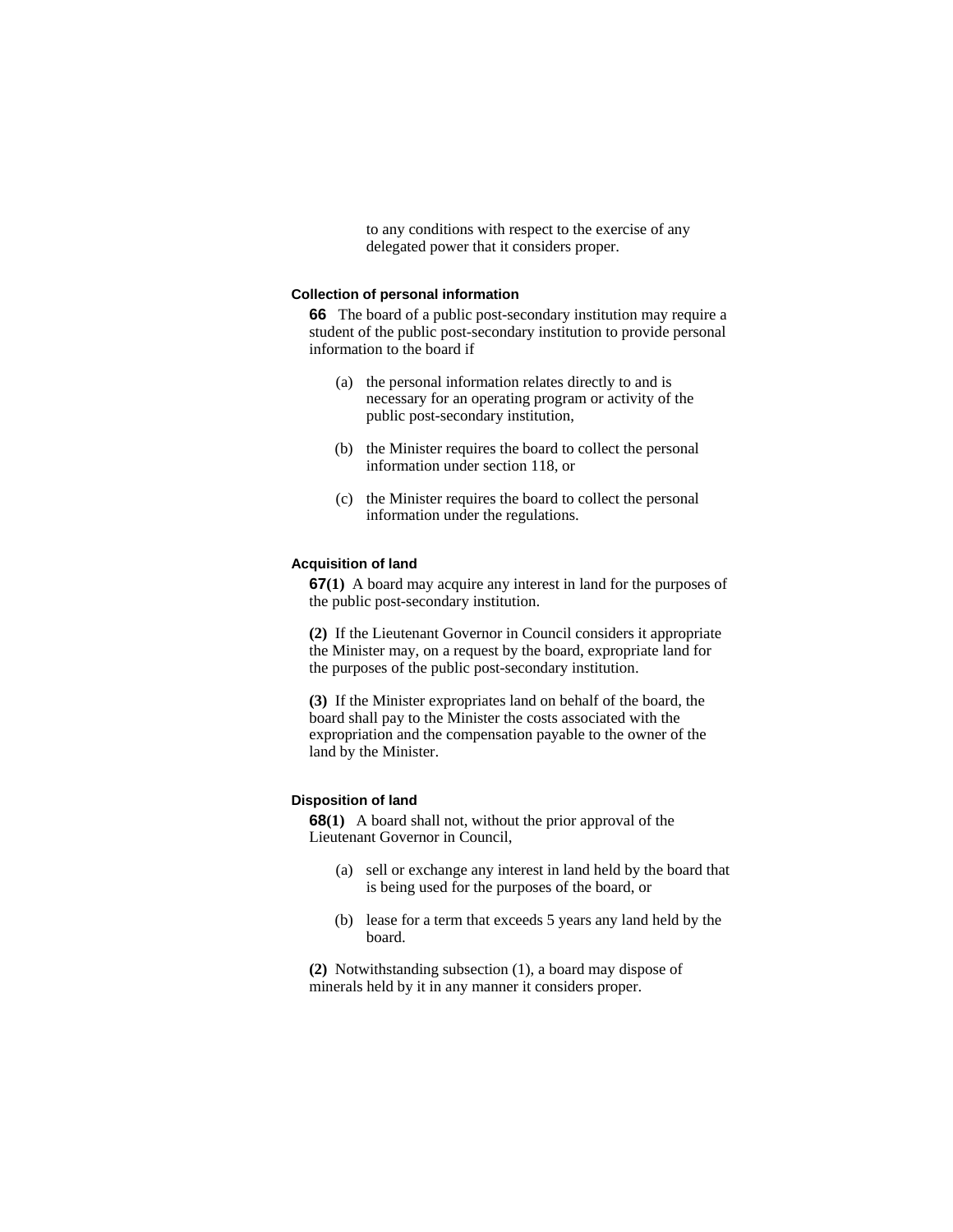## **Ownership of intellectual property**

**69(1)** Unless otherwise agreed to by the board, the ownership of any invention, work, information or material, regardless of form, including any patent, copyright, technological or industrial design process or trademark acquired or produced by an officer of the post-secondary institution or an employee of the board that results from or is connected with the officer's or employee's duties or employment vests in the board and may be made available to the public under conditions, on payment of fees or royalties or otherwise, as the board may determine.

**(2)** The board may compensate a person described in subsection (1).

**(3)** The board may enter into an agreement with a person to whom the board has provided or proposes to provide facilities, equipment or financial aid providing for the respective rights, obligations and liabilities of the board and the person with respect to the ownership of any invention, work, information or material, regardless of form, including any patent, copyright, technological or industrial design process or trademark acquired or produced by the person while engaged in a project funded in whole or in part by the board.

## **Pensions and annuities**

**70(1)** For the purposes of this section,

- (a) "designated pension plans" means the Local Authorities Pension Plan, the Management Employees Pension Plan, the Universities Academic Pension Plan, the Public Service Pension Plan and the Teachers' Pension Plan;
- (b) "registered pension plan" means a pension plan which is registered or accepted for registration under the *Income Tax Act* (Canada).
- **(2)** A board may
	- (a) apply for pension coverage under one or more designated pension plans for its employees,
	- (b) subject to approval of the proposed plan by the Lieutenant Governor in Council, establish a registered pension plan as an alternative to a designated pension plan or for its employees who do not participate in a designated plan referred to in clause (a), provided that the employer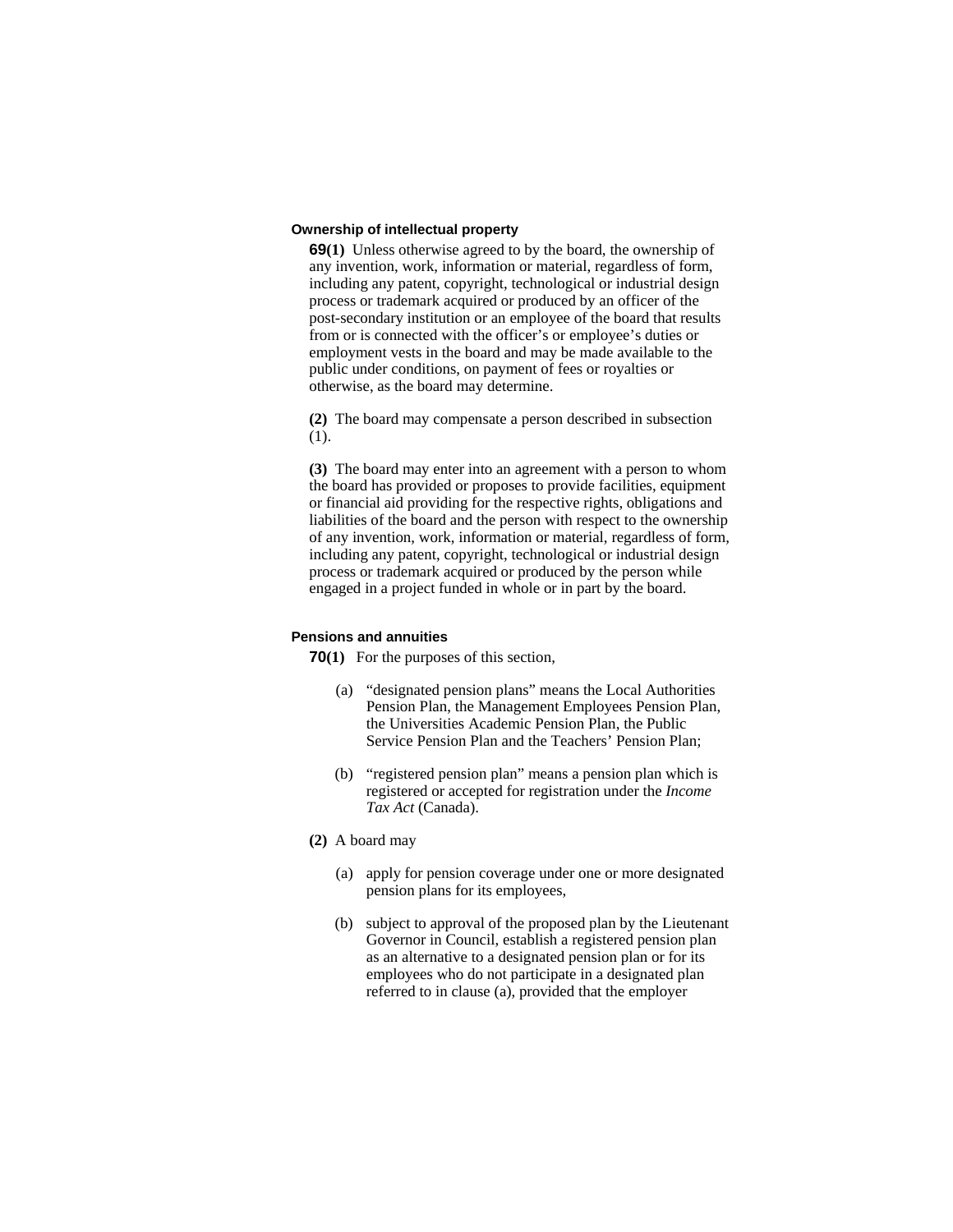contribution rate to that plan does not exceed the employer contribution rate to the comparable designated pension plan,

- (c) subject to approval of the proposed plan by the Minister, establish a pension plan which is supplementary to a plan referred to in clause (a) or (b), and
- (d) make the appropriate employer contributions to such plan or plans.

## **Financial Matters**

#### **Fiscal year**

**71** The fiscal year of a board is the period established as the fiscal year by the Minister.

## **Auditor**

**72** The Auditor General is the auditor of the board of a public post-secondary institution other than Banff Centre.

## **Borrowing**

**73** Subject to the regulations, a board may not become indebted without obtaining the prior approval of the Lieutenant Governor in Council.

# **Guarantees**

**74(1)** If approved by the Lieutenant Governor in Council and in accordance with the regulations, the principal and interest of any amount borrowed by a board or notes, bonds, debentures and other securities issued by a board may be guaranteed by the Crown.

**(2)** Without prior approval of the Lieutenant Governor in Council a board may not give a guarantee of the obligations of any other person.

## **Banking and Investment**

**75(1)** A board must, for the purposes of short-term cash management, keep its funds in a bank, a treasury branch, a credit union, a loan corporation or a trust corporation.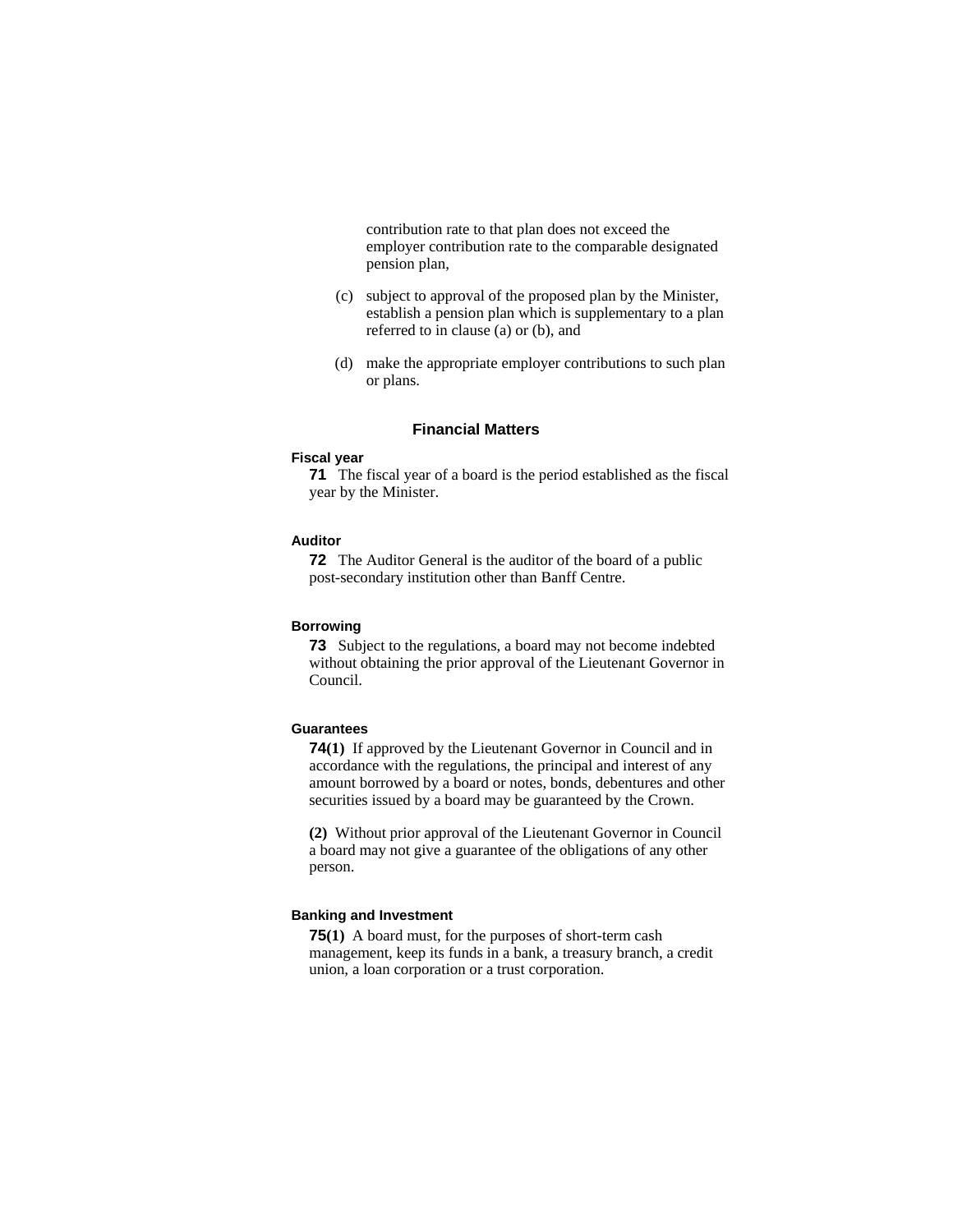**(2)** When making investments a board must adhere to the investment and lending policies, standards and procedures approved under subsection (3).

**(3)** The board must, by resolution, approve policies, standards and procedures that a reasonable and prudent person would apply in respect of a portfolio of investments to avoid undue risk of loss and to obtain a reasonable return.

**(4)** The contravention of subsection (2) does not by itself make any agreement or transaction void or invalid.

# **Pooled trust fund**

**76(1)** In this section, "pooled trust fund" means a fund that consists of 2 or more trusts combined for the purpose of investment and that allocates to each trust an amount computed by reference to the value of that trust's proportionate interest in the assets of the fund.

- **(2)** A board may
	- (a) provide for the establishment, management, investment and winding-up of a pooled trust fund,
	- (b) alter the terms and conditions of a trust to allow the trust to participate in a pooled trust fund,
	- (c) alter the terms and conditions of a trust to enable income earned by the trust to be withheld from distribution to avoid fluctuations in the amounts distributed and generally to regulate the distribution of income earned by the trust, and
	- (d) provide for remuneration for the trustee of a pooled trust fund and the trusts that participate in the pooled trust fund out of the income earned by the pooled trust fund.

# **Approval respecting Financial Administration Act**

- **77** A board must obtain the approval of the Minister for
	- (a) an incorporation,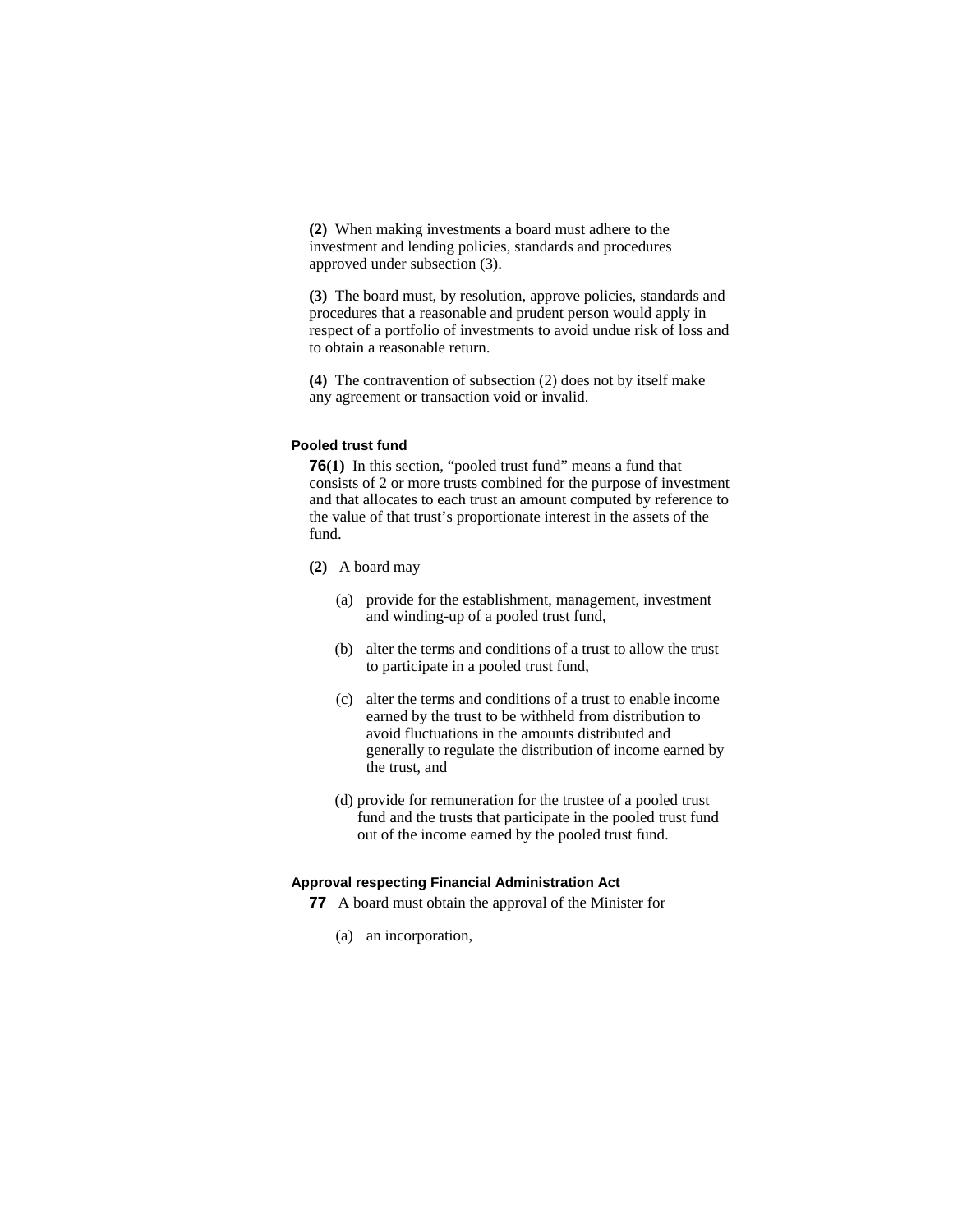- (b) the acquisition of a subsidiary corporation either directly or indirectly through the acquisition of a majority of shares in the corporation, or
- (c) the dissolution of a corporation

prior to seeking Lieutenant Governor in Council approval under the *Financial Administration Act*.

## **Accountability of Board**

#### **Business plans**

**78(1)** Each year a board must prepare and approve a business plan that includes

- (a) the budget and other information required under the regulations, and
- (b) any other information required by the Minister.

**(2)** The business plan approved under subsection (1) must be submitted to the Minister on or before the date specified by the Minister.

**(3)** The board may not submit a budget in which consolidated operating expense exceeds consolidated operating revenue unless the board has the approval of the Minister to do so.

## **Annual report**

**79(1)** Each year a board must prepare and submit to the Minister a report that includes

- (a) the audited financial statements for the preceding fiscal year, and
- (b) any other information the Minister requires.

**(2)** The annual report must be submitted to the Minister on or before the date specified by the Minister.

## **Other reports and information**

**80** The board must submit to the Minister any reports or other information required by the Minister.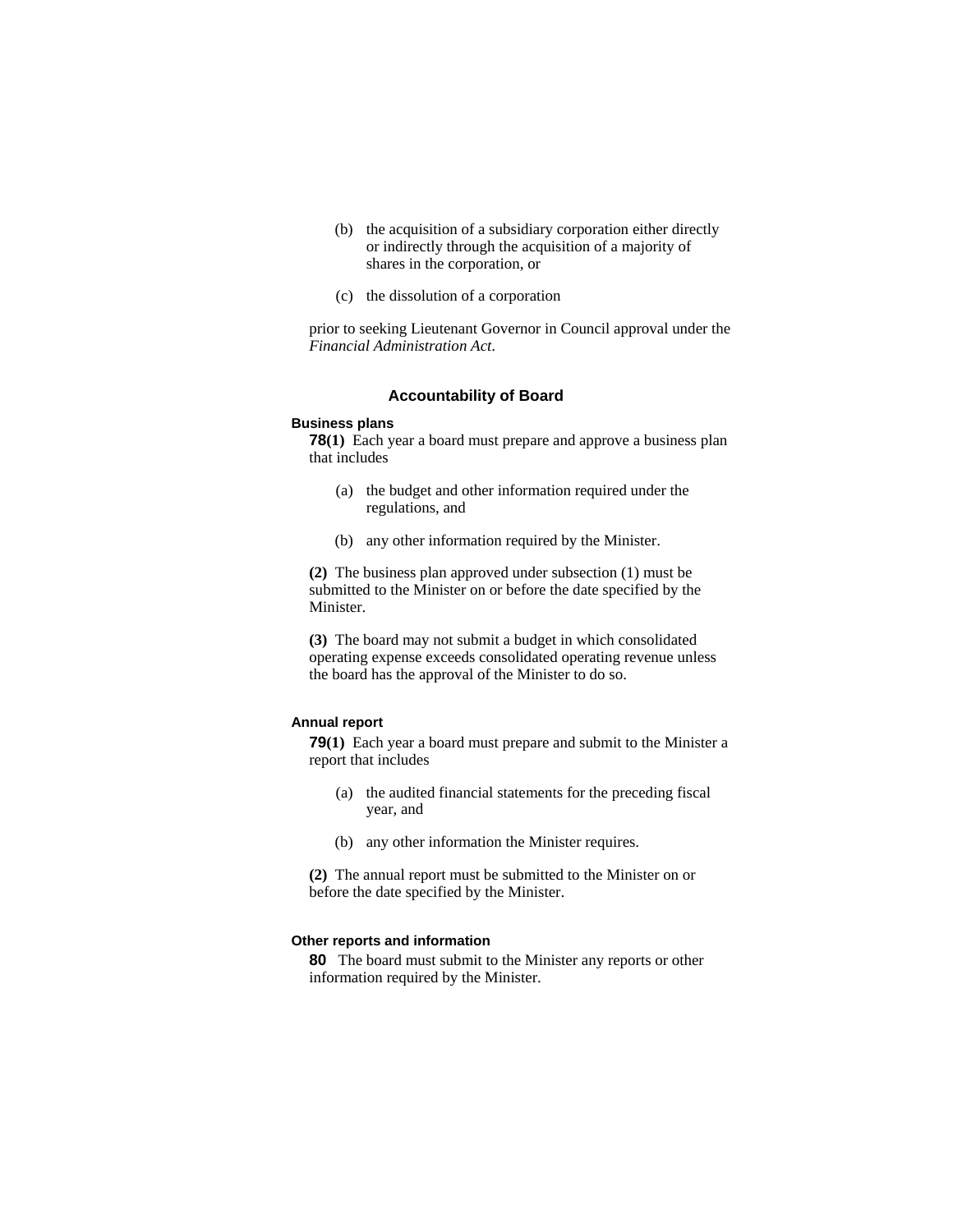## **Officers and Staff**

## **President**

**81(1)** The board of a public post-secondary institution shall appoint the president of the public post-secondary institution.

**(2)** The board shall prescribe the term of office of the president and the remuneration to be paid to the president by the board.

**(3)** A president has general supervision over and direction of the operation of the public post-secondary institution and has those other powers, duties and functions that are assigned to the president by the board.

**(4)** A president may delegate in writing any of the president's powers, duties or functions as the president considers appropriate and may prescribe conditions governing the exercise or performance of any delegated power, duty or function, including the power of subdelegation.

#### **Vice-presidents**

**82(1)** A board may appoint the number of vice-presidents for the public post-secondary institution that the board considers advisable.

**(2)** A vice-president has the powers, duties and functions that are assigned to the vice-president by the board on the recommendation of the president.

# **Officers and employees**

**83** A board shall

- (a) appoint any officers, employees or other persons it considers necessary for the proper conduct of the affairs of the public post-secondary institution and may promote or dismiss the officers and employees,
- (b) determine the remuneration of the officers and employees,
- (c) prescribe the duties of the officers and employees, and
- (d) prescribe the term of employment and the terms and conditions of employment of the officers and employees.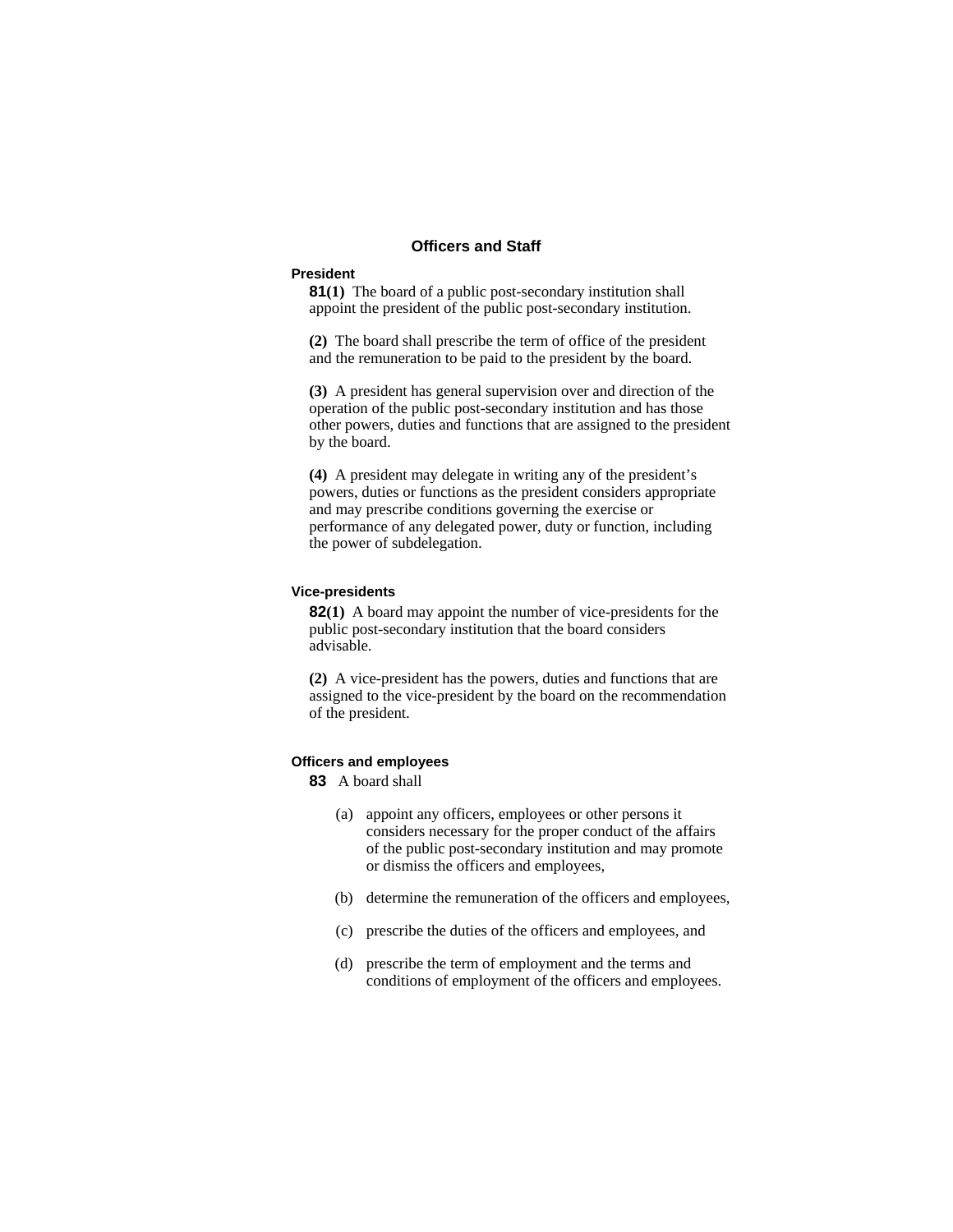## **Academic staff**

**84(1)** In this section and in sections 85 to 92, "agreement" means an agreement between the board and an academic staff association under section 87.

**(2)** The board of a public post-secondary institution other than Banff Centre shall employ any persons it considers necessary to serve as academic staff members at the public post-secondary institution.

- **(3)** A board shall, subject to any existing agreement,
	- (a) determine the remuneration of academic staff members,
	- (b) prescribe the duties of academic staff members, and
	- (c) prescribe the term of employment and the terms and conditions of employment of academic staff members.

# **Academic staff associations**

**85(1)** The Lieutenant Governor in Council shall by order establish an academic staff association for each public post-secondary institution other than the Banff Centre.

**(2)** Each academic staff association is a corporation with the name given to it by the Lieutenant Governor in Council and consists of the academic staff members of the public post-secondary institution.

**(3)** Each academic staff association shall have the exclusive authority, on behalf of the academic staff members, to negotiate and enter into an agreement with the board of the public post-secondary institution.

## **Academic staff association executive**

**86(1)** The business and affairs of an academic staff association shall be managed by an executive, the members of which shall be elected by the academic staff members.

**(2)** The academic staff association shall, with the approval of the academic staff members, make bylaws governing its affairs, and those bylaws shall contain provisions governing at least the following matters: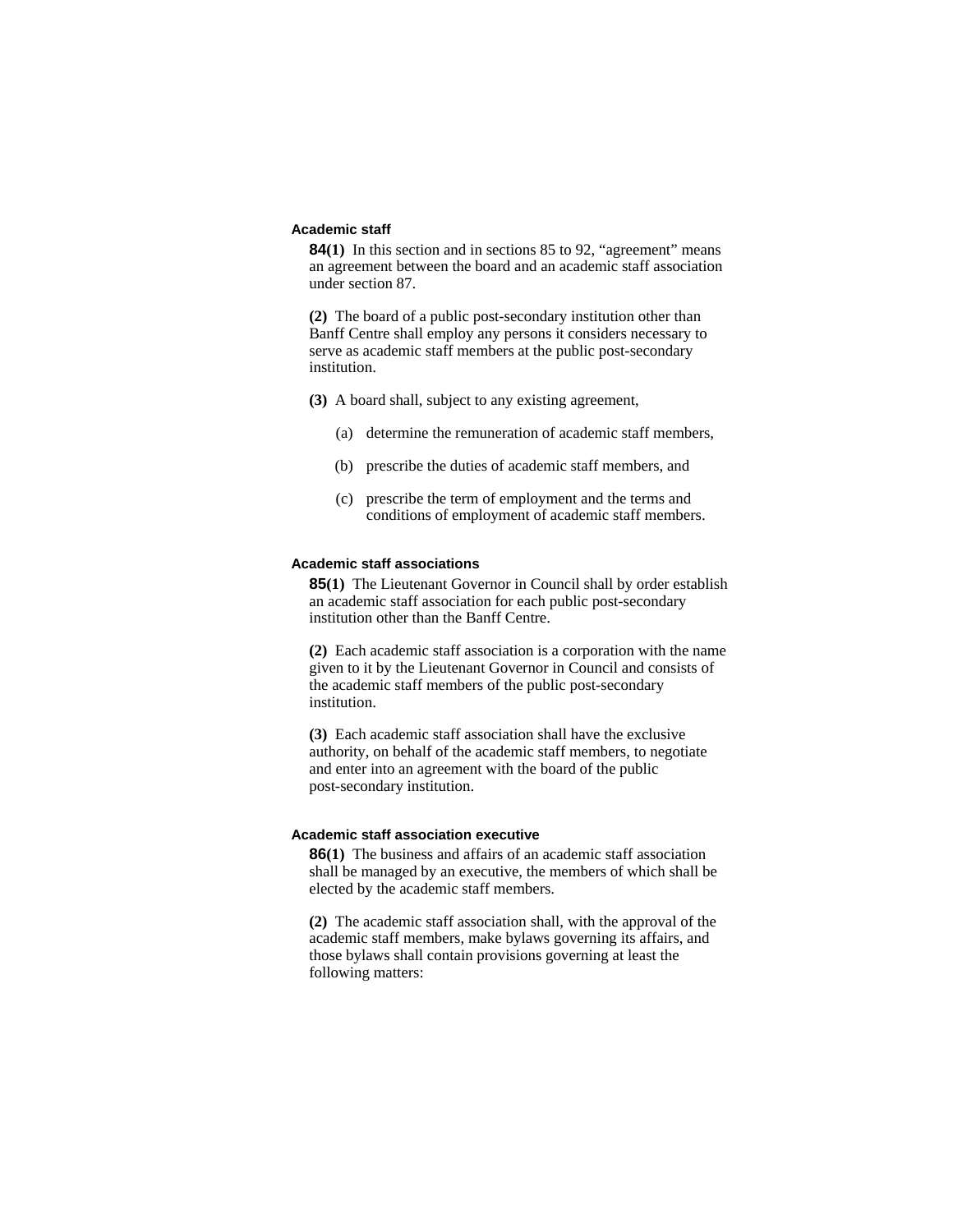- (a) the election of members of the executive of the academic staff association;
- (b) the number of persons and the officers of which the executive is to consist, and their duties, powers and remuneration;
- (c) the calling of general and special meetings of the academic staff association and of the executive;
- (d) the conduct of business at the meetings referred to in clause (c), including the number constituting a quorum at a meeting and the method of voting;
- (e) the charging of membership fees and the amount of those fees;
- (f) the acquisition, management and disposition of property of the academic staff association;
- (g) the audit of accounts;
- (h) the manner of making, altering and rescinding bylaws;
- (i) the preparation and custody of
	- (i) minutes of meetings of the academic staff association and of the executive, and
	- (ii) books and records of the academic staff association;
- (j) the time and place at which the minutes, books and records of the academic staff association may be inspected by members.

## **Academic staff agreements**

**87(1)** The board and the academic staff association of a public post-secondary institution shall enter into negotiations for the purpose of concluding or renewing an agreement.

- **(2)** An agreement must be in writing.
- **(3)** An agreement between the board and the academic staff association of a university shall, with respect to the employment of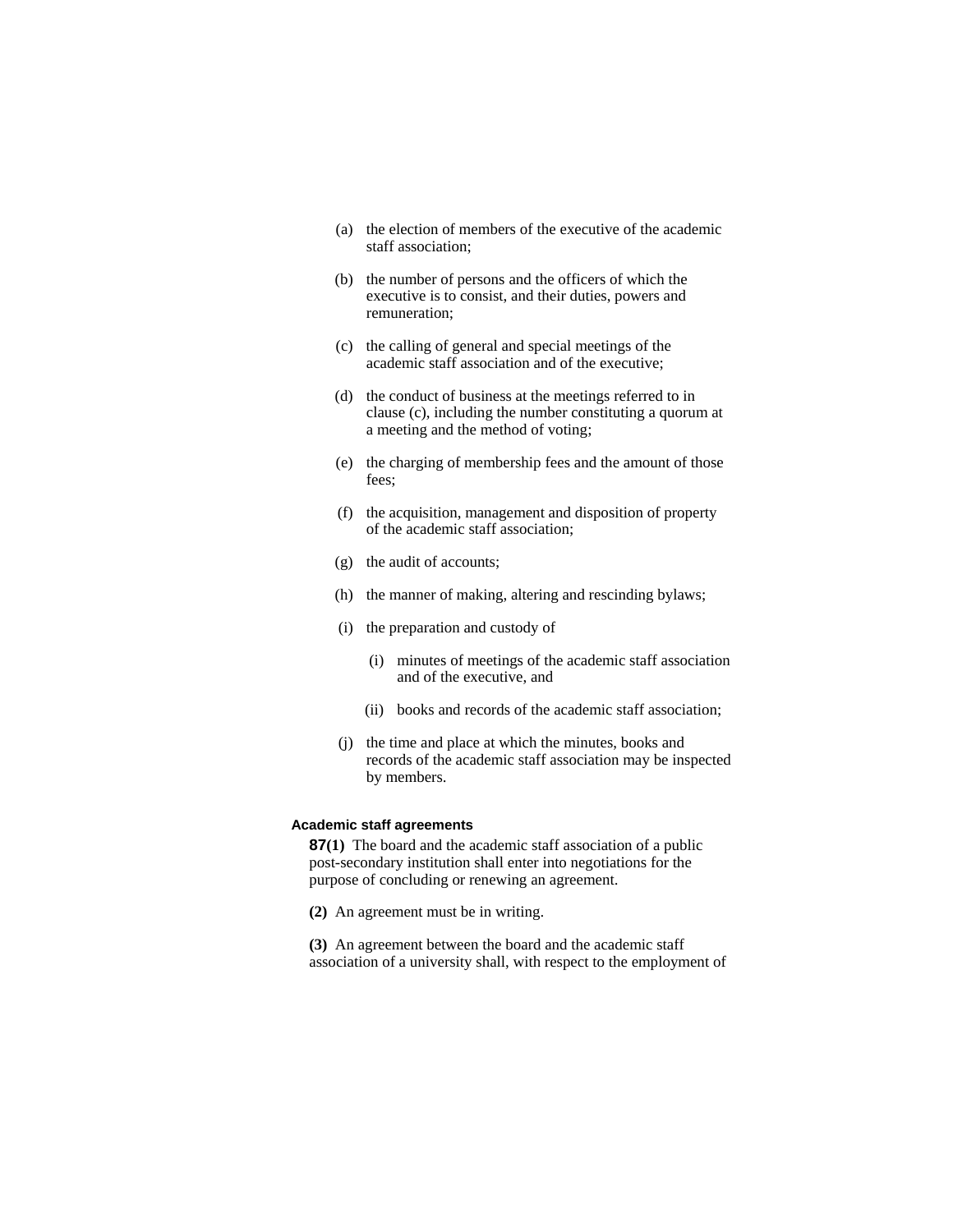academic staff members, contain provisions respecting at least the following matters:

- (a) establishment of salary rate and wage rate schedules for the purpose of setting the salaries or wages payable;
- (b) procedures respecting the settlement of differences between the parties arising from the interpretation, application or operation of the agreement;
- (c) procedures respecting negotiations of future agreements.

**(4)** An agreement between the board and the academic staff association of a public college shall, with respect to the employment of academic staff members, contain provisions respecting at least the following matters:

- (a) terms and conditions of employment;
- (b) teaching responsibilities;
- (c) vacation leaves, leaves of absence and sick leaves to be allowed;
- (d) salaries and remuneration to be paid and the establishment of salary and wage schedules for that purpose;
- (e) procedures respecting the settlement of differences between the parties arising from the interpretation, application or operation of the agreement;
- (f) conditions and procedures governing reassignment, suspension or dismissal by the board;
- (g) procedures respecting negotiations of future agreements, including procedures for the final resolution of disputes that may arise during negotiation of future agreements;
- (h) if a procedure referred to in clause (g) is compulsory binding arbitration, permission for either party to initiate binding arbitration for the final resolution of disputes that may arise during negotiation of the agreement.

**(5)** An agreement between the board and the academic staff association of a technical institute shall, with respect to the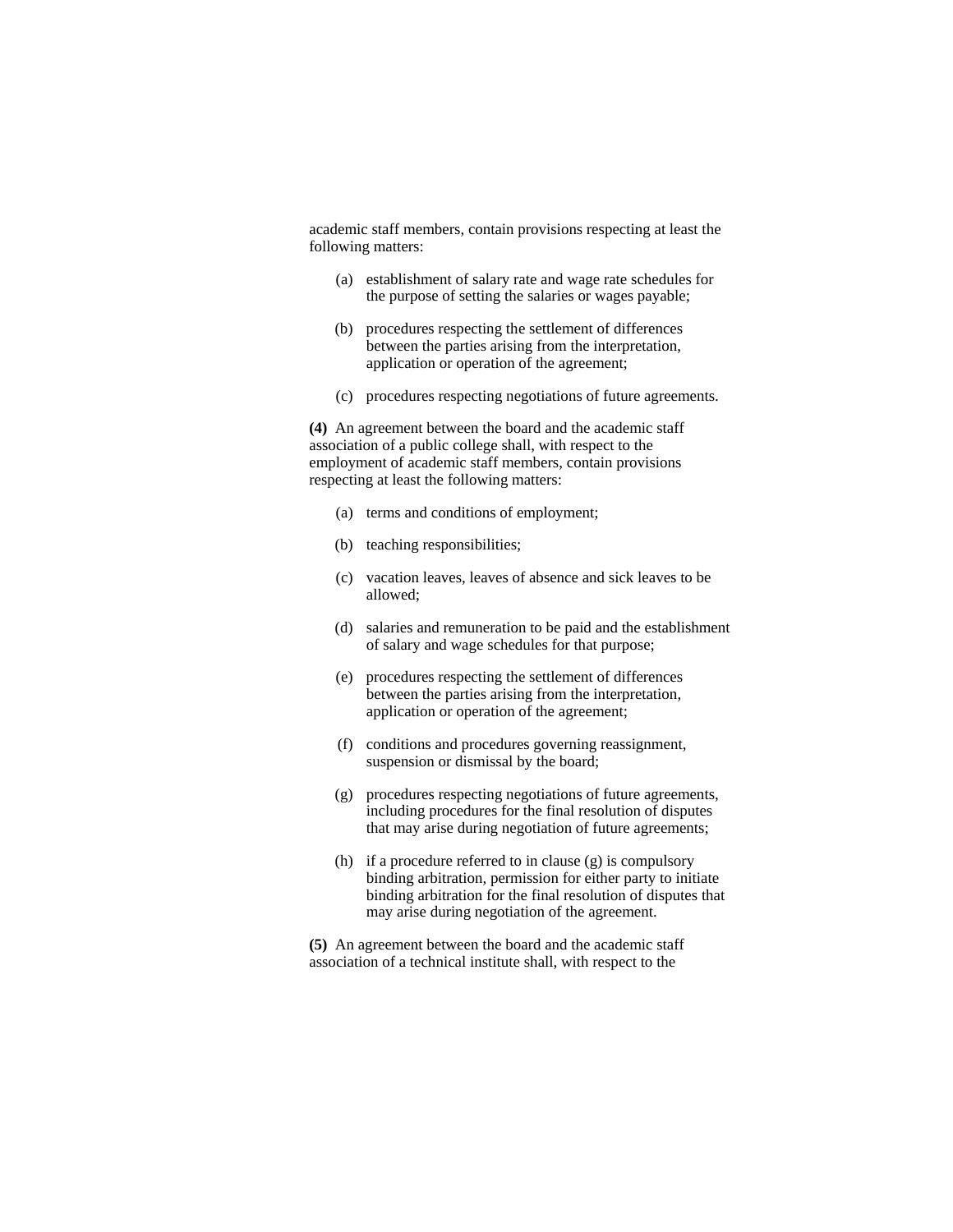employment of the academic staff members, contain provisions respecting at least the following matters:

- (a) the establishment of salary rate and wage rate schedules for the purpose of setting the salaries or wages payable;
- (b) procedures for fixing sick leave, vacation leave, leave of absence or other leave to be allowed;
- (c) procedures for determining conditions governing probation, term of employment, performance review, promotions, reassignment of duties, suspension and dismissal;
- (d) procedures respecting the settlement of differences between the parties arising from the interpretation, application or operation of the agreement;
- (e) procedures for determining rights relating to copyrights and patent matters involving discoveries made in the course of employment;
- (f) procedures respecting negotiations of future agreements.
- **(6)** An agreement is binding on
	- (a) the board,
	- (b) the academic staff association, and
	- (c) the academic staff members.

## **Strikes and lockouts prohibited**

**88(1)** In this section,

- (a) "lockout" means lockout as defined in the *Public Service Employee Relations Act*;
- (b) "strike" means strike as defined in the *Public Service Employee Relations Act*.

**(2)** No person shall cause or attempt to cause a strike by members of the academic staff or by members of the graduate students association employed by the board as instructional staff.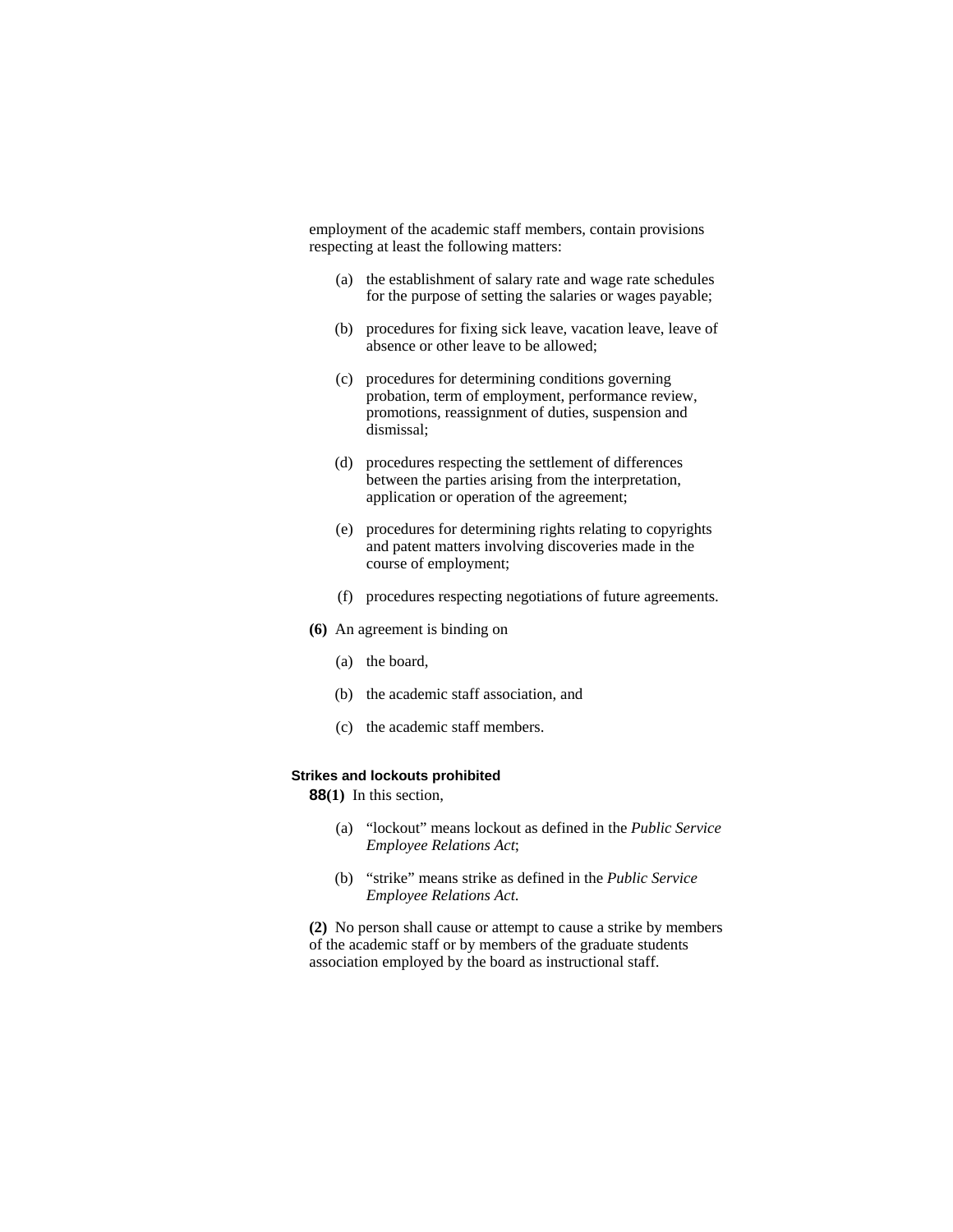**(3)** No person, member of the academic staff or member of the graduate students association employed by the board as instructional staff shall strike or consent to a strike.

**(4)** No person shall cause or attempt to cause a lockout by a board.

**(5)** No board shall lockout or consent to a lockout.

## **Execution of agreements**

**89(1)** When the terms and conditions to be included in an agreement have been settled, the board and the academic staff association shall sign the agreement.

**(2)** No member of the academic staff is required to sign an agreement that has been entered into on the member's behalf by the academic staff association.

## **Application of labour law**

**90** The *Employment Standards Code* and the *Labour Relations Code* do not apply to the initial governing authority, the members of the board when acting in their capacities as members of the board, the graduate students association or the graduate students of a university, or the academic staff association or the academic staff members of a public post-secondary institution.

## **Continuation of dispute settlement provisions**

**91** The provisions that were contained in an agreement pursuant to section  $87(3)(b)$ ,  $(4)(e)$  or  $(5)(d)$  or the provisions of the regulations under section 92, as the case may be, apply to a difference arising between a board and an academic staff association during the period between the date of termination of an agreement and the date of entry into a new agreement as if the agreement had remained in effect.

#### **Model dispute settlement provisions**

**92(1)** If an agreement between the board and the academic staff association of a university does not contain the provisions required under section 87(3)(b), the agreement is deemed to contain those provisions set out in the regulations in respect of which it is silent.

**(2)** If an agreement between the board and the academic staff association of a public college does not contain the provisions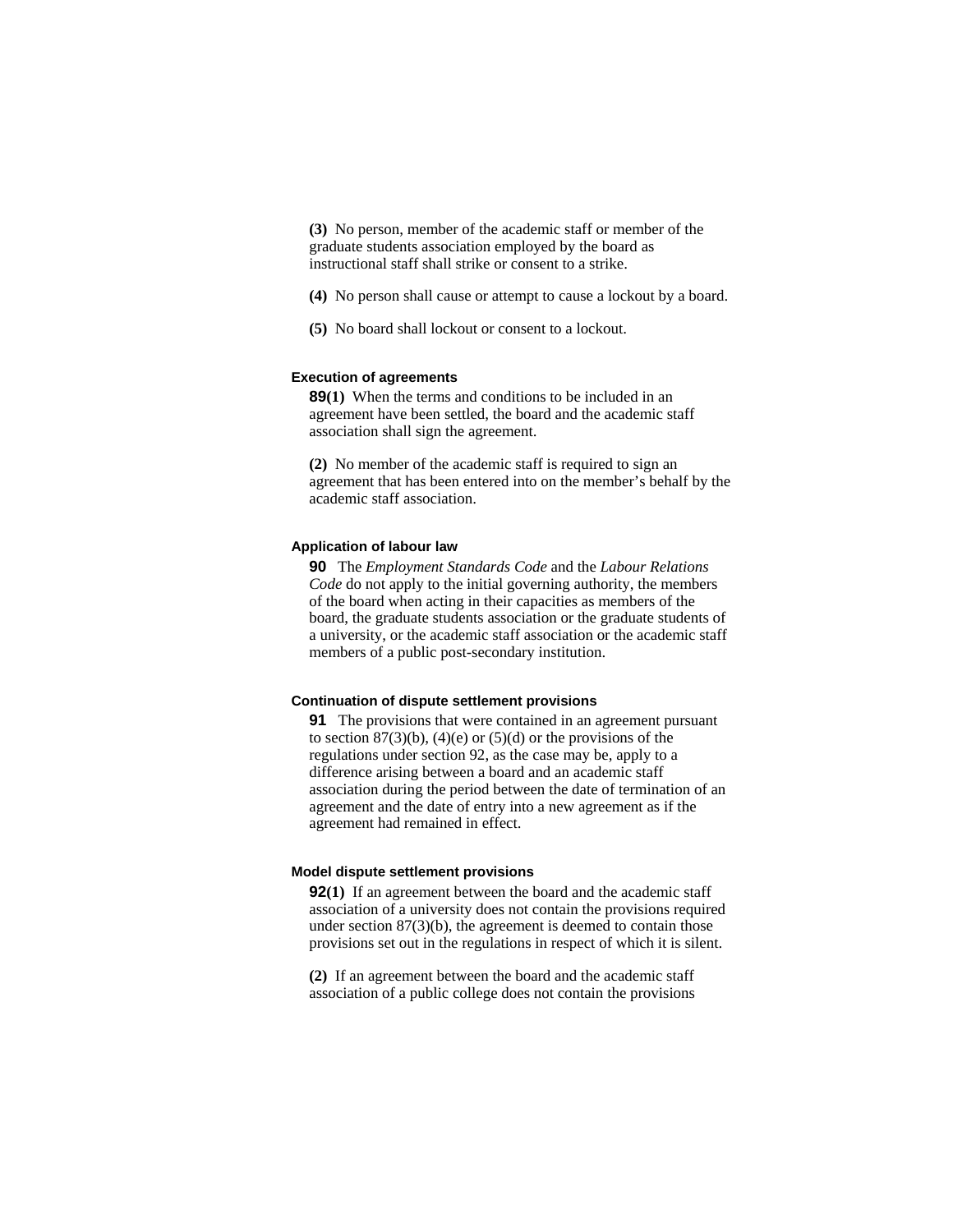required under section  $87(4)$ (e), (g) or (h), the agreement is deemed to contain those provisions set out in the regulations in respect of which it is silent.

**(3)** If an agreement between the board and the academic staff association of a technical institute does not contain the provisions required under section 87(5)(d), the agreement is deemed to contain those provisions set out in the regulations in respect of which it is silent.

#### **Student Affairs**

#### **Students association**

**93(1)** The Lieutenant Governor in Council shall by order establish a students association for each public post-secondary institution other than Banff Centre and shall give the students association a name consisting of the words "The Students Association of" followed by the name of the public post-secondary institution.

**(2)** Each students association is a corporation and consists of the students of the public post-secondary institution.

**(3)** The students association of a public post-secondary institution shall provide for the administration of student affairs at the public post-secondary institution, including the development and management of student institutions, the development and enforcement of rules relating to student affairs and the promotion of the general welfare of the students consistent with the purposes of the public post-secondary institution.

**(4)** If it has the approval of the board to do so, a students association may acquire real property by purchase, lease or otherwise and may hold and dispose of it.

#### **Graduate students association**

**94(1)** If a university offers a program of graduate studies, the Lieutenant Governor in Council may incorporate a graduate students association for the university and shall give any graduate students association so incorporated a name consisting of the words "The Graduate Students Association of" followed by the name of the university.

**(2)** Each graduate students association is a corporation and consists of the graduate students of the university.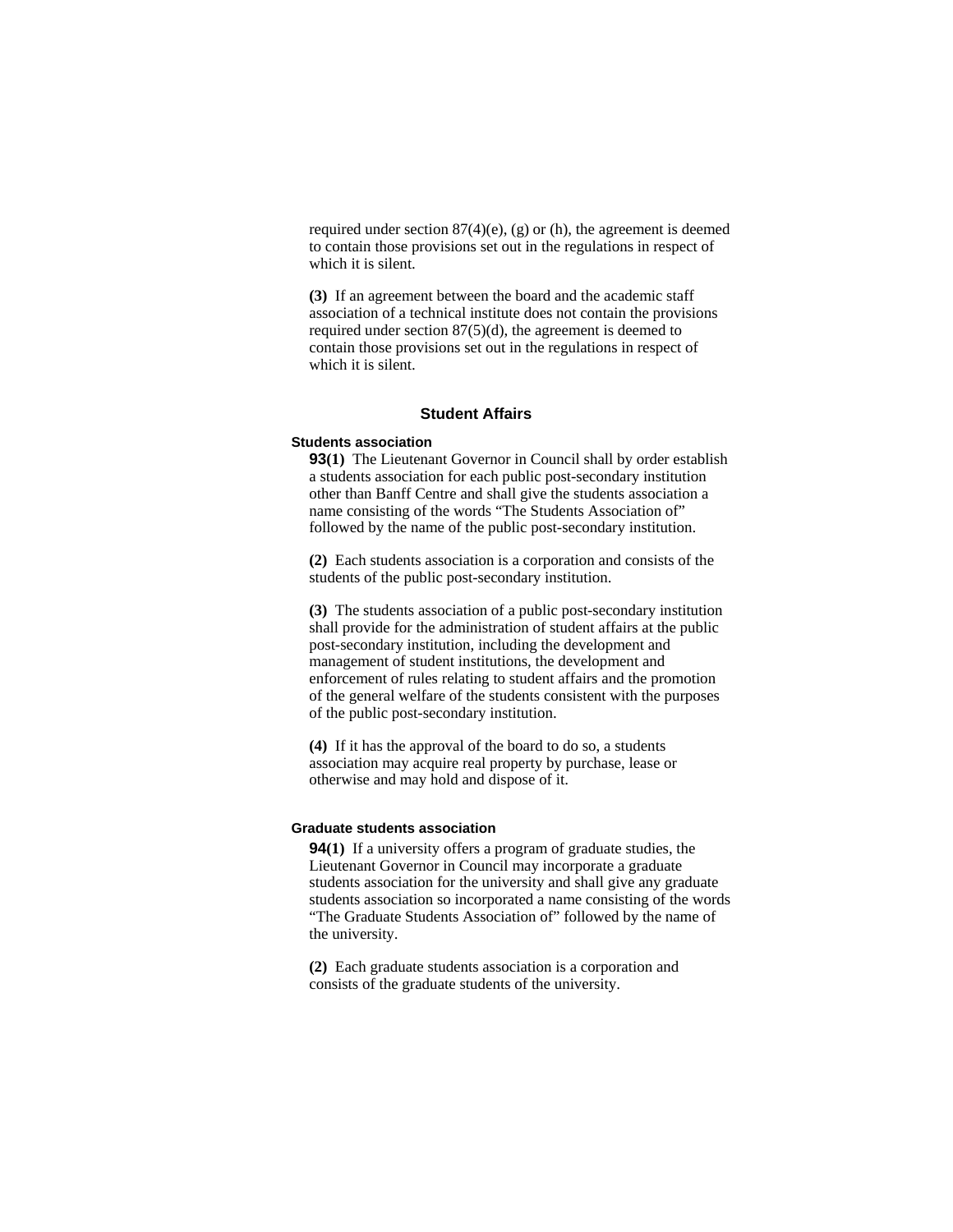**(3)** The graduate students association of a university shall provide for the administration of graduate student affairs and the promotion of the general welfare of the graduate students consistent with the purposes of the university.

**(4)** If it has the approval of the board to do so, a graduate students association may acquire real property by purchase, lease or otherwise and may hold and dispose of it.

#### **Management of student organizations**

**95(1)** The business and affairs of a student organization of a public post-secondary institution must be managed by a council, the members of which are

- (a) to be elected by and from the members of the student organization as provided in the bylaws made by the council under subsection (2), or
- (b) if it is the first council of the student organization, to be elected in accordance with the procedures prescribed by the initial governing authority under section  $5(2)(b)(ii)$  or  $42(2)(b)(ii)$ .

**(2)** The council of a student organization may make bylaws governing the matters set out in the regulations.

**(3)** The council of a students association is responsible for maintaining appropriate communications between the students of the public post-secondary institution and the board, and any communication from the council to the board must be made through the president of the public post-secondary institution, who shall communicate it to the board at the next board meeting.

**(4)** The council of a graduate students association is responsible for maintaining appropriate communications between the graduate students of the university and the board, and any communication from the council to the board must be made through the president of the public post-secondary institution, who shall communicate it to the board at the next meeting.

#### **Graduate student employment agreements**

**96(1)** The graduate students association of a university has the exclusive authority, on behalf of the graduate students, to negotiate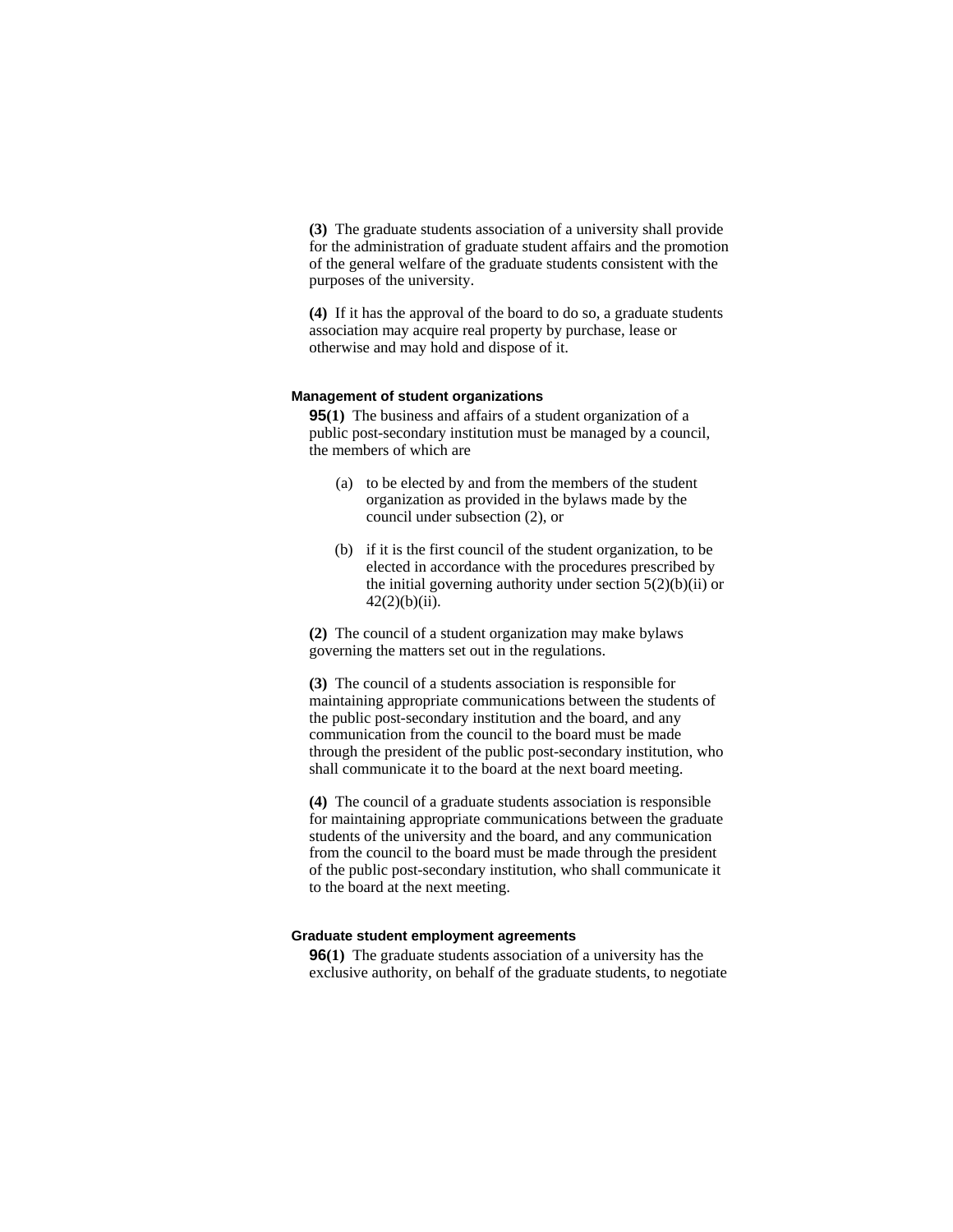and enter into an agreement with respect to the employment of graduate students with the board of the university.

**(2)** The board and the graduate students association of a university shall enter into negotiations for the purpose of concluding or renewing an agreement with respect to the employment of graduate students by the board.

**(3)** An agreement entered into under this section must be in writing and must contain provisions respecting at least the following matters:

- (a) the establishment of salary rate and wage rate schedules for the purpose of setting the salaries or wages payable;
- (b) procedures respecting the settlement of differences between the parties arising from the interpretation, application or operation of the agreement;
- (c) procedures respecting negotiations of future agreements.
- **(4)** An agreement is binding on
	- (a) the board,
	- (b) the graduate students association, and
	- (c) the graduate students.

**(5)** When the terms and conditions to be included in an agreement have been settled, the board and the graduate students association shall sign the agreement.

**(6)** No graduate student is required to sign an agreement that has been entered into on the graduate student's behalf by the graduate students association.

**(7)** If an agreement entered into under this section does not contain the provisions required under subsection (3), the agreement is deemed to contain those provisions set out in the regulations in respect of which it is silent.

### **Audit of student organizations**

**97(1)** Each student organization of a public post-secondary institution shall, in accordance with the regulations, provide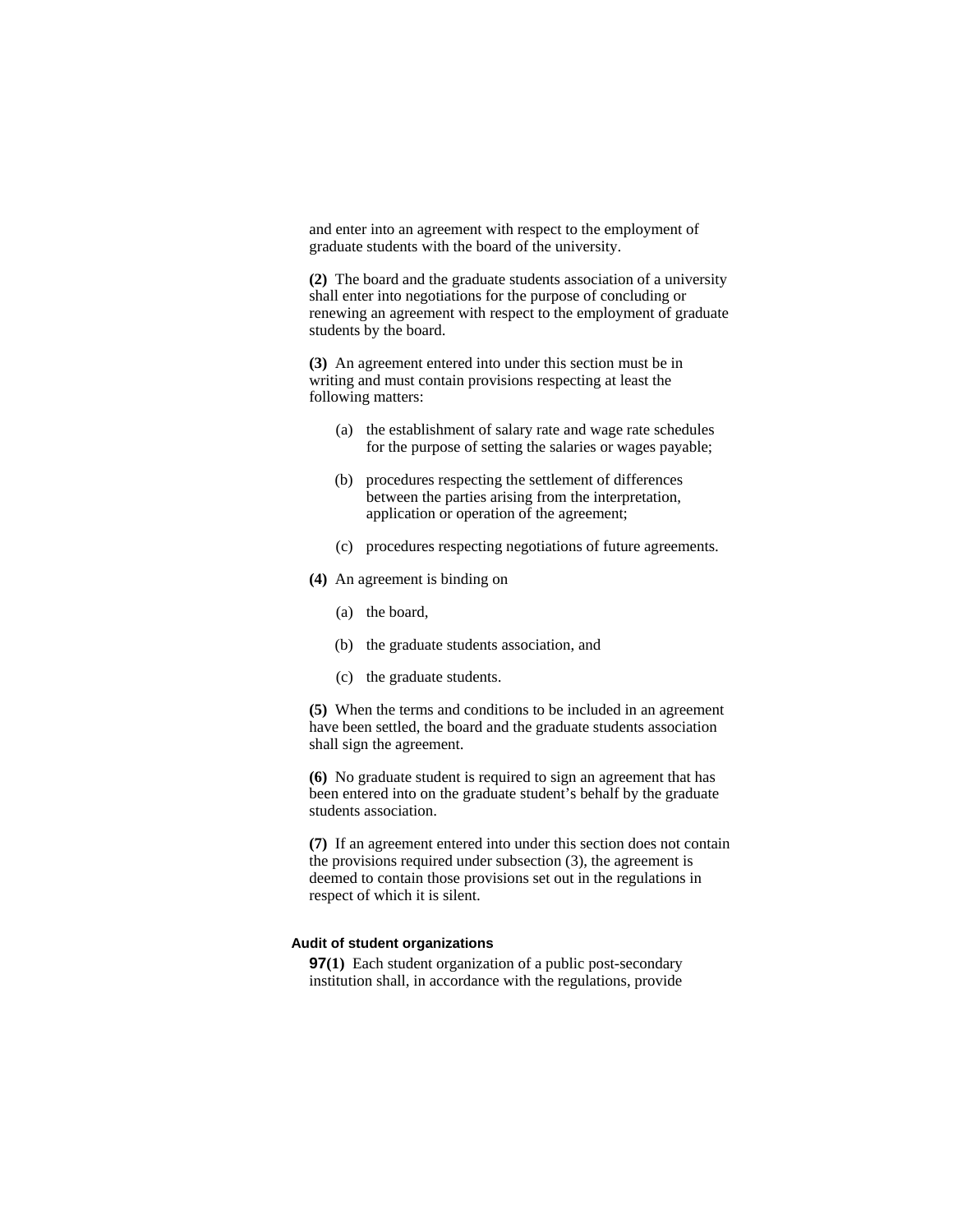audited financial statements to the board and to the students of the public post-secondary institution.

**(2)** If, after a review of the audited financial statements provided under subsection (1), the board considers that the affairs of the student organization are being managed in an irregular manner, the board may request the Minister to appoint an investigator under section 99 to examine and inspect the affairs of the student organization.

**(3)** The students of a public post-secondary institution may, by a petition made in accordance with the regulations, require the board to make a request under subsection (2).

**(4)** After the investigator submits reports to the Minister under section 99(5), the Minister may terminate the terms of office of the members of the council of the student organization and may appoint an administrator to exercise the powers and perform the duties of the council until a new council is elected by the students association.

**(5)** The administrator shall be paid the remuneration and expenses that the Minister prescribes out of the funds of the student organization.

## **Student petitions**

**98(1)** One or more students of a public post-secondary institution may petition the board in writing through the president of the public post-secondary institution, who shall forthwith transmit the petition to the board for consideration at its next regular meeting.

**(2)** Members of a student organization may, by a petition made in accordance with the regulations, require the council of the student organization to conduct a vote on and implement any resolution pertaining to the affairs of the student organization in accordance with the regulations.

## **Investigator, Administrator and Dissolution**

# **Investigation**

**99(1)** The Minister may in writing appoint an investigator to examine and inspect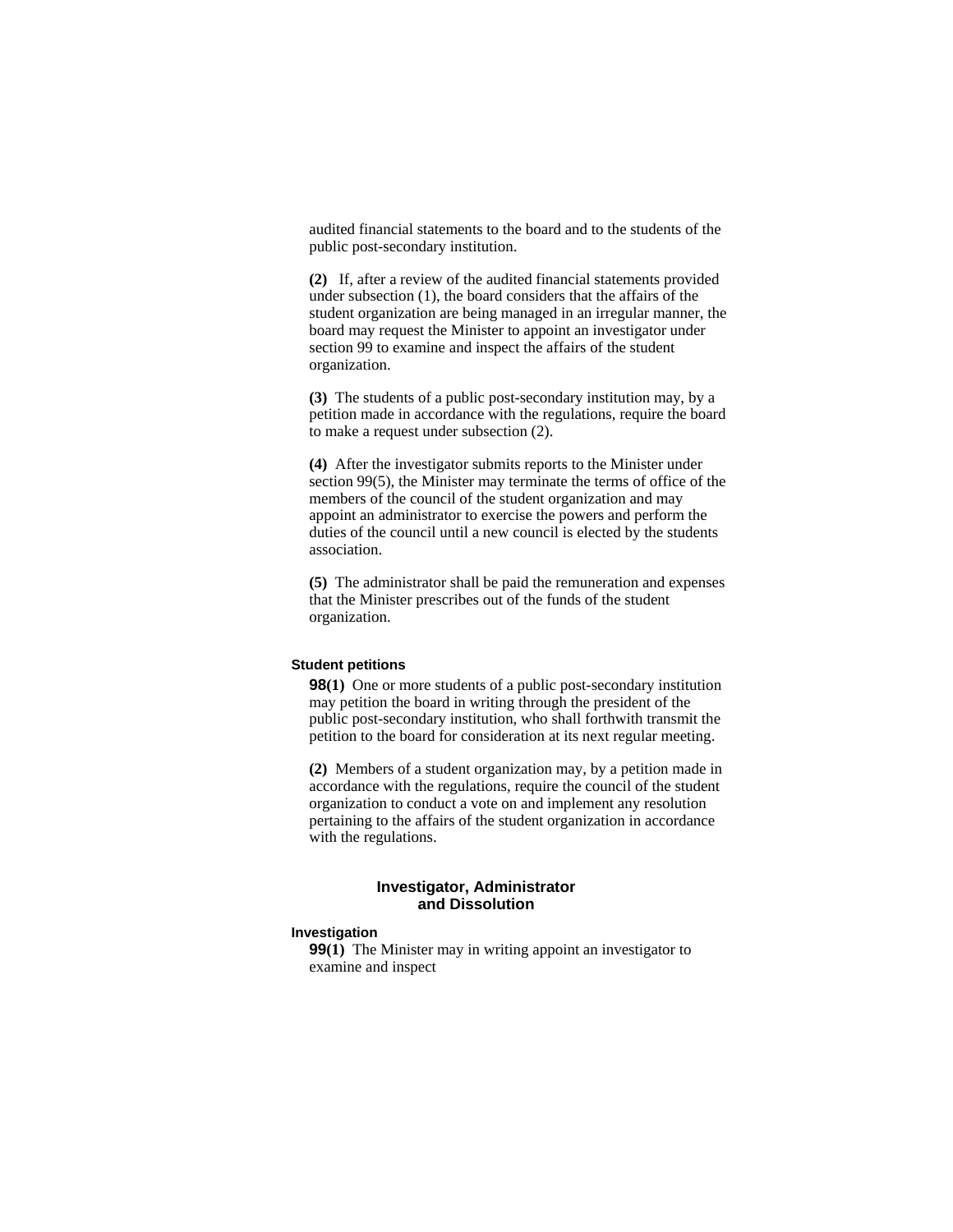- (a) the financial condition,
- (b) the administrative condition, or
- (c) any other matter connected with the management, administration or operation,

of a board of a public post-secondary institution or any student organization established under this Act.

**(2)** For the purposes of subsection (1) an investigator may examine, inspect and take copies of

- (a) all books of record and account,
- (b) all bank books,
- (c) electronically stored information, and
- (d) any other papers, documents or things,

in the possession of any person.

**(3)** The person having custody of the books, information, papers, documents and things mentioned in subsection (2) shall make them available to an investigator at the time the investigator requests them from the person having custody.

**(4)** An investigator may, during the investigator's examination and inspection, make any inquiries the investigator thinks fit and may require and take evidence on oath.

**(5)** An investigator shall report to the Minister on the investigator's examination and inspection, and on receipt of the report the Minister may make any order that the Minister considers proper.

## **Administrator of public post-secondary institution**

**100(1)** If in the Lieutenant Governor in Council's opinion it is in the public interest to do so, the Lieutenant Governor in Council may appoint an administrator for a public post-secondary institution.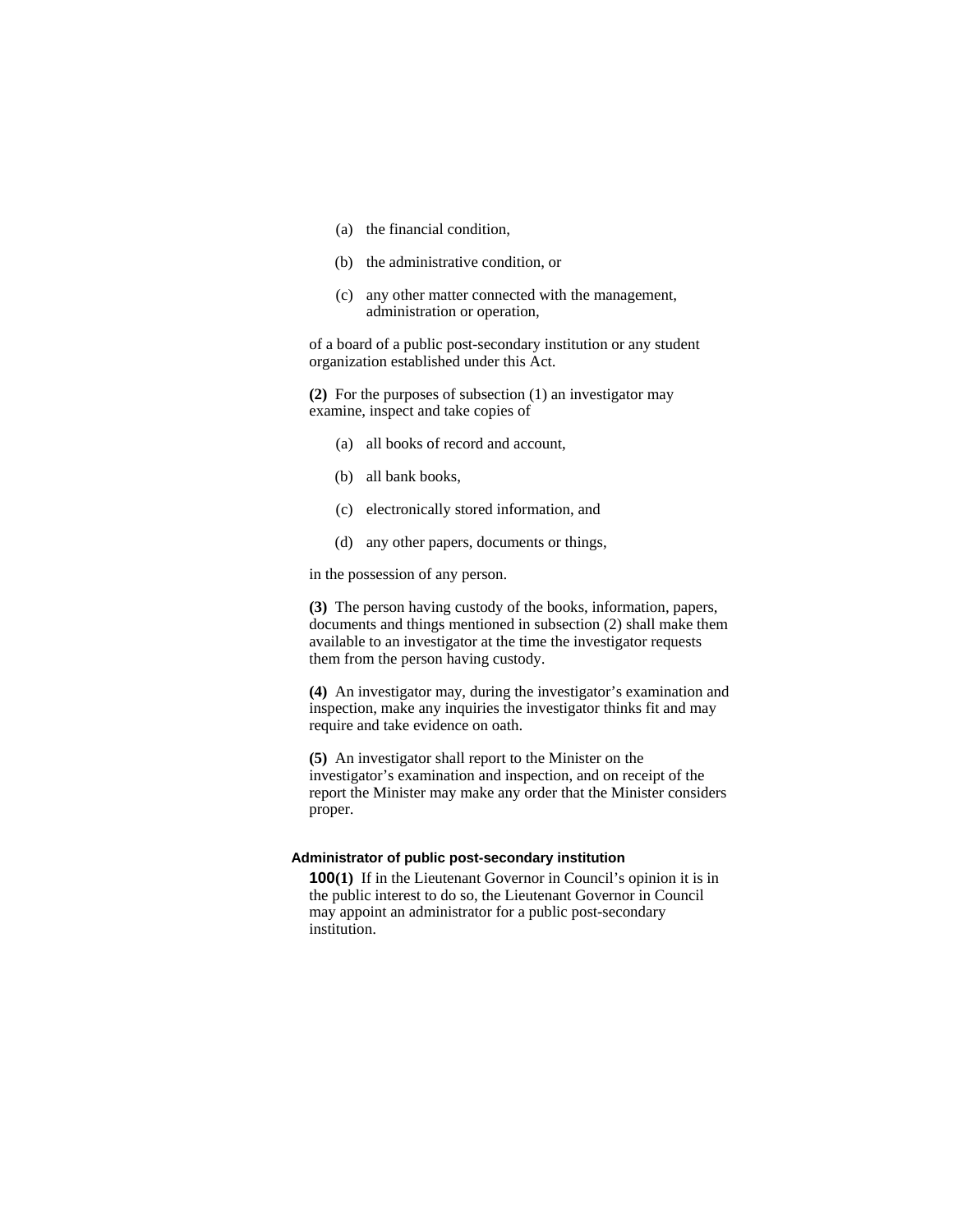**(2)** The administrator shall be paid the remuneration and expenses that the Minister prescribes out of the funds of the board of the public post-secondary institution.

**(3)** The administrator holds office until the appointment is terminated by the Lieutenant Governor in Council.

#### **Effect of appointment of administrator**

**101(1)** On the appointment of an administrator for a public post-secondary institution, the terms of office of the members of the board of the public post-secondary institution terminate.

**(2)** During the period of the administrator's appointment and with respect to the public post-secondary institution for which the administrator has been appointed,

- (a) the administrator is the sole member of the board and may exercise the powers and shall perform the duties of the board, in the name of the board,
- (b) in carrying out the president's responsibilities under this Act, the president is subject to any directions given to the president by the administrator,
- (c) if the office of the president is or becomes vacant, the administrator may exercise the powers and shall perform the duties that the president otherwise would have had,
- (d) a reference in this Act or any other document to
	- (i) the board or the board of governors of the public post-secondary institution,
	- (ii) the chair of the board, or
	- (iii) the president, where the office of the president is vacant,

shall be read as a reference to the administrator, and

(e) the operation of sections 16, 43, 44, 52, 56 to 59 and  $81(2)$ and, if the office of the president is or becomes vacant, section 81(1), is suspended.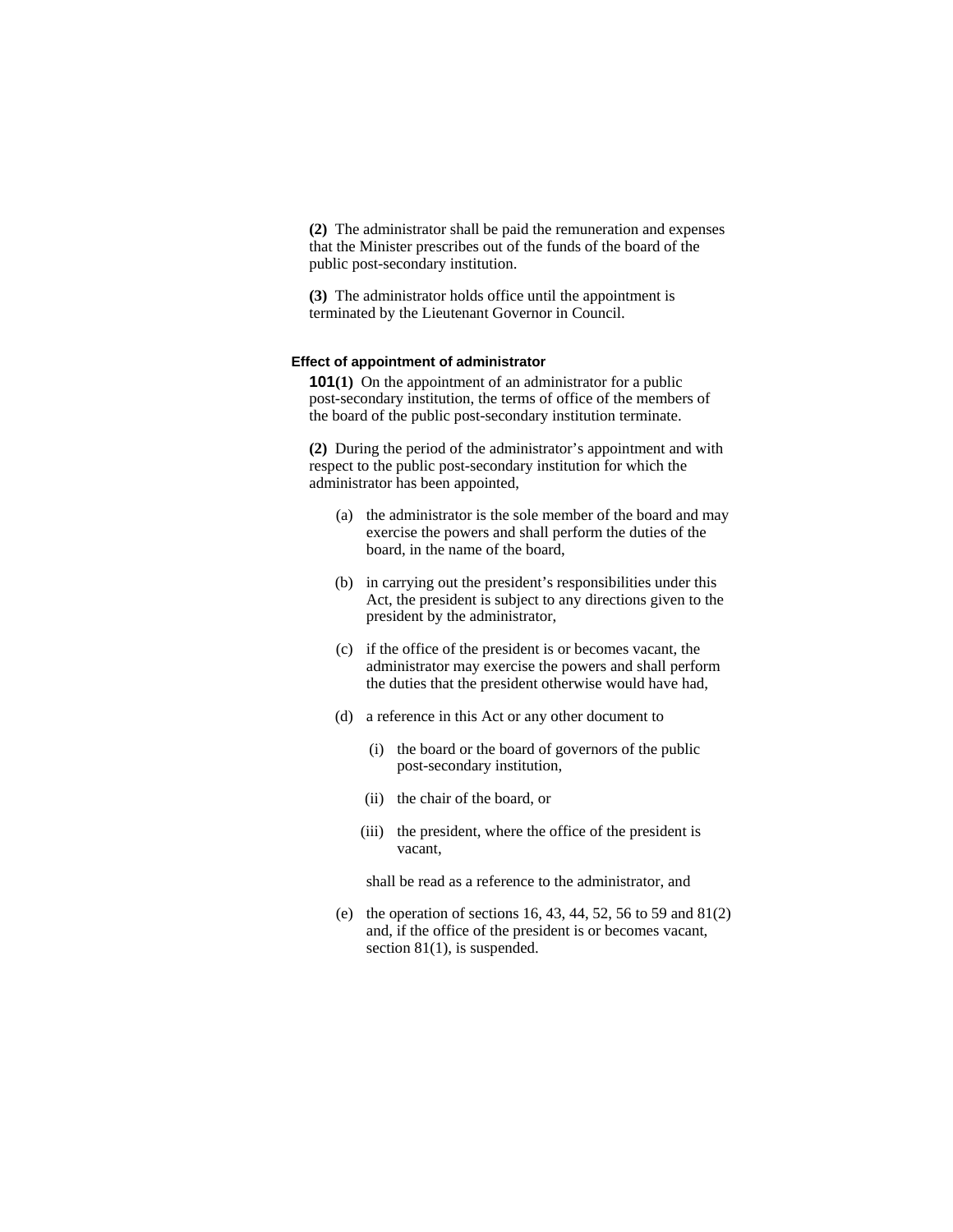#### **Dissolution of public post-secondary institution**

**102(1)** The Lieutenant Governor in Council may by order disestablish a public post-secondary institution and dissolve its board, effective on the date named in the order.

**(2)** An order under subsection (1) shall specify that the assets and liabilities and the rights and obligations of the dissolved board are transferred to and assumed by the Government or the board of a public post-secondary institution named in the order or both.

- **(3)** Where under any
	- (a) Act, regulation or order,
	- (b) agreement, guarantee or other document made or entered into before the date of the order referred to in subsection (1), or
	- (c) mortgage, lease, instrument or caveat registered or recorded under the *Land Titles Act* or in the Metis Settlements Land Registry before the date of the order referred to in subsection (1),

any right, power, duty, liability or function was vested in or was to be exercised or performed by or on behalf of the dissolved board, that right, power, duty, liability or function is, after the date of the order referred to in subsection (1), vested in and may be exercised or performed by or on behalf of the Government or the board named in the order referred to in subsection (1), as the case may be.

**(4)** An order under subsection (1) made in respect of a university dissolves the senate of the university on the date specified in the order.

**(5)** An order under subsection (1) dissolves the academic staff association and the student organizations of the public post-secondary institution on the date specified in the order, and on that date the academic staff association ceases to represent the interests of the academic staff of the public post-secondary institution.

**(6)** When a senate, academic staff association or student organization is dissolved under this section, the assets and liabilities of the dissolved corporation must be dealt with in accordance with the regulations.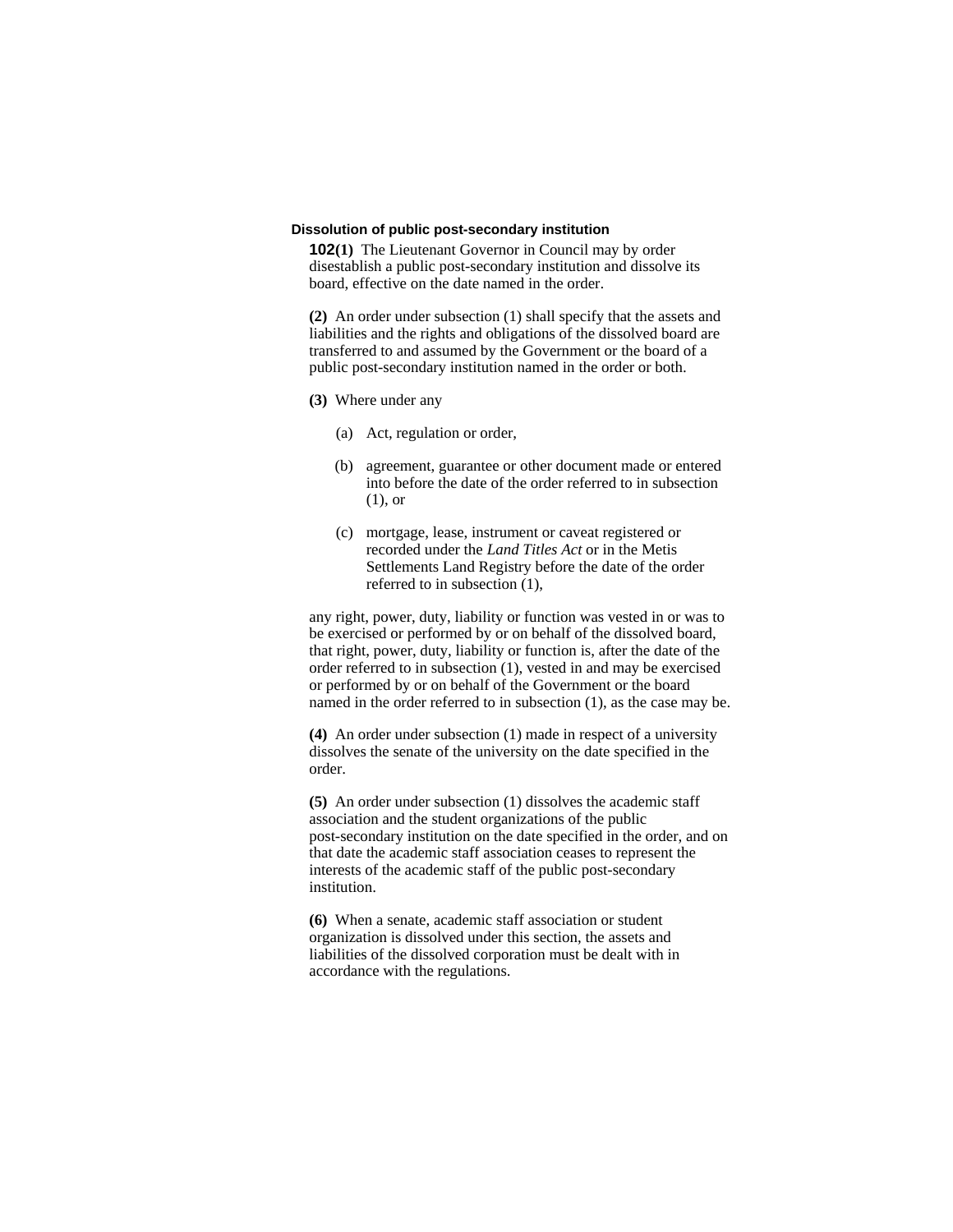# **Division 2 Campus Alberta**

# **Public Post-secondary System**

#### **Mandate**

**103(1)** The board of each public post-secondary institution shall prepare a statement in the form established by the Minister setting out the mandate of the public post-secondary institution and shall submit that statement to the Minister for approval.

**(2)** The board of a public post-secondary institution may not engage in or carry on any activity that is not within the approved mandate of the public post-secondary institution.

#### **Research**

**104(1)** A university may conduct pure research and applied research and may foster innovation.

**(2)** A public college, a technical institute and the Banff Centre may conduct applied research and may foster innovation.

## **Programs of study**

**105(1)** The board of a public post-secondary institution may provide only the programs of study that are within its mandate and that have been approved in accordance with the regulations.

**(2)** The programs of study that are provided by a board with the approval of the Minister on the coming into force of this Act are deemed to be programs of study that have been approved for the purposes of subsection (1).

## **Degrees**

**106(1)** Subject to this section, no person shall

- (a) grant any degree,
- (b) offer a program of study that provides for the granting of any degree to a person who successfully completes the program, or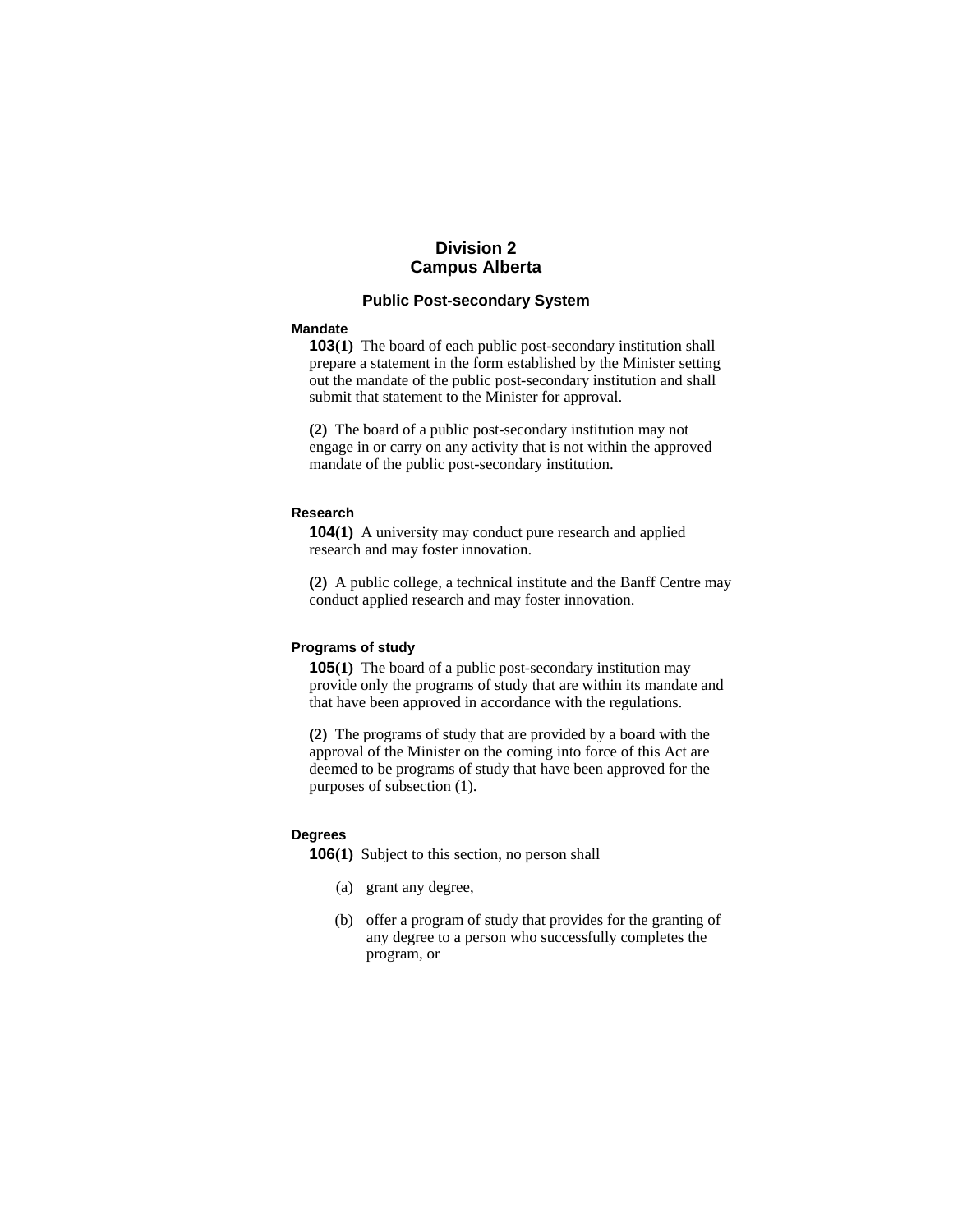- (c) advertise that it has the authority to do the things referred to in clause (a) or (b).
- **(2)** Subsection (1) does not apply to
	- (a) a public post-secondary institution that has the approval of the Minister to grant the degree or offer the program of study,
	- (b) a private college that has been designated as an institution that may grant a degree, or
	- (c) a non-resident institution approved under the regulations under section 124(l).

**(3)** Subsection (1) does not apply to the granting of degrees in divinity that are described in the regulations.

**(4)** Notwithstanding subsection (1), an educational institution resident in Alberta that offers a program of study that allows a person who successfully completes at least one year of the program to transfer to a program of study at a university may offer that program and advertise that it offers that program.

## **Honorary degrees**

**107(1)** The chancellor of a university may, on the authorization of the senate, grant an honorary degree on a person.

**(2)** The board of a public post-secondary institution other than a university may grant an honorary diploma, certificate or degree if that public post-secondary institution has the authority to grant the corresponding diploma, certificate or degree.

## **Campus Alberta Board of Accreditation and Co-ordination**

#### **Composition of board**

**108(1)** The Minister may establish a board with the name "Campus Alberta Board of Accreditation and Co-ordination" to provide information and advice to the Minister on matters pertaining to the accreditation and co-ordination of degree programs in Alberta.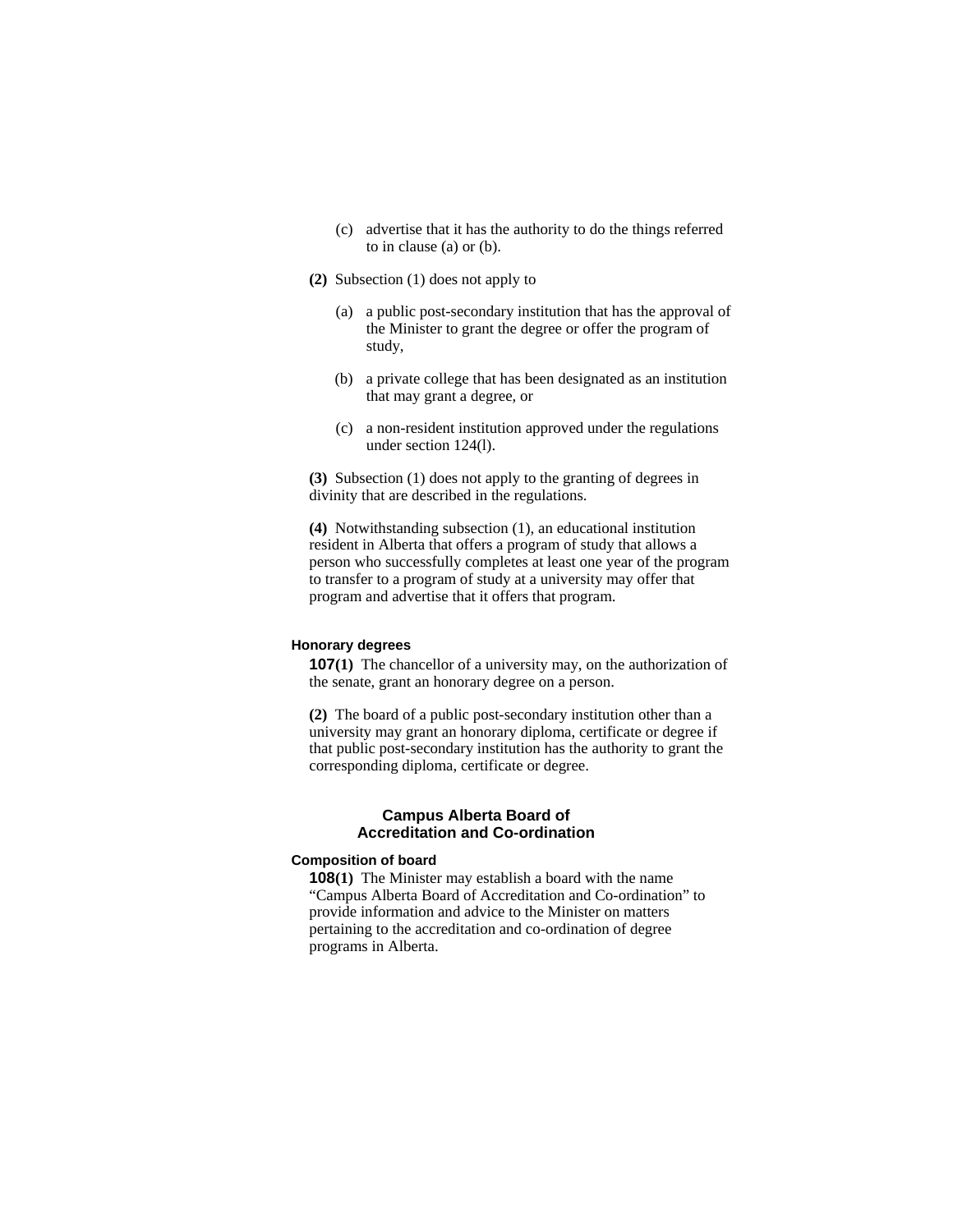**(2)** The Minister may, with respect to the Campus Alberta Board of Accreditation and Co-ordination

- (a) appoint or provide for the manner of the appointment of its members,
- (b) prescribe the term of office of any member,
- (c) designate a chair, and
- (d) authorize, fix or provide for the payment of remuneration and expenses to its members.

## **Powers and duties**

**109(1)** The Campus Alberta Board of Accreditation and Co-ordination may make rules governing the calling of its meetings, the procedure to be used at its meetings, the conduct of business at its meetings, reporting and any other matters as required.

**(2)** The Campus Alberta Board of Accreditation and Co-ordination may inquire into and review any matter relating to a proposal to offer a program of study leading to the granting of an applied, baccalaureate, master's or doctoral degree.

**(3)** Without restricting the generality of subsection (2), the Campus Alberta Board of Accreditation and Co-ordination may consider

- (a) the identified and demonstrated need for the program,
- (b) the capacity of the post-secondary institution to deliver and sustain a high quality program,
- (c) the impact of the program on the ability of the post-secondary institution to fulfil its approved mandate,
- (d) course and program transferability and portability within and outside the Alberta post-secondary system, and
- (e) integration of the program within the existing array of similar programs and services across the post-secondary system.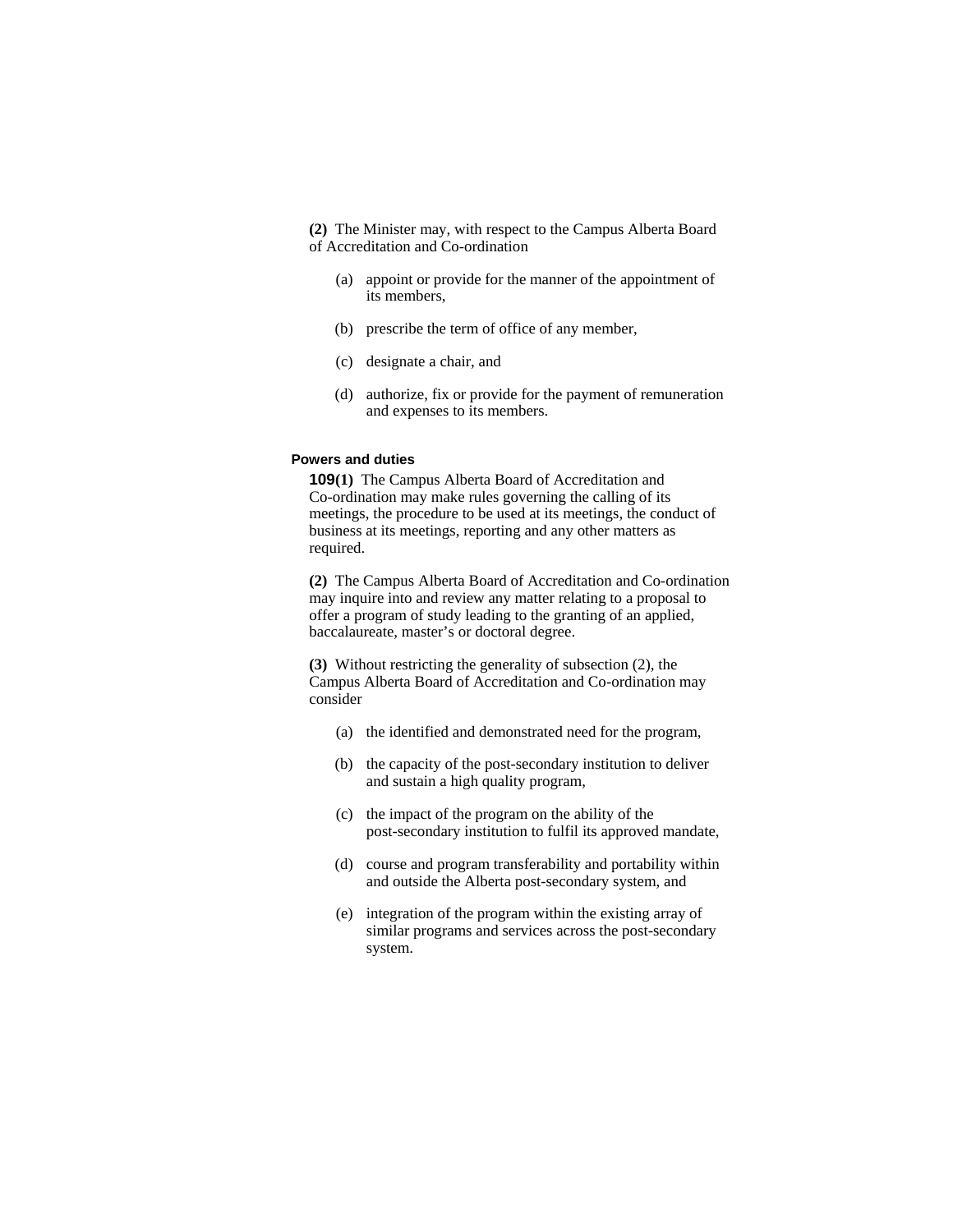**(4)** The Campus Alberta Board of Accreditation and Co-ordination may exercise the powers and shall perform the duties and functions prescribed in the regulations.

# **Private Colleges Accreditation Board**

# **Composition of Accreditation Board**

**110(1)** There shall be a Private Colleges Accreditation Board appointed by the Minister consisting of

- (a) a chair,
- (b) an academic staff member from each university nominated by the president of the university,
- (c) 4 academic staff members of private colleges that have been designated as institutions that may grant a baccalaureate degree, nominated jointly by the chief executive officers of those private colleges, and
- (d) 4 members of the public.

**(2)** The Minister shall designate an employee under the Minister's administration to attend meetings of the Accreditation Board.

**(3)** The person designated under subsection (2) must be given prior notice of all meetings of the Accreditation Board and has the right to attend and to participate in those meetings, but does not have the right to vote on matters before the Accreditation Board.

#### **Term of office and remuneration**

**111(1)** A person appointed as a member of the Accreditation Board holds office for a term not exceeding 3 years as prescribed in the appointment and is eligible for reappointment.

- **(2)** The members of the Accreditation Board
	- (a) shall be paid travelling and living expenses while away from their ordinary places of residence in the course of their duties as members of the Accreditation Board, and
	- (b) may be paid remuneration for the performance of their duties as members of the Accreditation Board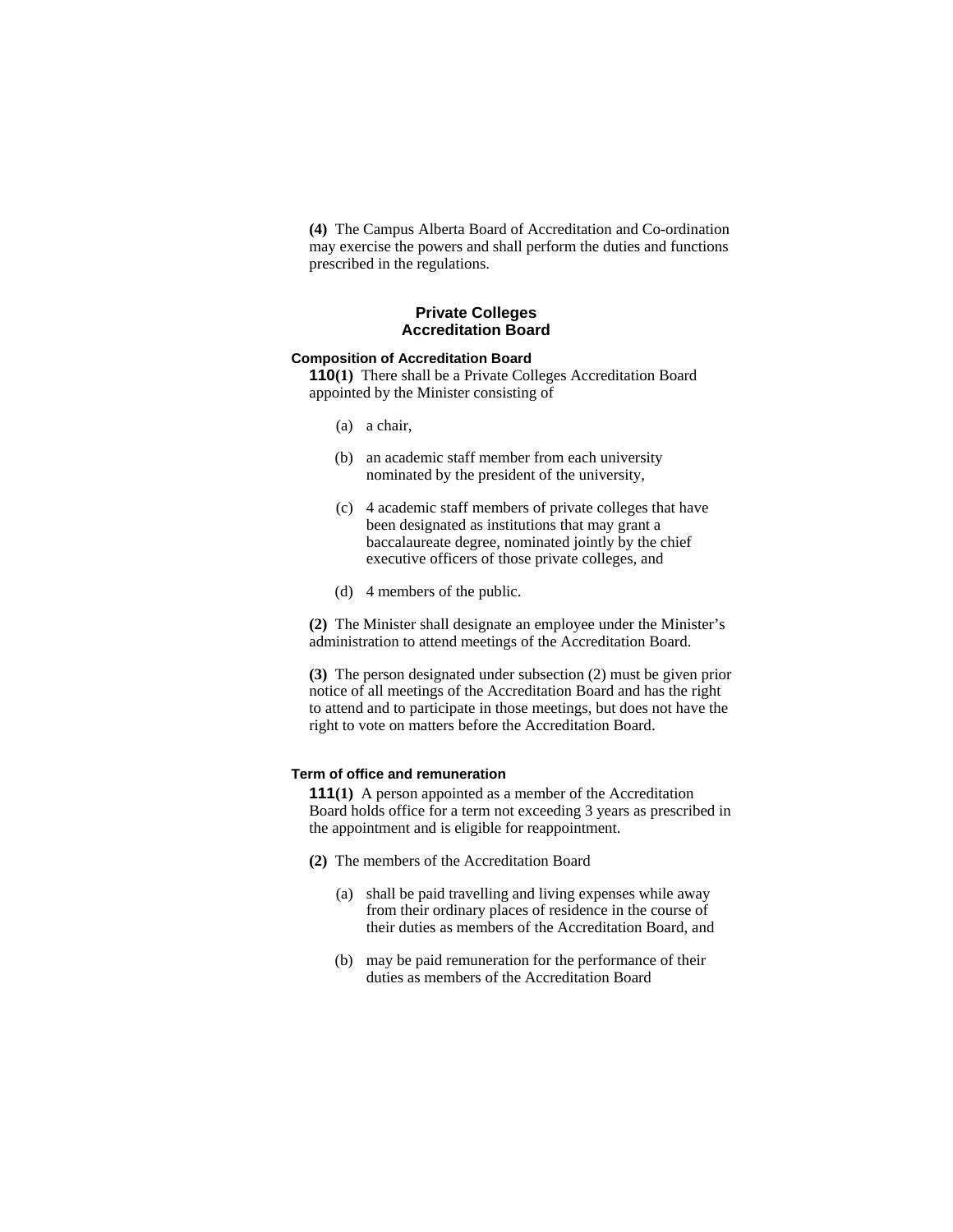at rates prescribed by the Minister.

#### **Budget, records and reports**

**112(1)** The Accreditation Board shall each year prepare a budget and submit it to the Minister for approval, and the Minister shall, in accordance with the approved budget, pay the operating expenses of the Accreditation Board.

- **(2)** The Accreditation Board shall
	- (a) keep full and accurate records of its proceedings, transactions and finances, and
	- (b) prepare and transmit to the Minister annual and other reports and returns as required by the Minister.

# **Approval of programs of study**

**113(1)** The Accreditation Board may inquire into any matter that relates to the approval of programs of study, other than programs in divinity, leading to a baccalaureate degree that may be granted by a private college.

**(2)** If the Accreditation Board determines that a private college has met the prescribed minimum conditions for the approval of a program of study leading to a baccalaureate degree, it shall approve the program of study and recommend to the Minister that the private college be designated as an institution that may grant a baccalaureate degree in respect of that approved program of study.

**(3)** On the recommendation of the Minister, the Lieutenant Governor in Council may by order designate a private college as an institution that may grant a baccalaureate degree in respect of a program of study approved by the Accreditation Board.

**(4)** An order under subsection (3) is subject to any conditions specified in the order.

#### **Periodic evaluation of approved programs**

**114(1)** The Accreditation Board shall establish procedures for the periodic evaluation of approved programs of study provided by private colleges designated under section 113.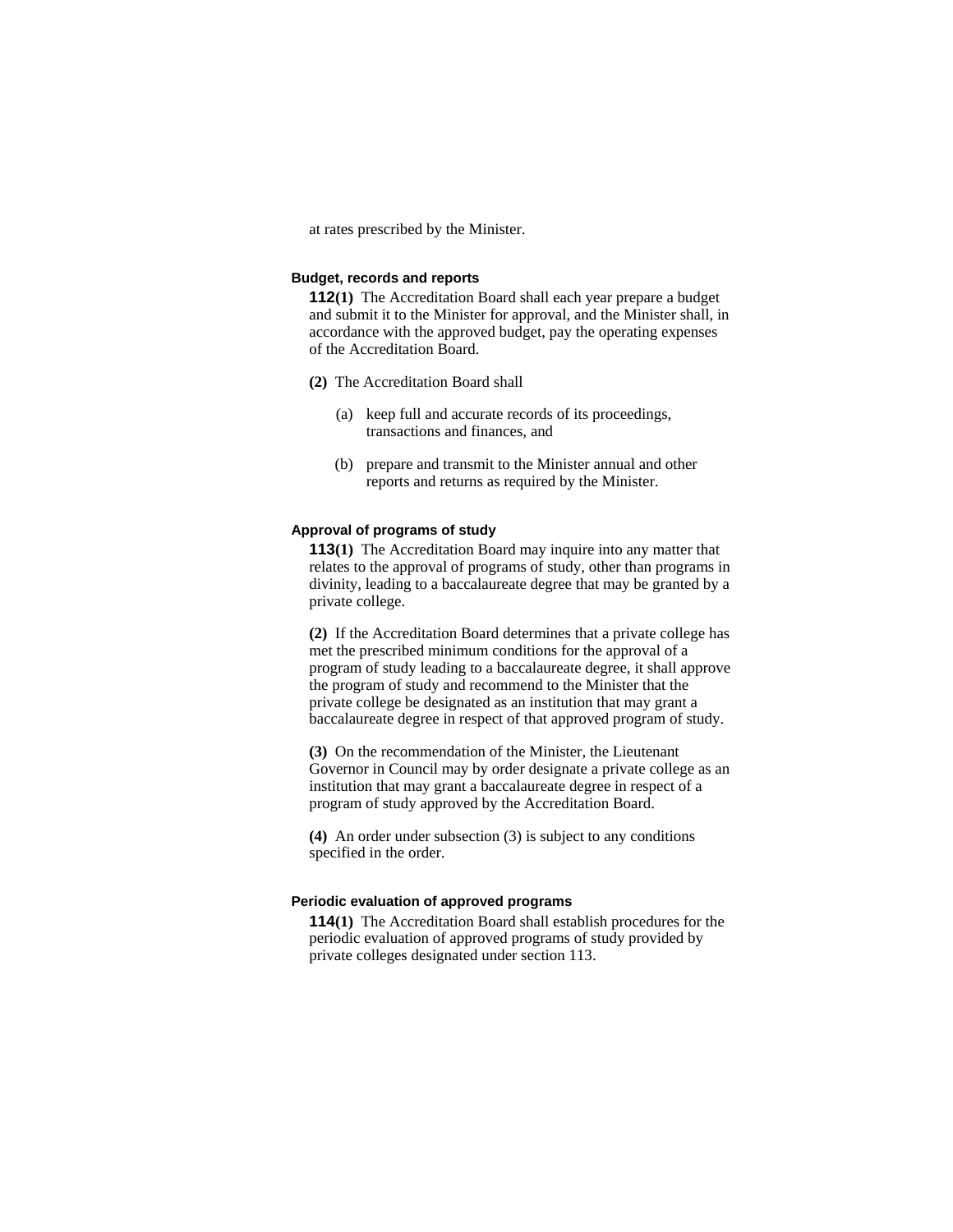**(2)** If the Accreditation Board determines that a program of study should no longer be approved, it shall withdraw its approval of the program of study and recommend to the Minister that the private college that offers the program of study should no longer be designated under section 113 in respect of that program of study.

**(3)** On the recommendation of the Minister, the Lieutenant Governor in Council may by order rescind a designation under section 113.

## **Powers of Accreditation Board**

**115** Without restricting the generality of sections 113(1) and 114(1), the Accreditation Board may

- (a) determine the minimum standards for the approval of a program of study leading to a baccalaureate degree that may be granted by a private college,
- (b) establish and implement procedures for
	- (i) the review and approval of courses of study,
	- (ii) the review and approval of the academic credentials of the instructional staff,
	- (iii) the inspection and approval of libraries, laboratories and other related instructional facilities, and
	- (iv) the examination of available financial support

 of a private college that proposes a program of study leading to a baccalaureate degree to be granted by that private college,

 (c) require a report from the governing body of a private college on any matter pertaining to a proposed or an approved program of study, and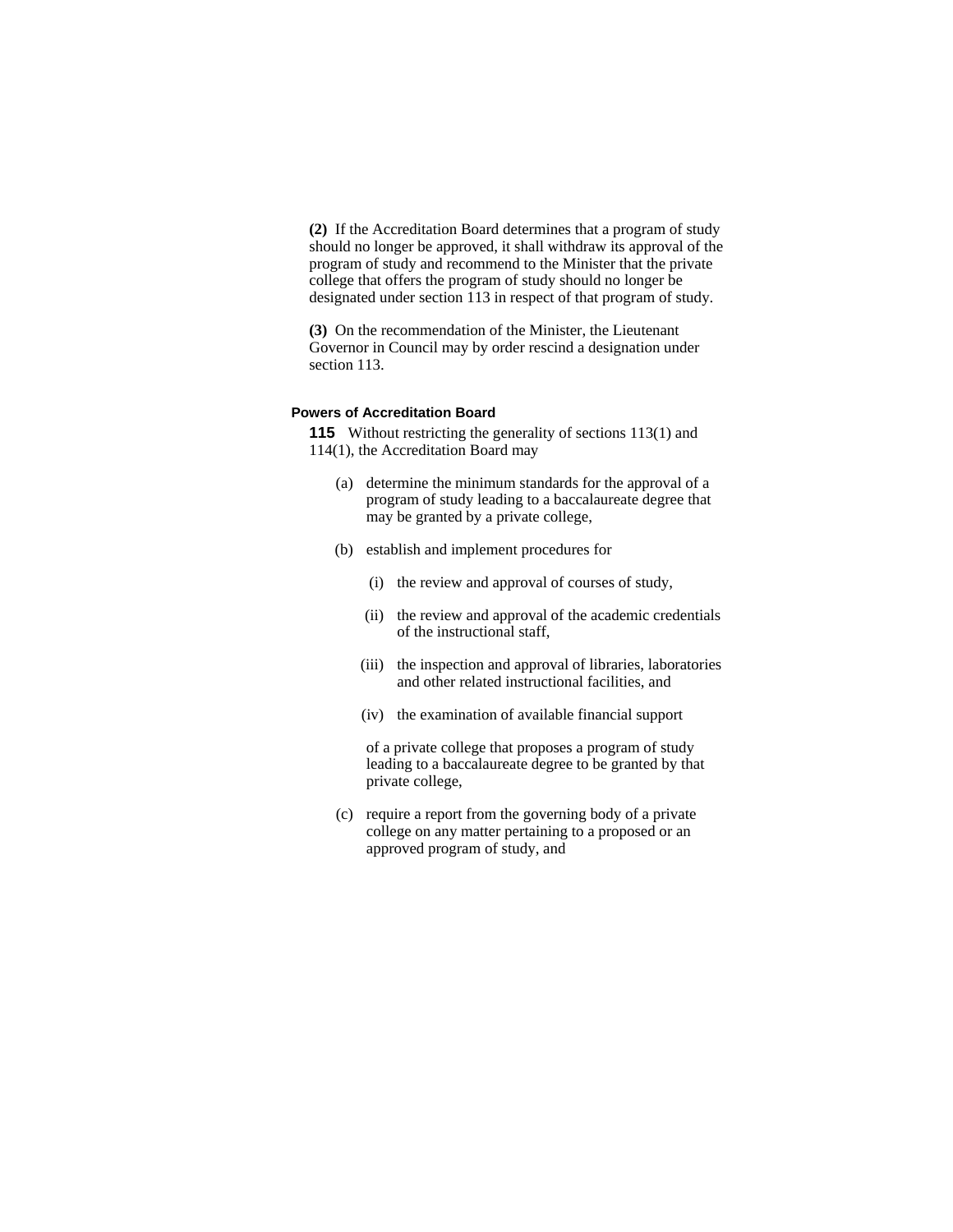(d) appoint persons to provide advice and recommendations relating to the review and evaluation made by the Accreditation Board in respect of any program of study.

# **Universities Co-ordinating Council**

# **Composition of Universities Co-ordinating Council**

**116** There shall be a Universities Co-ordinating Council consisting of the president of each university.

#### **Powers re academic qualifications in professions**

**117(1)** If an enactment respecting a profession or occupation gives the Universities Co-ordinating Council any power, duty or function in respect of the academic qualifications required for membership in the profession or occupation, the Universities Co-ordinating Council may, notwithstanding and in addition to the powers, duties or functions granted under that enactment,

- (a) enter into any arrangement with the governing body of the profession or occupation that the Council considers desirable for the fulfilment of the Council's powers, duties or functions under the enactment;
- (b) evaluate the academic qualifications of an applicant for membership in the profession or occupation;
- (c) certify that a person is academically eligible for membership in the profession or occupation;
- (d) require a person to pass examinations or take a course of instruction that the Council considers necessary in order to establish the person's academic qualifications;
- (e) provide for the development, setting or marking of examinations with respect to the profession or occupation;
- (f) waive any requirement with respect to an examination if the Council is otherwise satisfied as to the adequacy of the academic qualifications of the person;
- (g) grant to or withdraw from an institution the designation "approved faculty", "approved school" or "approved program" and specify the consequences of that designation;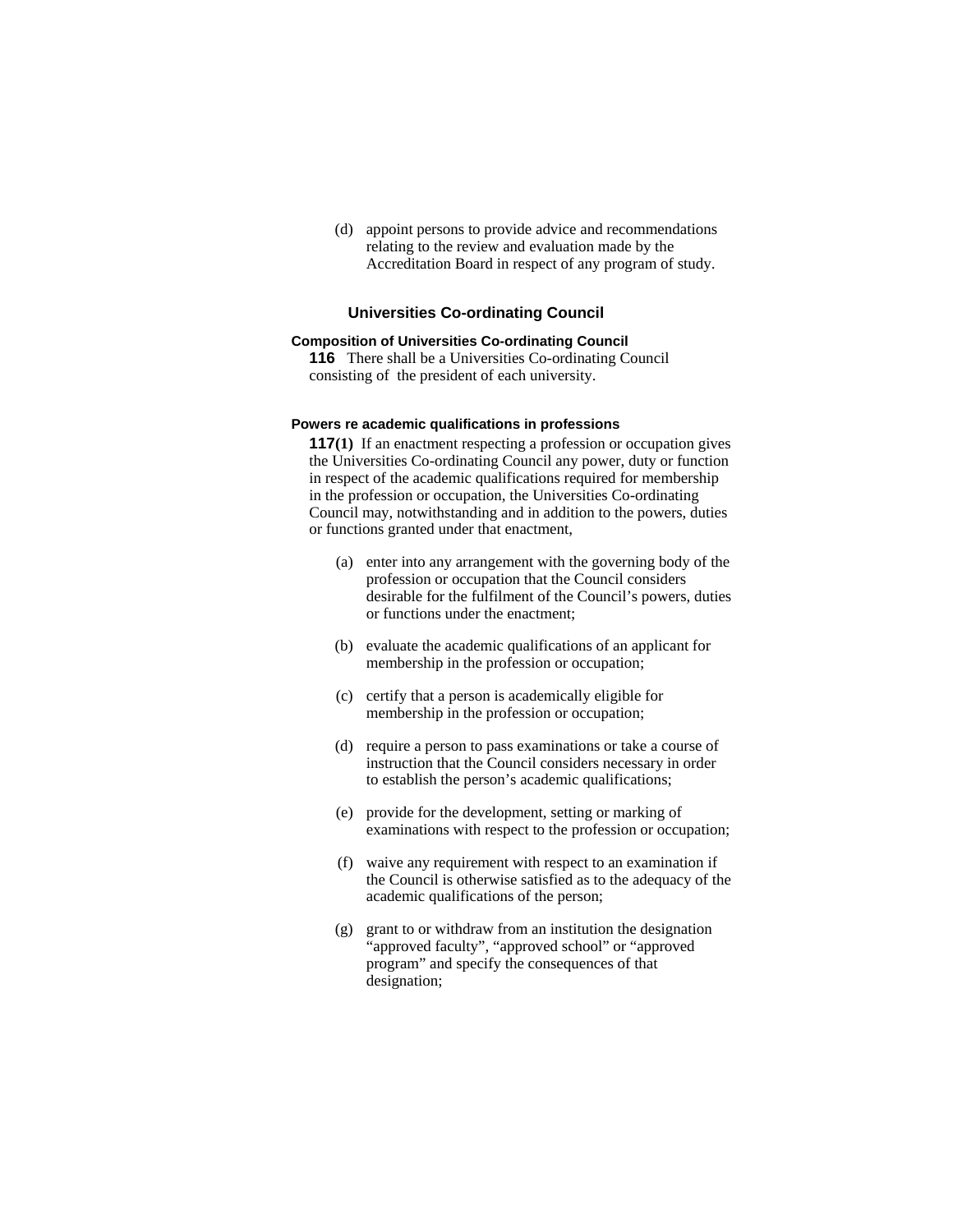(h) prescribe fees payable to the Council in respect of any matter under this section.

**(2)** The Universities Co-ordinating Council may delegate a power, duty or function in respect of a profession or occupation to which subsection (1) applies as it sees fit and may prescribe conditions governing the exercise or performance of any delegated power, duty or function, including the power of subdelegation.

**(3)** The Universities Co-ordinating Council must make a delegation under subsection (2) if

- (a) the enactment respecting the profession or occupation requires the delegation, or
- (b) the governing body of the profession or occupation requests the delegation.

**(4)** When a delegation has been made under subsection (2) or (3) and an applicant for membership in the profession or occupation under an enactment is not satisfied with a decision of the delegated body respecting the qualifications of the applicant, the applicant may request the Universities Co-ordinating Council to review the decision of the delegated body.

**(5)** The Universities Co-ordinating Council must review a matter referred to it under subsection (4) and may

- (a) make any decision the Council is authorized to make under the enactment as if no delegation had been made under this section, or
- (b) refer the matter back to the delegated body with a direction to reconsider the matter.

# **Division 3 Miscellaneous**

## **Information and reports**

**118(1)** The Minister may require a board to collect information and to submit to the Minister any information and reports the Minister considers necessary.

**(2)** The information referred to in subsection (1) may include personal information about an identifiable student of the public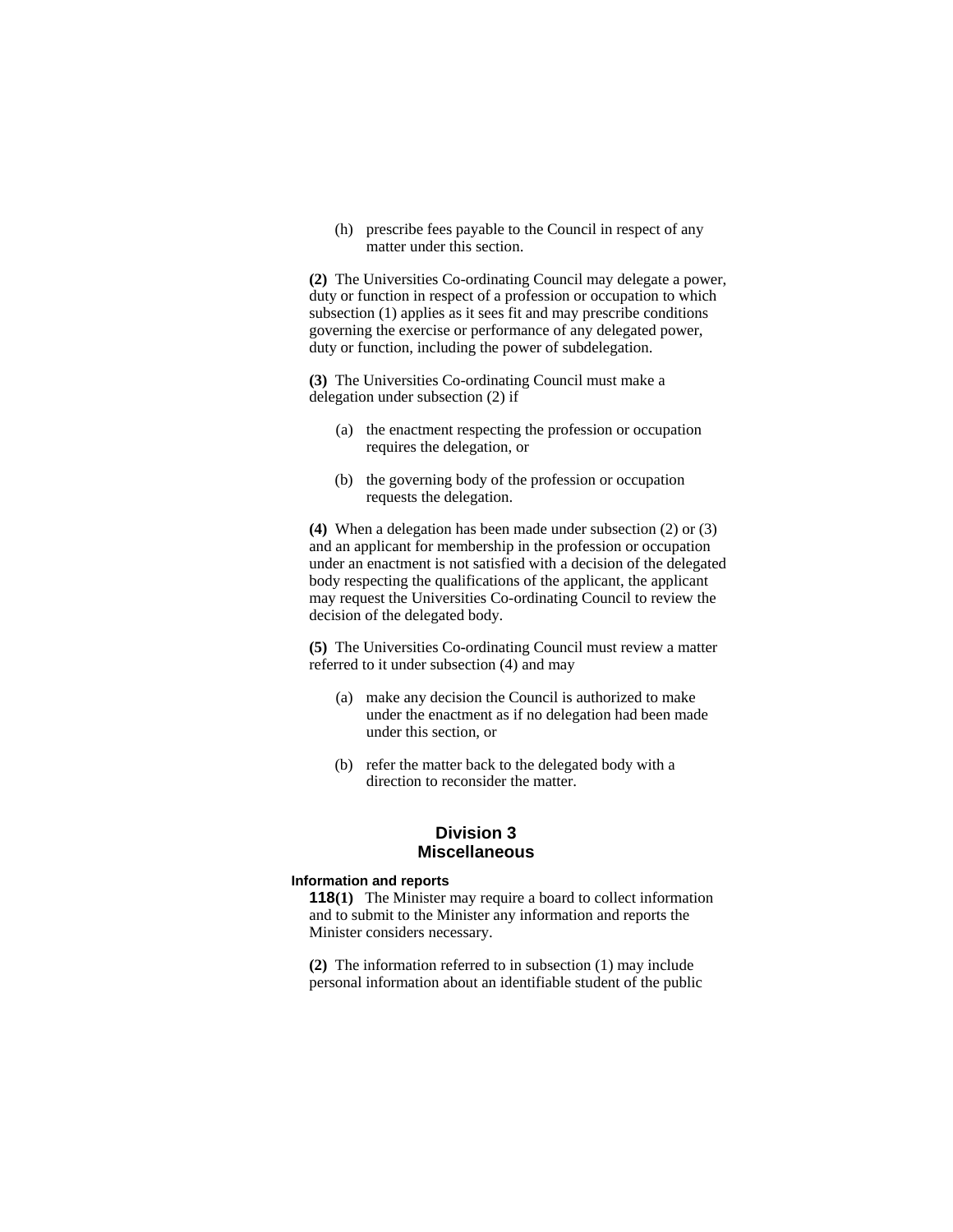post-secondary institution if that information relates directly to and is necessary for an operating program or activity of the department administered by the Minister.

#### **Protection from liability**

**119(1)** Neither a board, nor the members of a board, nor any officer or employee of a board is liable for any act or omission of an academic staff association, a student organization or a student.

**(2)** A member of a senate, a board or an initial governing authority is not personally liable for anything done by the senate, the board or the initial governing authority, as the case may be, or for anything done by the member in good faith in the purported exercise or performance of the member's powers, duties and functions under this Act.

#### **Exemption from expropriation**

**120** The power to expropriate land conferred by any statute on a municipality or any other person does not extend to the land of a public post-secondary institution or student organization unless the statute conferring the power is made in express terms to apply to the land of a public post-secondary institution or student organization, as the case may be.

# **Development of land**

**121(1)** In this section,

- (a) "development" means
	- (i) any construction or excavation in, on, over or under land, or
	- (ii) any change in the use of any land, buildings or premises;
- (b) "primarily commercial purposes" means primarily commercial purposes as defined in the regulations.
- **(2)** The board must
	- (a) provide a means for any person who may be affected by a proposed development of real property owned by or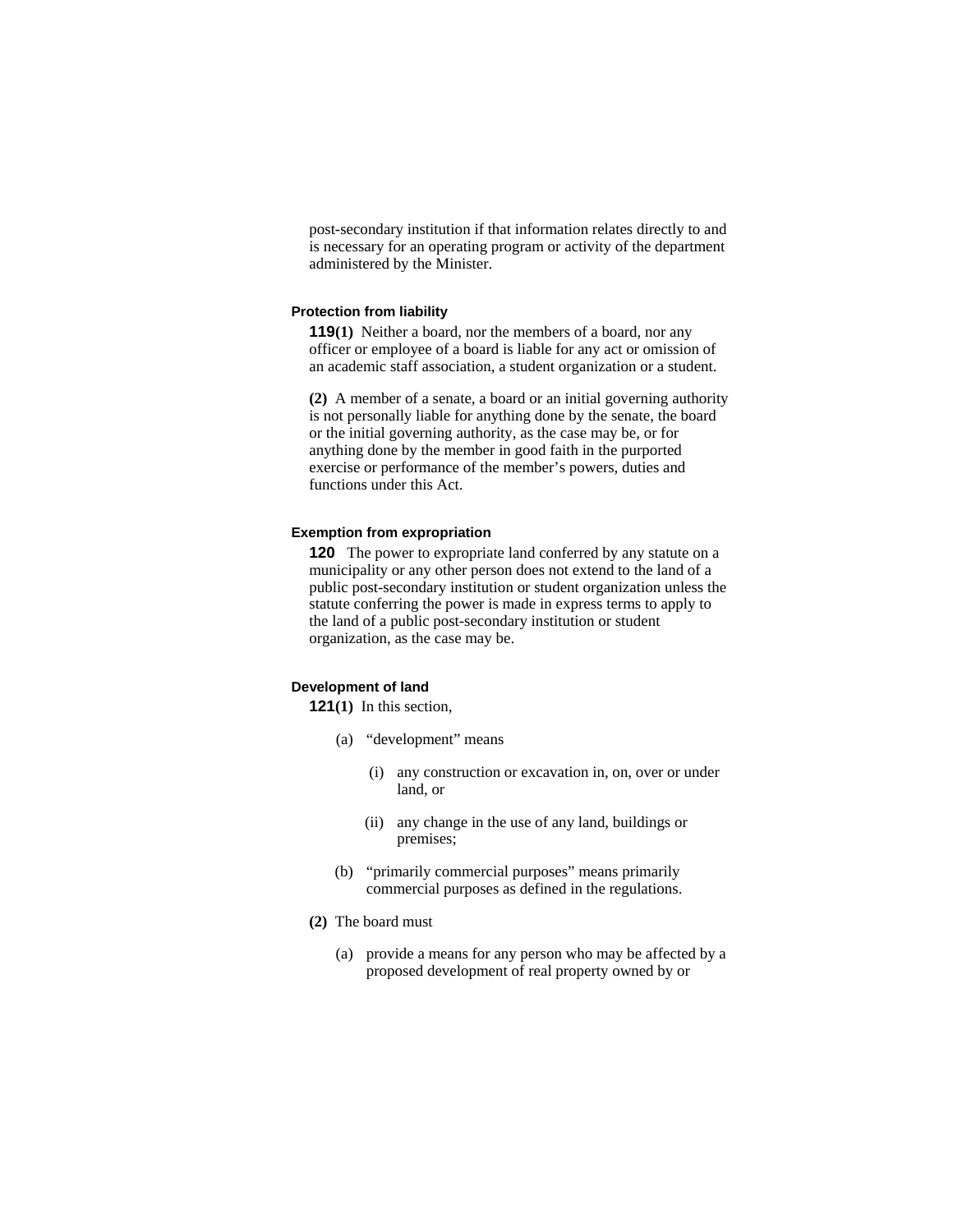leased to the board of a public post-secondary institution to make suggestions and representations to the board, and

 (b) notify the public of a proposed development and of the means to make suggestions and representations referred to in clause (a).

**(3)** Subject to subsections (4) and (5), the following do not apply to any use or development of real property owned by or leased to the board of a public post-secondary institution:

- (a) an enactment that requires, in the use or development of land, compliance with any building code or similar bylaw, land use bylaw, statutory plan as defined in Part 17 of the *Municipal Government Act* or any similar resolution or regulation;
- (b) an enactment that requires, in the use or development of land, approval or permission to be given by any municipal or other authority before that use or development is commenced.

**(4)** The *Safety Codes Act* and the regulations under it, including any code adopted under that Act, apply to the use and development of any land owned by or leased to a public post-secondary institution.

**(5)** Subject to the regulations, subsection (3) does not apply to the use or development of real property for primarily commercial purposes.

# **Change of corporate name**

**122** The Lieutenant Governor in Council may, by order, change the name of a corporation established or continued under this Act.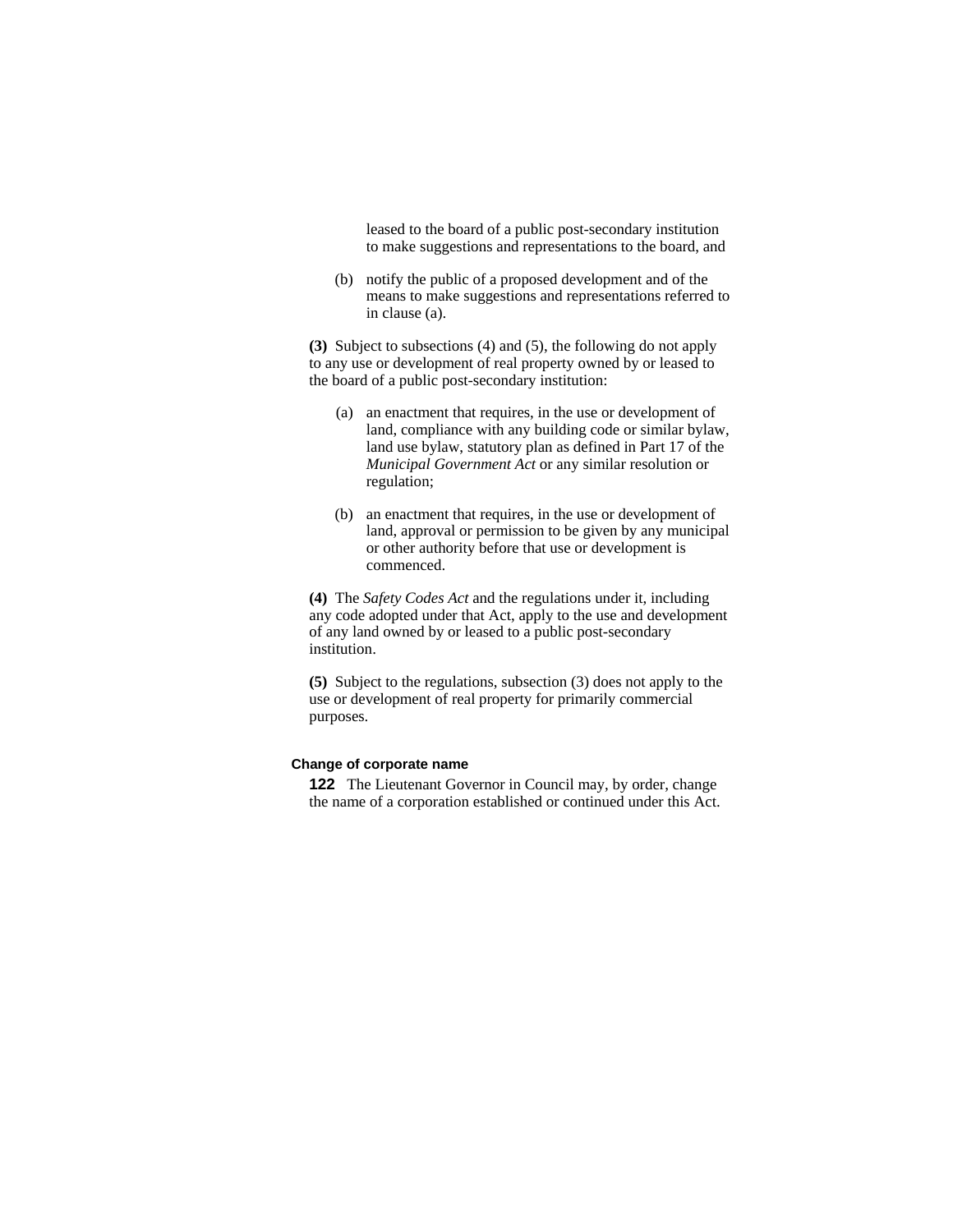# **Division 4 Regulations**

### **Application of Regulations Act**

**123** The *Regulations Act* does not apply to a rule, bylaw or resolution made, approved or passed by a corporation under this Act.

#### **Lieutenant Governor in Council regulations**

**124** The Lieutenant Governor in Council may make regulations

- (a) prescribing the powers and duties of a general faculties council;
- (b) respecting the review of programs of study by an academic council;
- (c) respecting tuition fees, including regulations
	- (i) defining "tuition fees" and "net operating expenditures" for the purposes of this Act;
	- (ii) requiring and otherwise respecting the publication of information about a public post-secondary institution's revenue from tuition fees and net operating expenditures and about how they have been calculated;
- (d) respecting the circumstance under which a board is exempted from the operation of section 73, including the circumstances under which approval may be given by the Minister instead of the Lieutenant Governor in Council;
- (e) respecting guarantees by the Crown of borrowings by the board;
- (f) setting out the provisions that an agreement is deemed to contain under section 92 or 96;
- (g) respecting student affairs, including regulations
	- (i) respecting the bylaws of student organizations;
	- (ii) respecting petitions by students;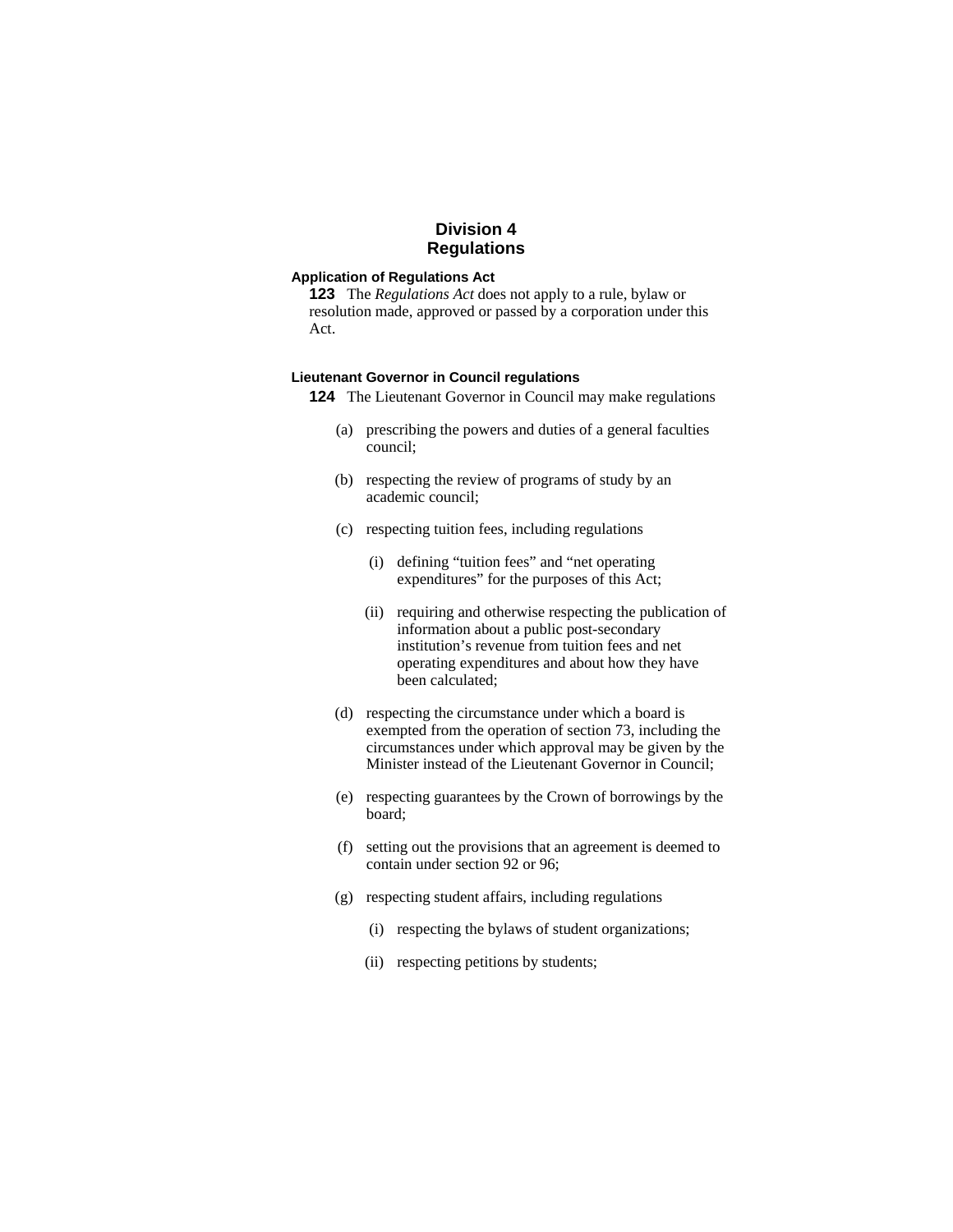- (iii) respecting actions that must be taken by a board or the council of a student organization in response to a petition made in accordance with regulations made under subclause (ii);
- (iv) respecting the fiscal year, financial statements and auditing of student organizations and the manner in which audited financial statements are to be provided to the board and students;
- (h) respecting the bylaws that a student organization may make under section 95;
- (i) respecting the disposal and transfer of assets and the transfer of liabilities of a corporation dissolved under section  $102(4)$  or  $(5)$ ;
- (j) respecting the programs of instruction or training that must be provided by a vocational college under section 45(2);
- (k) respecting the approval of a program of study offered by a post-secondary institution;
- (l) respecting applications from institutions that are resident outside Alberta for approval to do the things referred to in section 106(1), including
	- (i) respecting the form of an application for approval under this clause;
	- (ii) prescribing conditions to be met by applicants for approval under this clause;
	- (iii) respecting the renewal and cancellation of an approval under this clause;
- (m) describing degrees that constitute degrees in divinity and respecting degrees in divinity that may be granted by a person other than
	- (i) a public post-secondary institution,
	- (ii) a private college designated as an institution that may grant a degree, or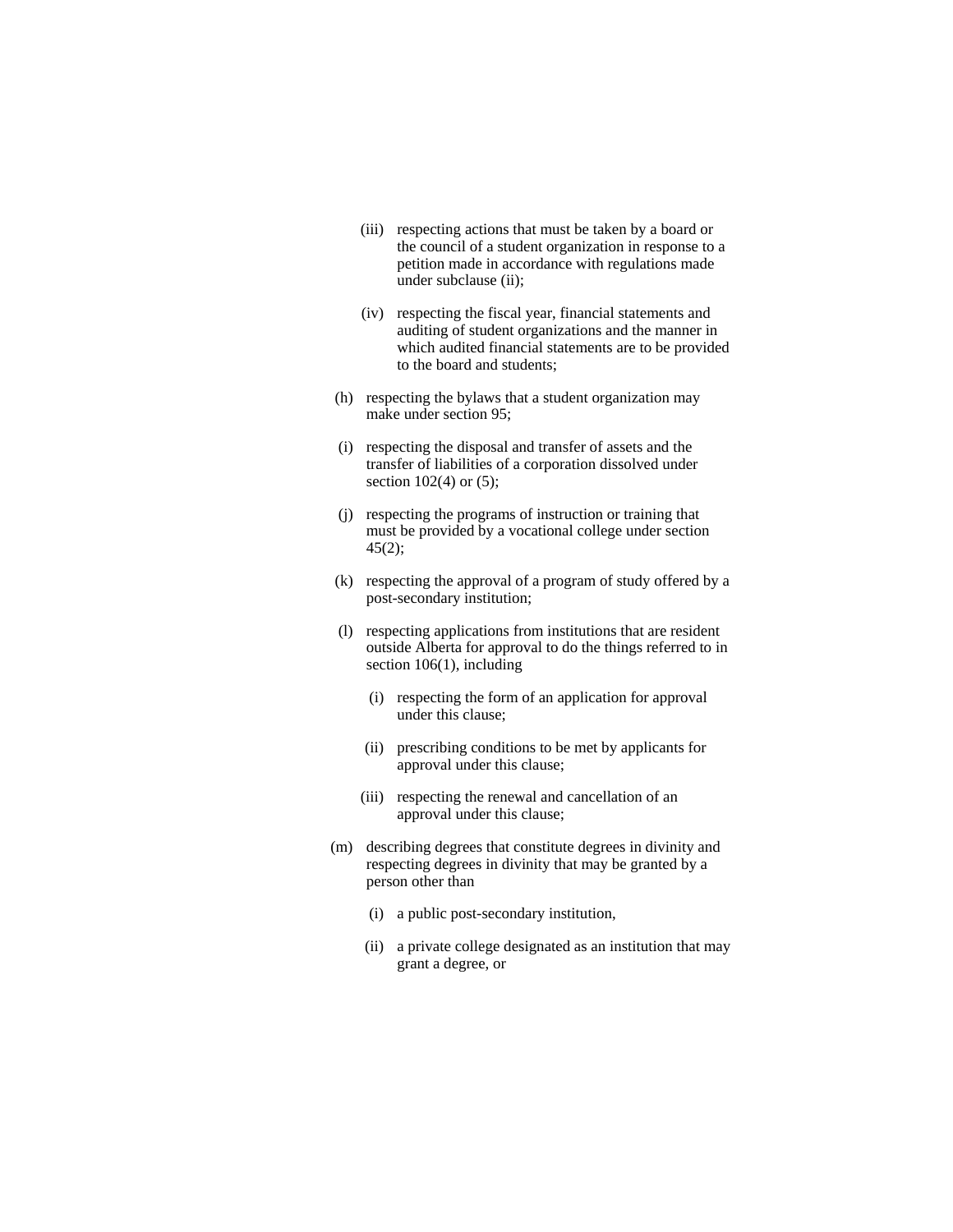- (iii) a non-resident institution approved under the regulations under clause (l);
- (n) respecting personal information that the Minister may require the board of a public post-secondary institution to provide under section 66(c);
- (o) defining "primarily commercial purposes" for the purposes of section 121(1)(b);
- (p) respecting the exemption of a use or development of real property from the operation of section 121(2), including regulations respecting notice, application, criteria for exemption, consultation, appeal, planning and existing uses;
- (q) respecting demands for and use of bodies of deceased persons at a university, including
	- (i) authorizing the board of a university to demand and obtain unclaimed bodies,
	- (ii) specifying the persons that must comply with a demand for unclaimed bodies,
	- (iii) governing the records that must be kept by the board of a university with respect to each body obtained by the board,
	- (iv) respecting the cremation or interment of bodies obtained by a university, and
	- (v) prescribing the fine for contravening section 37(1);
- (r) respecting the business plan that must be prepared, approved and submitted under section 78.

#### **Ministerial regulations**

**125** The Minister may make regulations

 (a) listing the universities, public colleges, technical institutes, students associations and graduate students associations established or continued under this Act;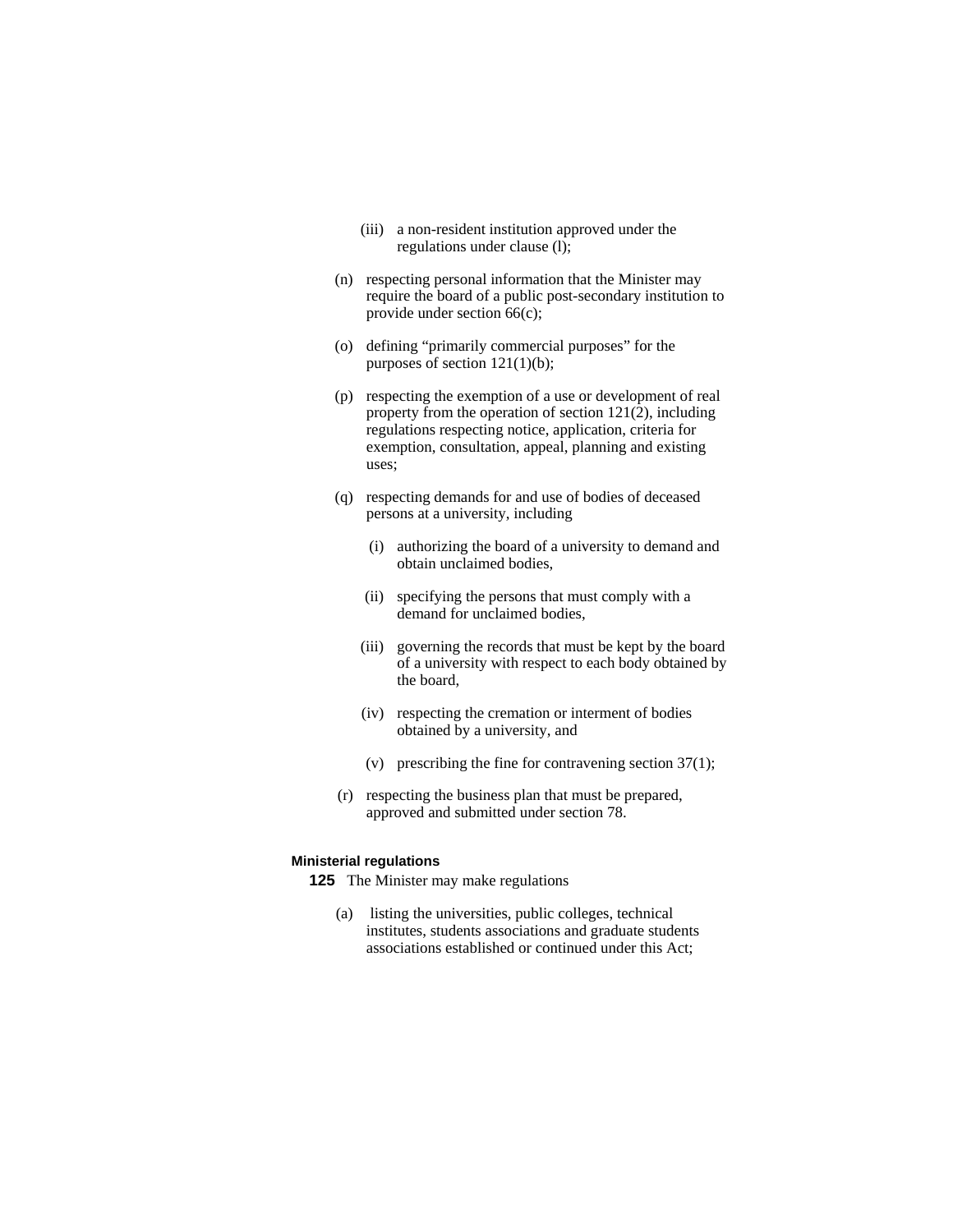- (b) respecting the operation of the public post-secondary system;
- (c) respecting the powers and duties of the Campus Alberta Board of Accreditation and Co-ordination.

# **Part 5 Transitional Provisions, Consequential Amendments, Repeals and Coming into Force**

# **Division 1 Transition from Former Acts to this Act**

### **Continuation of Universities Act corporations**

**126**(1) On the coming into force of this section, the universities established or continued as universities under the *Universities Act* are continued, with the same name, as universities under this Act.

**(2)** On the coming into force of this section, the corporations established or continued as boards under the *Universities Act* are continued, with the same name, as boards of the respective universities under Part 1 of this Act, with the powers and duties of a board established under Part 1 of this Act.

**(3)** On the coming into force of this section, the corporations established or continued as governing authorities under the *Universities Act* are continued, with the same name, as governing authorities of the respective universities under Part 1 of this Act, with the powers and duties of a governing authority established under Part 1 of this Act.

**(4)** On the coming into force of this section, the corporations established or continued as senates under the *Universities Act* are continued, with the same name, as senates of the respective universities under Part 1 of this Act, with the powers and duties of a senate established under Part 1 of this Act.

**(5)** On the coming into force of this section, the corporations established or continued as academic staff associations under the *Universities Act* are continued, with the same name, as academic staff associations of the respective universities under Part 1 of this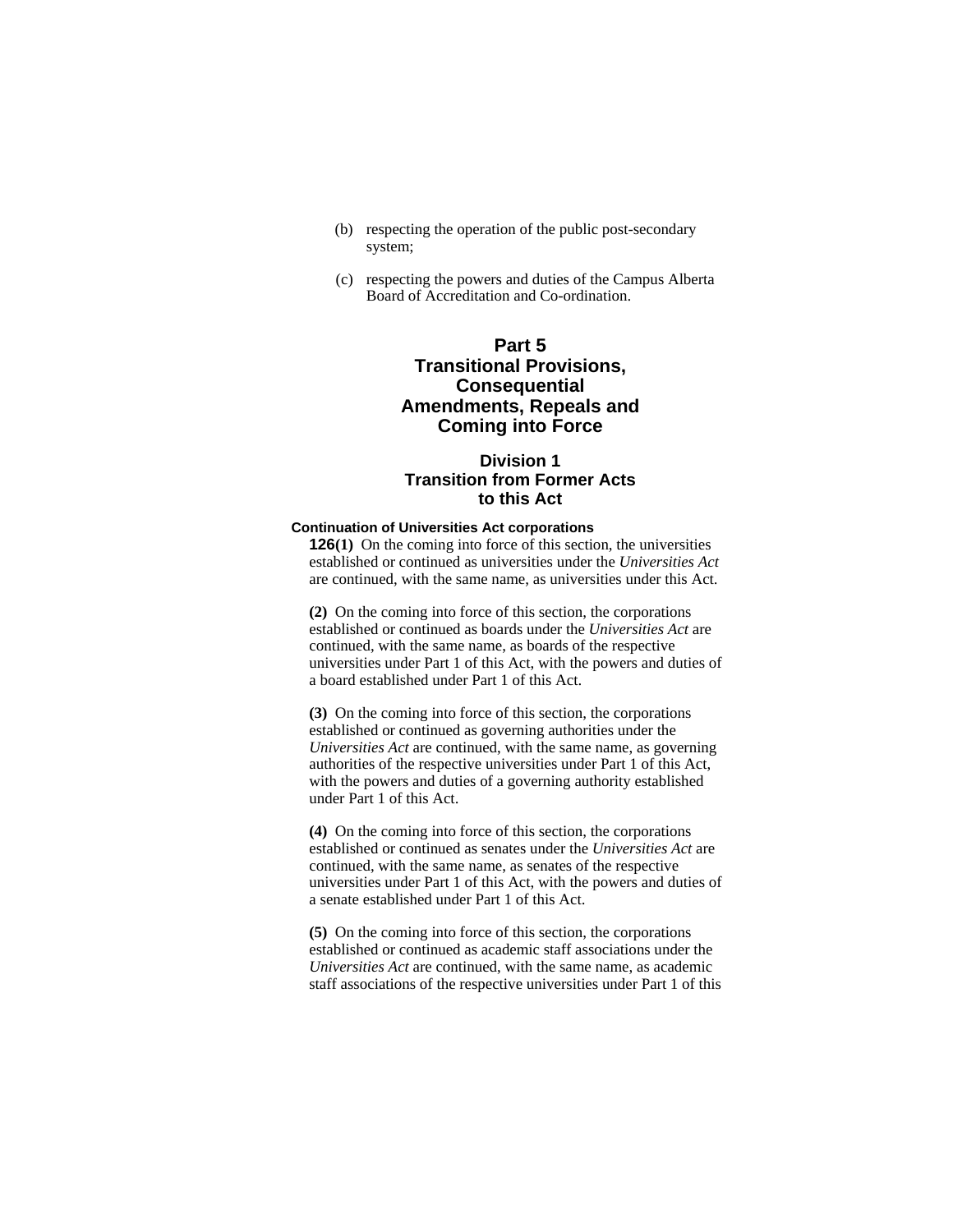Act, with the powers and duties of an academic staff association of a university established under Part 4 of this Act.

**(6)** On the coming into force of this section, the corporations established or continued as students' unions under the *Universities Act* are continued, with the same name, as students associations of the respective universities under this Act, with the powers and duties of a students association of a university established under Part 4 of this Act.

**(7)** On the coming into force of this section, the corporations established or continued as graduate students associations under the *Universities Act* are continued, with the same name, as graduate students associations of the respective universities under this Act, with the powers and duties of a graduate students association established under Part 4 of this Act.

# **Continuation of Colleges Act corporations**

**127(1)** On the coming into force of this section, the public colleges established or continued under the *Colleges Act* are continued, with the same name, as public colleges under this Act.

**(2)** On the coming into force of this section, the corporations established or continued as college boards under the *Colleges Act* are continued, with the same name, as boards of the respective public colleges under Part 2 of this Act, with the powers and duties of a board of a public college established under Part 2 of this Act.

**(3)** On the coming into force of this section, the corporations established or continued as academic staff associations under the *Colleges Act* are continued, with the same name, as academic staff associations of the respective public colleges under this Act, with the powers and duties of an academic staff association of a public college established under Part 4 of this Act.

**(4)** On the coming into force of this section, the corporations established or continued as students' associations under the *Colleges Act* are continued, with the same name, as students associations of the respective public colleges under this Act, with the powers and duties of a students association of a public college established under Part 4 of this Act.

**(5)** The bodies incorporated under the *Societies Act* and recognized under section 45 of the *Colleges Act* immediately before the coming into force of this section are continued as students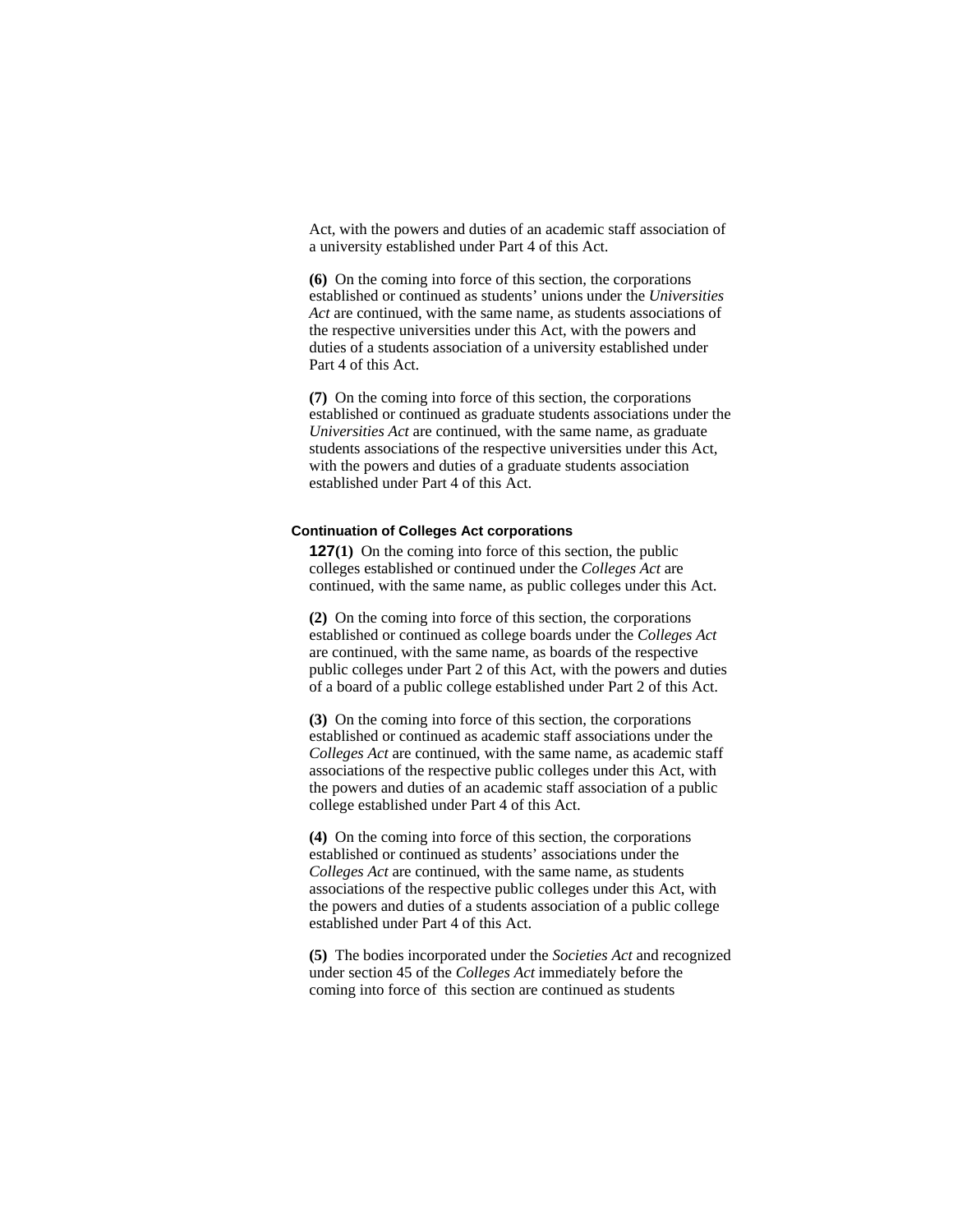associations of the respective public colleges under this Act, with the powers and duties of a students association of a public college established under Part 4 of this Act and on the coming into force of this section cease being incorporated under the *Societies Act*.

#### **Continuation of Technical Institutes Act corporations**

**128(1)** On the coming into force of this section, the technical institutes established or continued as technical institutes under the *Technical Institutes Act* are continued, with the same name, as technical institutes under this Act.

**(2)** On the coming into force of this section, the corporations established or continued as boards of governors under the *Technical Institutes Act* are continued, with the same name, as boards of the respective technical institutes under Part 2 of this Act, with the powers and duties of a board of a technical institute established under Part 2 of this Act.

**(3)** On the coming into force of this section, the corporations established or continued as academic staff associations under the *Technical Institutes Act* are continued, with the same name, as academic staff associations of the respective technical institutes under this Act, with the powers and duties of an academic staff association of a technical institute established under Part 4 of this Act.

**(4)** On the coming into force of this section, the corporations established or continued as students associations under the *Technical Institutes Act* are continued, with the same name, as students associations of the respective technical institutes under this Act, with the powers and duties of a students association of a technical institute established under Part 4 of this Act.

### **Continuation of other bodies**

**129(1)** On the coming into force of this section, the Private Colleges Accreditation Board and the Universities Co-ordinating Council appointed under the *Universities Act* are continued with the same members until the membership is changed in accordance with this Act.

**(2)** On the coming into force of this section, any other unincorporated boards, councils or committees appointed under the *Universities Act*, the *Technical Institutes Act*, the *Colleges Act* or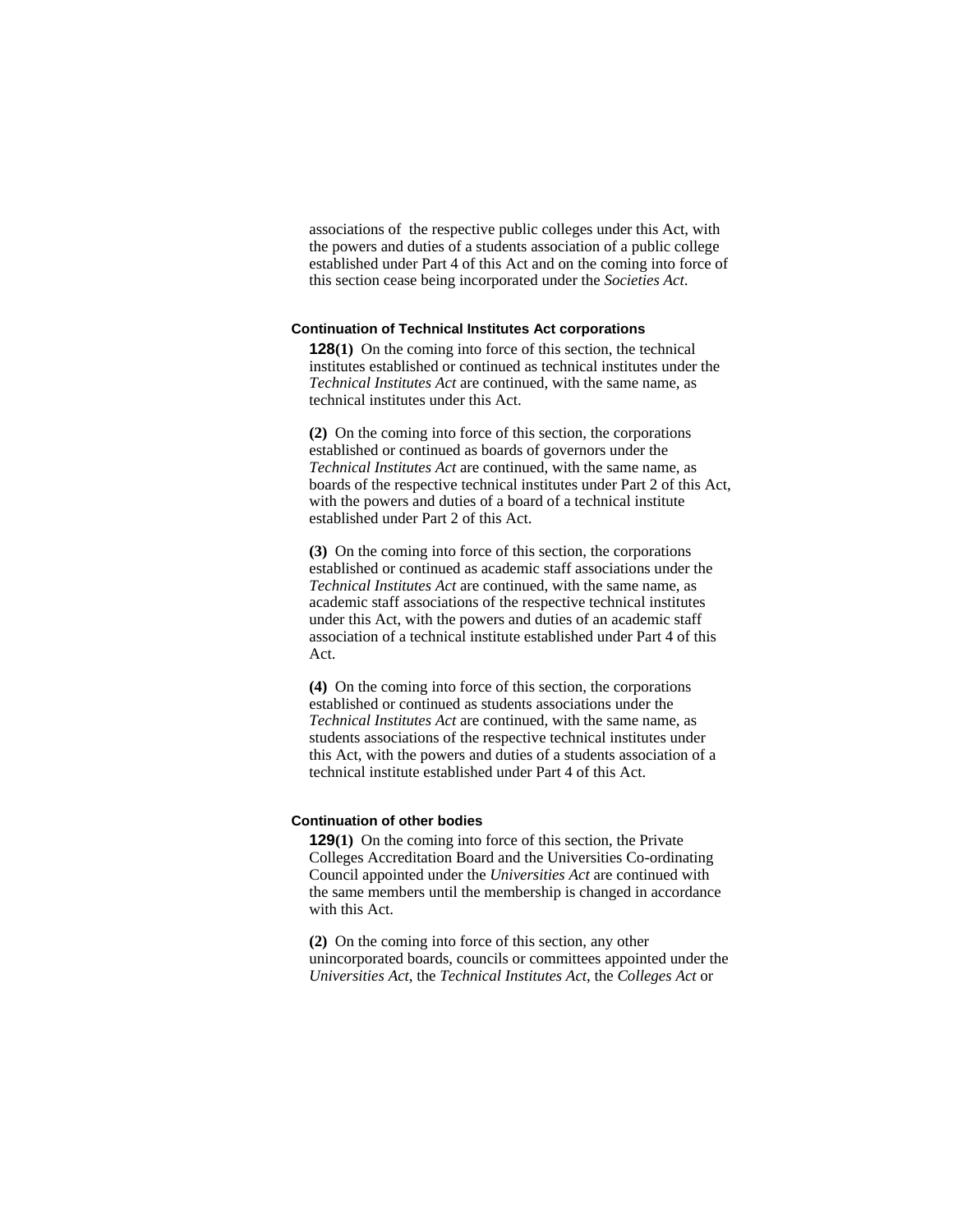the *Banff Centre Act* and not continued by this Division are continued with the same members until the membership is changed

in accordance with this Act or the terms of office of the members expire.

# **Division 2 Consequential Amendments**

### **Amends RSA 2000 cA-5**

**130 The** *Advanced Education Foundations Act* **is amended in section 1(1)**

- **(a) by repealing clause (b) and substituting the following:** 
	- (b) "Banff Centre" means The Banff Centre for Continuing Education continued under the *Post-secondary Learning Act*;

# **(b) by repealing clauses (f), (g) and (h) and substituting the following:**

- (f) "public college" means a public college as defined in the *Post-secondary Learning Act*;
- (g) "technical institute" means a technical institute as defined in the *Post-secondary Learning Act*;
- (h) "university" means a university as defined in the *Post-secondary Learning Act*;

# **Amends RSA 2000 cA-13**

**131 The** *Agrologists Act* **is amended in section 1(c) by striking out** "the *Universities Act*" **and substituting** "the *Post-secondary Learning Act*".

# **Amends RSA 2000 cA-27**

# **132 The** *Alberta Municipal Financing Corporation Act* **is amended by repealing section 1(k) and substituting the following:**

(k) "school district" means a school district or school division under the *School Act* and Banff Centre, a public college, a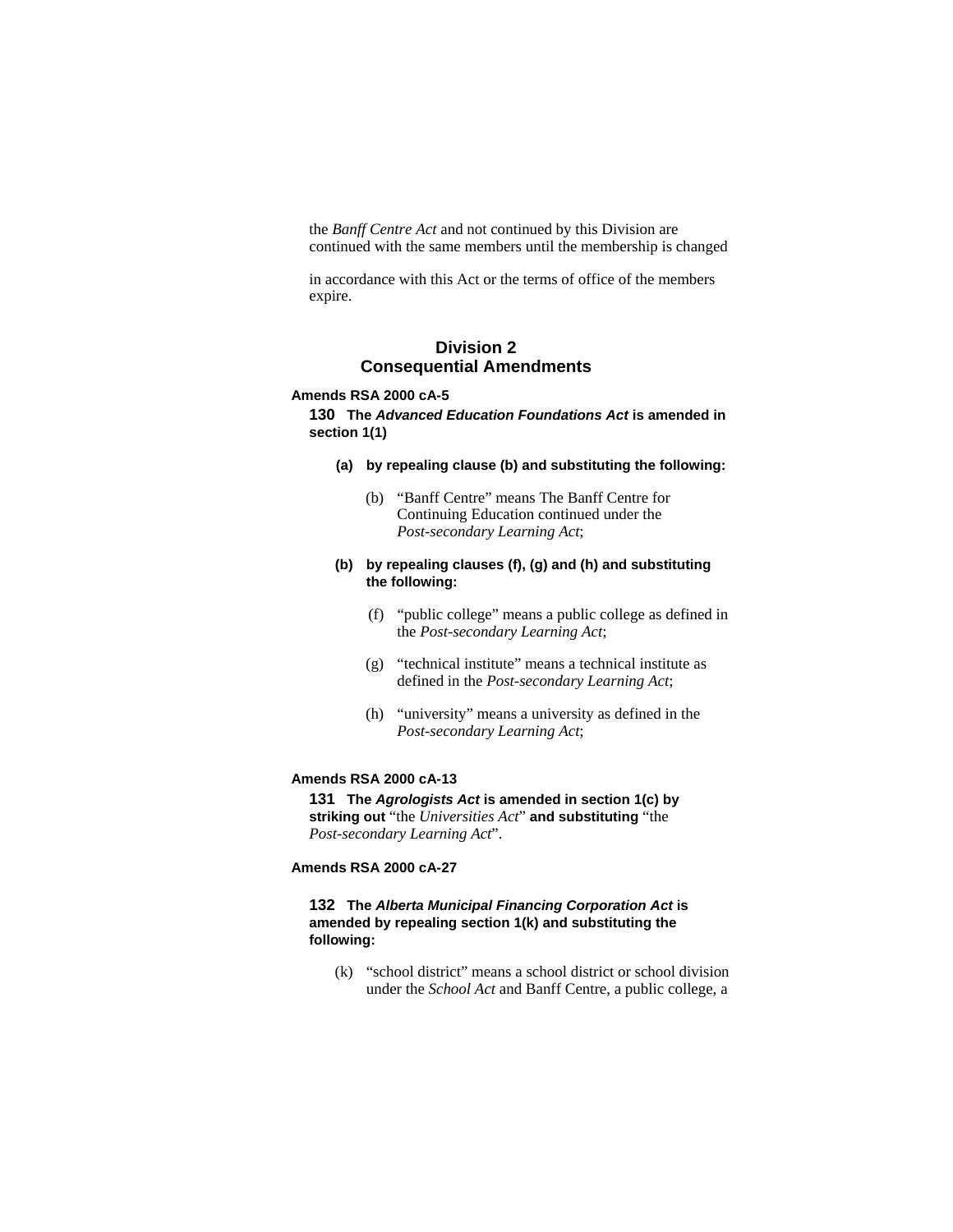technical institute or a university as defined in the *Post-secondary Learning Act*;

#### **Amends RSA 2000 cA-42**

**133 The** *Apprenticeship and Industry Training Act* **is amended by repealing section 1(m)(ii)(B) to (D) and substituting the following:** 

- (B) a university as defined in the *Post-secondary Learning Act*,
- (C) a college under the *Post-secondary Learning Act*,
- (D) a technical institute as defined in the *Post-secondary Learning Act*, or

# **Amends RSA 2000 cA-43**

- **134 The** *Arbitration Act* **is amended in section 2(3)** 
	- **(a) by repealing clauses (a) and (c);**
	- **(b) by adding the following after clause (e):** 
		- (e.1) *Post-secondary Learning Act*;
	- **(c) by repealing clauses (g) and (h).**

# **Amends RSA 2000 cC-3**

**135 The** *Cemeteries Act* **is amended in section 6(c) by striking out** "*Universities Act*" **and substituting** "*Post-secondary Learning Act*".

# **Amends RSA 2000 cC-23**

**136 The** *Conflicts of Interest Act* **is amended in Part 3 of the Schedule** 

**(a) by striking out** "Board of governors of a public college under the Colleges Act" **and substituting** "Board of governors of a public college under the Post-secondary Learning Act";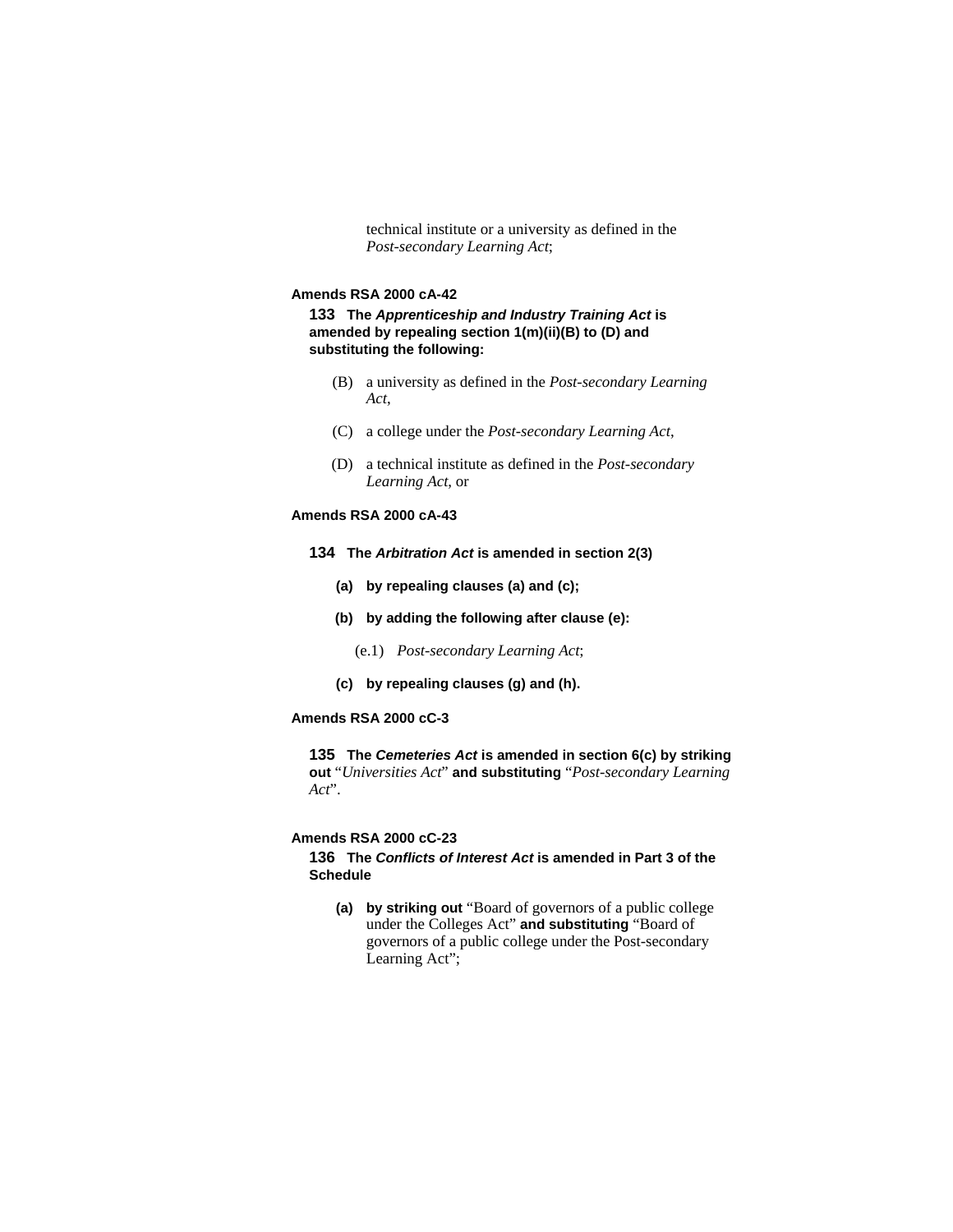- **(b) by striking out** "Board of governors of a technical institute under the Technical Institutes Act" **and substituting** "Board of governors of a technical institute under the Post-secondary Learning Act";
- **(c) by striking out** "Board of governors of a university under the Universities Act" **and substituting** "Board of governors of a university under the Post-secondary Learning Act";
- **(d) by striking out** "Interim governing authority of a technical institute under the Technical Institutes Act" **and substituting** "Initial governing authority of a technical institute under the Post-secondary Learning Act";
- **(e) by striking out** "Interim governing body or governing authority of a university under the Universities Act" **and substituting** "Initial governing authority or governing authority of a university under the Post-secondary Learning Act".

## **Amends RSA 2000 cD-8**

**137 The** *Dental Disciplines Act* **is amended**

- **(a) in section 1(o) by striking out** "*Universities Act*" **and substituting** "*Post-secondary Learning Act*";
- **(b) in section 15 by striking out** "section 76(2) of the *Universities Act*" **and substituting** "section 117(2) of the *Post-secondary Learning Act*".

#### **Amends RSA 2000 cF-9**

- **138 The** *Fatality Inquiries Act* **is amended** 
	- **(a) in section 15(1)(c) by striking out** "under section 70 of the *Universities Act*" **and substituting** "under section 37 of the *Post-secondary Learning Act*";
	- **(b) in section 18(2) by striking out** "under the *Universities Act*" **and substituting** "under the *Post-secondary Learning Act*".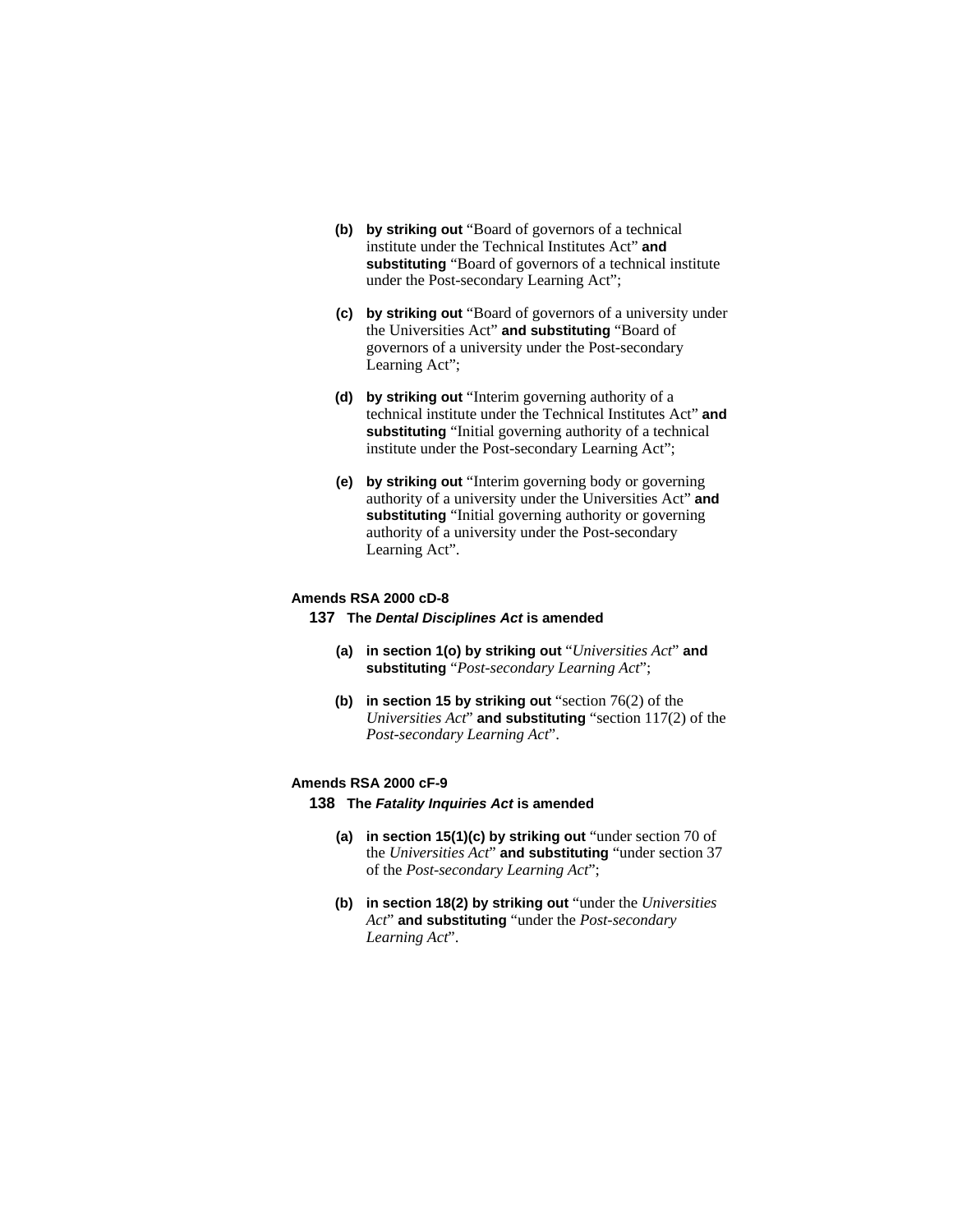# **Amends RSA 2000 cF-12**

### **139 The** *Financial Administration Act* **is amended**

- **(a) by repealing section 2(5)(a) to (f) and substituting the following:**
	- (a) the board of a university under the *Post-secondary Learning Act*,
	- (b) the initial governing authority of a university under the *Post-secondary Learning Act*,
	- (c) the board of a public college under the *Post-secondary Learning Act*,
	- (d) the initial governing authority of a public college under the *Post-secondary Learning Act*,
	- (e) the board of a technical institute under the *Post-secondary Learning Act*,
	- (f) the initial governing authority of a technical institute under the *Post-secondary Learning Act*,
- **(b) in item 2 of Part 1 of the Schedule by striking out**  "appointed under section 64.2 of the *Universities Act*, RSA 1980 cU-5" **and substituting** "appointed under section 110 of the *Post-secondary Learning Act*".

## **Amends RSA 2000 cF-25**

### **140 The** *Freedom of Information and Protection of Privacy Act* **is amended**

# **(a) in section 1(d) by repealing subclauses (i) to (iv) and substituting the following:**

- (i) a university as defined in the *Post-secondary Learning Act*,
- (ii) a technical institute as defined in the *Post-secondary Learning Act*,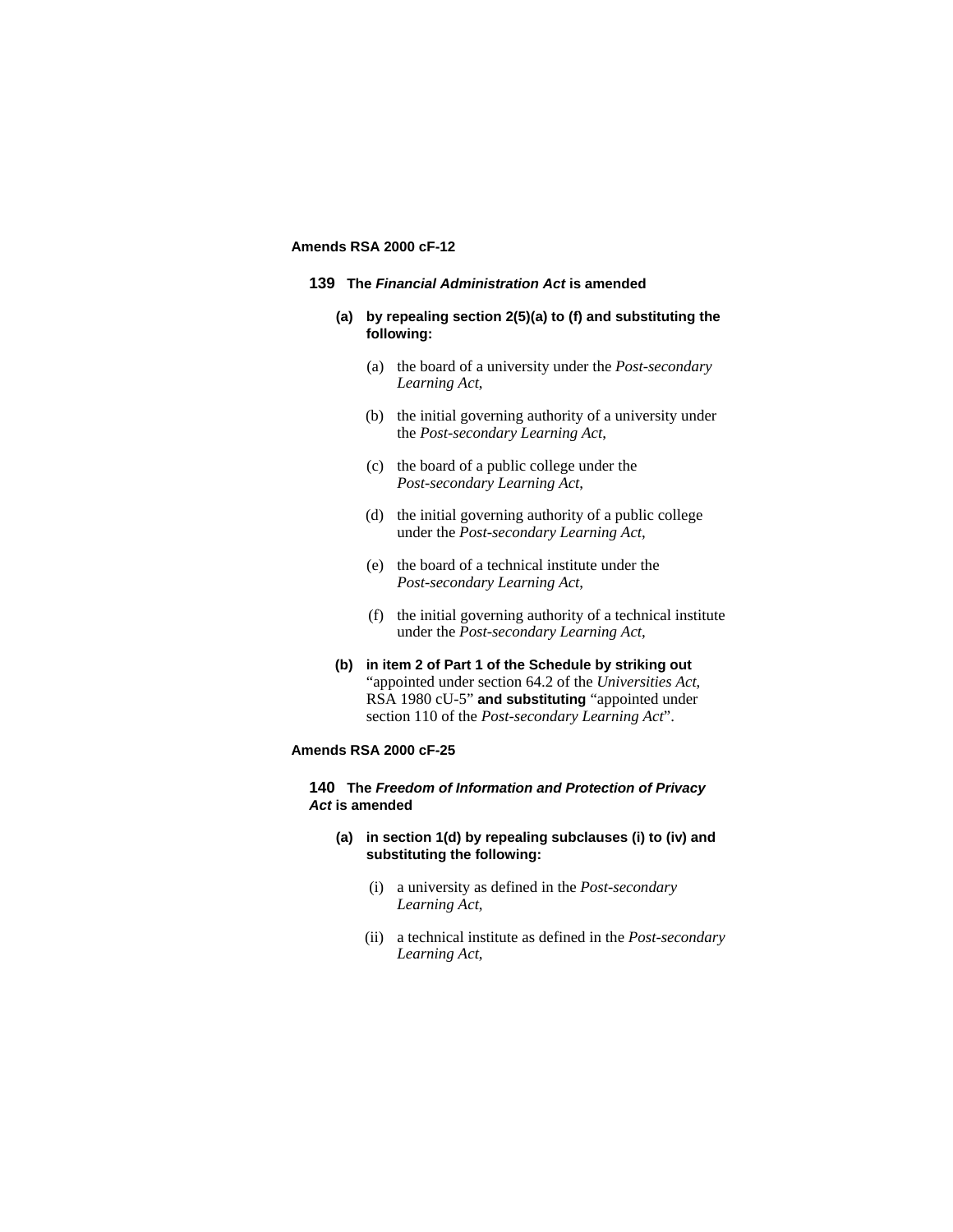- (iii) a public college as defined in the *Post-secondary Learning Act*,
- (iv) Banff Centre as defined in the *Post-secondary Learning Act*,

## **(b) in section 4(2) by repealing clauses (a) to (c) and substituting the following:**

- (a) in relation to a university, means the board of governors or the general faculties council as described in the *Post-secondary Learning Act*,
- (b) in relation to a public college, means the board of governors or the academic council as described in the *Post-secondary Learning Act*, and
- (c) in relation to a technical institute, means the board of governors or the academic council as described in the *Post-secondary Learning Act*.

#### **Amends RSA 2000 cF-28**

## **141 The** *Fuel Tax Act* **is amended**

- **(a) in section 7(3)(d) by striking out** "college established under the *Colleges Act* or university established under the *Universities Act*" **and substituting** "public college or university as defined in the *Post-secondary Learning Act*";
- **(b) in section 8(1)(a)(iii) and (iv) by striking out** "college established under the *Colleges Act* or university established under the *Universities Act*" **and substituting** "public college or university as defined in the *Post-secondary Learning Act*".

# **Amends RSA 2000 cL-8**

**142 The** *Legal Profession Act* **is amended in section 36(d) by striking out** "a university under the *Universities Act*" **and substituting** "a university as defined in the *Post-secondary Learning Act*".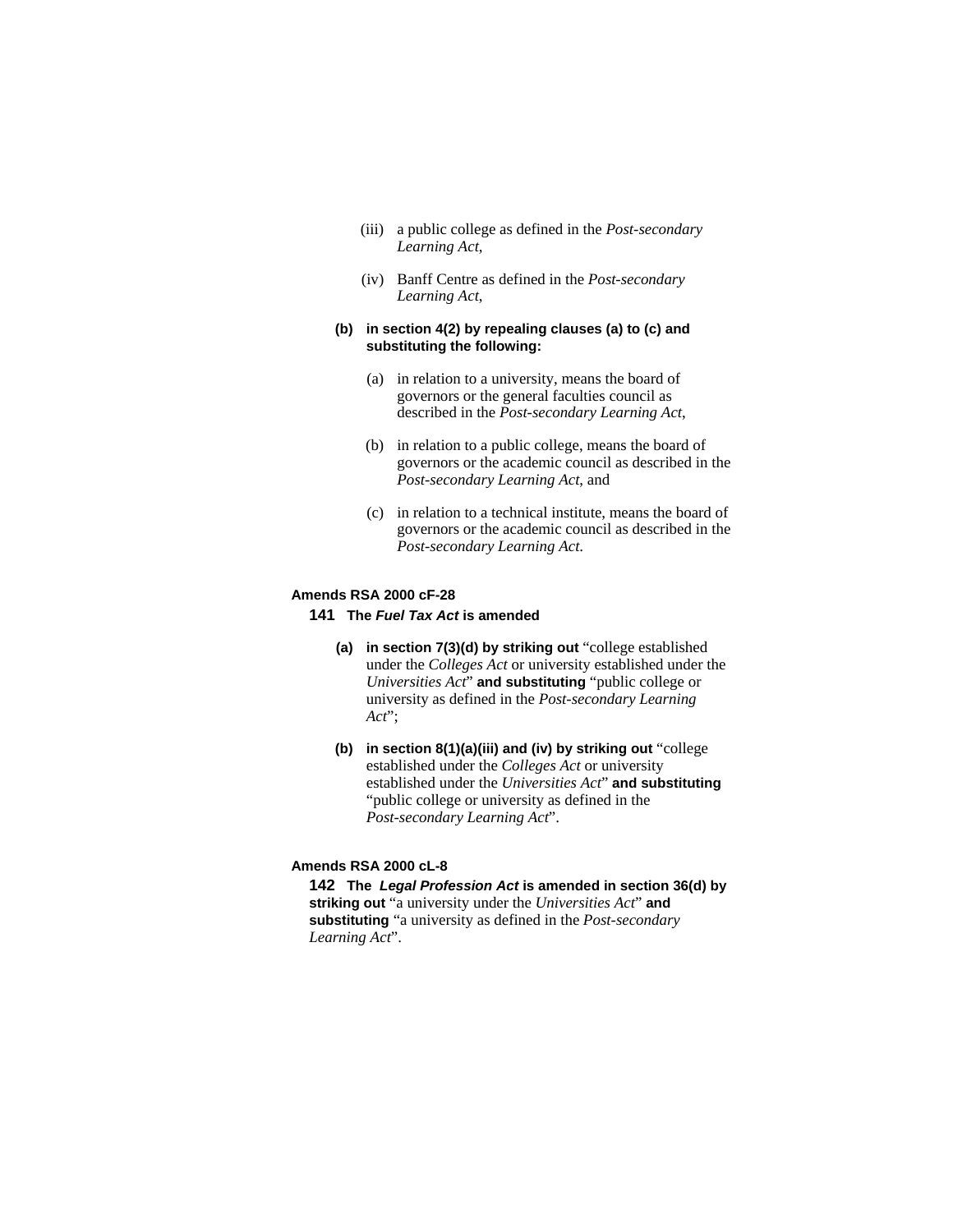# **Amends RSA 2000 cM-26**

## **143 The** *Municipal Government Act* **is amended by repealing section 362(1)(d)(i) to (v) and substituting the following:**

- (i) the board of governors of a university, technical institute or public college under the *Post-secondary Learning Act*;
- (ii) the governing body of an educational institution affiliated with a university under the *Post-secondary Learning Act*;
- (iii) a students association or graduate students association of a university under the *Post-secondary Learning Act*;
- (iv) a students association of a technical institute or public college under the *Post-secondary Learning Act*;
- (v) the board of governors of the Banff Centre under the *Post-secondary Learning Act*;

# **Amends RSA 2000 cO-3**

**144 The** *Occupational Therapy Profession Act* **is amended in section 1(l) by striking out** "*Universities Act*" **and substituting**  "*Post-secondary Learning Act*".

# **Amends RSA 2000 cO-8**

**145 The** *Ombudsman Act* **is amended by repealing section 1(c)(i)(A), (B) and (C) and substituting the following:**

- (A) the board of a university under the *Post-secondary Learning Act*;
- (B) the board of a public college under the *Post-secondary Learning Act*;
- (C) the board of Banff Centre under the *Post-secondary Learning Act*;

# **Amends RSA 2000 cP-12**

**146 The** *Pharmaceutical Profession Act* **is amended in**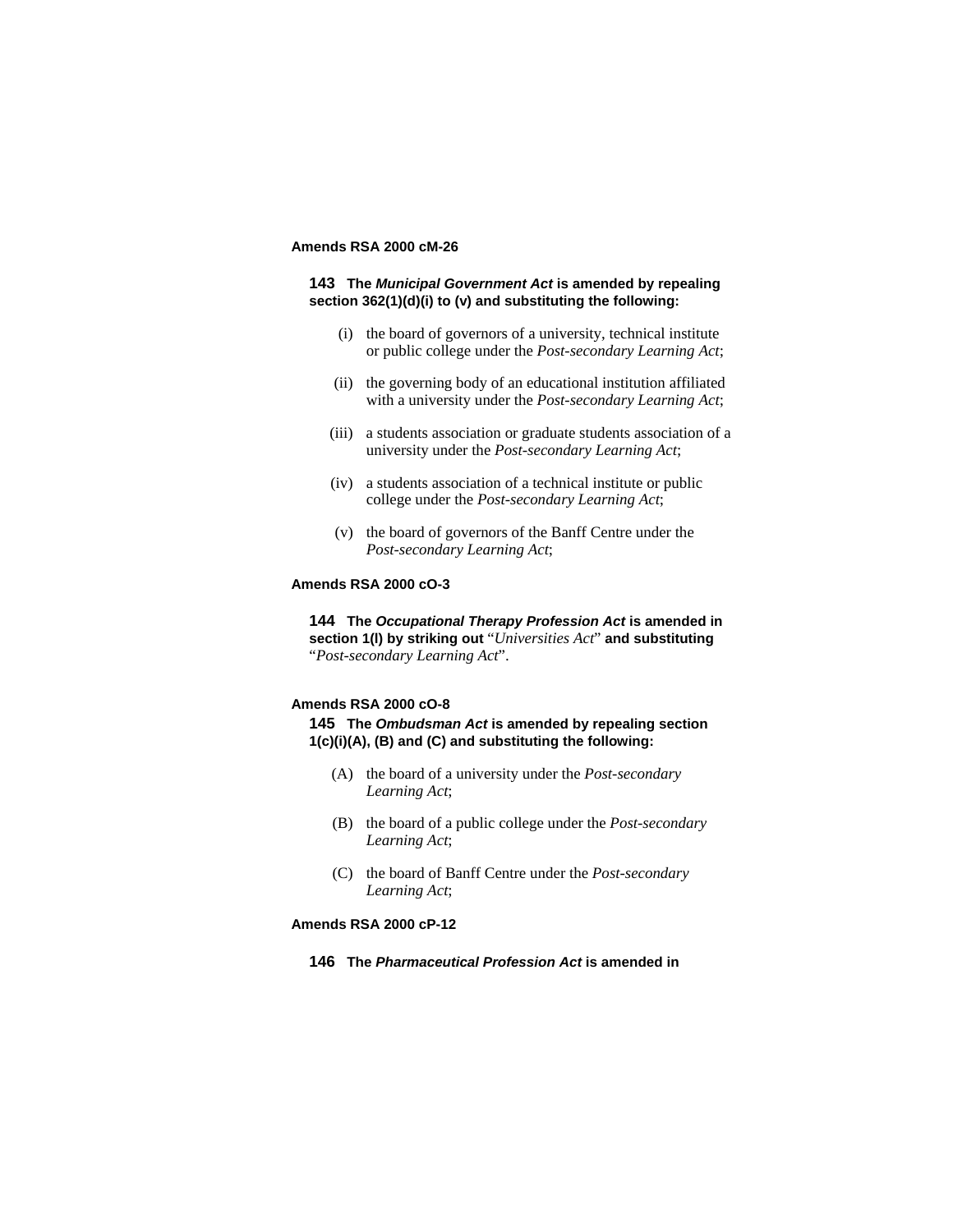**section 1(1)(ff) by striking out** "*Universities Act*" **and substituting** "*Post-secondary Learning Act*".

**Amends RSA 2000 cP-26** 

**147 The** *Professional and Occupational Associations Registration Act* **is amended in sections 6(2)(h), 7(4)(b), 8(3)(c) and 9(1)(c) by striking out** "section 76 of the *Universities Act*" **and substituting** "section 117 of the *Post-secondary Learning Act*".

**Amends RSA 2000 cP-43** 

# **148 The** *Public Service Employee Relations Act* **is amended in the Schedule by repealing sections 2 to 4 and substituting the following:**

**2(1)** The board of governors of each university as defined in the *Post-secondary Learning Act* while it is acting as the employer of its academic staff as defined in the *Post-secondary Learning Act*.

**(2)** The academic staff, as defined in the *Post-secondary Learning Act*, of each university.

**3(1)** The board of each public college as defined in the *Post-secondary Learning Act* while it is acting as the employer of its academic staff as defined in the *Post-secondary Learning Act*.

**(2)** The academic staff, as defined in the *Post-secondary Learning Act*, of each public college.

**4(1)** The board of governors of a technical institute as defined in the *Post-secondary Learning Act* while it is acting as the employer of its academic staff as defined in the *Post-secondary Learning Act*.

**(2)** The academic staff, as defined in the *Post-secondary Learning Act*, of each technical institute.

## **Amends RSA 2000 cP-44**

**149 The** *Public Trustee Act* **is amended in sections 15(9) and 22 by striking out** "within the meaning of and for the purposes of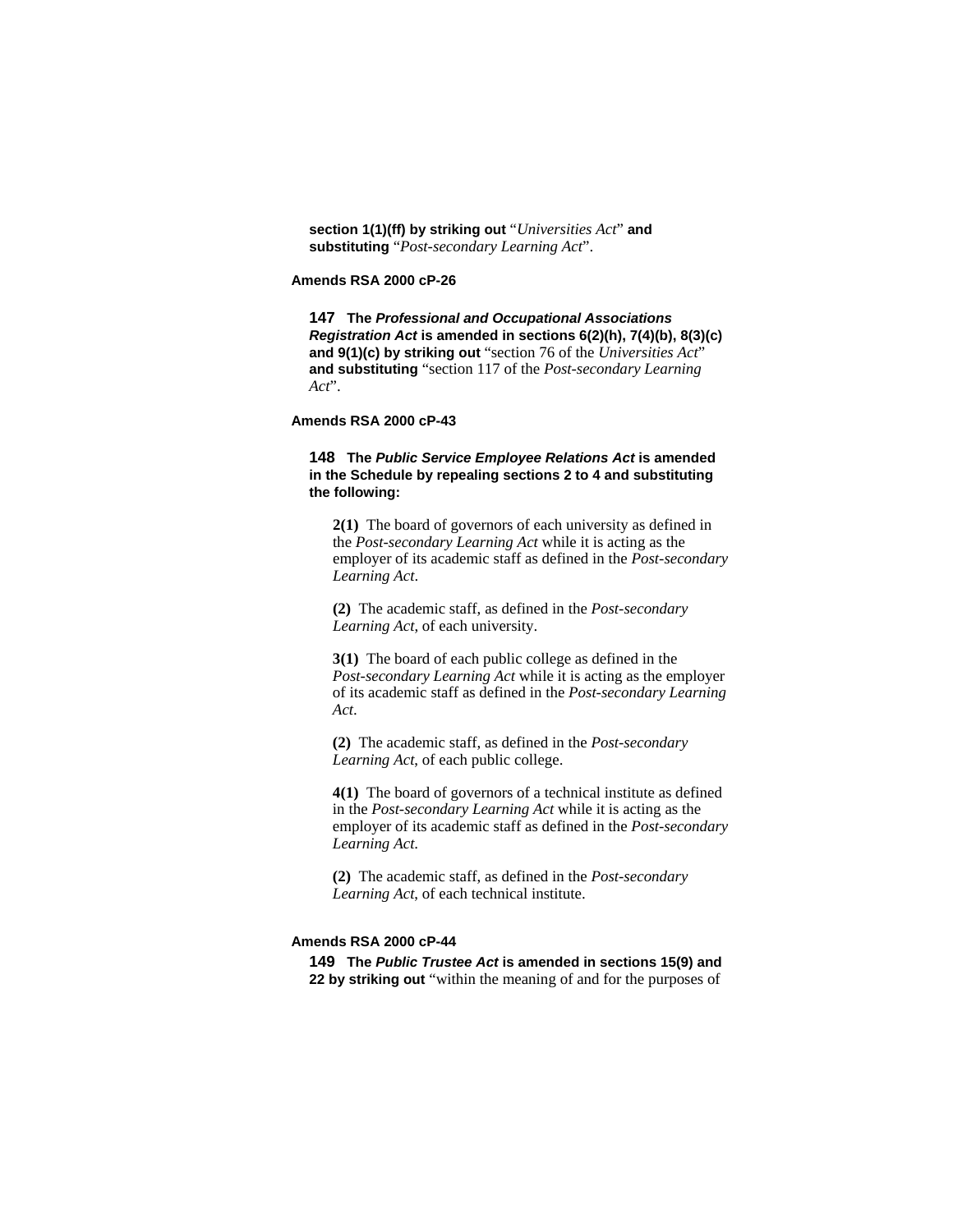section 67 of the *Universities Act*" **and substituting** "for the purposes of section 37 of the *Post-secondary Learning Act*".

## **Amends RSA 2000 cS-6**

**150 The** *Seniors Advisory Council for Alberta Act* **is amended in section 3(2)(c) by striking out** "*Universities Act*" **and substituting** "*Post-secondary Learning Act*"**.** 

## **Amends RSA 2000 cS-23**

#### **151 The** *Students Finance Act* **is amended by repealing section 8(1)(a) to (d) and substituting the following:**

- (a) at a public college or university as defined in the *Post-secondary Learning Act* or an institution operated under Schedule 1 to the *Government Organization Act*,
- (b) at The Banff Centre for Continuing Education,
- (c) at a technical institute under the *Post-secondary Learning Act*,
- (d) at a private college under the *Post-secondary Learning Act*,

#### **Amends RSA 2000 cU-1**

**152 The** *Ultimate Heir Act* **is amended in section 9 by striking out** "under the *Universities Act* in those portions as the Minister responsible for the *Universities Act*" **and substituting** "under the *Post-secondary Learning Act* in those portions as the Minister responsible for the *Post-secondary Learning Act*".

## **Amends SA 2003 c2**

**153(1) If this section comes into force before January 1, 2004, the** *Financial Statutes Amendment Act, 2003* **is amended in section 1(21) in Part 14 of the new Schedule by striking out**  "under section 78 of the *Universities Act"* **and substituting**  "under section 110 of the *Post-secondary Learning Act*".

**(2) If this section comes into force on or after January 1, 2004, subsection (1) is repealed.**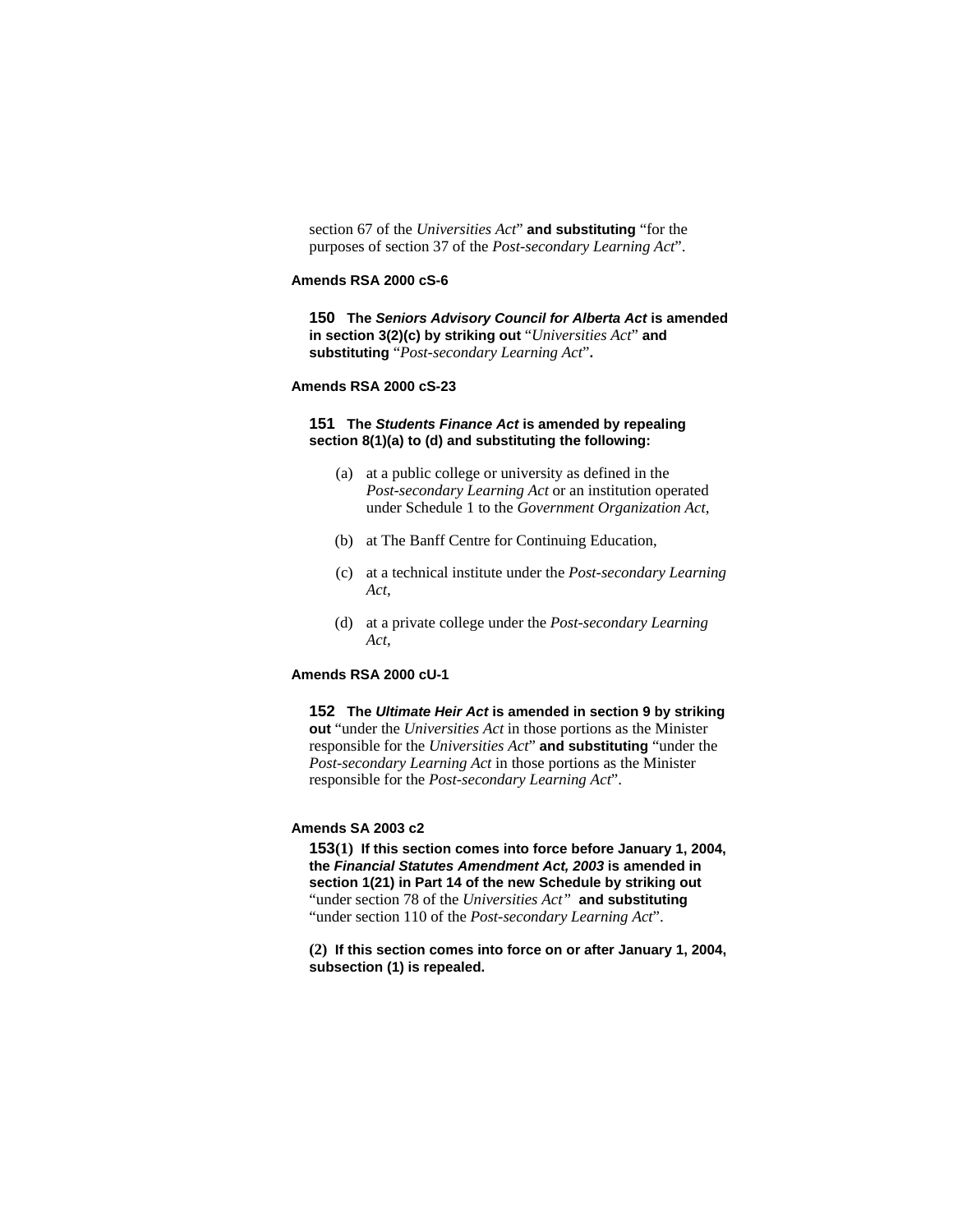# **Amends SA 2003 cA-14.5**

**154 The** *Alberta Capital Finance Authority Act* **is amended in section 1(1)(d) by repealing subclauses (ii) to (iv) and substituting the following:**

- (ii) the board of a public college under the *Post-secondary Learning Act*;
- (iii) the board of a technical institute under the *Post-secondary Learning Act*;
- (iv) the board of a university under the *Post-secondary Learning Act*;

# **Division 3 Repeals and Coming into Force**

#### **Repeals**

- **155 The following Acts are repealed:**
	- (a) *Banff Centre Act*;
	- (b) *Colleges Act*;
	- (c) *Technical Institutes Act*;
	- (d) *Universities Act*.

# **Repeal of Private Colleges Accreditation Board provisions 156 Sections 110 to 115 of this Act are repealed on Proclamation.**

# **Coming into force**

**157** This Act comes into force on Proclamation.

### **Explanatory Notes**

**130** Amends chapter A-5 of the Revised Statutes of Alberta 2000. Section 1(1) presently reads in part: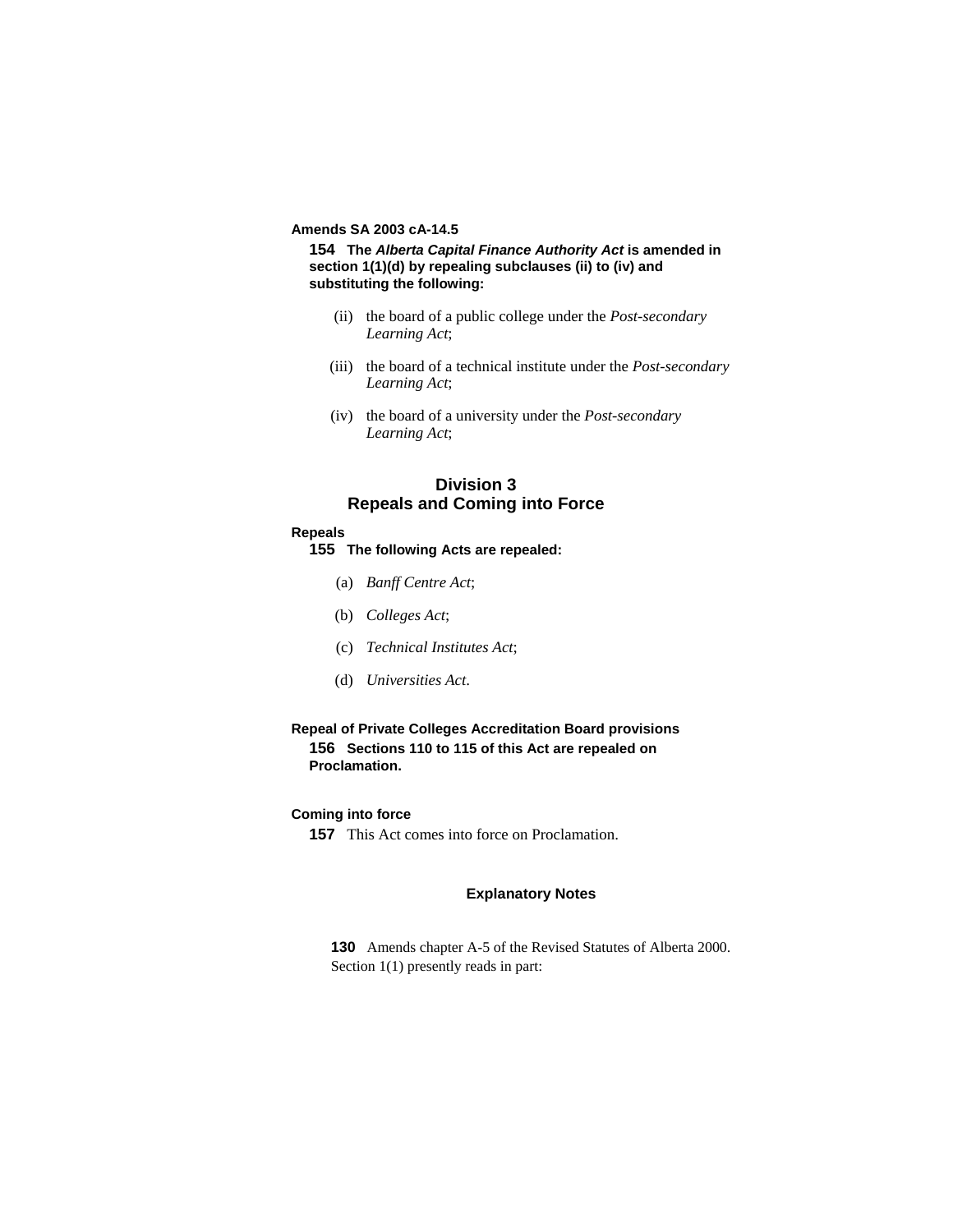#### *1(1) In this Act,*

- *(b) "Banff Centre" means The Banff Centre for Continuing Education continued under the Banff Centre Act;*
- *(f) "public college" means a public college established under the Colleges Act;*
- *(g) "technical institute" means a technical institute established under the Technical Institutes Act;*
- *(h) "university" means a Provincial university established or continued by or under the Universities Act.*

**131** Amends chapter A-13 of the Revised Statutes of Alberta 2000. Section 1(c) presently reads:

#### *1 In this Act,*

 *(c) "Co-ordinating Council" means the Universities Co-ordinating Council established under the Universities Act;* 

**132** Amends chapter A-27 of the Revised Statutes of Alberta 2000. Section 1(k) presently reads:

## *1 In this Act,*

 *(k) "school district" means a school district or school division under the School Act, a public college under the Colleges Act, a technical institute under the Technical Institutes Act or a university under the Universities Act;* 

**133** Amends chapter A-42 of the Revised Statutes of Alberta 2000. Section  $1(m)(ii)(B)$ , (C) and (D) presently read:

#### *1 In this Act,*

- *(m) "student work training program" means a program* 
	- *(ii) that is offered to the student by or on behalf of*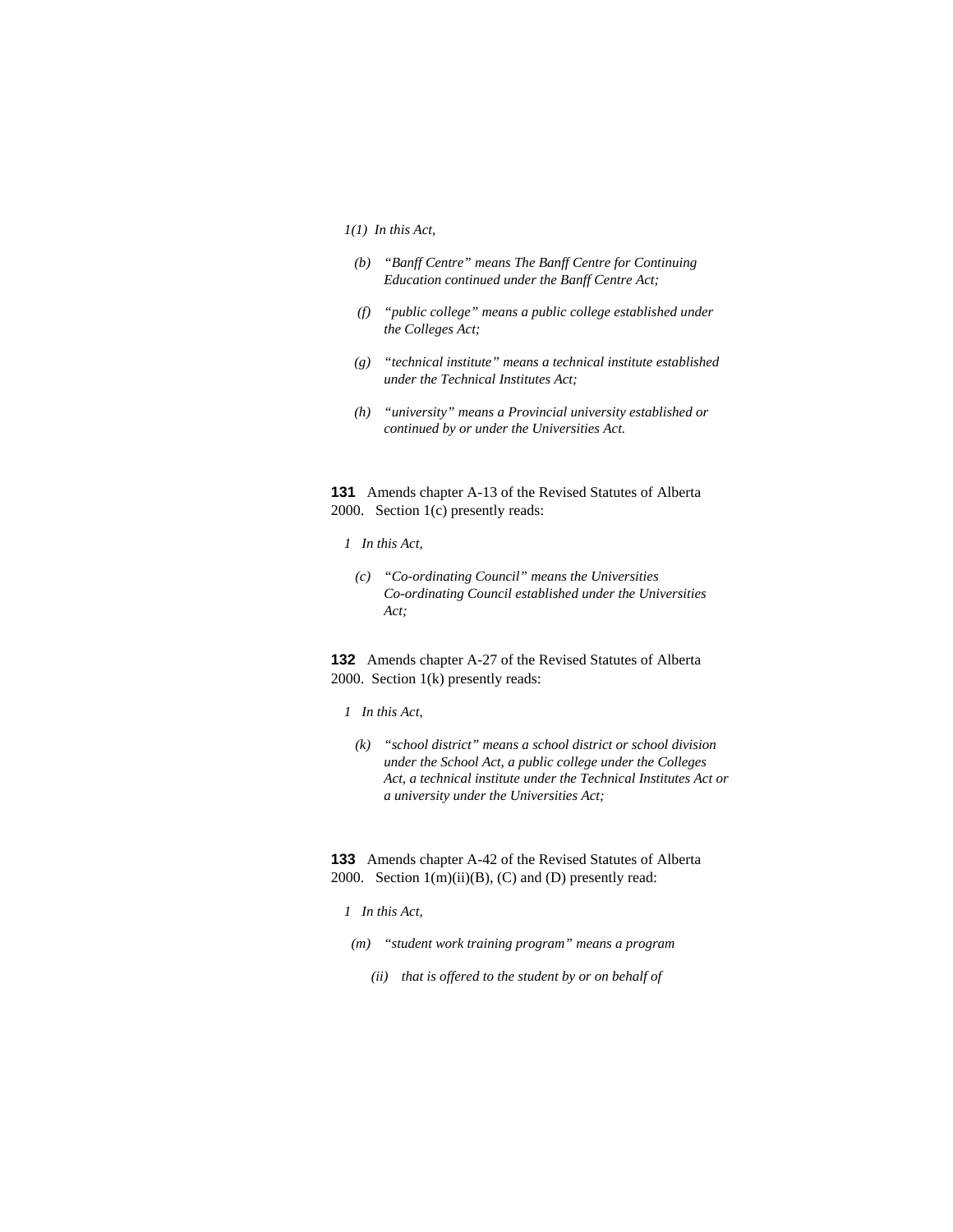- *(B) a university under the Universities Act,*
- *(C) a college under the Colleges Act,*
- *(D) a technical institute under the Technical Institutes Act, or*

**134** Amends chapter A-43 of the Revised Statutes of Alberta 2000. Section 2(3) presently reads in part:

*(3) This Act does not apply to an arbitration authorized or required under any of the following:* 

- *(a) Banff Centre Act;*
- *(c) Colleges Act;*
- *(g) Technical Institutes Act;*
- *(h) Universities Act;*

**135** Amends chapter C-3 of the Revised Statutes of Alberta 2000. Section  $6(c)$  presently reads:

*6 As an alternative to burial, the disposition of a dead human body may be* 

 *(c) in accordance with the Universities Act, or* 

**136** Amends chapter C-23 of the Revised Statutes of Alberta 2000. Part 3 of the Schedule presently reads in part:

# *Part 3 Other Disqualifying Offices*

*Board of governors of a public college under the Colleges Act Board of governors of a technical institute under the Technical Institutes Act* 

*Board of governors of a university under the Universities Act Interim governing authority of a technical institute under the Technical Institutes Act* 

*Interim governing body or governing authority of a university under the Universities Act*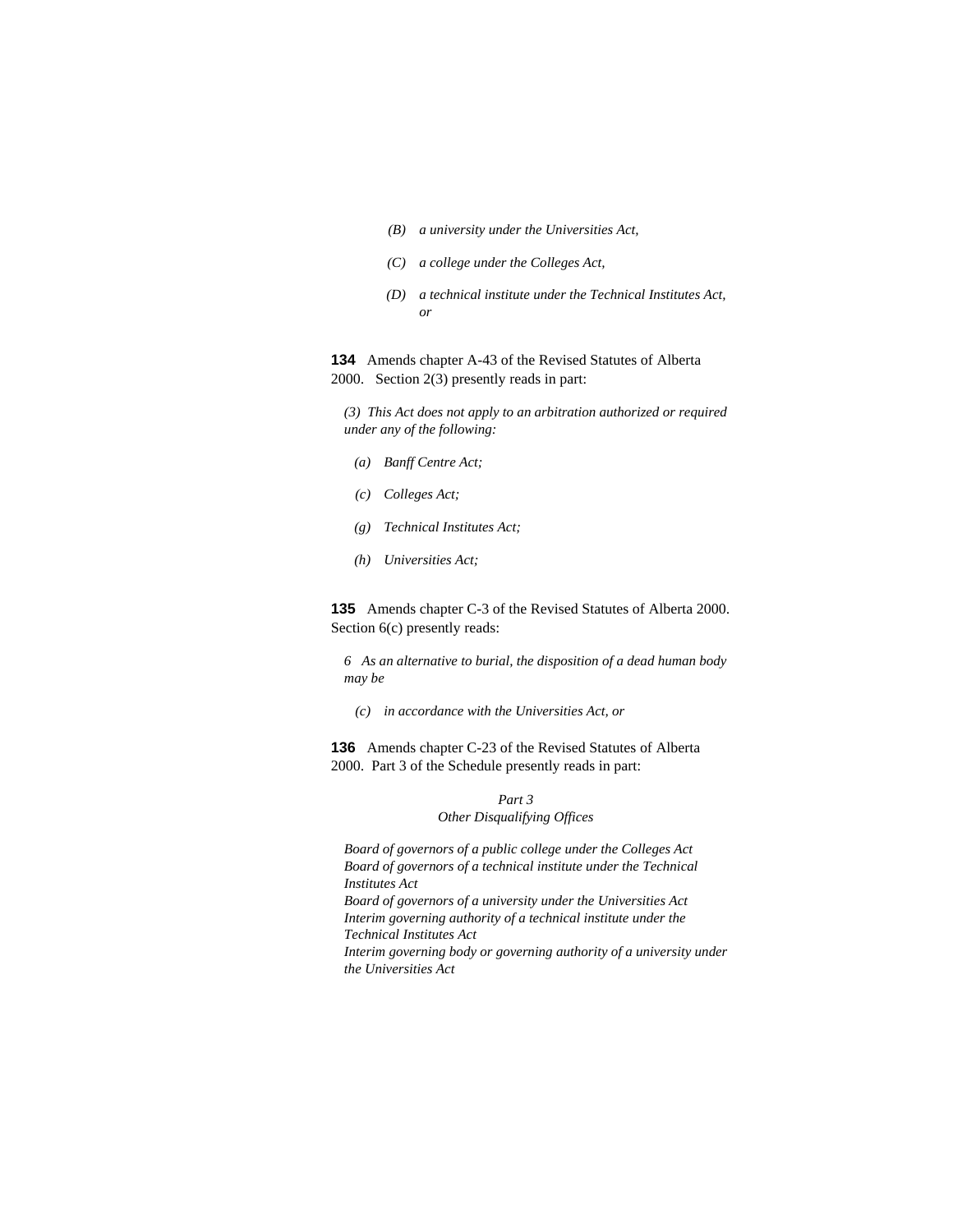**137** Amends chapter D-8 of the Revised Statutes of Alberta 2000. Sections 1(o) and 15 presently read:

#### *1 In this Act,*

 *(o) "Universities Co-ordinating Council" means the Universities Co-ordinating Council established under the Universities Act.* 

*15 A committee appointed under section 76(2) of the Universities Act to exercise a power or carry out a duty or function of the Universities Co-ordinating Council under this Act shall include one dentist.* 

**138** Amends chapter F-9 of the Revised Statutes of Alberta. Sections  $15(1)(c)$  and  $18(2)$  presently read:

- *15(1) No person shall*
- *(c) dissect a body or otherwise subject a body to study or research under section 70 of the Universities Act,*

*until a medical examiner or an investigator authorized by a medical examiner issues a certificate stating that the medical examiner or investigator has examined the medical certificate of death.* 

*18(2) The Registrar of an Association shall issue an annual certificate in the form prescribed in the bylaws of the Association to a member of the Association* 

- *(a) whose registration is not under suspension or cancelled,*
- *(b) who meets any requirements or conditions for the issuance of an annual certificate prescribed in the regulations of the Association, and*
- *(c) who has paid the fees prescribed in the bylaws of the Association.*

**139** Amends chapter F-12 of the Revised Statutes of Alberta 2000. Section 2(5)(a) to (f) of the Act and item 2 of Part 1 of the Schedule presently read: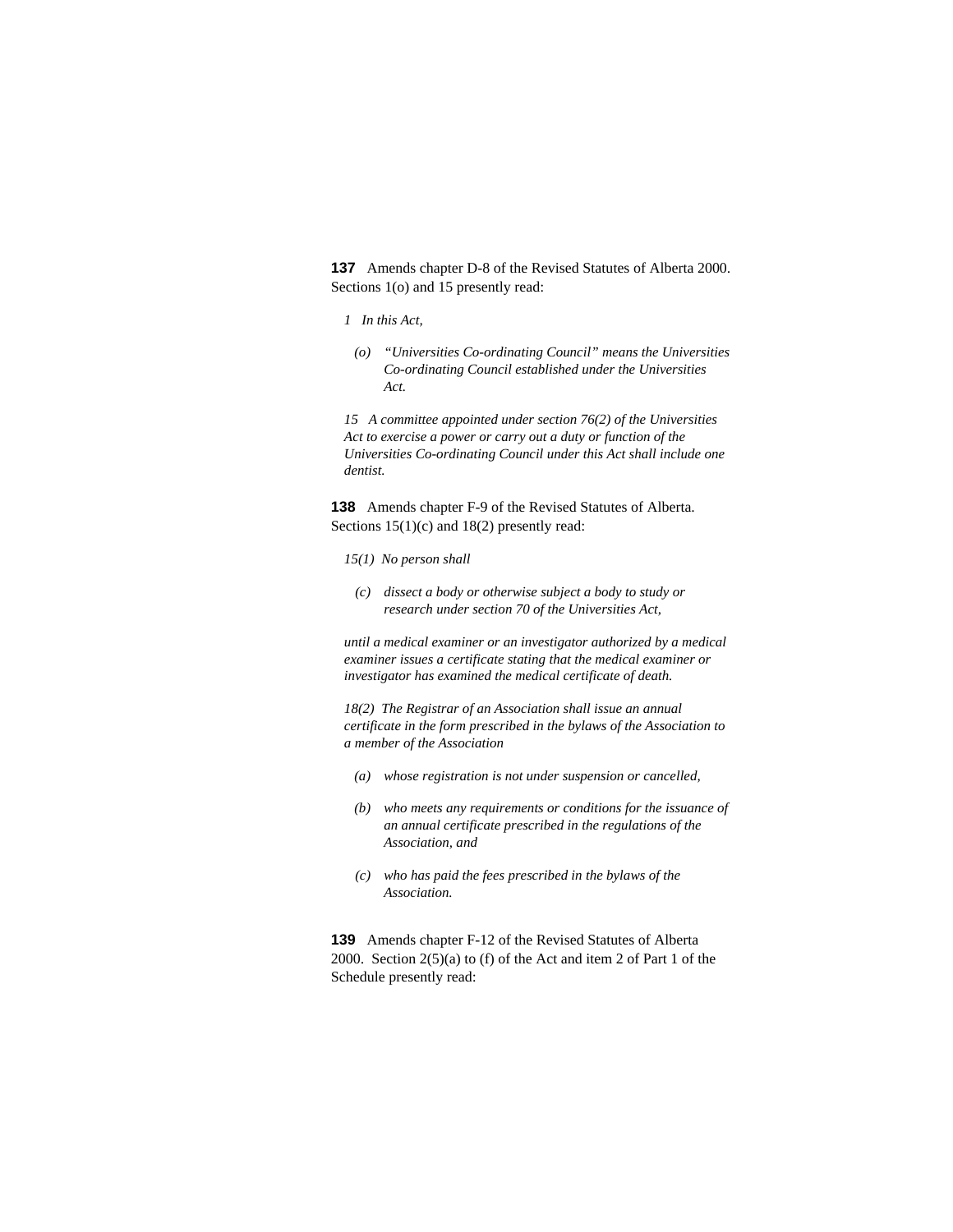*2(5) This Act, except this section and sections 1, 5, 6, 7, 13(3), 77, 80 and 81, does not apply to the following:* 

- *(a) the board of a university under the Universities Act,*
- *(b) the interim governing body of a university under the Universities Act,*
- *(c) the board of a public college under the Colleges Act,*
- *(d) the interim governing authority of a public college under the Colleges Act,*
- *(e) the board of a technical institute under the Technical Institutes Act,*
- *(f) the interim governing authority of a technical institute under the Technical Institutes Act,*

# *Part 1 Provincial Agencies under the Ministry of Advanced Education and Career Development*

*1 Alberta Apprenticeship and Industry Training Board appointed under section 2 of the Apprenticeship and Industry Training Act, SA 1991 cA-42.3.* 

*2 Private Colleges Accreditation Board appointed under section 64.2 of the Universities Act, RSA 1980 cU-5.* 

*3 Private Vocational Schools Advisory Council established under section 4 of the Private Vocational Schools Act, RSA 1980 cP-17.* 

*4 Students Finance Board established under section 2 of the Students Finance Act, RSA 1980 cS-24.* 

**140** Amends chapter F-25 of the Revised Statutes of Alberta 2000. Section  $1(d)(i)$  to (iv) and section  $4(2)(a)$ , (b) and (c) presently read:

#### *1 In this Act,*

- *(d) "educational body" means* 
	- *(i) a university as defined in the Universities Act,*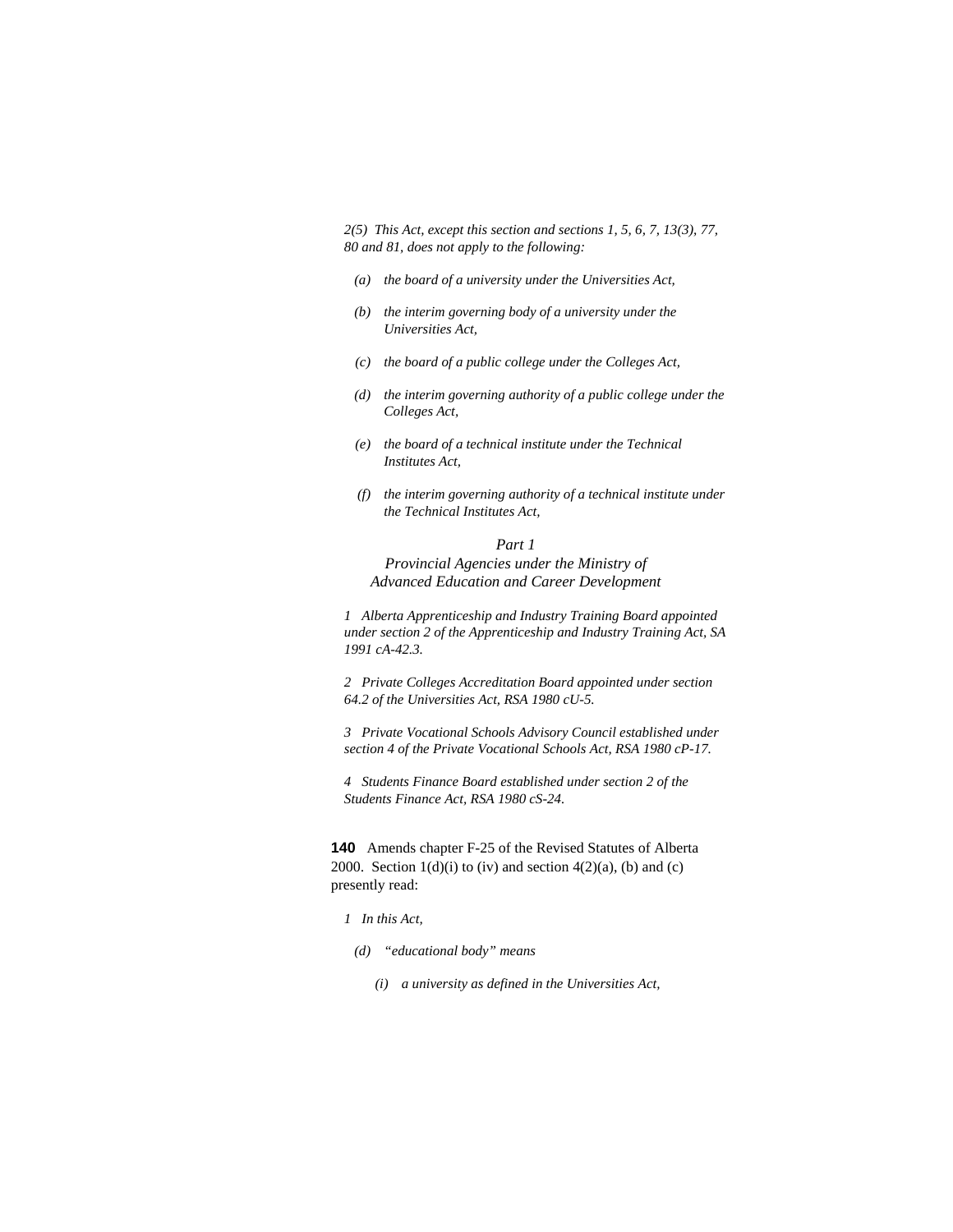- *(ii) a technical institute as defined in the Technical Institutes Act,*
- *(iii) a public college as defined in the Colleges Act,*
- *(iv) the Banff Centre as defined in the Banff Centre Act,*

*4(2) In this section and sections 23(1)(b) and 94(1)(n), "governing body"* 

- *(a) in relation to a university, means the board of governors or the general faculties council as described in the Universities Act,*
- *(b) in relation to a public college, means the board of governors or the academic council as described in the Colleges Act, and*
- *(c) in relation to a technical institute, means the board of governors or the academic council as described in the Technical Institutes Act.*

# **141** Amends chapter F-28 of the Revised Statutes of Alberta 2000. Sections  $7(3)(d)$  and  $8(1)(a)(iii)$  and (iv) presently read:

*7(3) The Minister may, in accordance with the regulations, grant a rebate of the tax paid on the following:* 

- *(d) fuel oil or liquid petroleum gas used by an applicant that is a city, town, village, summer village, municipal district, specialized municipality, Metis settlement, school board, regional health authority, college established under the Colleges Act or university established under the Universities Act in a motor vehicle used by the applicant and operated on a licence of occupation road, a private road on private or Crown land, a highway under construction that is not open to or accessible to the public or any area that is not a highway as defined in the Highway Traffic Act;*
- *8(1) No person shall be in possession of marked fuel unless* 
	- *(a) the person has been issued a certificate under subsection (2), and*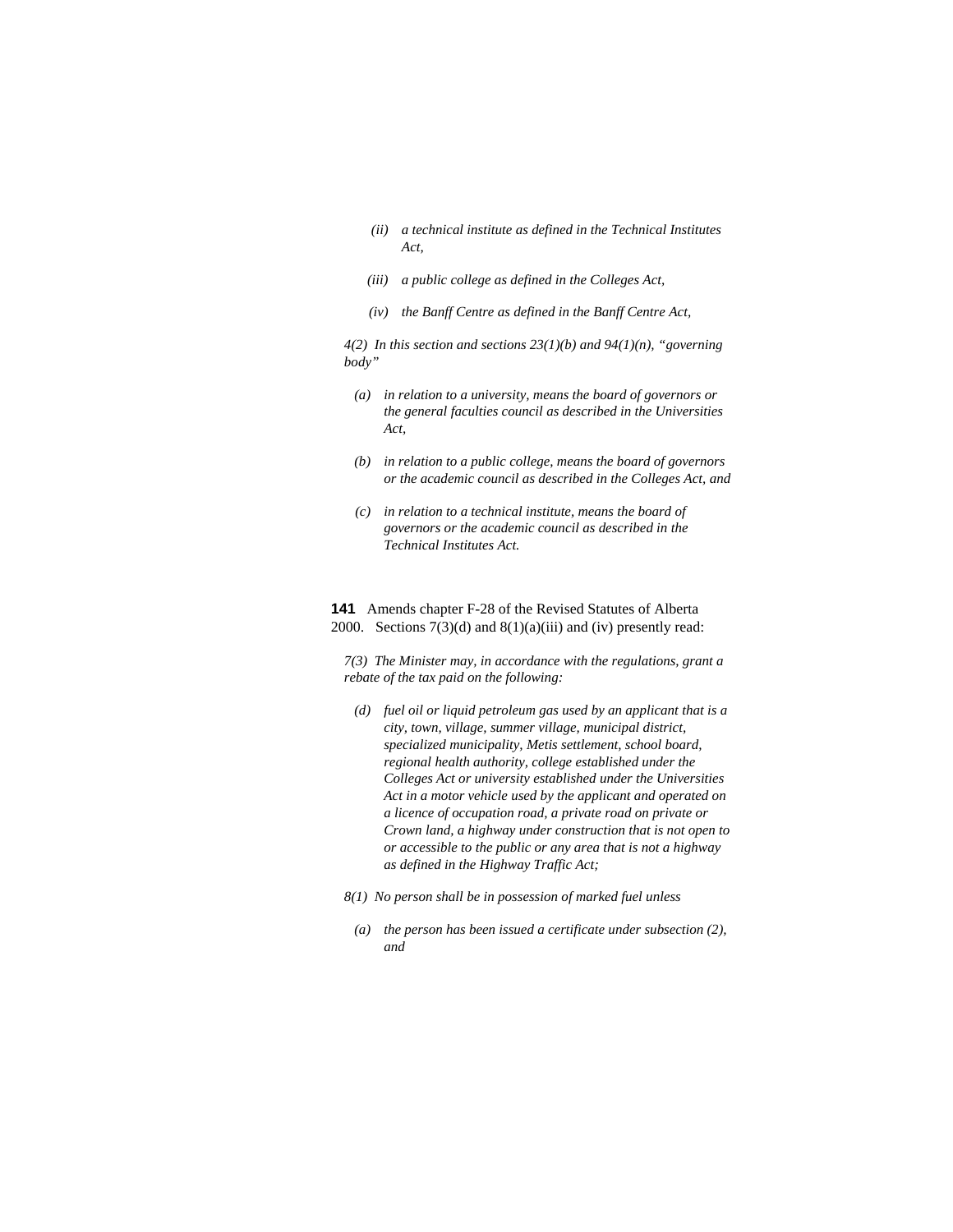- *(iii) the person is a city, town, village, summer village, municipal district, specialized municipality, Metis settlement, school board, regional health authority, college established under the Colleges Act or university established under the Universities Act and is in possession of the marked fuel for use in an engine of which it is an owner or operator other than an engine that drives a motor vehicle, boat or aircraft, and then only if the fuel is in the fuel system of the engine or is being transported or kept in storage by the person for use in such an engine,*
- *(iv) the person is a city, town, village, summer village, municipal district, specialized municipality, Metis settlement, school board, regional health authority, college established under the Colleges Act or university established under the Universities Act and is in possession of the marked fuel for use in a motor vehicle that is not required to be licensed or registered under any federal or provincial enactment in respect of its operation, and then only if the fuel is in the fuel system of the motor vehicle or is being transported or kept in storage for use in such a motor vehicle,*

**142** Amends chapter L-8 of the Revised Statutes of Alberta 2000. Section 36(d) presently reads:

- *36 In sections 37 to 45,*
- *(d) "university in Alberta" means a university under the Universities Act.*

**143** Amends chapter M-26 of the Revised Statutes of Alberta 2000. Section 362(1)(d) presently reads:

- *362(1) The following are exempt from taxation under this Division:* 
	- *(d) property, other than a student dormitory, used in connection with educational purposes and held by any of the following:* 
		- *(i) the board of governors of* 
			- *(A) a university under the Universities Act;*
			- *(B) a technical institute under the Technical Institutes Act;*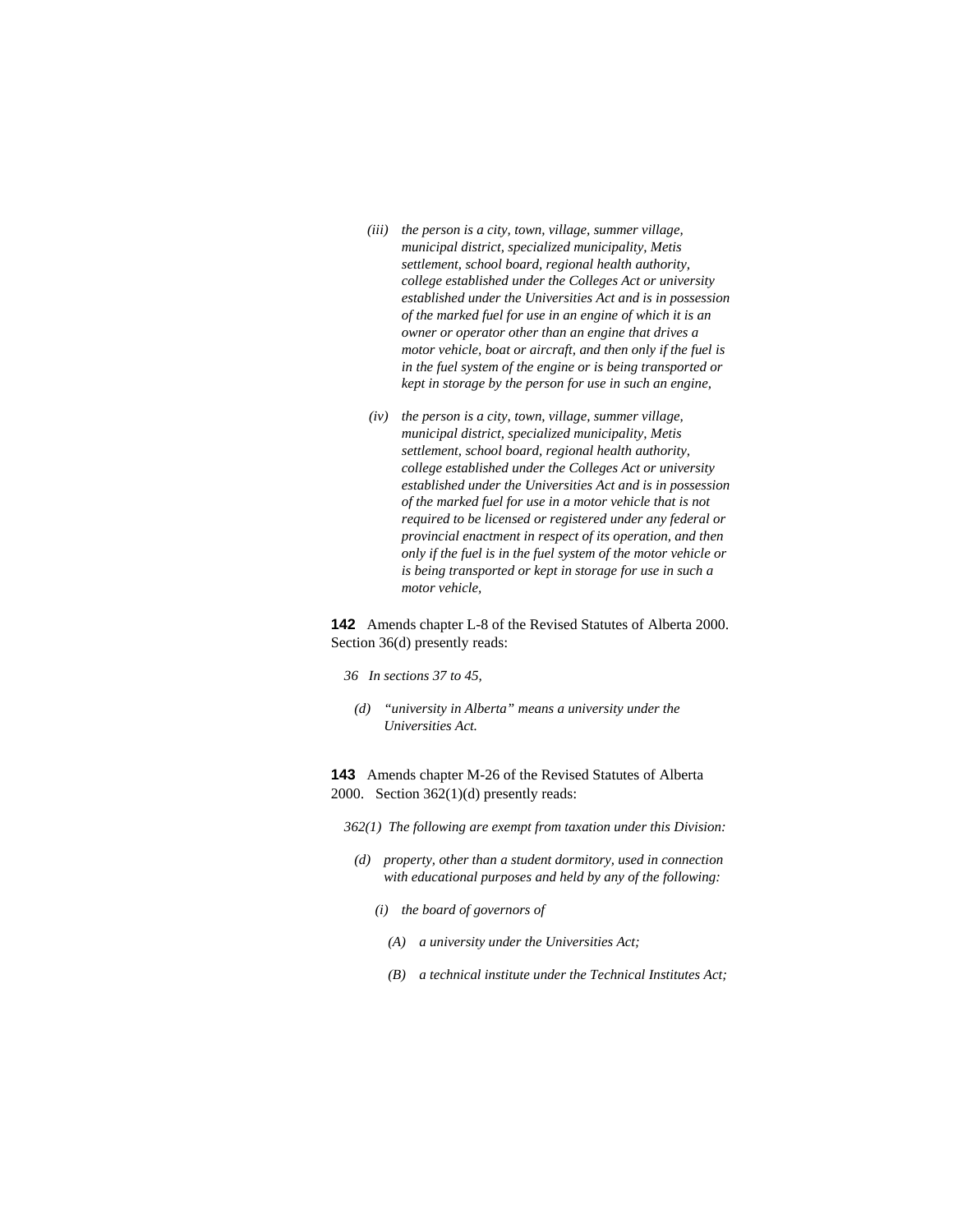- *(C) a public college under the Colleges Act;*
- *(ii) the governing body of an educational institution affiliated with a university under the Universities Act;*
- *(iii) a students' union or a graduate students' association of a university under the Universities Act;*
- *(iv) a students' association of a technical institute under the Technical Institutes Act or a public college under the Colleges Act;*
- *(v) The Governors of the Banff Centre for Continuing Education;*

**144** Amends chapter O-3 of the Revised Statutes of Alberta 2000. Section 1(l) presently reads:

- *1 In this Act,* 
	- *(l) "Universities Co-ordinating Council" means the Universities Co-ordinating Council established under the Universities Act.*

**145** Amends chapter O-8 of the Revised Statutes of Alberta 2000 as amended by Bill 21. Section  $1(c)(i)(A)$ , (B) and (C) as proposed in Bill 21 read:

- *(c) "agency" means* 
	- *(i) a Provincial agency as defined in section 1 of the Financial Administration Act, but not including* 
		- *(A) the governors of a university under the Universities Act,*
		- *(B) the board of governors of a public college under the Colleges Act,*
		- *(C) the Governors of the Banff Centre for Continuing Education,*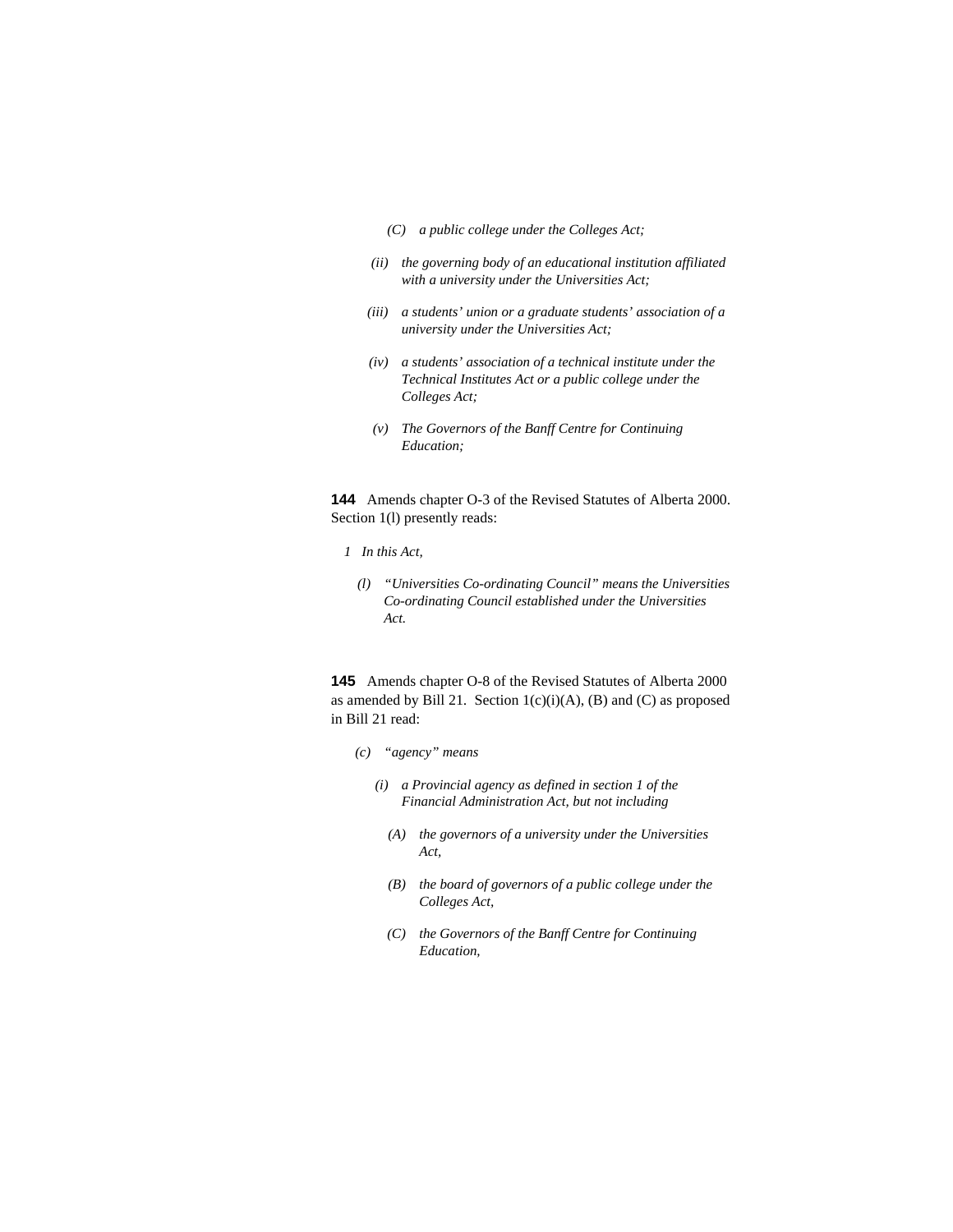**146** Amends chapter P-12 of the Revised Statutes of Alberta 2000. Section 1(1)(ff) presently reads:

- *1(1) In this Act,*
- *(ff) "Universities Co-ordinating Council" means the Universities Co-ordinating Council established under the Universities Act.*

**147** Amends chapter P-26 of the Revised Statutes of Alberta 2000. Sections 6(2)(h), 7(4)(b), 8(3)(c) and 9(1)(c) presently read:

- *6(2) An application under subsection (1) shall be accompanied with*
- *(h) a statement indicating whether the association wishes to have section 76 of the Universities Act apply to the academic requirements for a person to become a registered member of the association.*

*7(4) In conducting an investigation, the Registrar shall seek the advice of* 

 *(b) the Universities Co-ordinating Council, with respect to whether to have section 76 of the Universities Act apply to* 

 *academic requirements for registration as a member of the association.* 

*8(3) A recommendation under subsection (2) shall include a report on* 

 *(c) whether section 76 of the Universities Act should apply with respect to the academic requirements for registration of members in the proposed registered association.* 

*9(1) The Lieutenant Governor in Council, on the recommendation of the Minister, may* 

 *(c) state whether section 76 of the Universities Act shall apply with respect to the academic requirements for registration as a member of the registered association.* 

**148** Amends chapter P-43 of the Revised Statutes of Alberta 2000. Sections 2 to 4 of the Schedule presently read: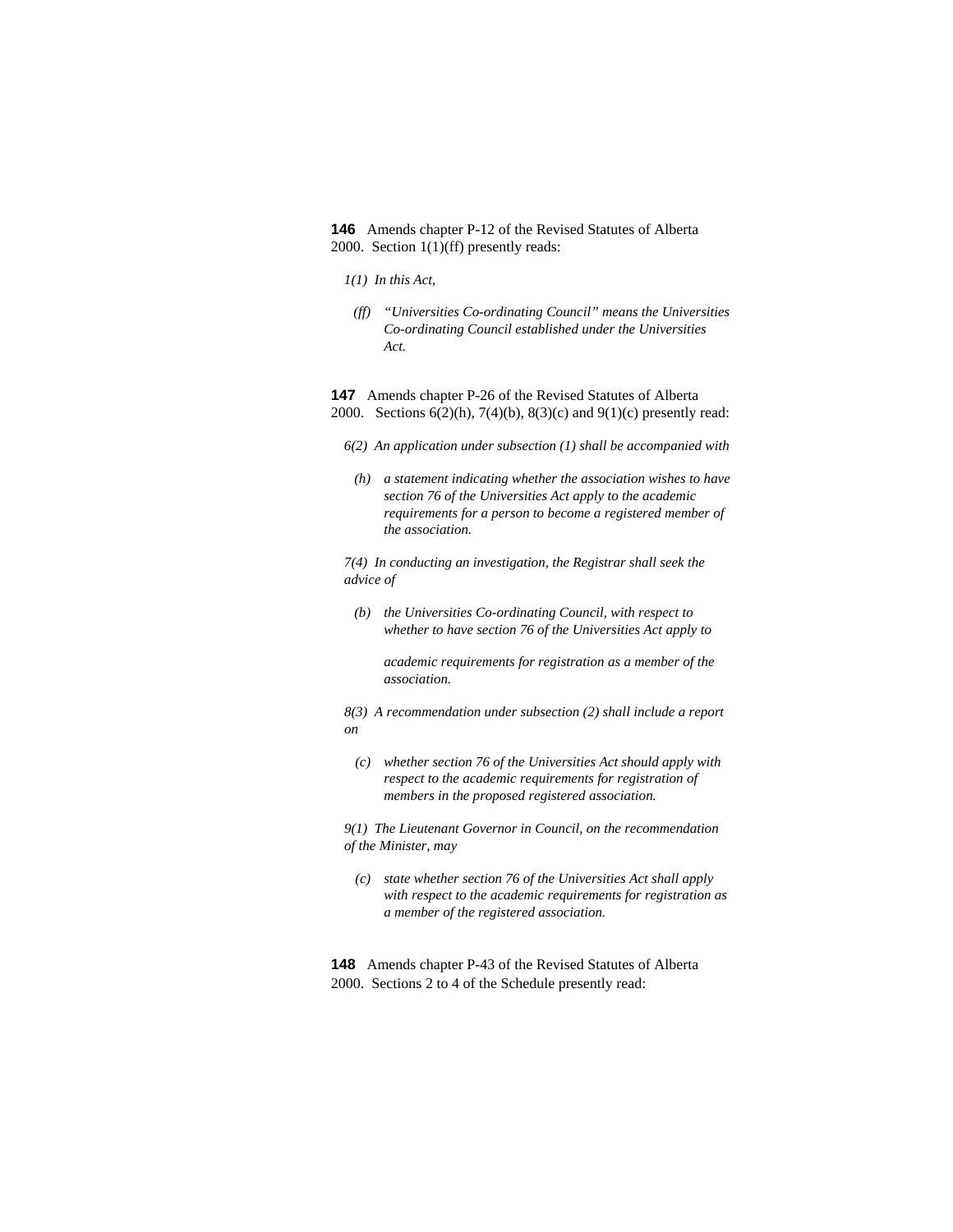*2(1) The board of governors of each university under the Universities Act while it is acting as the employer of its academic staff as defined in the Universities Act.* 

*(2) The academic staff as defined in the Universities Act of each university.* 

*3(1) The college board of each college under the Colleges Act while it is acting as the employer of its academic staff members as defined in the Colleges Act.* 

*(2) The academic staff members as defined in the Colleges Act of each college board.* 

*4(1) The board of governors of a technical institute under the Technical Institutes Act while it is acting as the employer of its academic staff members as defined in the Technical Institutes Act.* 

*(2) The academic staff members as defined in the Technical Institutes Act of the board of governors of a technical institute.* 

**149** Amends chapter P-44 of the Revised Statutes of Alberta 2000. Sections 15(9) and 22 presently read:

*15(9) Notwithstanding that the Public Trustee is administering the estate of a deceased mentally incompetent person pursuant to any provision of this section, whether by virtue of an order, letters of administration or otherwise, the Public Trustee is deemed not to be* 

*a legal representative or person having lawful possession of a body within the meaning of and for the purposes of section 67 of the Universities Act.* 

*22 Notwithstanding that the Public Trustee has under section 25 of the Administration of Estates Act the powers of an executor or administrator in respect of the estate of a deceased person, or that the Public Trustee is authorized under section 21 to sell property of a deceased person and apply its proceeds toward payment of the burial expenses of the deceased person, the Public Trustee is deemed not to be a legal representative or person having lawful possession of a body within the meaning of and for the purposes of section 67 of the Universities Act.*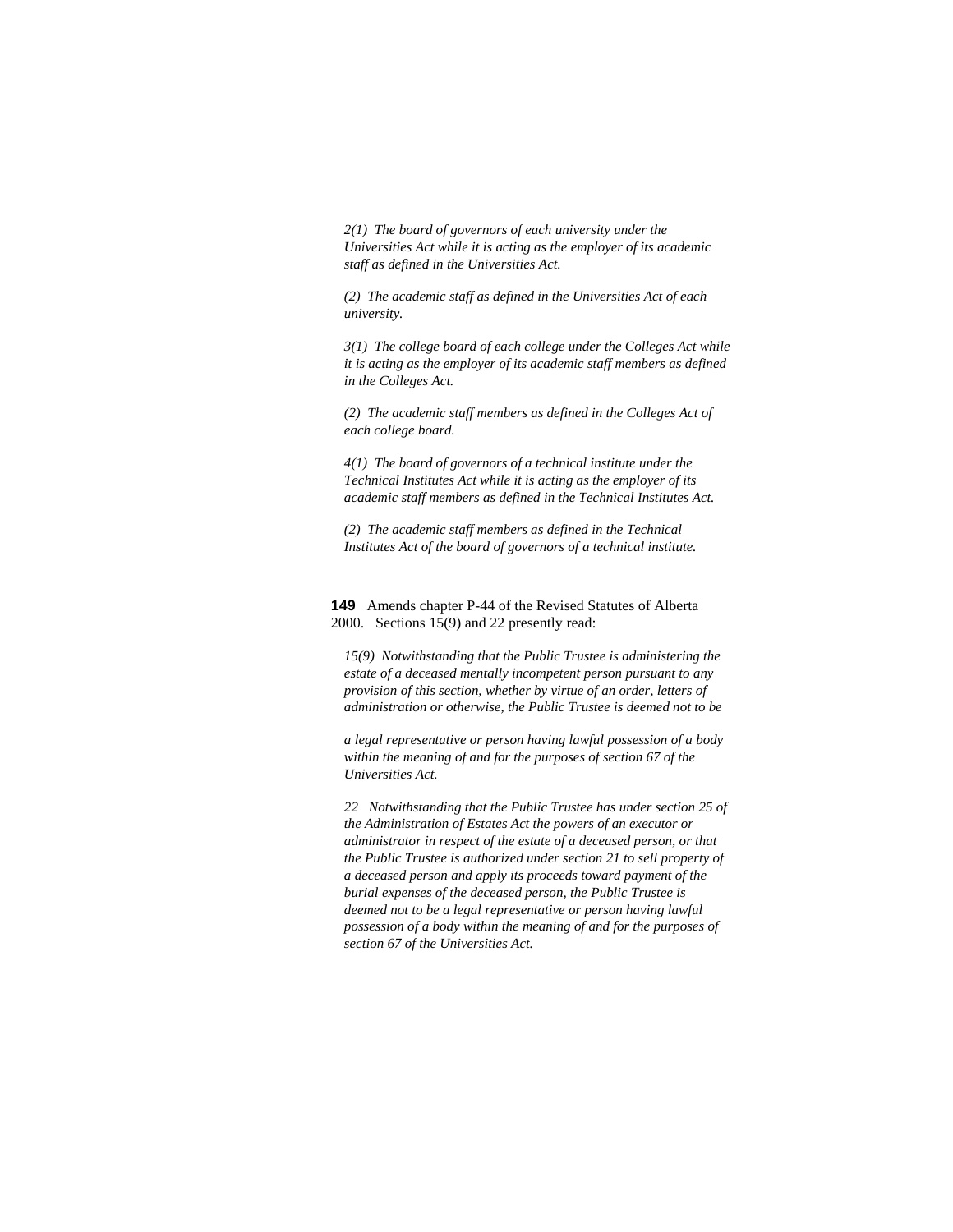**150** Amends chapter S-6 of the Revised Statutes of Alberta 2000. Section 3(2)(c) presently reads:

*(2) At least one member of the Council shall be appointed from each of the following:* 

 *(c) a university as defined in the Universities Act.* 

**151** Amends chapter S-23 of the Revised Statutes of Alberta 2000. Section 8(1)(a) to (d) presently read:

*8(1) The Minister may award student financial assistance to students enrolled in programs of study that meet the requirements of the regulations* 

- *(a) at a public college under the Colleges Act, a university under the Universities Act or an institution operated under Schedule 1 to the Government Organization Act,*
- *(b) at The Banff Centre for Continuing Education,*
- *(c) at a technical institute under the Technical Institutes Act,*
- *(d) at a private college under the Colleges Act,*

**152** Amends chapter U-1 of the Revised Statutes of Alberta 2000. Section 9 presently reads:

*9 Subject to sections 5 and 7, all money and property in an estate transferred to the Crown in right of Alberta under section 4 is held in trust by the Crown to pay all the annual income arising from that money or property, as the case may be, to the universities under the Universities Act in those portions as the Minister responsible for the Universities Act considers fair and equitable.* 

**153** Amends chapter 2 of the Statutes of Alberta, 2003. Part 14 of the new Schedule to the Financial Administration Act presently reads in part:

*Private Colleges Accreditation Board appointed under section 78 of the Universities Act.*